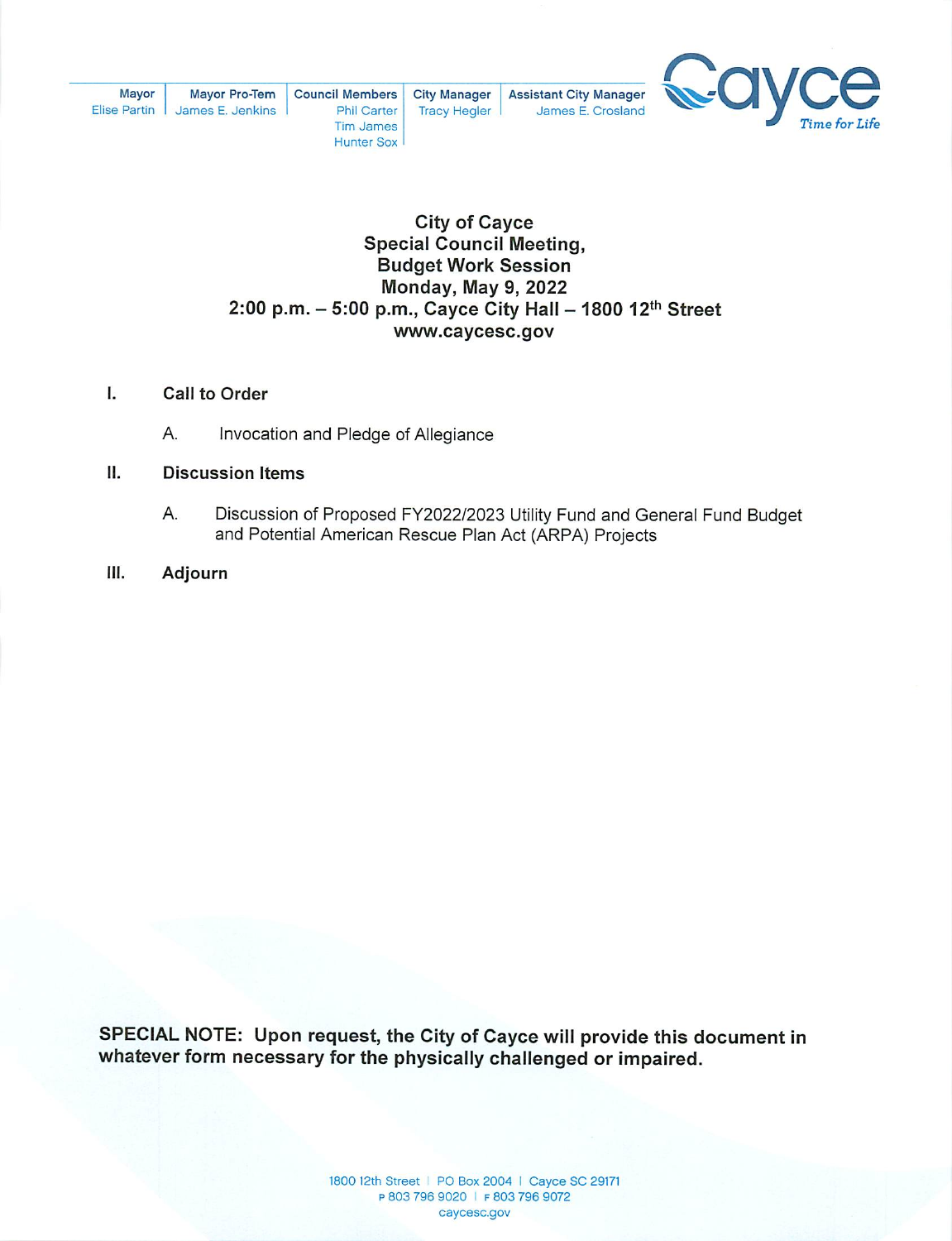# Memorandum

**To:** Mayor and Council

From: Tracy Hegler, City Manager

**Date:** April 27, 2022

**Subject:** Budget Workshop

## **Utility Fund Budget**

The 2022-2023 Utility Fund Budget is currently out of balance by \$1,563,945, with Projected Revenues of \$36,331,474, and Projected Expenditures of \$37,895,419.

The Utility Fund Budget includes:

- Capital Expenditures totaling \$793,775; included in this are the following:
	- o (1) New FTE for Water Treatment
	- o (1) New FTE Electrician for Wastewater Treatment
	- o (1) New FTE Fog Inspector
	- o (1) replacement Sampler
	- o Water and Sewer Rate Study
	- o Plotter
	- o Small Street Sweeper
	- o Safety Railing Installation for Centrifuge Room
	- o Control Relocation for Centrifuge Room
	- o Permanent Gantry Digester Screens
	- o Kubota Membrane Upgrades
	- o Replacement Operations Truck
	- o Relocation of Belt press Panels
	- o Modification of Transfer Pump
- 15% debt coverage for the City's utility fund debt
- The bond payment for all bonds: 2002, 2016, 2017, 2020, 2022 (Septage and Grease)
- Approximately \$80,000 in convenience fees for credit card payments

1800 12th Street | PO Box 2004 | Cayce SC 29171 P 803 796 9020 | F 803 796 9072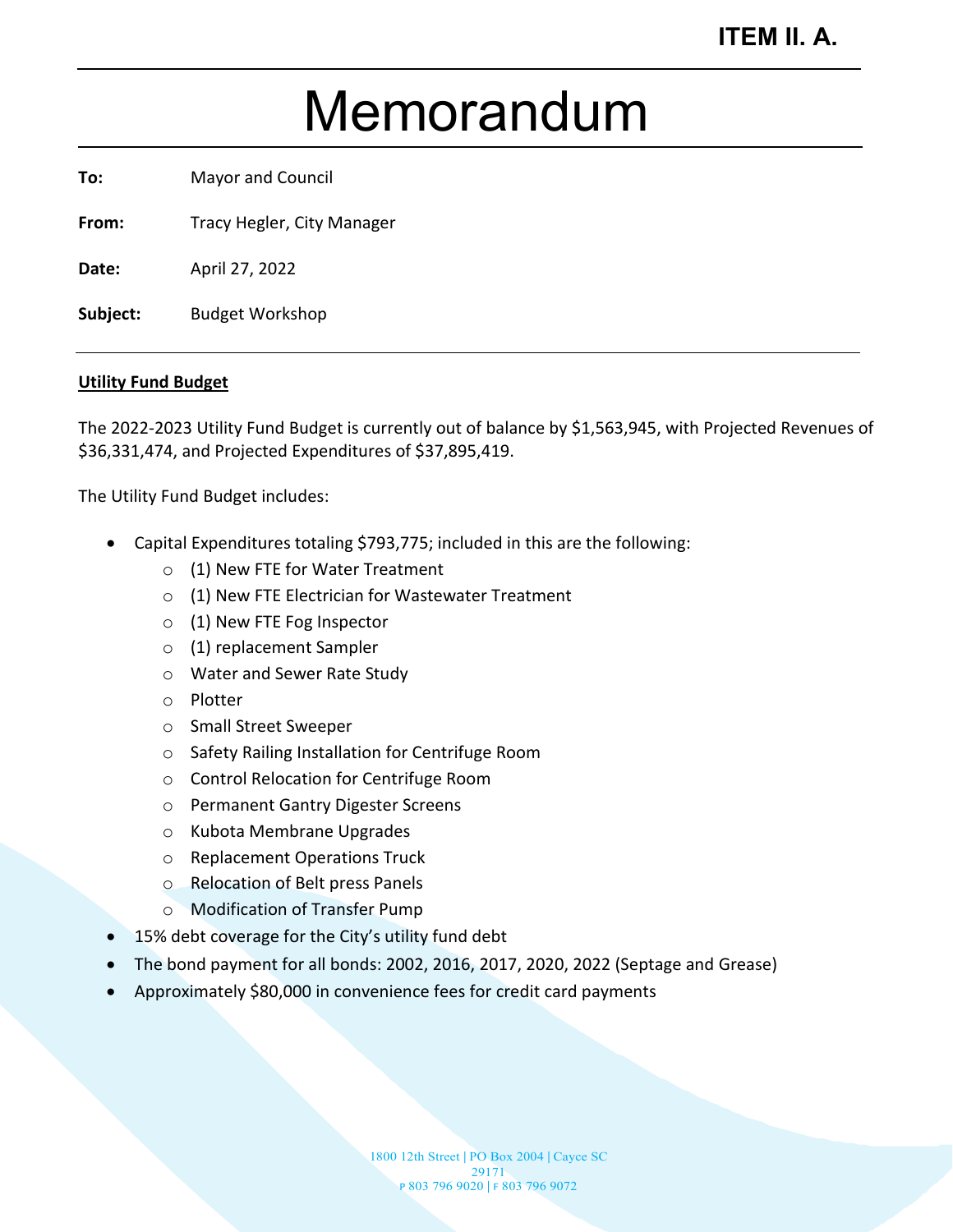The Utility Budget does not include:

• Cost of living increases (COLA) for the Utility employees. Estimated COLA amounts are below.

| Salary and Benefits: \$5,806,782 | 1% | \$51,317.00     |
|----------------------------------|----|-----------------|
|                                  |    | 2% \$102,632.00 |
|                                  |    | 3% \$153,947.00 |

As of June 30, 2021, the Utility Fund had a Fund Balance of \$11,263,364.

# **General Fund Budget**

The 2022-2023 General Fund Budget is currently out of balance by \$851,678 with Projected Revenues of \$15,642,300, and Projected Expenditures of \$16,493,978.

**Revenues** are projected at \$15,642,300 and include:

- \$900,000 in Hospitality Tax Revenue
- \$750,000 in Grant Income
- \$2,100,000 transfer from Utility Fund for Indirect Costs

The General Fund Budget includes:

- Capital Expenditures totaling \$730,050; included in this are the following:
	- o (1) Replacement Vehicle for Code Enforcement
	- o Replacement 911 Recorder for Dispatch
	- $\circ$  (5) Replacement patrol vehicles (2) Investigator vehicles, (1) Parks Vehicle
	- o (1) Drone for Police Department
	- $\circ$  (13) New replacement radios for a five-year plan
	- o (5) In-Car Computers
	- o Replacement bunker gear
	- o Replacement Gear Locker for Fire Department
	- o Replacement Swift Water Rescue Gear
	- o (2) Replacement Vehicles for Fire Department
	- o Automatic Vehicle Locator Equipment for (3) Vehicles
	- o A canopy for the tire building at the Garage
	- o 500 Replacement Roll-Carts for Sanitation
	- o Criminal Justice Software for Court
	- o Replacement Office Furniture for Administration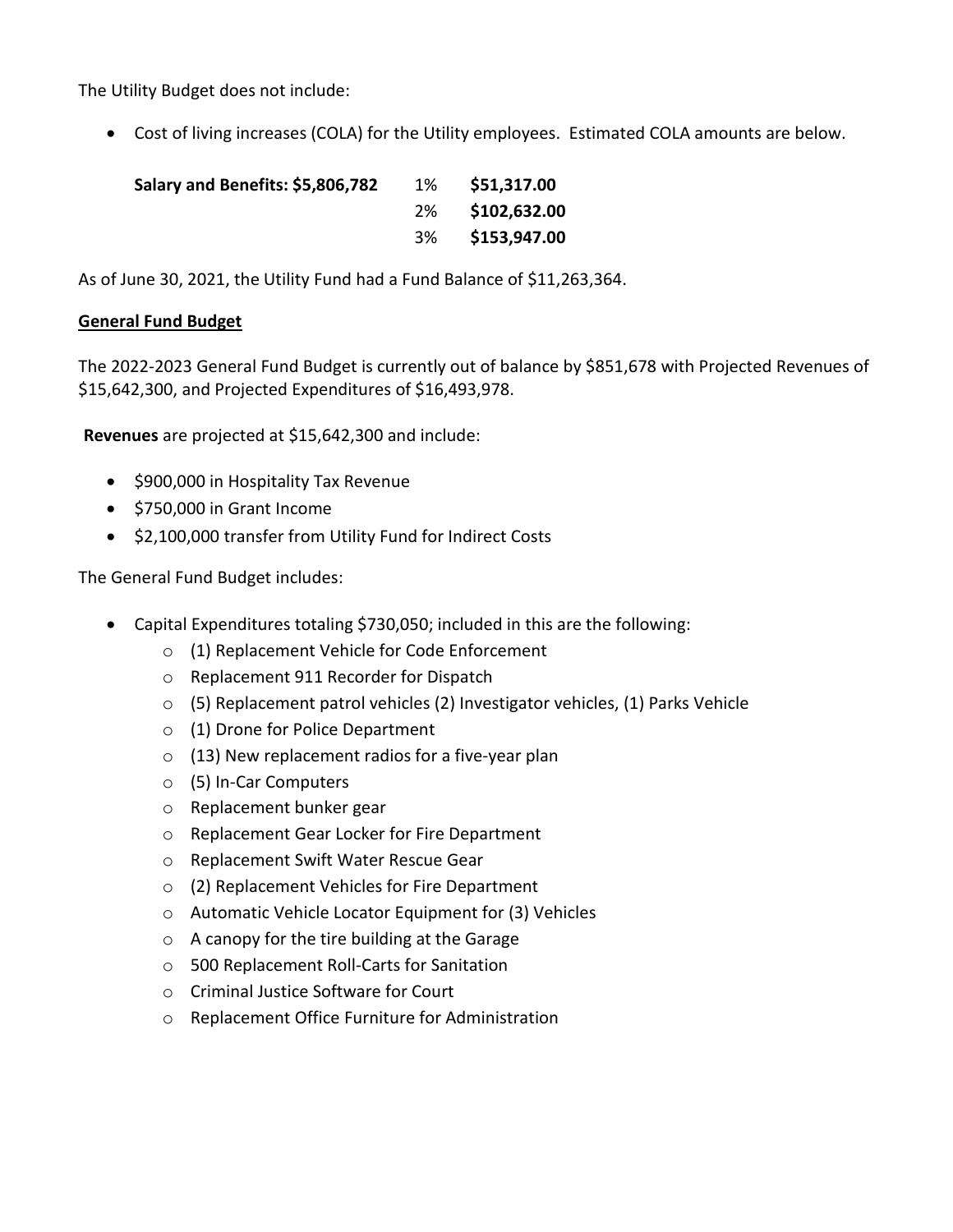The General Fund Budget does not include:

• Cost of living increases (COLA) for the General Fund employees. Estimated COLA amounts are below.

**Salary and Benefits: \$11,645,474** 1% **\$98,069** 2% **\$196,141** 3% **\$294,208**

As of June 30, 2021, the General Fund Fund had a Fund Balance of \$8,330,140.

1800 12th Street | PO Box 2004 | Cayce SC 29171 P 803 796 9020 | F 803 796 9072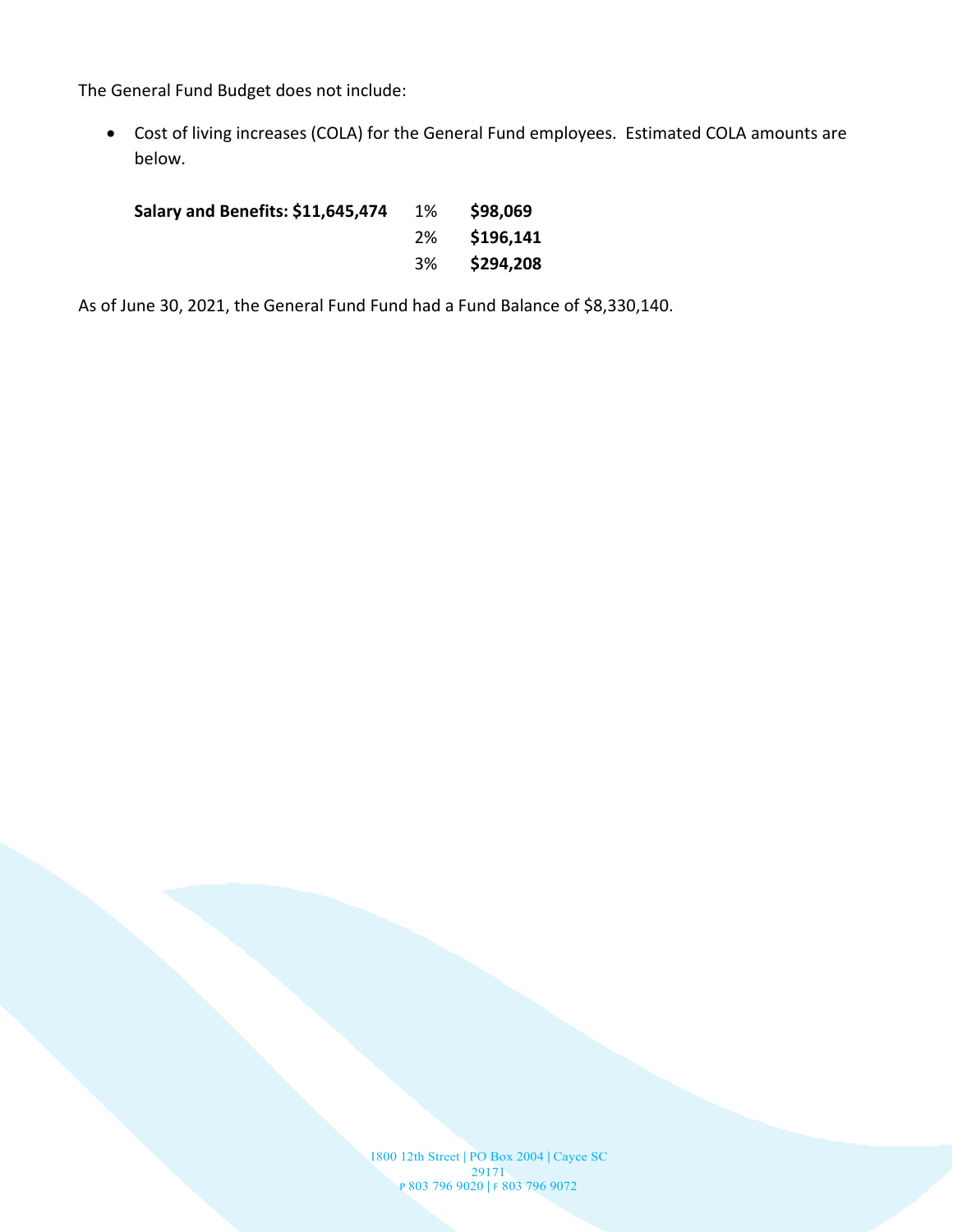# **ITEM II. A.**

| <b>Account Number</b> | <b>Account Description</b>               | Requested     | <b>Note</b>                                                                                                         | 2022 Approp   | 2022 Actual   | 2021 Approp  | 2021 Actual   |
|-----------------------|------------------------------------------|---------------|---------------------------------------------------------------------------------------------------------------------|---------------|---------------|--------------|---------------|
| 20-1900-000-000       | <b>GROSS REVENUE FUND:</b>               | 0.00          |                                                                                                                     | 0.00          | 0.00          | 0.00         | 0.00          |
| 20-1900-100-000       | <b>BOND EXP-INTEREST BNDS 93</b>         | 0.00          |                                                                                                                     | 0.00          | 0.00          | 0.00         | 0.00          |
| 20-1900-120-000       | <b>BOND EXP-INTEREST BOND-96</b>         | 0.00          |                                                                                                                     | 0.00          | 0.00          | 0.00         | 0.00          |
| 20-1900-130-000       | BAN OF 1997 - INTEREST                   | 0.00          |                                                                                                                     | 0.00          | 0.00          | 0.00         | 0.00          |
| 20-1900-140-000       | BONDS OF 1998-PRIN & INT                 | 0.00          |                                                                                                                     | 0.00          | 0.00          | 0.00         | 0.00          |
| 20-1900-150-000       | BONDS OF 2004-PRIN & INTEREST            | 0.00          |                                                                                                                     | 0.00          | 0.00          | 0.00         | 0.00          |
| 20-1900-160-000       | BOND EXPENSE-SERIES 2002-TOWN OF SPRINGD | 107,237.00    |                                                                                                                     | 0.00          | 0.00          | 105,195.00   | 0.00          |
| 20-1900-170-000       | BONDS OF 2007A-PRIN & INTEREST DEBT SERV | 0.00          |                                                                                                                     | 0.00          | 0.00          | 0.00         | 0.00          |
| 20-1900-180-000       | BONDS OF 2009-PRINCIPAL & INTEREST       | 0.00          |                                                                                                                     | 0.00          | 0.00          | 2,102,930.00 | 0.00          |
| 20-1900-190-000       | 2015 BOND PRINCIPAL & INTEREST           | 0.00          |                                                                                                                     | 0.00          | 0.00          | 218,590.00   | 0.00          |
| 20-1900-200-000       | 2016A BOND PRINCIPAL & INTEREST          | 977,383.00    |                                                                                                                     | 894,933.00    | 671,199.75    | 892,484.00   | 892,156.20    |
| 20-1900-210-000       | 2016B BOND PRINCIPAL & INTEREST          | 392,850.00    |                                                                                                                     | 177,850.00    | 133,387.51    | 177,850.00   | 177,485.73    |
| 20-1900-211-000       | 2017 BOND PRINCIPAL & INTEREST           | 1,060,120.00  |                                                                                                                     | 1,071,810.00  | 794,949.57    | 1,060,120.00 | 1,060,119.72  |
| 20-1900-212-000       | 2020 BOND PRINCIPAL & INTEREST           | 2,225,023.00  |                                                                                                                     | 2,222,523.00  | 1,652,287.12  | 0.00         | 2,191,841.65  |
| 20-1900-213-000       | 2021 BOND PRINCIPAL & INTEREST           | 113,943.00    |                                                                                                                     | 0.00          | 0.00          | 0.00         | 0.00          |
| 20-1900-220-000       | TRANSFER DEBT RED PRIN 96                | 0.00          |                                                                                                                     | 0.00          | 0.00          | 0.00         | 0.00          |
| 20-1900-300-000       | CAPITALIZED INT EXP-CONTR                | 0.00          |                                                                                                                     | 0.00          | 0.00          | 0.00         | 0.00          |
| 20-1900-400-000       | WA & SW CAPACITY-CFC-CHARGES TO O&M      | 0.00          |                                                                                                                     | 0.00          | 0.00          | 0.00         | 0.00          |
| 20-1900-500-000       | TRANSFER EXPENSE TO O&M                  | 15,000,000.00 |                                                                                                                     | 15,000,000.00 | 10,200,000.00 | 0.00         | 13,800,000.00 |
| 20-1900-550-000       | 15 % DEBT COVERAGE-TRANSFER OUT          | 715,398.00    |                                                                                                                     | 655,100.00    | 0.00          | 683,575.00   | 0.00          |
| 20-1900-600-000       | <b>BAD DEBT EXPENSE</b>                  | 20,000.00     |                                                                                                                     | 20,000.00     | 0.00          | 20,000.00    | 0.00          |
| 20-1900-600-100       | <b>BAD DEBT EXPENSE: WATER</b>           | 0.00          |                                                                                                                     | 0.00          | 0.00          | 0.00         | 0.00          |
| 20-1900-600-110       | <b>BAD DEBT EXPENSE: SEWER</b>           | 0.00          |                                                                                                                     | 0.00          | 0.00          | 0.00         | 0.00          |
| 20-1900-600-129       | <b>BAD DEBT EXPENSE: GREASE</b>          | 0.00          |                                                                                                                     | 0.00          | 0.00          | 0.00         | 0.00          |
| 20-1900-600-130       | <b>BAD DEBT EXPENSE: SEPTAGE</b>         | 0.00          |                                                                                                                     | 0.00          | 0.00          | 0.00         | 0.00          |
| 20-1900-700-000       | OTHER EXPENSE-REFUND OVERBILLING         | 0.00          |                                                                                                                     | 0.00          | 0.00          | 0.00         | 0.00          |
| 20-1900-900-000       | MISC CLEARING ACC EXPENSE                | 0.00          |                                                                                                                     | 0.00          | 0.00          | 0.00         | 0.00          |
| 20-1900-999-000       | PRIOR YEAR EXPENSE                       | 0.00          |                                                                                                                     | 0.00          | 0.00          | 0.00         | 0.00          |
|                       | <b>Totals</b>                            | 20,611,954.00 |                                                                                                                     | 20,042,216.00 | 13,451,823.95 | 5,260,744.00 | 18,121,603.30 |
| 30-0000-000-00        | <b>OPERATIONS &amp; MAINTENANCE:</b>     | 0.00          |                                                                                                                     | 0.00          | 0.00          | 0.00         | 0.00          |
|                       | <b>Totals</b>                            | 0.00          |                                                                                                                     | 0.00          | 0.00          | 0.00         | 0.00          |
| 30-0155-010-000       | BOND ISSUANCE COSTS-SERIES 2007A         | 0.00          |                                                                                                                     | 0.00          | 0.00          | 0.00         | 0.00          |
| 30-0155-011-000       | BOND REFUNDING LOSS-SERIES 1998          | 0.00          |                                                                                                                     | 0.00          | 0.00          | 0.00         | 0.00          |
| 30-0155-012-000       | <b>BOND ISSUANCE COSTS-SERIES 2009</b>   | 0.00          |                                                                                                                     | 0.00          | 0.00          | 0.00         | 0.00          |
|                       | <b>Totals</b>                            | 0.00          |                                                                                                                     | 0.00          | 0.00          | 0.00         | 0.00          |
| 30-1909-000-000       | UTILITIES - BILLING:                     | 0.00          |                                                                                                                     | 0.00          | 0.00          | 0.00         | 0.00          |
| 30-1909-101-000       | SALARIES & WAGES                         |               | 444,509.00 No New FTE, increases for staff certifications                                                           | 436,987.00    | 313,043.64    | 421,336.00   | 392,955.38    |
| 30-1909-102-000       | <b>OVERTIME</b>                          | 18,027.00     |                                                                                                                     | 13,482.00     | 8,565.49      | 13,941.00    | 13,095.97     |
| 30-1909-210-000       | PRINTING/OFFICE SUPPLIES                 | 7,000.00      |                                                                                                                     | 7,000.00      | 3,691.63      | 7,000.00     | 6,683.05      |
| 30-1909-211-000       | POSTAGE EXPENSE                          | 45,000.00     |                                                                                                                     | 40,000.00     | 31,247.82     | 42,000.00    | 40,000.00     |
| 30-1909-214-000       | <b>DUES &amp; MEMBERSHIPS</b>            | 1,000.00      |                                                                                                                     | 1,000.00      | 510.00        | 2,115.00     | 180.00        |
| 30-1909-215-000       | <b>TRAVEL EXPENSE</b>                    | 1,600.00      |                                                                                                                     | 1,000.00      | 622.72        | 2,500.00     | 77.15         |
| 30-1909-217-000       | <b>AUTO OPERATING EXPENSE</b>            | 15,000.00     |                                                                                                                     | 10,000.00     | 8,673.21      | 15,000.00    | 9,960.32      |
| 30-1909-221-000       | <b>TELEPHONE EXPENSE</b>                 | 8,500.00      |                                                                                                                     | 8,000.00      | 5,765.04      | 9,500.00     | 8,741.53      |
|                       |                                          |               |                                                                                                                     |               |               |              |               |
| 30-1909-226-000       | <b>SERVICE CONTRACTS</b>                 |               | Contract backflow testers. Revenue = \$125 for each<br>8,000.00 backflow that did not test by deadline. Exp = \$45. | 0.00          | 0.00          | 0.00         | 0.00          |
| 30-1909-226-000       | SERVICE CONTRACTS                        |               | 7,500.00 Itron Meter Reading Software Yearly Fee                                                                    | 0.00          | 0.00          | 0.00         | 0.00          |
| 30-1909-226-000       | SERVICE CONTRACTS                        |               | 7,100.00 Edmunds Software Yearly Fee                                                                                | 0.00          | 0.00          | 0.00         | 0.00          |
| 30-1909-226-000       | SERVICE CONTRACTS                        |               | 12,500.00 Auditor Fee                                                                                               | 0.00          | 0.00          | 0.00         | 0.00          |
| 30-1909-226-000       | SERVICE CONTRACTS                        |               | 225.00 Little Green Button License                                                                                  | 0.00          | 0.00          | 0.00         | 0.00          |
| 30-1909-226-000       | SERVICE CONTRACTS                        |               | 0.00 Neptune Annual Fee                                                                                             | 0.00          | 0.00          | 0.00         | 0.00          |
| 30-1909-226-000       | <b>SERVICE CONTRACTS</b>                 |               | 0.00 Neptune Implementation Fee                                                                                     | 0.00          | 0.00          | 0.00         | 0.00          |
|                       | <b>SERVICE CONTRACTS</b>                 | 35325         |                                                                                                                     | 35,325.00     | 13,920.59     | 41,325.00    | 40,220.15     |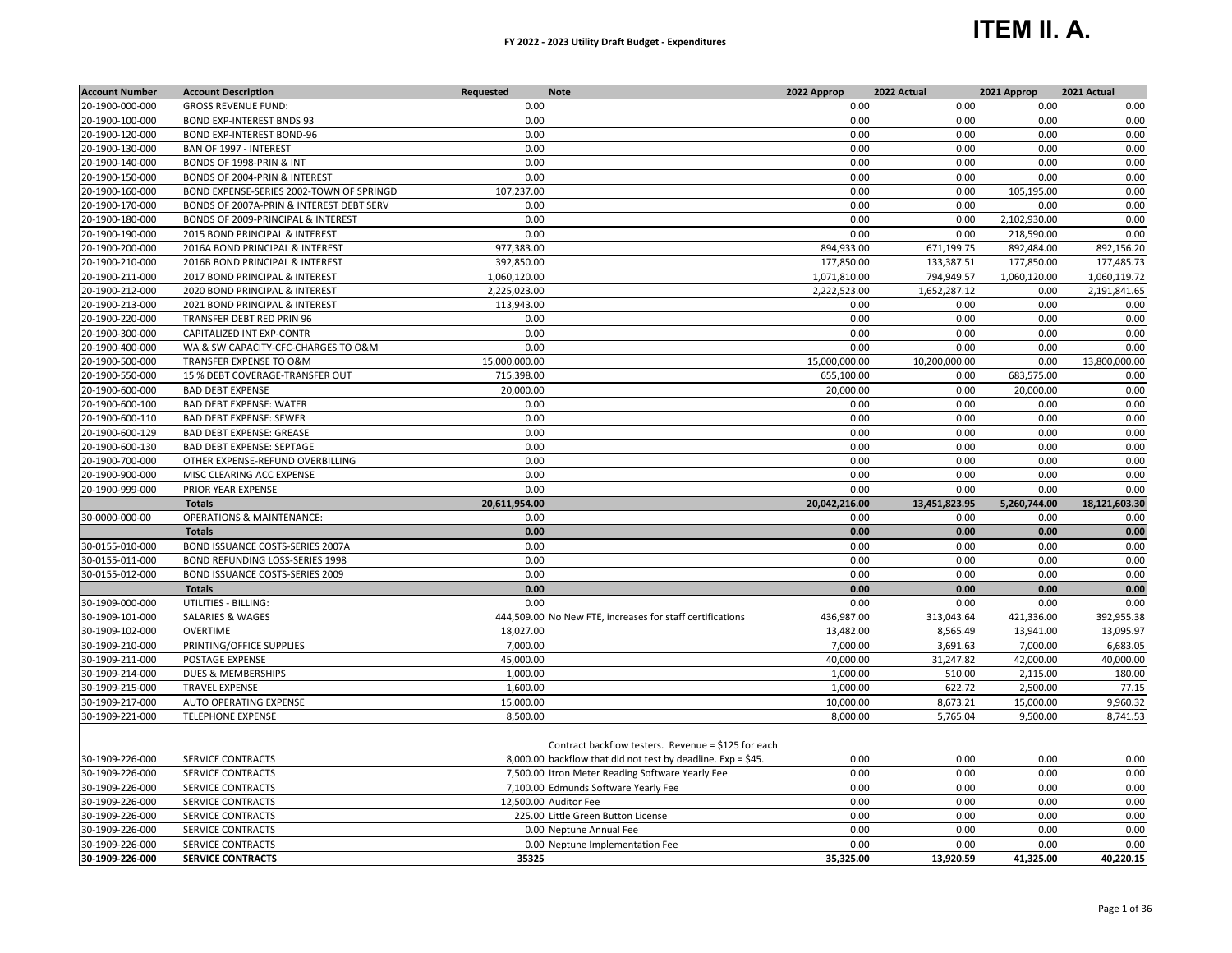| 30-1909-227-000                    | <b>EQUIPMENT REPAIRS</b>                             | 1,000.00                                             | 500.00       | 179.31       | 1,000.00     | 107.08       |
|------------------------------------|------------------------------------------------------|------------------------------------------------------|--------------|--------------|--------------|--------------|
| 30-1909-231-000                    | <b>HAND TOOLS &amp; SUPPLIES</b>                     | 3,000.00                                             | 2,000.00     | 531.85       | 3,000.00     | 2,614.09     |
| 30-1909-238-000                    | <b>SAFETY SUPPLIES</b>                               | 2,500.00                                             | 1,500.00     | 1,126.72     | 2,000.00     | 1,259.19     |
| 30-1909-241-000                    | <b>UNIFORM EXPENSE</b>                               | 2,500.00                                             | 2,500.00     | 383.85       | 3,500.00     | 2,636.95     |
| 30-1909-244-000                    | <b>JANITORIAL SUPPLIES</b>                           | 500.00                                               | 500.00       | 0.00         | 1,000.00     | 0.00         |
| 30-1909-262-000                    | VEHICLE INSURANCE EXPENSE                            | 7,200.00                                             | 7,200.00     | 3,531.00     | 5,000.00     | 6,499.00     |
| 30-1909-264-000                    | <b>EMPLOYEE TRAINING EXPENSE</b>                     | 2,950.00                                             | 2,500.00     | 768.28       | 4,230.00     | 545.00       |
| 30-1909-271-000                    | SERVICE CONTRACT COPIER                              | 3,000.00 Ricoh Billing Copier and City Hall Copier   | 0.00         | 0.00         | 0.00         | 0.00         |
| 30-1909-271-000                    | SERVICE CONTRACT COPIER                              | 3000                                                 | 3,000.00     | 2,432.95     | 3,000.00     | 3,446.32     |
| 30-1909-272-000                    | COLLECTION EXPENSE BY AGENCIES/CARD FEES             | 80,000.00 SC Interactive (SC.Gov)                    | 0.00         | 0.00         | 0.00         | 0.00         |
| 30-1909-272-000                    | COLLECTION EXPENSE BY AGENCIES/CARD FEES             | 29,000.00 The Sourcing Group (Billings)              | 0.00         | 0.00         | 0.00         | 0.00         |
| 30-1909-272-000                    | COLLECTION EXPENSE BY AGENCIES/CARD FEES             | 5,600.00 MASC Dues and SS Research for Set-Off Debt  | 0.00         | 0.00         | 0.00         | 0.00         |
| 30-1909-272-000                    | COLLECTION EXPENSE BY AGENCIES/CARD FEES             | 0.00 Bank Charges                                    | 0.00         | 0.00         | 0.00         | 0.00         |
| 30-1909-272-000                    | COLLECTION EXPENSE BY AGENCIES/CARD FEES             | 8,000.00 Suntrust Merchant Charges                   | 0.00         | 0.00         | 0.00         | 0.00         |
| 30-1909-272-000                    | <b>COLLECTION EXPENSE BY AGENCIES/CARD FEES</b>      | 122600                                               | 124,100.00   | 57,311.52    | 132,800.00   | 154,822.26   |
| 30-1909-385-000                    | CAPITAL MACHINES & EQUIPMENT >= 5,000                | 65,000.00 Rate Study                                 | 0.00         | 0.00         | 0.00         | 0.00         |
| 30-1909-385-000                    | CAPITAL MACHINES & EQUIPMENT >= 5,000                | 65000                                                | 0.00         | 7,939.40     | 7,500.00     | 0.00         |
| 30-1909-385-930                    | CONTRA - CAPITAL MACHINES - CAPITALIZE               | 0.00                                                 | 0.00         | 0.00         | 0.00         | 0.00         |
|                                    |                                                      |                                                      |              |              |              |              |
|                                    |                                                      | 2) Itron CN80 w/charger @2800 each for remote        |              |              |              |              |
| 30-1909-386-000                    | EQUIPMENT NON-CAPITAL >= 1,000 < 5,000               | 0.00 reading to support existing meters and ERTs     | 0.00         | 0.00         | 0.00         | 0.00         |
|                                    |                                                      | 2) Itron IMR for 2 techs trucks for reading existing |              |              |              |              |
| 30-1909-386-000                    | EQUIPMENT NON-CAPITAL >= 1,000 < 5,000               | 0.00 meters and ERTs @ \$1900                        | 0.00         | 0.00         | 0.00         | 0.00         |
|                                    |                                                      | (300) AMR Meters & ERTs for new development and      |              |              |              |              |
| 30-1909-386-000                    | EQUIPMENT NON-CAPITAL >= 1,000 < 5,000               | 70,620.00 day-to-day replacement                     | 0.00         | 0.00         | 0.00         | 0.00         |
|                                    |                                                      | (300) Replacement 100W ERTs for use when only the    |              |              |              |              |
| 30-1909-386-000                    | EQUIPMENT NON-CAPITAL >= 1,000 < 5,000               | 25,200.00 endpoint needs to be replaced.             | 0.00         | 0.00         | 0.00         | 0.00         |
|                                    |                                                      | 101" AMR Meters and ERTs for new development         |              |              |              |              |
| 30-1909-386-000                    | EQUIPMENT NON-CAPITAL >= 1,000 < 5,000               | 3,500.00 and normal replacement                      | 0.00         | 0.00         | 0.00         | 0.00         |
|                                    |                                                      | Scheduled replacement computer for Meter Tech        |              |              |              |              |
| 30-1909-386-000                    | EQUIPMENT NON-CAPITAL >= $1,000 < 5,000$             | 5,520.00 and 4 tablets for reading                   | 0.00         | 0.00         | 0.00         | 0.00         |
| 30-1909-386-000                    | EQUIPMENT NON-CAPITAL >= 1,000 < 5,000               | 104840                                               | 79,050.00    | 44,833.00    | 106,750.00   | 125,804.50   |
| 30-1909-805-000                    | <b>SCRS EXPENSE</b>                                  | 79,080.00 1% increase FY2023                         | 72,614.00    | 52,775.88    | 71,440.00    | 62,643.48    |
| 30-1909-810-000                    | SCRS PRE-RET DEATH BENEFIT                           | 681.00                                               | 664.00       | 482.65       | 653.00       | 609.93       |
| 30-1909-814-000                    | <b>FICA EXPENSE</b>                                  | 35,384.00                                            | 34,481.00    | 26,025.40    | 33,810.00    | 29,976.20    |
| 30-1909-820-000                    | <b>GENERAL INSURANCE EXPENSE</b>                     | 4,700.00                                             | 4,700.00     | 2,339.00     | 5,000.00     | 4,346.00     |
| 30-1909-821-000                    | WORKERS COMP INS EXPENSE                             | 10,593.00                                            | 11,884.00    | 8,969.02     | 11,848.00    | 11,286.52    |
| 30-1909-822-000                    | MEDICAL INSURANCE EXPENSE                            | 79,182.00 18.1% increase for 6 months                | 73,440.00    | 52,165.96    | 89,817.00    | 67,497.48    |
| 30-1909-825-000                    | UNEMPLOYMENT COMP EXPENSE                            | 1,000.00                                             | 1,000.00     | 0.00         | 1,000.00     | 0.00         |
| 30-1909-828-000                    | HEALTH REIMBURSEMENT ACCT EXP<br><b>OPEB EXPENSE</b> | 0.00<br>0.00                                         | 0.00<br>0.00 | 0.00<br>0.00 | 0.00         | 0.00<br>0.00 |
| 30-1909-830-000<br>30-1909-835-000 | PENSION EXPENSE: SCRS                                | 0.00                                                 | 0.00         | 0.00         | 0.00<br>0.00 | 0.00         |
| 30-1909-835-100                    | PENSION EXPENSE: SCRS                                | 0.00                                                 | 0.00         | 0.00         | 0.00         | 0.00         |
| 30-1909-867-000                    | <b>CHRISTMAS BONUS POOL</b>                          | 0.00                                                 | 0.00         | 0.00         | 0.00         | 0.00         |
|                                    | <b>Totals</b>                                        | 1,101,671.00                                         | 974,427.00   | 647,835.93   | 1,038,065.00 | 986,007.55   |
| 30-1910-000-000                    | UTILITIES - ADMINISTRATION:                          | 0.00                                                 | 0.00         | 0.00         | 0.00         | 0.00         |
| 30-1910-101-000                    | <b>SALARIES &amp; WAGES</b>                          | 378,916.00                                           | 366,892.00   | 245,742.68   | 353,198.00   | 352,649.92   |
| 30-1910-102-000                    | <b>OVERTIME</b>                                      | 4,705.00                                             | 1,500.00     | 4,387.98     | 1,825.00     | 2,247.12     |
| 30-1910-210-000                    | PRINTING/OFFICE SUPPLIES                             | 9,000.00                                             | 8,000.00     | 4,836.06     | 10,500.00    | 4,925.68     |
| 30-1910-211-000                    | <b>POSTAGE EXPENSE</b>                               | 9,500.00                                             | 9,500.00     | 632.63       | 8,000.00     | 8,000.00     |
| 30-1910-214-000                    | <b>DUES &amp; MEMBERSHIPS</b>                        | 750.00                                               | 750.00       | 512.00       | 770.00       | 880.00       |
| 30-1910-215-000                    | <b>TRAVEL EXPENSE</b>                                | 4,000.00                                             | 4,000.00     | 759.56       | 6,460.00     | 0.00         |
| 30-1910-217-000                    | AUTO OPERATING EXPENSE                               | 12,000.00                                            | 10,000.00    | 6,185.49     | 12,000.00    | 8,533.22     |
| 30-1910-221-000                    | <b>TELEPHONE EXPENSE</b>                             | 9.000.00                                             | 6.000.00     | 5,310.17     | 7,000.00     | 4,615.39     |
| 30-1910-226-000                    | SERVICE CONTRACTS                                    | 3,000.00 HVAC Building                               | 0.00         | 0.00         | 0.00         | 0.00         |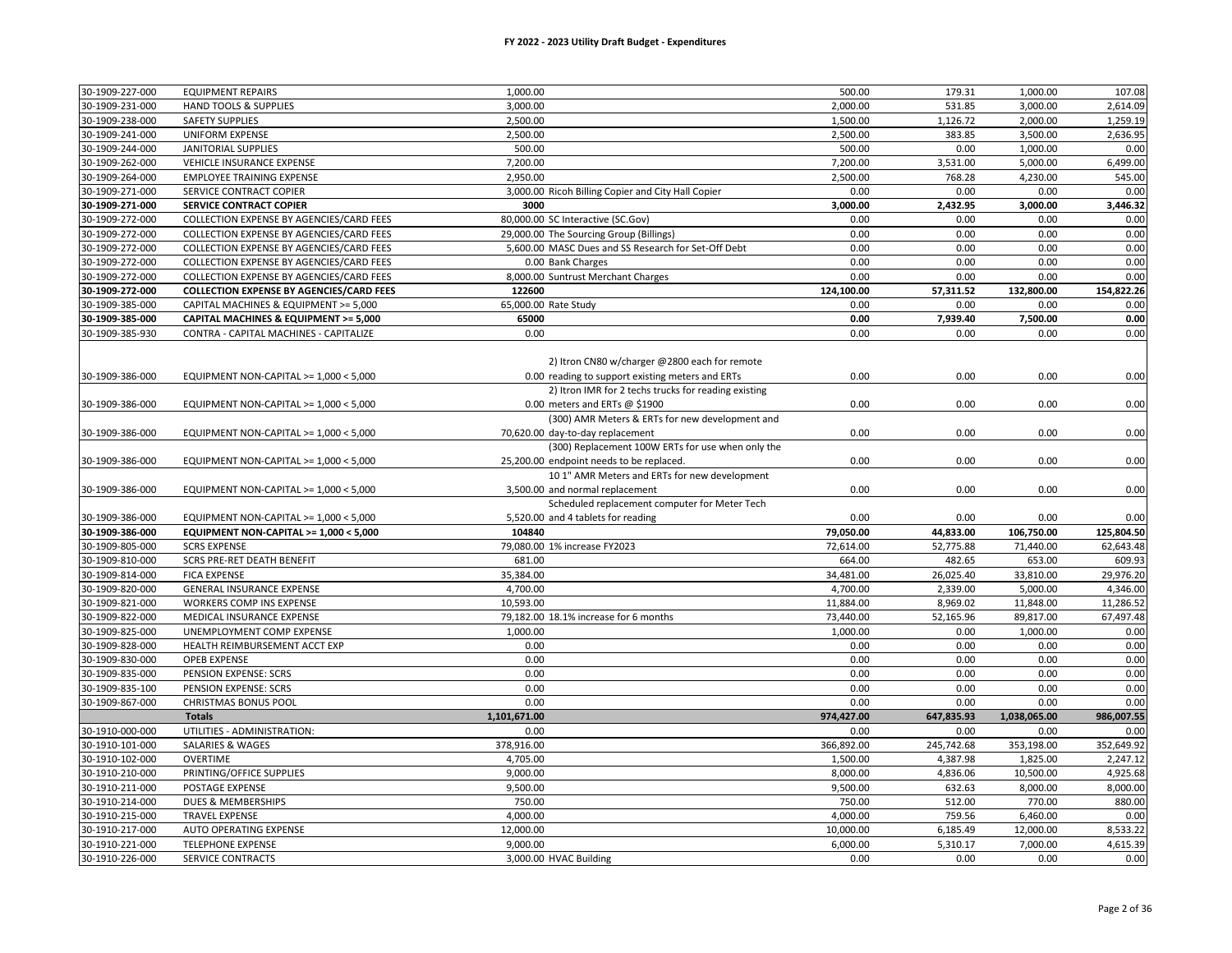| 30-1910-226-000                    | SERVICE CONTRACTS                                    | 11,952.00 Office 365                                                           | 0.00       | 0.00       | 0.00       | 0.00       |
|------------------------------------|------------------------------------------------------|--------------------------------------------------------------------------------|------------|------------|------------|------------|
| 30-1910-226-000                    | SERVICE CONTRACTS                                    | 1,250.00 Postage Machine                                                       | 0.00       | 0.00       | 0.00       | 0.00       |
| 30-1910-226-000                    | <b>SERVICE CONTRACTS</b>                             | 10,000.00 Edmunds                                                              | 0.00       | 0.00       | 0.00       | 0.00       |
| 30-1910-226-000                    | SERVICE CONTRACTS                                    | 640.00 Adobe Acrobat Software                                                  | 0.00       | 0.00       | 0.00       | 0.00       |
|                                    |                                                      | GPS/Vehicle Maintenance                                                        |            |            |            |            |
| 30-1910-226-000                    | SERVICE CONTRACTS                                    | 0.00                                                                           | 0.00       | 0.00       | 0.00       | 0.00       |
| 30-1910-226-000                    | <b>SERVICE CONTRACTS</b>                             | 1,500.00 AutoCAD (3 emp, 2 light versions)                                     | 0.00       | 0.00       | 0.00       | 0.00       |
| 30-1910-226-000                    | <b>SERVICE CONTRACTS</b>                             | 28342                                                                          | 25,082.00  | 15,535.78  | 26,180.00  | 22,289.86  |
| 30-1910-227-000                    | <b>EQUIPMENT REPAIR EXPENSE</b>                      | 2,000.00                                                                       | 500.00     | 0.00       | 900.00     | 190.55     |
| 30-1910-231-000                    | HAND TOOLS AND SUPPLIES                              | 1,000.00                                                                       | 1,000.00   | 585.05     | 1,500.00   | 775.36     |
| 30-1910-237-000                    | <b>RADIO SUPPLIES</b>                                | 0.00                                                                           | 0.00       | 0.00       | 0.00       | 0.00       |
| 30-1910-238-000                    | <b>SAFETY SUPPLIES</b>                               | 4,250.00                                                                       | 4,250.00   | 1,519.96   | 4,250.00   | 1,956.50   |
| 30-1910-241-000                    | <b>UNIFORM EXPENSE</b>                               | 800.00                                                                         | 800.00     | 0.00       | 800.00     | 323.39     |
| 30-1910-249-000                    | MEDICAL, DR, PHYSICAL EXP                            | 3,000.00                                                                       | 3,000.00   | 1,445.00   | 4,000.00   | 3,425.00   |
| 30-1910-260-000                    | PROFESSIONAL SERVICES - HR                           | 0.00                                                                           | 0.00       | 0.00       | 500.00     | 0.00       |
| 30-1910-261-000                    | <b>ADVERTISING EXPENSE</b>                           | 0.00                                                                           | 0.00       | 0.00       | 500.00     | 0.00       |
| 30-1910-262-000                    | VEHICLE INSURANCE EXPENSE                            | 3,600.00                                                                       | 3,600.00   | 1,766.00   | 3,500.00   | 3,250.00   |
| 30-1910-264-000                    | <b>EMPLOYEE TRAINING EXPENSE</b>                     | 2,000.00                                                                       | 2,000.00   | 509.23     | 4,265.00   | 2,028.34   |
| 30-1910-265-000                    | PROF SER-AUDIT EXPENSE                               | 43,000.00                                                                      | 43,000.00  | 5,250.00   | 43,000.00  | 46,343.00  |
| 30-1910-266-000                    | PROF SERVICE-ATTORNEY FEES                           | 15,000.00                                                                      | 17,000.00  | 644.00     | 25,000.00  | 1,152.88   |
| 30-1910-267-000                    | PROF SER-ENGINEER EXPENSE                            | 15,000.00                                                                      | 17,000.00  | 112.87     | 20,000.00  | 562.87     |
| 30-1910-268-000                    | PROF SER-CONSULTANT FEES                             | 5,000.00 GIS Professional Services                                             | 0.00       | 0.00       | 0.00       | 0.00       |
|                                    |                                                      |                                                                                | 0.00       | 0.00       | 0.00       | 0.00       |
| 30-1910-268-000<br>30-1910-268-000 | PROF SER-CONSULTANT FEES<br>PROF SER-CONSULTANT FEES | 1,000.00 Sponsorship Fees District Meeting WEASC<br>30,000.00 Public Relations | 0.00       | 0.00       | 0.00       | 0.00       |
|                                    |                                                      |                                                                                |            |            | 0.00       |            |
| 30-1910-268-000                    | PROF SER-CONSULTANT FEES                             | 30,000.00 Professional Services Auditing                                       | 0.00       | 0.00       |            | 0.00       |
| 30-1910-268-000                    | PROF SER-CONSULTANT FEES                             | 66000                                                                          | 61,000.00  | 23,730.00  | 70,000.00  | 62,525.00  |
| 30-1910-269-000                    | <b>EASEMENT CONTRACTS - CSX</b>                      | 1,000.00                                                                       | 1,000.00   | 0.00       | 500.00     | 100.00     |
| 30-1910-271-000                    | SPECIAL CONTRACT COPIER                              | 2,500.00                                                                       | 2,500.00   | 697.61     | 2,675.00   | 1,698.78   |
| 30-1910-272-000                    | SPECIAL EXP-COLLECTION AGENCY & CREDIT               | 0.00                                                                           | 0.00       | 0.00       | 0.00       | 0.00       |
|                                    |                                                      |                                                                                |            |            |            |            |
| 30-1910-385-000                    | CAPITAL MACHINES & EQUIPMENT >= 5,000                | 18,000.00 New Plotter/Scanner - PURCHASED FY2022????                           | 0.00       | 0.00       | 0.00       | 0.00       |
| 30-1910-385-000                    | CAPITAL MACHINES & EQUIPMENT >= 5,000                | 18000                                                                          | 0.00       | 13,290.47  | 0.00       | 19,614.45  |
| 30-1910-385-930                    | CONTRA - CAPITAL MACHINES - CAPITALIZE               | 0.00                                                                           | 0.00       | 0.00       | 0.00       | 0.00       |
| 30-1910-386-000                    | EQUIPMENT NON-CAPITAL >= 1,000 < 5,000               | 300.00 Additional Computer RAM for GIS Computer                                | 0.00       | 0.00       | 0.00       | 0.00       |
| 30-1910-386-000                    | EQUIPMENT NON-CAPITAL >= 1,000 < 5,000               | 1,500.00 Digital Clamp Meter for Electrician                                   | 0.00       | 0.00       | 0.00       | 0.00       |
| 30-1910-386-000                    | EQUIPMENT NON-CAPITAL >= 1,000 < 5,000               | 1,000.00 Electrical Tester                                                     | 0.00       | 0.00       | 0.00       | 0.00       |
| 30-1910-386-000                    | EQUIPMENT NON-CAPITAL >= 1,000 < 5,000               | 2800                                                                           | 1,670.00   | 2,405.36   | 1,600.00   | 5,403.62   |
| 30-1910-805-000                    | <b>SCRS EXPENSE</b>                                  | 65,547.00 1% increase FY2023                                                   | 59,500.00  | 41,046.23  | 58,125.00  | 54,693.89  |
| 30-1910-810-000                    | <b>SCRS PRE-RET DEATH BENEFIT</b>                    | 565.00                                                                         | 544.00     | 375.19     | 531.00     | 532.23     |
| 30-1910-814-000                    | <b>FICA EXPENSE</b>                                  | 29,347.00                                                                      | 28,250.00  | 19,102.19  | 27,412.00  | 25,380.16  |
| 30-1910-820-000                    | <b>GENERAL INSURANCE EXPENSE</b>                     | 2,850.00                                                                       | 2,850.00   | 1,406.00   | 5,200.00   | 2,619.00   |
| 30-1910-821-000                    | WORKERS COMP INS EXPENSE                             | 6,235.00                                                                       | 6,920.00   | 6,244.04   | 10,532.00  | 8,948.65   |
| 30-1910-822-000                    | MEDICAL INSURANCE EXPENSE                            | 45,026.00 18.1% increase for 6 months                                          | 44,201.00  | 29,910.62  | 54,275.00  | 42,542.22  |
| 30-1910-825-000                    | UNEMPLOYMENT COMP EXPENSE                            | 0.00                                                                           | 0.00       | $-140.68$  | 1,500.00   | 260.82     |
| 30-1910-828-000                    | HEALTH REIMBURSEMENT ACCT EXP                        | 0.00                                                                           | 0.00       | 0.00       | 0.00       | 0.00       |
| 30-1910-830-000                    | <b>OPEB EXPENSE</b>                                  | 0.00                                                                           | 0.00       | 0.00       | 0.00       | 0.00       |
| 30-1910-835-000                    | PENSION EXPENSE: SCRS                                | 0.00                                                                           | 0.00       | 0.00       | 0.00       | 0.00       |
| 30-1910-835-100                    | PENSION EXPENSE: SCRS                                | 0.00                                                                           | 0.00       | 0.00       | 0.00       | 0.00       |
| 30-1910-867-000                    | CHRISTMAS BONUS POOL                                 | 0.00                                                                           | 0.00       | 0.00       | 0.00       | 0.00       |
| 30-1910-899-000                    | PAYING AGENT FEE/BONDS                               | 8,000.00                                                                       | 0.00       | 3,771.26   | 8,000.00   | 5,495.25   |
| 30-1910-901-000                    | <b>WEBSITE EXPENSE</b>                               | 0.00                                                                           | 0.00       | 0.00       | 0.00       | 0.00       |
|                                    | <b>Totals</b>                                        | 793,733.00                                                                     | 732,309.00 | 437,572.75 | 774,498.00 | 693,963.15 |
| 30-1911-000-000                    | UTILITIES - WATER TREATMENT PLANT:                   | 0.00                                                                           | 0.00       | 0.00       | 0.00       | 0.00       |
| 30-1911-101-000                    | <b>SALARIES &amp; WAGES</b>                          | 535,656.00 New FTE - Water Operator Trainee                                    | 494.985.00 | 337.005.34 | 475,846.00 | 472,049.18 |
| 30-1911-102-000                    | <b>OVERTIME</b>                                      | 61,992.00                                                                      | 46,350.00  | 39,214.64  | 47,563.00  | 51,709.18  |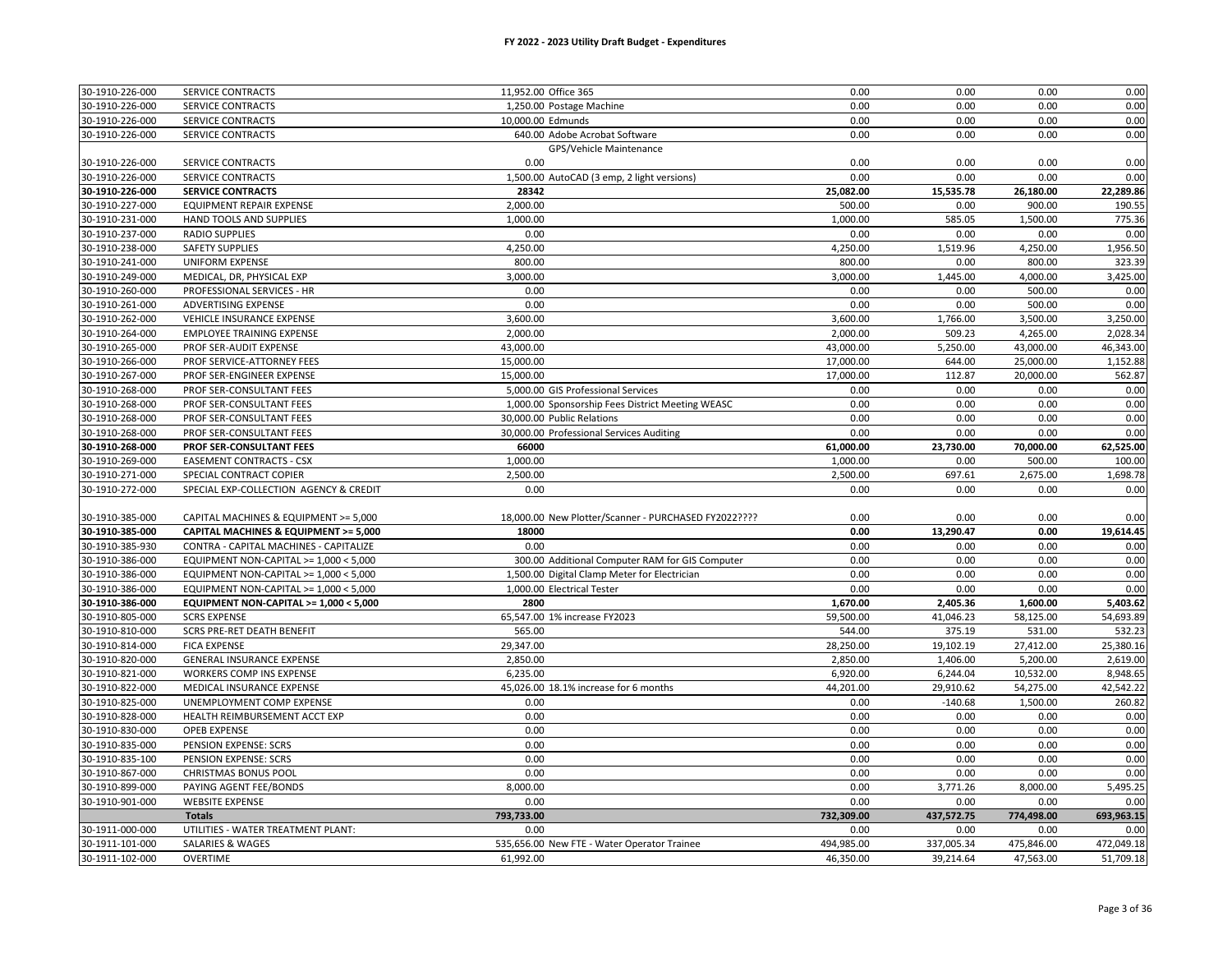#### **FY 2022 - 2023 Utility Draft Budget - Expenditures**

| 30-1911-210-000 | PRINTING/OFFICE SUPPLIES                | 650.00      |                                                            | 550.00     | 215.63     | 1,000.00   | 758.62     |
|-----------------|-----------------------------------------|-------------|------------------------------------------------------------|------------|------------|------------|------------|
| 30-1911-211-000 | POSTAGE EXPENSE                         | 750.00      |                                                            | 800.00     | 30.29      | 680.00     | 680.00     |
| 30-1911-213-000 | DHEC PERMIT FEES                        |             | 565.00 Lab Certification Fees                              | 0.00       | 0.00       | 0.00       | 0.00       |
| 30-1911-213-000 | <b>DHEC PERMIT FEES</b>                 |             | 1,000.00 Annual Operating Fee                              | 0.00       | 0.00       | 0.00       | 0.00       |
| 30-1911-213-000 | <b>DHEC PERMIT FEES</b>                 |             | 2,660.00 Water Annual Billing                              | 0.00       | 0.00       | 0.00       | 0.00       |
| 30-1911-213-000 | <b>DHEC PERMIT FEES</b>                 |             | 22,087.00 Annual Fee for Community                         | 0.00       | 0.00       | 0.00       | 0.00       |
| 30-1911-213-000 | <b>DHEC PERMIT FEES</b>                 |             | 75.00 Stormwater Fees                                      | 0.00       | 0.00       | 0.00       | 0.00       |
| 30-1911-213-000 | <b>DHEC PERMIT FEES</b>                 |             | 1,000.00 Construction Recertification Fee                  | 0.00       | 0.00       | 0.00       | 0.00       |
| 30-1911-213-000 | DHEC PERMIT FEES                        |             | 300.00 Annual Fee for Coverage                             | 0.00       | 0.00       | 0.00       | 0.00       |
| 30-1911-213-000 | <b>DHEC PERMIT FEES</b>                 | 27687       |                                                            | 27,687.00  | 25,509.00  | 27,687.00  | 25,859.00  |
| 30-1911-214-000 | <b>DUES &amp; MEMBERSHIPS</b>           | 735.00      |                                                            | 800.00     | 227.00     | 780.00     | 995.00     |
| 30-1911-215-000 | <b>TRAVEL EXPENSE</b>                   | 1,200.00    |                                                            | 1,000.00   | 0.00       | 4,800.00   | 0.00       |
| 30-1911-217-000 | AUTO OPERATING EXPENSE                  | 3,500.00    |                                                            | 3,500.00   | 2,237.84   | 5,800.00   | 3,334.64   |
| 30-1911-220-000 | <b>ELECTRIC &amp; GAS EXPENSE</b>       | 310,000.00  |                                                            | 300,000.00 | 156,993.61 | 300,000.00 | 305,974.30 |
| 30-1911-221-000 | <b>TELEPHONE EXPENSE</b>                | 8,400.00    |                                                            | 8,400.00   | 7,877.54   | 8,400.00   | 7,339.39   |
| 30-1911-222-000 | <b>WATER EXPENSE</b>                    | 0.00        |                                                            | 0.00       | 0.00       | 0.00       | 0.00       |
| 30-1911-223-000 | <b>LUBRICATION SUPPLIES</b>             | 1,200.00    |                                                            | 1,200.00   | 1,269.01   | 1,200.00   | 1,072.52   |
| 30-1911-226-000 | SERVICE CONTRACTS                       |             | 2,000.00 Annual HACH database subscription                 | 0.00       | 0.00       | 0.00       | 0.00       |
| 30-1911-226-000 | SERVICE CONTRACTS                       |             | 5,000.00 Diving inspection for RWPS                        | 0.00       | 0.00       | 0.00       | 0.00       |
| 30-1911-226-000 | <b>SERVICE CONTRACTS</b>                |             | 35,004.00 Tank Maintenance, SUEZ - increased per quote     | 0.00       | 0.00       | 0.00       | 0.00       |
| 30-1911-226-000 | SERVICE CONTRACTS                       |             | 24,840.00 Landscaping Service, Green Earth                 | 0.00       | 0.00       | 0.00       | 0.00       |
| 30-1911-226-000 | SERVICE CONTRACTS                       |             | 1,200.00 Dumpster Service, Waste Management                | 0.00       | 0.00       | 0.00       | 0.00       |
|                 |                                         |             |                                                            |            |            |            |            |
| 30-1911-226-000 | SERVICE CONTRACTS                       |             | 550.00 Chlorine Crane/Hoist Annual Inspection, KONE crane  | 0.00       | 0.00       | 0.00       | 0.00       |
| 30-1911-226-000 | <b>SERVICE CONTRACTS</b>                |             | 320.00 Pest Control, Cayce Extermination                   | 0.00       | 0.00       | 0.00       | 0.00       |
|                 |                                         |             | HVAC Service,                                              |            |            |            |            |
| 30-1911-226-000 | SERVICE CONTRACTS                       |             | 650.00 Gunter HVAC                                         | 0.00       | 0.00       | 0.00       | 0.00       |
|                 |                                         |             |                                                            |            |            |            |            |
|                 |                                         |             | Fire Extinguisher &                                        |            |            |            |            |
| 30-1911-226-000 | SERVICE CONTRACTS                       |             | 1,000.00 Fume Hood Annual Service, Columbia Fire Safety    | 0.00       | 0.00       | 0.00       | 0.00       |
|                 |                                         |             | GenSet Annual Maintenance at WTP And RWPS, CAT             |            |            |            |            |
| 30-1911-226-000 | SERVICE CONTRACTS                       |             | 4.570.00 Blanchard                                         | 0.00       | 0.00       | 0.00       | 0.00       |
| 30-1911-226-000 | SERVICE CONTRACTS                       |             | 1,800.00 Municipal H2O RMP Asssistance                     | 0.00       | 0.00       | 0.00       | 0.00       |
|                 |                                         |             | Water Distribution Testing TTHM HAA5 and WTP               |            |            |            |            |
| 30-1911-226-000 | SERVICE CONTRACTS                       |             | 30,000.00 NPDES Permit Testing, Rogers Calcott             | 0.00       | 0.00       | 0.00       | 0.00       |
|                 |                                         |             | Liquid Lime Sytem Annual Maintenance, Burnett              |            |            |            |            |
| 30-1911-226-000 | SERVICE CONTRACTS                       | 800.00 Lime |                                                            | 0.00       | 0.00       | 0.00       | 0.00       |
|                 |                                         |             | Precision Balance Calibration, Water Laboratory,           |            |            |            |            |
| 30-1911-226-000 | SERVICE CONTRACTS                       |             | 150.00 Lassiter Inc                                        | 0.00       | 0.00       | 0.00       | 0.00       |
|                 |                                         |             | Instrument Calibration, Water Laboratory and WTP,          |            |            |            |            |
| 30-1911-226-000 | SERVICE CONTRACTS                       |             | 5,236.00 MR Systems                                        | 0.00       | 0.00       | 0.00       | 0.00       |
|                 |                                         |             | Chlorine Feed System Annual Maintenance                    |            |            |            |            |
| 30-1911-226-000 | SERVICE CONTRACTS                       |             | 6,000.00 Chlorinator Sales/Service                         | 0.00       | 0.00       | 0.00       | 0.00       |
|                 |                                         |             |                                                            |            |            |            |            |
| 30-1911-226-000 | SERVICE CONTRACTS                       |             | 1,200.00 Deionized Water Service for Lab Testing, Culligan | 0.00       | 0.00       | 0.00       | 0.00       |
| 30-1911-226-000 | <b>SERVICE CONTRACTS</b>                | 120320      |                                                            | 120,913.00 | 82,777.45  | 174,962.00 | 205,219.50 |
| 30-1911-227-000 | EQUIPMENT REPAIR EXPENSE                | 80,000.00   |                                                            | 50,000.00  | 63,579.40  | 70,000.00  | 70,189.96  |
| 30-1911-228-000 | <b>BUILDING REPAIR EXPENSE</b>          | 6,000.00    |                                                            | 6,000.00   | 4,606.78   | 7,000.00   | 7,476.12   |
| 30-1911-228-001 | <b>BUILDING IMPROVEMENT - CAPITAL</b>   | 0.00        |                                                            | 0.00       | 0.00       | 0.00       | 0.00       |
| 30-1911-228-930 | CONTRA - BUILDING IMPROVEMENT - CAPITAL | 0.00        |                                                            | 0.00       | 0.00       | 0.00       | 0.00       |
| 30-1911-229-000 | SLUDGE DISPOSAL FEES                    | 0.00        |                                                            | 0.00       | 0.00       | 0.00       | 0.00       |
| 30-1911-231-000 | <b>HAND TOOLS &amp; SUPPLIES</b>        | 900.00      |                                                            | 900.00     | 577.20     | 900.00     | 879.37     |
| 30-1911-236-000 | <b>ELECTRIC/LIGHT SUPPLIES</b>          | 700.00      |                                                            | 675.00     | 598.40     | 675.00     | 257.41     |
| 30-1911-238-000 | <b>SAFETY SUPPLIES</b>                  | 2,100.00    |                                                            | 2,000.00   | 1,020.78   | 2,000.00   | 1,885.72   |
| 30-1911-241-000 | UNIFORM EXPENSE                         | 3,000.00    |                                                            | 3,000.00   | 2,100.02   | 3,000.00   | 2,783.34   |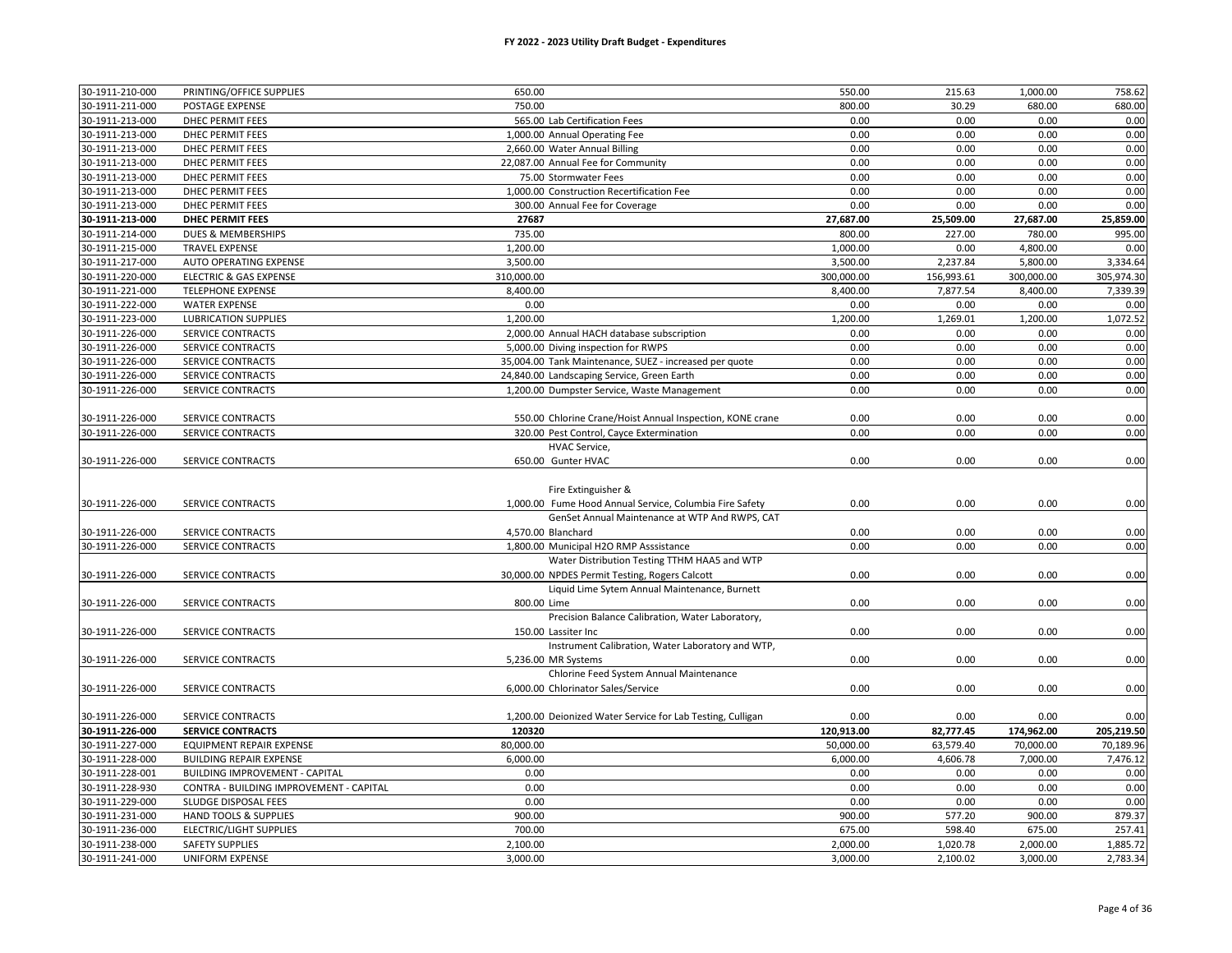#### **FY 2022 - 2023 Utility Draft Budget - Expenditures**

| 30-1911-244-000                    | <b>JANITORIAL SUPPLIES</b>                     | 850.00       |                                                           | 700.00       | 950.87       | 625.00       | 610.20       |
|------------------------------------|------------------------------------------------|--------------|-----------------------------------------------------------|--------------|--------------|--------------|--------------|
| 30-1911-248-000                    | <b>CHEMICAL EXPENSE</b>                        | 308,149.00   |                                                           | 185,000.00   | 160,012.73   | 214,946.00   | 182,782.26   |
| 30-1911-249-000                    | <b>LABORATORY SUPPLIES</b>                     | 37,000.00    |                                                           | 35,000.00    | 25,236.84    | 40,000.00    | 38,614.85    |
| 30-1911-260-000                    | PROFESSIONAL SERVICES - HR                     | 0.00         |                                                           | 0.00         | 0.00         | 0.00         | 0.00         |
| 30-1911-262-000                    | VEHICLE INSURANCE EXPENSE                      | 2,700.00     |                                                           | 2,700.00     | 1,324.00     | 2,400.00     | 2,437.00     |
| 30-1911-264-000                    | <b>EMPLOYEE TRAINING EXPENSE</b>               | 4,050.00     |                                                           | 2,500.00     | 2,912.98     | 2,915.00     | 1,370.50     |
| 30-1911-265-000                    | <b>FRANCHISE FEE EXPENSE</b>                   | 0.00         |                                                           | 0.00         | 0.00         | 0.00         | 0.00         |
|                                    |                                                |              | Annual testing of our 12 pretreatment industries and      |              |              |              |              |
| 30-1911-267-000                    | <b>CONSULTANT SERV/LAB TESTS</b>               |              | 0.00 2 random industries                                  | 0.00         | 0.00         | 0.00         | 0.00         |
| 30-1911-267-000                    | CONSULTANT SERV/LAB TESTS                      |              | 8,000.00 Lab testing                                      | 0.00         | 0.00         | 0.00         | 0.00         |
| 30-1911-267-000                    | <b>CONSULTANT SERV/LAB TESTS</b>               | 8000         |                                                           | 5,000.00     | 4,170.67     | 24,500.00    | 6,322.71     |
| 30-1911-268-000                    | FEE-IN-LIEU OF TAXES EXPENSE                   | 0.00         |                                                           | 0.00         | 0.00         | 0.00         | 0.00         |
|                                    |                                                |              |                                                           |              |              |              |              |
|                                    |                                                |              | Hoist System for RWPS screen removal/replacement.         |              |              |              |              |
| 30-1911-385-000                    | CAPITAL MACHINES & EQUIPMENT >= 5,000          |              | 0.00 \$22,200 moved to ARPA.                              | 0.00         | 0.00         | 0.00         | 0.00         |
|                                    |                                                |              | Additional High Service Pump. \$300k moved to             |              |              |              |              |
| 30-1911-385-000                    | CAPITAL MACHINES & EQUIPMENT >= 5,000          |              | 0.00 ARPA.                                                | 0.00         | 0.00         | 0.00         | 0.00         |
|                                    |                                                |              | Raw turbidimeter at Raw Water Station and Water           |              |              |              |              |
|                                    |                                                |              | Plant, replacing 22 year old units. \$12k moved to        |              |              |              |              |
| 30-1911-385-000                    | CAPITAL MACHINES & EQUIPMENT >= 5,000          |              | 0.00 ARPA.                                                | 0.00         | 0.00         | 0.00         | 0.00         |
|                                    |                                                |              | Replacement Polymer feed System. \$12k moved to           |              |              |              |              |
| 30-1911-385-000                    | CAPITAL MACHINES & EQUIPMENT >= 5,000          |              | 0.00 ARPA                                                 | 0.00         | 0.00         | 0.00         | 0.00         |
|                                    |                                                |              | Replacement carbon peristaltic pump. \$8k moved to        |              |              |              |              |
| 30-1911-385-000                    | CAPITAL MACHINES & EQUIPMENT >= 5,000          |              | 0.00 ARPA.                                                | 0.00         | 0.00         | 0.00         | 0.00         |
| 30-1911-385-000                    | CAPITAL MACHINES & EQUIPMENT >= 5,000          | $\mathbf{0}$ |                                                           | 0.00         | 0.00         | 10,000.00    | 15,676.61    |
| 30-1911-385-930                    | CONTRA - CAPITAL MACHINES - CAPITALIZE         | 0.00         |                                                           | 0.00         | 0.00         | 0.00         | 0.00         |
| 30-1911-386-000                    | EQUIPMENT NON-CAPITAL >= 1,000 < 5,000         |              | 3,200.00 CL17 chlorine analyzer                           | 0.00         | 0.00         | 0.00         | 0.00         |
| 30-1911-386-000                    | EQUIPMENT NON-CAPITAL >= 1,000 < 5,000         |              | 3,000.00 pH/fluoride meter                                | 0.00         | 0.00         | 0.00         | 0.00         |
| 30-1911-386-000                    | EQUIPMENT NON-CAPITAL >= 1,000 < 5,000         | 6200         |                                                           | 0.00         | 0.00         | 12,750.00    | 11,166.51    |
| 30-1911-805-000                    | <b>SCRS EXPENSE</b>                            |              | 102,297.00 1% increase FY2023                             | 87,306.00    | 61,519.40    | 85,994.00    | 80,715.44    |
| 30-1911-810-000                    | SCRS PRE-RET DEATH BENEFIT                     | 881.00       |                                                           | 798.00       | 562.44       | 786.00       | 785.76       |
| 30-1911-814-000                    | <b>FICA EXPENSE</b>                            | 45,720.00    |                                                           | 41,412.00    | 29,991.02    | 40,563.00    | 38,571.53    |
| 30-1911-820-000                    | <b>GENERAL INSURANCE EXPENSE</b>               | 21,600.00    |                                                           | 21,600.00    | 10,799.00    | 18,400.00    | 20,541.00    |
| 30-1911-821-000                    | WORKERS COMP INS EXPENSE                       | 32,795.00    |                                                           | 34,841.00    | 29,424.10    | 31,123.00    | 32,260.66    |
| 30-1911-822-000                    | MEDICAL INSURANCE EXPENSE                      | 93,581.00    |                                                           | 87,444.00    | 57,642.50    | 78,600.00    | 85,741.24    |
| 30-1911-825-000                    | UNEMPLOYMENT COMP EXPENSE                      | 0.00<br>0.00 |                                                           | 0.00         | 0.00         | 0.00         | 0.00         |
| 30-1911-828-000                    | HEALTH REIMBURSEMENT ACCT EXP                  |              |                                                           | 0.00         | 0.00         | 0.00         | 0.00         |
| 30-1911-830-000<br>30-1911-835-000 | <b>OPEB EXPENSE</b>                            | 0.00<br>0.00 |                                                           | 0.00         | 0.00         | 0.00         | 0.00         |
| 30-1911-835-100                    | PENSION EXPENSE: SCRS<br>PENSION EXPENSE: SCRS | 0.00         |                                                           | 0.00<br>0.00 | 0.00<br>0.00 | 0.00<br>0.00 | 0.00<br>0.00 |
| 30-1911-867-000                    | <b>CHRISTMAS BONUS POOL</b>                    | 0.00         |                                                           | 0.00         | 0.00         | 0.00         | 0.00         |
|                                    | <b>Totals</b>                                  | 1,828,613.00 |                                                           | 1,573,061.00 | 1,110,386.48 | 1,695,895.00 | 1,676,059.52 |
| 30-1912-000-000                    | WATER DISTRIBUTION & MAINTENANCE:              | 0.00         |                                                           | 0.00         | 0.00         | 0.00         | 0.00         |
| 30-1912-101-000                    | <b>SALARIES &amp; WAGES</b>                    | 719,729.00   |                                                           | 709,604.00   | 475,202.85   | 658,288.00   | 621,713.76   |
| 30-1912-102-000                    | <b>OVERTIME</b>                                | 53,139.00    |                                                           | 61,026.00    | 39,614.47    | 70,526.00    | 49,242.64    |
| 30-1912-210-000                    | PRINTING & OFFICE SUPPLIES                     | 1,000.00     |                                                           | 1,000.00     | 376.96       | 10,000.00    | 1,401.47     |
| 30-1912-211-000                    | POSTAGE EXPENSE                                | 0.00         |                                                           | 0.00         | 0.00         | 0.00         | 0.00         |
| 30-1912-214-000                    | <b>DUES &amp; MEMBERSHIPS</b>                  | 2,600.00     |                                                           | 2,600.00     | 1,468.50     | 2,600.00     | 3,426.36     |
| 30-1912-215-000                    | <b>TRAVEL EXPENSE</b>                          | 13,900.00    |                                                           | 4,000.00     | 1,762.24     | 10,900.00    | 1,066.02     |
| 30-1912-217-000                    | AUTO OPERATING EXPENSE                         | 45,000.00    |                                                           | 45,000.00    | 34,066.93    | 47,500.00    | 44,103.20    |
| 30-1912-220-000                    | <b>ELECTRIC &amp; GAS EXPENSE</b>              | 55,000.00    |                                                           | 55,000.00    | 22,637.71    | 55,000.00    | 45,384.17    |
| 30-1912-221-000                    | <b>TELEPHONE EXPENSE</b>                       | 15,000.00    |                                                           | 12,000.00    | 10,121.79    | 10,000.00    | 11,997.37    |
| 30-1912-226-000                    | <b>SERVICE CONTRACTS</b>                       |              | 15,000.00 ESRI Small-City Cloud Software                  | 0.00         | 0.00         | 0.00         | 0.00         |
|                                    |                                                |              |                                                           |              |              |              |              |
| 30-1912-226-000                    | SERVICE CONTRACTS                              |              | 50,000.00 GIS Water/Sewer System Per Year for Three Years | 0.00         | 0.00         | 0.00         | 0.00         |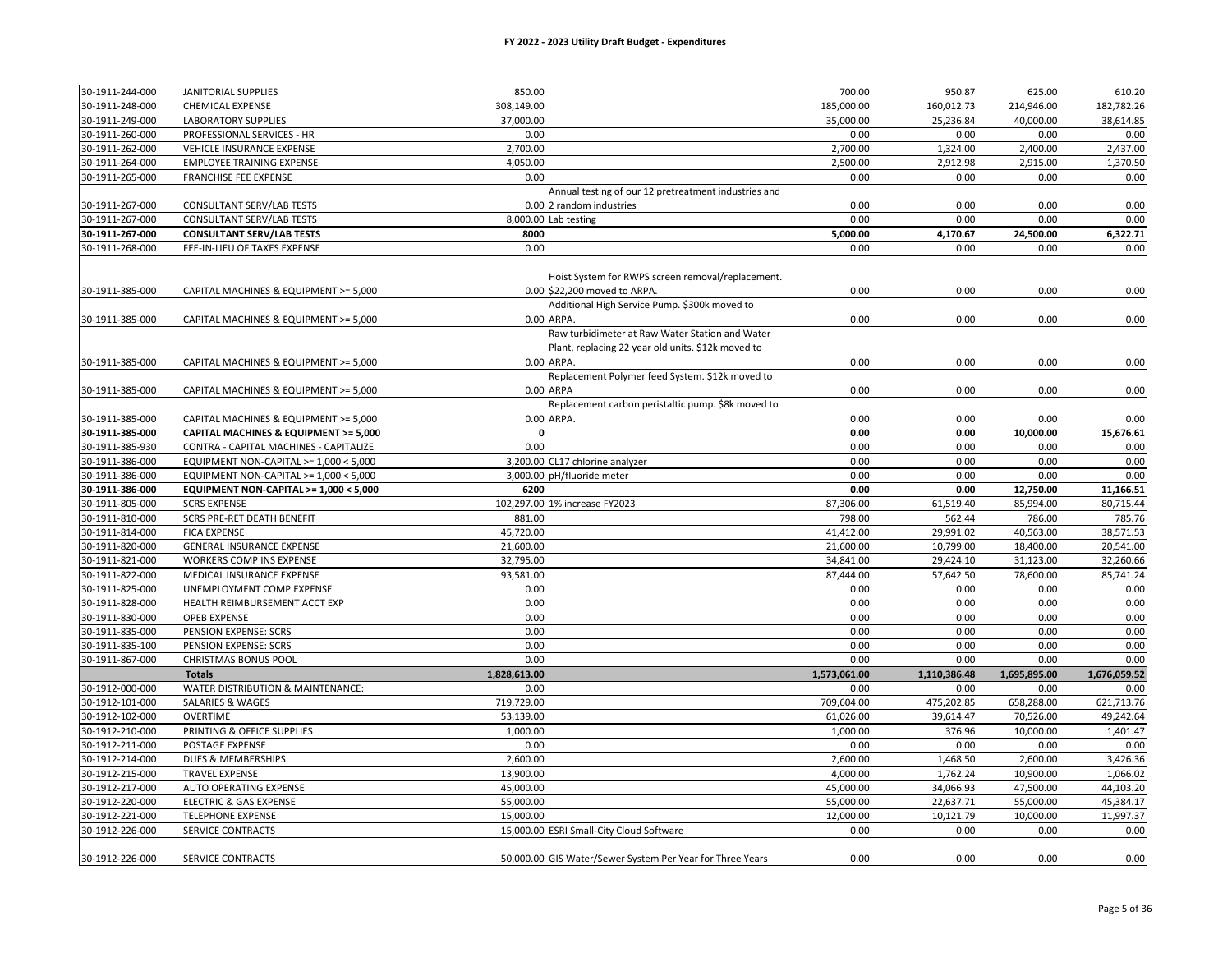| 30-1912-226-000 | SERVICE CONTRACTS                                                              | 15,240.00 Green Earth Contract                            | 0.00         | 0.00         | 0.00         | 0.00         |
|-----------------|--------------------------------------------------------------------------------|-----------------------------------------------------------|--------------|--------------|--------------|--------------|
| 30-1912-226-000 | SERVICE CONTRACTS                                                              | 4,780.00 PUPS Contract                                    | 0.00         | 0.00         | 0.00         | 0.00         |
|                 |                                                                                |                                                           |              |              |              |              |
| 30-1912-226-000 | SERVICE CONTRACTS                                                              | 117,214.00 Suez Water Tank Contract - increased per quote | 0.00         | 0.00         | 0.00         | 0.00         |
| 30-1912-226-000 | SERVICE CONTRACTS                                                              | 2,000.00 Microsoft Server                                 | 0.00         | 0.00         | 0.00         | 0.00         |
| 30-1912-226-000 | <b>SERVICE CONTRACTS</b>                                                       | 204234                                                    | 191,547.00   | 163,881.33   | 171,418.90   | 150,334.00   |
| 30-1912-227-000 | EQUIPMENT REPAIR EXPENSE                                                       | 30,000.00                                                 | 30,000.00    | 36,313.56    | 30,000.00    | 40,007.77    |
| 30-1912-228-000 | <b>BUILDING REPAIRS</b>                                                        | 3,000.00                                                  | 3,000.00     | 485.61       | 0.00         | 483.86       |
| 30-1912-231-000 | <b>HAND TOOLS &amp; SUPPLIES</b>                                               | 10,000.00                                                 | 10,000.00    | 3,955.23     | 10,000.00    | 10,075.13    |
| 30-1912-234-000 | MASONRY/CEMENT SUPPLIES                                                        | 3,000.00                                                  | 3,000.00     | 537.16       | 5,000.00     | 2,431.70     |
| 30-1912-235-000 | ASPHALT/GRADING SUPPLIES                                                       | 40,000.00                                                 | 40,000.00    | 29,228.54    | 55,000.00    | 13,459.15    |
| 30-1912-237-000 | <b>RADIO SUPPLIES</b>                                                          | 500.00                                                    | 0.00         | 0.00         | 0.00         | 0.00         |
| 30-1912-238-000 | <b>SAFETY SUPPLIES</b>                                                         | 7,000.00                                                  | 7,000.00     | 4,011.05     | 10,000.00    | 5,519.65     |
| 30-1912-241-000 | <b>UNIFORM EXPENSE</b>                                                         | 18,000.00                                                 | 13,000.00    | 12,913.97    | 11,000.00    | 16,012.84    |
| 30-1912-248-000 | CHEMICAL EXPENSE                                                               | 700.00                                                    | 700.00       | 0.00         | 700.00       | 0.00         |
| 30-1912-256-000 | WATER DIST REPAIR EXPENSE                                                      | 150,000.00                                                | 112,000.00   | 77,691.68    | 115,000.00   | 114,964.20   |
| 30-1912-260-000 | PROFESSIONAL SERVICES - HR                                                     | 5,000.00                                                  | 0.00         | 0.00         | 0.00         | 0.00         |
| 30-1912-262-000 | <b>VEHICLE INSURANCE EXPENSE</b>                                               | 16,000.00                                                 | 16,000.00    | 7,945.00     | 12,500.00    | 14,622.00    |
| 30-1912-264-000 | <b>EMPLOYEE TRAINING EXPENSE</b>                                               | 13,465.00                                                 | 7,500.00     | 6,647.39     | 9,435.00     | 8,515.00     |
| 30-1912-267-000 | <b>GLENN ST WATER TNK REPAIR</b>                                               | 0.00                                                      | 0.00         | 0.00         | 0.00         | 0.00         |
| 30-1912-268-000 | FEE-IN-LIEU OF TAXES EXPENSE                                                   | 0.00                                                      | 0.00         | 0.00         | 0.00         | 0.00         |
| 30-1912-381-000 | <b>WATER DIST EQUIP-METERS</b>                                                 | 25.000.00                                                 | 25,000.00    | 34,575.75    | 50,000.00    | 16,668.33    |
| 30-1912-385-000 |                                                                                | 0.00 1500 Utility Truck (4116). \$35k moved to ARPA.      | 0.00         | 0.00         | 0.00         | 0.00         |
| 30-1912-385-000 | CAPITAL MACHINES & EQUIPMENT >= 5,000<br>CAPITAL MACHINES & EQUIPMENT >= 5,000 |                                                           | 0.00         | 0.00         | 0.00         | 0.00         |
|                 |                                                                                | 27,000.00 Street Sweeper                                  |              |              |              |              |
| 30-1912-385-000 | CAPITAL MACHINES & EQUIPMENT >= 5,000                                          | 27000<br>0.00                                             | 0.00<br>0.00 | 0.00<br>0.00 | 15,800.00    | 6,888.65     |
| 30-1912-385-930 | CONTRA - CAPITAL MACHINES - CAPITALIZE                                         |                                                           | 0.00         |              | 0.00         | 0.00         |
| 30-1912-386-000 | EQUIPMENT NON-CAPITAL >= 1,000 < 5,000                                         | 1,200.00 iPad Pro                                         |              | 0.00         | 0.00         | 0.00         |
| 30-1912-386-000 | EQUIPMENT NON-CAPITAL >= 1,000 < 5,000                                         | 1,200.00 iPad Pro                                         | 0.00         | 0.00         | 0.00         | 0.00         |
| 30-1912-386-000 | EQUIPMENT NON-CAPITAL >= 1,000 < 5,000                                         | 1,200.00 iPad Pro                                         | 0.00         | 0.00         | 0.00         | 0.00         |
| 30-1912-386-000 | EQUIPMENT NON-CAPITAL >= 1,000 < 5,000                                         | 1,200.00 iPad Pro                                         | 0.00         | 0.00         | 0.00         | 0.00         |
| 30-1912-386-000 | EQUIPMENT NON-CAPITAL >= 1,000 < 5,000                                         | 1,200.00 ipad Pro                                         | 0.00         | 0.00         | 0.00         | 0.00         |
| 30-1912-386-000 | EQUIPMENT NON-CAPITAL >= 1,000 < 5,000                                         | 2,000.00 Replacement Desktop Computer Al Amalls           | 0.00         | 0.00         | 0.00         | 0.00         |
| 30-1912-386-000 | EQUIPMENT NON-CAPITAL >= 1,000 < 5,000                                         | 8000                                                      | 2,500.00     | 4,379.46     | 10,400.00    | 0.00         |
| 30-1912-388-000 | CAPITAL-WATERLINE INSTALL                                                      | 0.00                                                      | 0.00         | 0.00         | 0.00         | 0.00         |
| 30-1912-390-000 | CAPITAL-PINERIDGE WATER                                                        | 0.00                                                      | 0.00         | 0.00         | 0.00         | 0.00         |
| 30-1912-391-000 | CAPITAL-DIXIANA RD WATER                                                       | 0.00                                                      | 0.00         | 0.00         | 0.00         | 0.00         |
| 30-1912-392-000 | CAPITAL-WHITE KNOLL WATER                                                      | 0.00                                                      | 0.00         | 0.00         | 0.00         | 0.00         |
| 30-1912-393-000 | CAPITAL-OLD DUNBAR RD WA                                                       | 0.00                                                      | 0.00         | 0.00         | 0.00         | 0.00         |
| 30-1912-394-000 | CAP STATE&AIRPORT TANK RE                                                      | 0.00                                                      | 0.00         | 0.00         | 0.00         | 0.00         |
| 30-1912-395-000 | CAPITAL-SWANSEA WATER PRJ                                                      | 0.00                                                      | 0.00         | 0.00         | 0.00         | 0.00         |
| 30-1912-805-000 | <b>SCRS EXPENSE</b>                                                            | 132,410.00 1% increase FY2023                             | 124,669.00   | 84,228.73    | 127,222.00   | 103,422.63   |
| 30-1912-810-000 | <b>SCRS PRE-RET DEATH BENEFIT</b>                                              | 1,141.00                                                  | 1,140.00     | 769.83       | 1,163.00     | 1,006.97     |
| 30-1912-814-000 | <b>FICA EXPENSE</b>                                                            | 59,124.00                                                 | 59,047.00    | 41,284.08    | 60,090.00    | 49,700.78    |
| 30-1912-820-000 | <b>GENERAL INSURANCE EXPENSE</b>                                               | 13,800.00                                                 | 13,800.00    | 6,887.00     | 12,500.00    | 12,720.00    |
| 30-1912-821-000 | WORKERS COMP INS EXPENSE                                                       | 44,119.00                                                 | 50,026.00    | 36,869.77    | 45,939.00    | 40,755.00    |
| 30-1912-822-000 | MEDICAL INSURANCE EXPENSE                                                      | 126,073.00 18.1% increase for 6 months                    | 119,394.00   | 81,602.12    | 126,330.00   | 107,220.90   |
| 30-1912-825-000 | UNEMPLOYMENT COMP EXPENSE                                                      | 0.00                                                      | 0.00         | 0.00         | 0.00         | 0.00         |
| 30-1912-828-000 | HEALTH REIMBURSEMENT ACCT EXP                                                  | 0.00                                                      | 0.00         | 0.00         | 0.00         | 0.00         |
| 30-1912-830-000 | <b>OPEB EXPENSE</b>                                                            | 0.00                                                      | 0.00         | 0.00         | 0.00         | 0.00         |
| 30-1912-835-000 | PENSION EXPENSE: SCRS                                                          | 0.00                                                      | 0.00         | 0.00         | 0.00         | 0.00         |
| 30-1912-835-100 | PENSION EXPENSE: SCRS                                                          | 0.00                                                      | 0.00         | 0.00         | 0.00         | 0.00         |
| 30-1912-867-000 | CHRISTMAS BONUS POOL                                                           | 0.00                                                      | 0.00         | 0.00         | 0.00         | 0.00         |
| 30-1912-951-000 | GAIN (LOSS) ON SALE (DISPOSAL) OF ASSETS                                       | 0.00                                                      | 0.00         | 0.00         | 0.00         | 0.00         |
|                 | <b>Totals</b>                                                                  | 1,842,934.00                                              | 1,719,553.00 | 1,219,458.71 | 1,744,311.90 | 1,493,143.55 |
| 30-1916-000-000 | <b>WASTE WATER TREATMENT:</b>                                                  | 0.00                                                      | 0.00         | 0.00         | 0.00         | 0.00         |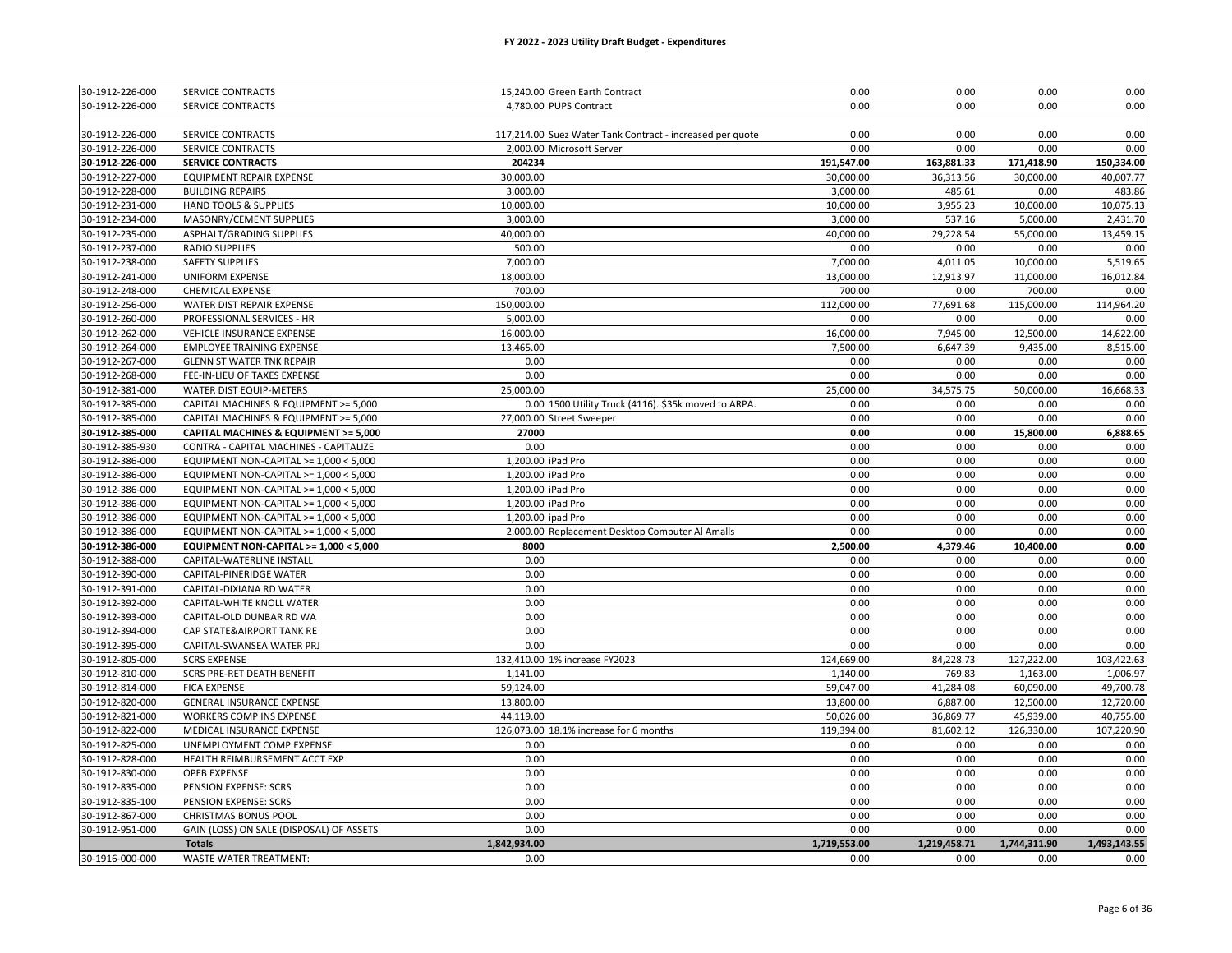| 30-1916-101-000                    | <b>SALARIES &amp; WAGES</b>                   | 765,453.00 Current Salaries                               | 0.00         | 0.00         | 0.00         | 0.00         |
|------------------------------------|-----------------------------------------------|-----------------------------------------------------------|--------------|--------------|--------------|--------------|
| 30-1916-101-000                    | <b>SALARIES &amp; WAGES</b>                   | 52,500.00 New FTE - Electrician                           | 0.00         | 0.00         | 0.00         | 0.00         |
| 30-1916-101-000                    | <b>SALARIES &amp; WAGES</b>                   | 52,500.00 New FTE - Pretreatment Coordinator              | 0.00         | 0.00         | 0.00         | 0.00         |
| 30-1916-101-000                    | <b>SALARIES &amp; WAGES</b>                   | 49,875.00 FOG Inspector FTE Reclass                       | 0.00         | 0.00         | 0.00         | 0.00         |
| 30-1916-101-000                    | <b>SALARIES &amp; WAGES</b>                   | 920328 Two New FTE's and 1 FTE Reclass                    | 816,674.00   | 498,544.98   | 791,399.00   | 718,579.07   |
| 30-1916-102-000                    | <b>OVERTIME</b>                               | 33,932.00                                                 | 29,803.00    | 16,530.02    | 34,509.66    | 16,765.16    |
| 30-1916-210-000                    | PRINTING/OFFICE SUPPLIES                      | 7,000.00                                                  | 7,900.00     | 4,285.08     | 9,100.00     | 8,161.76     |
| 30-1916-211-000                    | POSTAGE EXPENSE                               | 625.00                                                    | 625.00       | 136.75       | 600.00       | 600.00       |
| 30-1916-213-000                    | DHEC PERMIT FEES                              | 3,250.00                                                  | 3,250.00     | 6,800.00     | 3,250.00     | 3,000.00     |
| 30-1916-214-000                    | DUES & MEMBERSHIPS                            | 2,927.00                                                  | 2,927.00     | 550.00       | 2,927.00     | 2,281.00     |
| 30-1916-215-000                    | <b>TRAVEL EXPENSE</b>                         | 6,000.00                                                  | 6,000.00     | 1,729.74     | 10,160.00    | 0.00         |
| 30-1916-217-000                    | AUTO OPERATING EXPENSE                        | 54,600.00                                                 | 54,600.00    | 46,025.96    | 54,600.00    | 54,770.71    |
| 30-1916-218-000                    | <b>WATER EXPENSE</b>                          | 600,000.00                                                | 600,000.00   | 68,151.99    | 598,750.00   | 387,541.51   |
| 30-1916-220-000                    | <b>ELECTRIC &amp; GAS EXPENSE</b>             | 1,114,700.00                                              | 1,114,700.00 | 583,098.71   | 1,035,000.00 | 1,060,979.15 |
| 30-1916-221-000                    | <b>TELEPHONE EXPENSE</b>                      | 40,000.00                                                 | 35,000.00    | 23,220.19    | 30,000.00    | 33,690.49    |
| 30-1916-223-000                    | <b>LUBRICATION SUPPLIES</b>                   | 3,400.00                                                  | 3,400.00     | 0.00         | 3,000.00     | 1,918.06     |
| 30-1916-226-000                    | <b>SERVICE CONTRACTS</b>                      | 4,225.00 Ricoh                                            | 0.00         | 0.00         | 0.00         | 0.00         |
|                                    |                                               |                                                           |              |              |              |              |
| 30-1916-226-000                    | SERVICE CONTRACTS                             | 25,000.00 Collins Pumps and Controls Annual Chlorine Svc  | 0.00         | 0.00         | 0.00         | 0.00         |
| 30-1916-226-000                    | <b>SERVICE CONTRACTS</b>                      | 3,000.00 Jani-King                                        | 0.00         | 0.00         | 0.00         | 0.00         |
| 30-1916-226-000                    | SERVICE CONTRACTS                             | 10,704.00 Generator and Switchgear Service                | 0.00         | 0.00         | 0.00         | 0.00         |
| 30-1916-226-000                    | SERVICE CONTRACTS                             | 57,600.00 Lawn Service                                    | 0.00         | 0.00         | 0.00         | 0.00         |
| 30-1916-226-000                    | SERVICE CONTRACTS                             | 2,462.00 Elevator Service Agreement                       | 0.00         | 0.00         | 0.00         | 0.00         |
|                                    |                                               |                                                           |              |              |              |              |
|                                    |                                               | MR Sys WWTP Lab and Process Control Metering              |              |              |              |              |
| 30-1916-226-000                    | SERVICE CONTRACTS                             |                                                           | 0.00         | 0.00         | 0.00         | 0.00         |
|                                    |                                               | 8,749.00 equipment calibrations and PM agreement          |              |              |              |              |
| 30-1916-226-000                    | SERVICE CONTRACTS                             |                                                           |              | 0.00         | 0.00         |              |
| 30-1916-226-000                    | <b>SERVICE CONTRACTS</b>                      | 1,600.00 Fire alarm SVC. Operations and Chlorine Building | 0.00<br>0.00 | 0.00         | 0.00         | 0.00         |
|                                    |                                               | 19,200.00 Plant Garbage SVC                               | 0.00         |              |              | 0.00         |
| 30-1916-226-000                    | SERVICE CONTRACTS                             | 2,600.00 Aquarium Maintenance                             |              | 0.00         | 0.00         | 0.00         |
| 30-1916-226-000<br>30-1916-226-000 | SERVICE CONTRACTS<br><b>SERVICE CONTRACTS</b> | 25,000.00 True up and Audit Expenses                      | 0.00<br>0.00 | 0.00<br>0.00 | 0.00<br>0.00 | 0.00<br>0.00 |
|                                    |                                               | 2,500.00 WWTP HVAC service agreement                      |              |              |              |              |
| 30-1916-226-000                    | SERVICE CONTRACTS                             | 2,520.00 MR sys SCADA Gold Service Agreement              | 0.00         | 0.00         | 0.00         | 0.00         |
| 30-1916-226-000                    | SERVICE CONTRACTS                             | 0.00 Idex Laboratory Sealer PM Agreement                  | 0.00         | 0.00         | 0.00         | 0.00         |
| 30-1916-226-000                    | SERVICE CONTRACTS                             | 4,200.00 Municipal H20                                    | 0.00         | 0.00         | 0.00         | 0.00         |
| 30-1916-226-000                    | <b>SERVICE CONTRACTS</b>                      | 4,330.00 MACOR Water Purification for Laboratory          | 0.00         | 0.00         | 0.00         | 0.00         |
| 30-1916-226-000                    | SERVICE CONTRACTS                             | 33,414.00 Andritz Centrifuge Service Contract             | 0.00         | 0.00         | 0.00         | 0.00         |
| 30-1916-226-000                    | <b>SERVICE CONTRACTS</b>                      | 2,500.00 Malware and Virus Protection                     | 0.00         | 0.00         | 0.00         | 0.00         |
| 30-1916-226-000                    | <b>SERVICE CONTRACTS</b>                      | 209604                                                    | 209,604.00   | 123,923.78   | 128,577.00   | 188,305.45   |
| 30-1916-227-000                    | EQUIPMENT REPAIR EXPENSE                      | 350,000.00                                                | 300,000.00   | 227,141.43   | 253,000.00   | 313,262.31   |
| 30-1916-228-000                    | <b>BUILDING REPAIRS</b>                       | 3,000.00                                                  | 3,000.00     | 2,047.85     | 3,000.00     | 1,573.53     |
| 30-1916-229-000                    | SLUDGE DISPOSAL FEES                          | 930,000.00                                                | 800,000.00   | 335,218.86   | 400,000.00   | 404,415.44   |
| 30-1916-230-000                    | BELT PRESS RENTAL EXPENSE                     | 0.00                                                      | 0.00         | 0.00         | 0.00         | 0.00         |
| 30-1916-231-000                    | <b>HAND TOOLS &amp; SUPPLIES</b>              | 4,000.00                                                  | 4,000.00     | 725.66       | 4,000.00     | 3,979.76     |
| 30-1916-236-000                    | ELECTRIC/LIGHT SUPPLIES                       | 5,000.00                                                  | 5,000.00     | 160.50       | 5,000.00     | 0.00         |
| 30-1916-237-000                    | <b>RADIO SUPPLIES</b>                         | 200.00                                                    | 200.00       | 0.00         | 0.00         | 0.00         |
| 30-1916-238-000                    | <b>SAFETY PROGRAM &amp; SUPPLIES</b>          | 10,000.00                                                 | 10,000.00    | 4,291.27     | 10,000.00    | 10,283.71    |
| 30-1916-241-000                    | <b>UNIFORM EXPENSE</b>                        | 10,000.00                                                 | 9,000.00     | 3,663.50     | 9,000.00     | 6,195.03     |
| 30-1916-244-000                    | JANITORIAL SUPPLIES                           | 2,000.00                                                  | 2,000.00     | 1,778.82     | 2,500.00     | 1,506.64     |
| 30-1916-248-000                    | <b>CHEMICAL EXPENSE</b>                       | 420,857.00                                                | 322,172.00   | 230,556.54   | 308,424.00   | 226,129.90   |
| 30-1916-249-000                    | <b>LABORATORY SUPPLIES</b>                    | 46,000.00                                                 | 46,000.00    | 29,774.00    | 46,000.00    | 38,480.03    |
| 30-1916-256-000                    | FORCE MAIN/LINE REPAIR EXPENSE                | 0.00                                                      | 0.00         | 0.00         | 0.00         | 0.00         |
| 30-1916-260-000                    | PROFESSIONAL SERVICES - HR                    | 0.00                                                      | 0.00         | 0.00         | 0.00         | 0.00         |
| 30-1916-262-000                    | <b>VEHICLE INSURANCE EXPENSE</b>              | 18,000.00                                                 | 17,800.00    | 8,828.00     | 13,500.00    | 16,247.00    |
| 30-1916-264-000                    | <b>EMPLOYEE TRAINING EXPENSE</b>              | 3,000.00                                                  | 3,000.00     | 2,922.19     | 6,820.00     | 2,747.62     |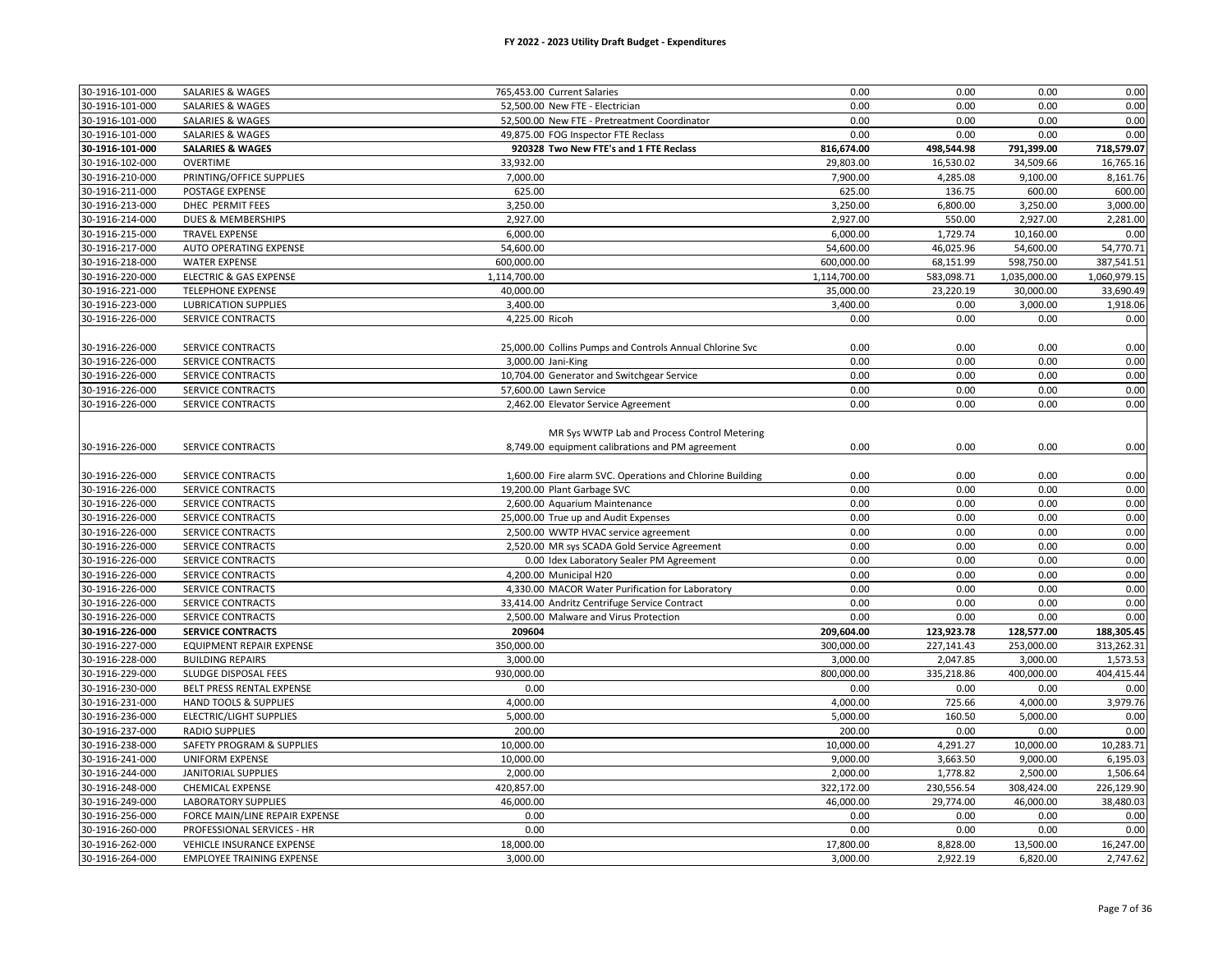| 30-1916-265-000                    | <b>FRANCHISE FEE EXPENSE</b>                        | 0.00                                          | 0.00                  | 0.00                  | 0.00                  | 0.00                  |
|------------------------------------|-----------------------------------------------------|-----------------------------------------------|-----------------------|-----------------------|-----------------------|-----------------------|
| 30-1916-267-000                    | PROF SERVICES-LAB TESTING                           | 55,000.00                                     | 55,000.00             | 35,860.19             | 35,000.00             | 52,719.37             |
| 30-1916-268-000                    | PROFESSIONAL FEES                                   | 80,000.00                                     | 80,000.00             | 41,149.82             | 80,000.00             | 64,256.87             |
| 30-1916-385-000                    | CAPITAL MACHINES & EQUIPMENT >= 5,000               | 6,500.00 Sampler (Replacement)                | 0.00                  | 0.00                  | 0.00                  | 0.00                  |
| 30-1916-385-000                    | CAPITAL MACHINES & EQUIPMENT >= 5,000               | 20,100.00 Safety Railing (Centrifuge)         | 0.00                  | 0.00                  | 0.00                  | 0.00                  |
| 30-1916-385-000                    | CAPITAL MACHINES & EQUIPMENT >= 5,000               | 16,000.00 Gantry (Pumps)                      | 0.00                  | 0.00                  | 0.00                  | 0.00                  |
| 30-1916-385-000                    | CAPITAL MACHINES & EQUIPMENT >= 5,000               | 15,000.00 Controls (Centrifuge Room)          | 0.00                  | 0.00                  | 0.00                  | 0.00                  |
| 30-1916-385-000                    | CAPITAL MACHINES & EQUIPMENT >= 5,000               | 146,800.00 Kubota Membrane Upgrades           | 0.00                  | 0.00                  | 0.00                  | 0.00                  |
| 30-1916-385-000                    | CAPITAL MACHINES & EQUIPMENT >= 5,000               | 32,000.00 Truck                               | 0.00                  | 0.00                  | 0.00                  | 0.00                  |
| 30-1916-385-000                    | CAPITAL MACHINES & EQUIPMENT >= 5,000               | 236400                                        | 286,094.00            | 355,998.44            | 279,688.00            | 177,104.71            |
| 30-1916-385-930                    | CONTRA - CAPITAL MACHINES - CAPITALIZE              | 0.00                                          | 0.00                  | 0.00                  | 0.00                  | 0.00                  |
| 30-1916-386-000                    | EQUIPMENT NON-CAPITAL >= 1,000 < 5,000              | 1,050.00 optiplex 5250 AIO wwtlab             | 0.00                  | 0.00                  | 0.00                  | 0.00                  |
| 30-1916-386-000                    | EQUIPMENT NON-CAPITAL >= 1,000 < 5,000              | 1,050.00 potiplex 5250 AIO wwtpops            | 0.00                  | 0.00                  | 0.00                  | 0.00                  |
| 30-1916-386-000                    | EQUIPMENT NON-CAPITAL >= 1,000 < 5,000              | 2,300.00 Latitude 5414 squires                | 0.00                  | 0.00                  | 0.00                  | 0.00                  |
| 30-1916-386-000                    | EQUIPMENT NON-CAPITAL >= 1,000 < 5,000              | 4400                                          | 0.00                  | 2,966.10              | 5,550.00              | 5,027.76              |
| 30-1916-400-000                    | CHANGE IN FUEL INVENTORY                            | 0.00                                          | 0.00                  | 0.00                  | 0.00                  | 37,836.00             |
| 30-1916-805-000                    | <b>SCRS EXPENSE</b>                                 | 166,544.00 1% increase FY2023                 | 136,585.00            | 82,459.18             | 135,687.00            | 113,316.34            |
| 30-1916-810-000                    | <b>SCRS PRE-RET DEATH BENEFIT</b>                   | 1,435.00                                      | 1,248.00              | 753.85                | 1,240.00              | 1,102.60              |
| 30-1916-814-000                    | <b>FICA EXPENSE</b>                                 | 74,386.00                                     | 64,801.00             | 39,631.58             | 64,207.00             | 54,150.90             |
| 30-1916-820-000                    | <b>GENERAL INSURANCE EXPENSE</b>                    | 107,500.00                                    | 107,500.00            | 53,559.00             | 80,504.00             | 102,131.00            |
| 30-1916-821-000                    | WORKERS COMP INS EXPENSE                            | 50.893.00                                     | 52,058.00             | 37,327.20             | 58,420.00             | 43,692.95             |
| 30-1916-822-000                    | MEDICAL INSURANCE EXPENSE                           | 162,020.00 18.1% increase for 6 months        | 149,971.00            | 79,329.80             | 131,262.00            | 127,380.50            |
| 30-1916-825-000                    | UNEMPLOYMENT COMP EXPENSE                           | 1.000.00                                      | 1,000.00              | 0.00                  | 1,000.00              | 0.00                  |
| 30-1916-828-000                    | HEALTH REIMBURSEMENT ACCT EXP                       | 0.00                                          | 0.00                  | 0.00                  | 0.00                  | 0.00                  |
| 30-1916-830-000                    | <b>OPEB EXPENSE</b>                                 | 0.00                                          | 0.00                  | 0.00                  | 0.00                  | 0.00                  |
| 30-1916-835-000                    | PENSION EXPENSE: SCRS                               | 0.00                                          | 0.00                  | 0.00                  | 0.00                  | 0.00                  |
| 30-1916-835-100                    | PENSION EXPENSE: SCRS                               | 0.00                                          | 0.00                  | 0.00                  | 0.00                  | 0.00                  |
| 30-1916-867-000                    | <b>CHRISTMAS BONUS POOL</b>                         | 0.00                                          | 0.00                  | 0.00                  | 0.00                  | 0.00                  |
|                                    |                                                     |                                               |                       |                       |                       |                       |
|                                    |                                                     |                                               |                       |                       |                       |                       |
| 30-1916-879-000                    | SPRINGDALE CONTRACT EXPENSE                         | 1,000.00                                      | 1,000.00              | 0.00                  | 0.00                  | 0.00                  |
| 30-1916-950-000                    | DEPRECIATION CHARGE                                 | 550,000.00                                    | 550,000.00            | 0.00                  | 550,000.00            | 0.00                  |
| 30-1916-951-000                    | GAIN (LOSS) ON SALE (DISPOSAL) OF ASSETS            | 0.00                                          | 0.00                  | 0.00                  | 0.00                  | 0.00                  |
|                                    | <b>Totals</b>                                       | 6,289,001.00                                  | 5,891,912.00          | 2,949,140.98          | 5,185,674.66          | 4,280,132.33          |
| 30-1917-000-000                    | WASTEWATER COLLECTION:                              | 0.00                                          | 0.00                  | 0.00                  | 0.00                  | 0.00                  |
| 30-1917-101-000                    | SALARIES & WAGES                                    | 690,022.00                                    | 700,872.00            | 420,398.83            | 663,135.00            | 574,958.66            |
| 30-1917-102-000                    | <b>OVERTIME</b>                                     | 44,438.00                                     | 50,539.00             | 25,825.40             | 39,426.79             | 23,072.94             |
| 30-1917-210-000                    | PRINTING & OFFICE SUPPLIES                          | 1,000.00                                      | 0.00                  | 19.77                 | 0.00                  | 0.00                  |
| 30-1917-211-000                    | <b>POSTAGE EXPENSE</b>                              | 500.00                                        | 0.00                  | 0.00                  | 0.00                  | 0.00                  |
| 30-1917-214-000                    | DUES & MEMBERSHIPS                                  | 2,050.00                                      | 1,690.00              | 1,363.50              | 1,690.00              | 1,835.00              |
| 30-1917-215-000                    | <b>TRAVEL EXPENSE</b>                               | 7,500.00                                      | 5,000.00              | 1,687.36              | 8,400.00              | 3,024.01              |
| 30-1917-217-000                    | AUTO OPERATING EXPENSE                              | 85,000.00                                     | 83,750.00             | 59,698.17             | 70,000.00             | 69,791.11             |
| 30-1917-220-000                    | <b>ELECTRIC &amp; GAS EXPENSE</b>                   | 125,000.00                                    | 125,000.00            | 81,736.96             | 120,000.00            | 98,283.36             |
| 30-1917-221-000                    | <b>TELEPHONE EXPENSE</b>                            | 35,000.00                                     | 35,000.00             | 38,449.36             | 40,000.00             | 24,359.27             |
| 30-1917-222-000                    | WASTEWATER TREATMENT EXPENSE-MIDLANDS UT            | 0.00                                          | 0.00                  | 0.00                  | 0.00                  | 0.00                  |
| 30-1917-223-000                    | <b>LUBRICATION SUPPLIES</b>                         | 300.00                                        | 300.00                | 0.00                  | 300.00                | 0.00                  |
| 30-1917-226-000                    | <b>SERVICE CONTRACTS</b>                            | 3,090.00 Electric Guard Dog Fence Contract    | 0.00                  | 0.00                  | 0.00                  | 0.00                  |
| 30-1917-226-000                    | SERVICE CONTRACTS                                   | 1,500.00 Pump Station 1 Gas Detector Contract | 0.00                  | 0.00                  | 0.00                  | 0.00                  |
| 30-1917-226-000                    | SERVICE CONTRACTS                                   | 7,500.00 Generator Maintenance Contract       | 0.00                  | 0.00                  | 0.00                  | 0.00                  |
| 30-1917-226-000                    | SERVICE CONTRACTS                                   | 1,500.00 Flow Monitoring Contract             | 0.00                  | 0.00                  | 0.00                  | 0.00                  |
| 30-1917-226-000                    | SERVICE CONTRACTS                                   | 1,680.00 Garbage Contract                     | 0.00                  | 0.00                  | 0.00                  | 0.00                  |
| 30-1917-226-000                    | <b>SERVICE CONTRACTS</b>                            | 4,780.00 PUPS Contract                        | 0.00                  | 0.00                  | 0.00                  | 0.00                  |
| 30-1917-226-000                    | <b>SERVICE CONTRACTS</b>                            | 20050                                         | 20,050.00             | 1,116.66              | 20,048.10             | 23,291.14             |
| 30-1917-227-000                    | EQUIPMENT REPAIR EXPENSE                            | 200,000.00                                    | 185,000.00            | 191,251.69            | 203,000.00            | 252,354.17            |
| 30-1917-231-000                    | HAND TOOLS & SUPPLIES                               | 8,000.00                                      | 8,000.00              | 5,339.65              | 8,000.00              | 8,972.56              |
| 30-1917-234-000<br>30-1917-235-000 | MASONRY/CEMENT SUPPLIES<br>ASPHALT/GRADING SUPPLIES | 2,500.00<br>25,000.00                         | 2,500.00<br>25,000.00 | 1,324.33<br>24,967.86 | 2,500.00<br>17,000.00 | 1,787.37<br>17,372.74 |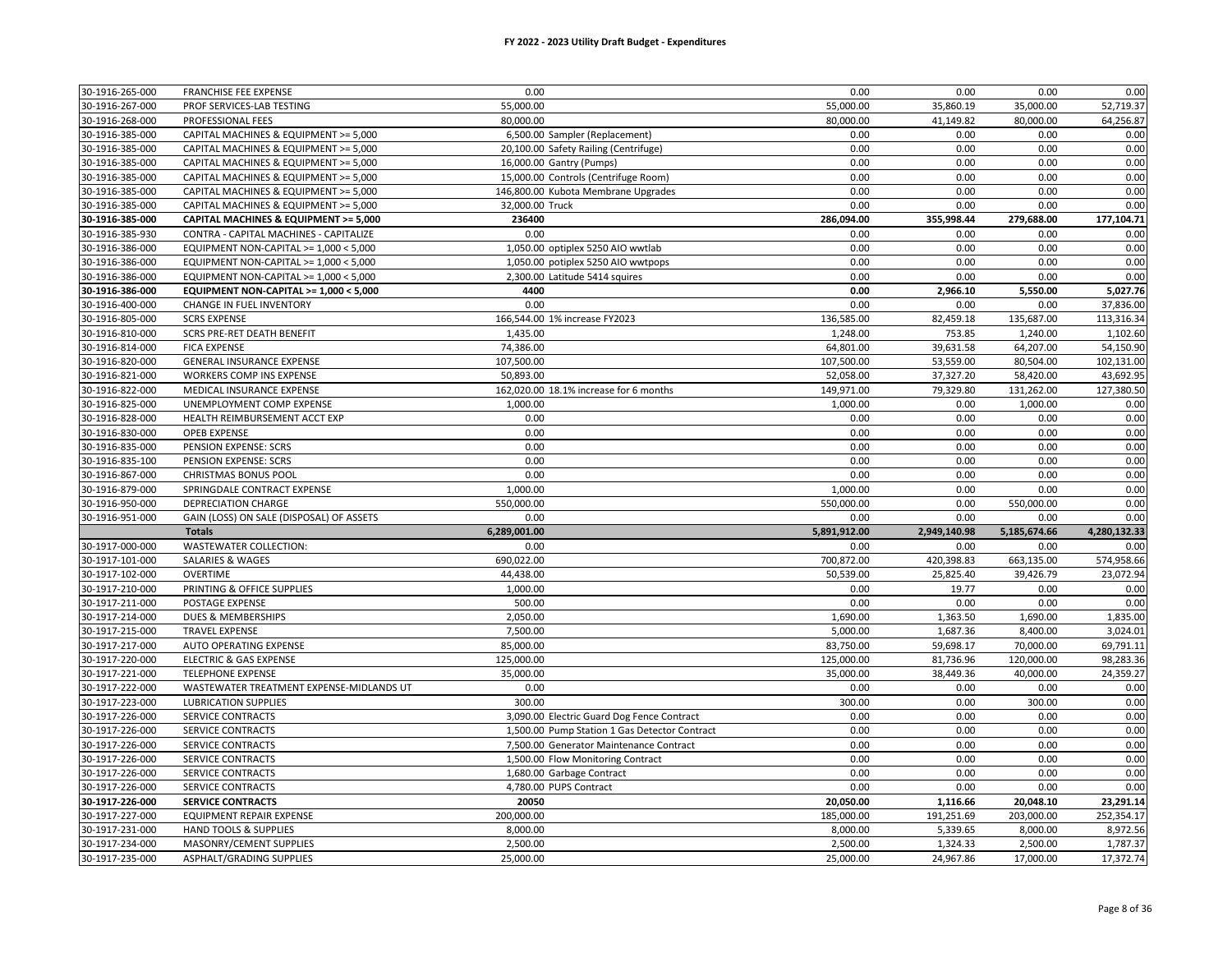#### **FY 2022 - 2023 Utility Draft Budget - Expenditures**

| 30-1917-237-000                    | <b>RADIO SUPPLIES</b>                                 | 300.00                                           | 0.00               | 0.00               | 0.00               | 0.00               |
|------------------------------------|-------------------------------------------------------|--------------------------------------------------|--------------------|--------------------|--------------------|--------------------|
| 30-1917-238-000                    | <b>SAFETY SUPPLIES</b>                                | 8,000.00                                         | 7,500.00           | 5,952.98           | 7,500.00           | 6,384.66           |
| 30-1917-241-000                    | <b>UNIFORM EXPENSE</b>                                | 18,000.00                                        | 13,000.00          | 12,913.94          | 11,000.00          | 15,982.72          |
| 30-1917-244-000                    | <b>JANITORIAL SUPPLIES</b>                            | 1,000.00                                         | 1,000.00           | 149.91             | 2,000.00           | 299.29             |
| 30-1917-248-000                    | CHEMICAL EXPENSE                                      | 6,000.00                                         | 10,000.00          | 610.00             | 13,000.00          | 6,909.90           |
| 30-1917-256-000                    | WW COLL REPAIR EXPENSE                                | 90,000.00                                        | 88,000.00          | 77,869.68          | 95,000.00          | 98,122.93          |
| 30-1917-257-000                    | TRANSMISSION LINE OPERATION & MAINT                   | 5,000.00                                         | 5,000.00           | 0.00               | 5,000.00           | 0.00               |
| 30-1917-260-000                    | PROFESSIONAL SERVICES - HR                            | 0.00                                             | 0.00               | 0.00               | 0.00               | 0.00               |
| 30-1917-262-000                    | <b>VEHICLE INSURANCE EXPENSE</b>                      | 17,800.00                                        | 17,800.00          | 8,828.00           | 14,000.00          | 16,247.00          |
| 30-1917-264-000                    | <b>EMPLOYEE TRAINING EXPENSE</b>                      | 10,945.00                                        | 5,000.00           | 2,265.75           | 9,045.00           | 6,437.59           |
| 30-1917-267-000                    | PROF SER-ENGINEER EXPENSE                             | 0.00                                             | 0.00               | 0.00               | 0.00               | 0.00               |
| 30-1917-268-000                    | FEE-IN-LIEU OF TAXES EXPENSE                          | 0.00                                             | 0.00               | 0.00               | 0.00               | 0.00               |
| 30-1917-269-000                    | <b>EASEMENT CONTRACTS</b>                             | 0.00                                             | 0.00               | 0.00               | 0.00               | 0.00               |
| 30-1917-385-000                    | <b>MACHINES &amp; EQUIPMENT</b>                       | 0.00 HD Truck (4142). \$50k moved to ARPA.       | 0.00               | 0.00               | 0.00               | 0.00               |
| 30-1917-385-000                    | <b>MACHINES &amp; EQUIPMENT</b>                       | 0.00 HD Truck (4140). \$50k moved to ARPA.       | 0.00               | 0.00               | 0.00               | 0.00               |
|                                    |                                                       | Pump Kit Montclaire Pump Station. \$15k moved to |                    |                    |                    |                    |
| 30-1917-385-000                    | <b>MACHINES &amp; EQUIPMENT</b>                       | 0.00 ARPA.                                       | 0.00               | 0.00               | 0.00               | 0.00               |
|                                    |                                                       | Pump Kit Parkwood Pump Station. \$35k moved to   |                    |                    |                    |                    |
| 30-1917-385-000                    | <b>MACHINES &amp; EQUIPMENT</b>                       | 0.00 ARPA.                                       | 0.00               | 0.00               | 0.00               | 0.00               |
| 30-1917-385-000                    | <b>MACHINES &amp; EQUIPMENT</b>                       | 0.00 HD Truck (4155). \$50k moved to ARPA.       | 0.00               | 0.00               | 0.00               | 0.00               |
| 30-1917-385-000                    | <b>MACHINES &amp; EQUIPMENT</b>                       | 0                                                | 7,000.00           | 7,370.02           | 91,000.00          | 90,633.52          |
| 30-1917-385-930                    | CONTRA - CAPITAL MACHINES - CAPITALIZE                | 0.00                                             | 0.00               | 0.00               | 0.00               | 0.00               |
| 30-1917-386-000                    | <b>EQUIPMENT NON-CAPITAL</b>                          | 1,200.00 iPad Pro                                | 0.00               | 0.00               | 0.00               | 0.00               |
| 30-1917-386-000                    | <b>EQUIPMENT NON-CAPITAL</b>                          | 1,200.00 iPad Pro                                | 0.00               | 0.00               | 0.00               | 0.00               |
| 30-1917-386-000                    | <b>EQUIPMENT NON-CAPITAL</b>                          | 1,200.00 iPad Pro                                | 0.00               | 0.00               | 0.00               | 0.00               |
| 30-1917-386-000                    | <b>EQUIPMENT NON-CAPITAL</b>                          | 1,200.00 iPad Pro                                | 0.00               | 0.00               | 0.00               | 0.00               |
| 30-1917-386-000                    | <b>EQUIPMENT NON-CAPITAL</b>                          | 1,200.00 iPad Pro                                | 0.00               | 0.00               | 0.00               | 0.00               |
| 30-1917-386-000                    | <b>EQUIPMENT NON-CAPITAL</b>                          | 1,200.00 iPad Pro                                | 0.00               | 0.00               | 0.00               | 0.00               |
| 30-1917-386-000                    | <b>EQUIPMENT NON-CAPITAL</b>                          | 7200                                             | 0.00               | 0.00               | 9,900.00           | 12,694.48          |
| 30-1917-389-000                    | <b>CAPITAL-NEW SEWER LINES</b>                        | 0.00                                             | 0.00               | 0.00               | 0.00               | 0.00               |
| 30-1917-390-000                    | CAPITAL-EDENWOOD SEWER                                | 0.00                                             | 0.00               | 0.00               | 0.00               | 0.00               |
| 30-1917-391-000                    | CAPITAL-CRKSIDE MHP SEWER                             | 0.00                                             | 0.00               | 0.00               | 0.00               | 0.00               |
| 30-1917-392-000                    | CAPITAL-WHITE KNOLL SEWER                             | 0.00                                             | 0.00               | 0.00               | 0.00               | 0.00               |
| 30-1917-393-000                    | CAPITAL-ANCO SEWER                                    | 0.00                                             | 0.00               | 0.00               | 0.00               | 0.00               |
| 30-1917-394-000                    | CAPITAL-OLD DUNBAR RD SW                              | 0.00                                             | 0.00               | 0.00               | 0.00               | 0.00               |
| 30-1917-395-000                    | <b>CAPTIAL-S CONG SEWER</b>                           | 0.00                                             | 0.00               | 0.00               | 0.00               | 0.00               |
| 30-1917-396-000                    | CAPITAL-DIXIANA RD SEWER                              | 0.00                                             | 0.00               | 0.00               | 0.00               | 0.00               |
| 30-1917-397-000                    | CAPITAL-FOREMAN ST SEWER                              | 0.00                                             | 0.00               | 0.00               | 0.00               | 0.00               |
| 30-1917-398-000                    | OVERLOOK PARK SEWER PUMPSTATION REFURB                | 0.00                                             | 0.00               | 0.00               | 0.00               | 0.00               |
| 30-1917-805-000                    | <b>SCRS EXPENSE</b>                                   | 126,099.00                                       | 121,703.00         | 73,309.51          | 122,724.00         | 92,201.15          |
| 30-1917-810-000                    | <b>SCRS PRE-RET DEATH BENEFIT</b>                     | 1,086.00                                         | 1,112.00           | 670.12             | 1,122.00           | 897.32             |
| 30-1917-814-000                    | <b>FICA EXPENSE</b>                                   | 56,186.00                                        | 57,560.00          | 36,106.82          | 58,131.00          | 44,587.90          |
| 30-1917-820-000                    | <b>GENERAL INSURANCE EXPENSE</b>                      | 20,800.00                                        | 20,800.00          | 10,354.00          | 16,500.00          | 19,141.00          |
| 30-1917-821-000                    | WORKERS COMP INS EXPENSE                              | 52,697.00                                        | 61,514.00          | 43,321.98          | 55,900.00          | 53,447.48          |
| 30-1917-822-000                    | MEDICAL INSURANCE EXPENSE                             | 119,936.00 18.1% increase for 6 months           | 111,292.00         | 62,877.62          | 112,840.00         | 84,799.24          |
| 30-1917-825-000                    | UNEMPLOYMENT COMP EXPENSE                             | 0.00                                             | 0.00               | 5,114.80           | 1,000.00           | 0.00               |
| 30-1917-828-000                    | HEALTH REIMBURSEMENT ACCT EXP                         | 0.00                                             | 0.00               | 0.00               | 0.00               | 0.00               |
| 30-1917-830-000                    | <b>OPEB EXPENSE</b>                                   | 0.00                                             | 0.00               | 0.00               | 0.00               | 0.00               |
| 30-1917-835-000                    | PENSION EXPENSE: SCRS                                 | 0.00                                             | 0.00               | 0.00               | 0.00               | 0.00               |
| 30-1917-835-100                    | PENSION EXPENSE: SCRS                                 | 0.00                                             | 0.00               | 0.00               | 0.00               | 0.00               |
| 30-1917-867-000                    | <b>CHRISTMAS BONUS POOL</b>                           | 0.00                                             | 0.00               | 0.00               | 0.00               | 0.00               |
| 30-1917-879-000                    | SPRINGDALE CONTRACT EXPENSE                           | 107,237.00                                       | 105,195.00         | 0.00               | 105,194.00         | 0.00               |
|                                    |                                                       |                                                  |                    |                    |                    |                    |
|                                    | <b>Totals</b>                                         | 1,894,646.00                                     | 1,876,177.00       | 1,200,894.67       | 1,924,355.89       | 1,647,888.51       |
| 30-1920-000-000<br>30-1920-101-000 | WASTEWATER PRETREATMENT:<br><b>SALARY &amp; WAGES</b> | 0.00<br>198,023.00                               | 0.00<br>170,964.00 | 0.00<br>101,539.26 | 0.00<br>176,188.00 | 0.00<br>158,731.95 |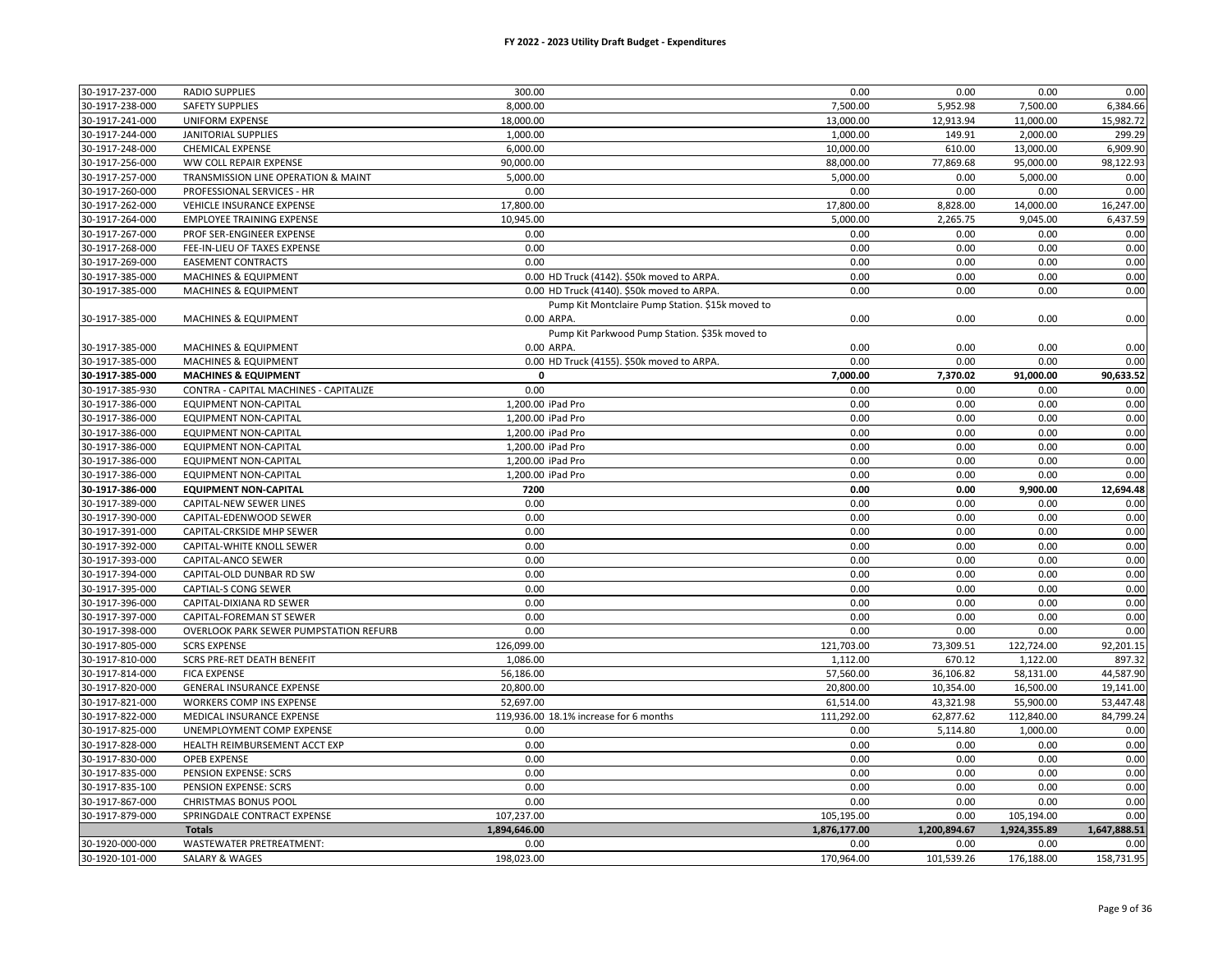| 30-1920-102-000 | OVERTIME                                | 14,599.00                                                                                                                                        | 12,340.00  | 2,848.03  | 13,662.00  | 6,343.81   |
|-----------------|-----------------------------------------|--------------------------------------------------------------------------------------------------------------------------------------------------|------------|-----------|------------|------------|
| 30-1920-210-000 | PRINTING & OFFICE SUPPLIES              | 3,000.00                                                                                                                                         | 4,000.00   | 2,123.42  | 4,000.00   | 1,943.03   |
| 30-1920-211-000 | POSTAGE EXPENSE                         | 925.00                                                                                                                                           | 1,000.00   | 308.94    | 925.00     | 925.00     |
| 30-1920-214-000 | DUES & MEMBERSHIPS                      | 1,000.00                                                                                                                                         | 585.00     | 135.00    | 585.00     | 966.50     |
| 30-1920-215-000 | <b>TRAVEL EXPENSE</b>                   | 3,000.00                                                                                                                                         | 2,000.00   | 709.63    | 2,000.00   | 0.00       |
| 30-1920-217-000 | AUTO OPERATING EXPENSE                  | 5,000.00                                                                                                                                         | 7,000.00   | 1,252.68  | 7,000.00   | 388.67     |
| 30-1920-218-000 | <b>WATER EXPENSE</b>                    | 0.00                                                                                                                                             | 0.00       | 0.00      | 0.00       | 0.00       |
| 30-1920-220-000 | <b>ELECTRIC &amp; GAS EXPENSE</b>       | 2,500.00                                                                                                                                         | 3,000.00   | 162.12    | 3,000.00   | 427.36     |
| 30-1920-221-000 | <b>TELEPHONE EXPENSE</b>                | 2,500.00                                                                                                                                         | 2,500.00   | 1,364.35  | 2,500.00   | 2,016.23   |
| 30-1920-223-000 | <b>LUBRICATION SUPPLIES</b>             | 500.00                                                                                                                                           | 500.00     | 200.08    | 500.00     | 839.51     |
|                 |                                         | Contract services for new office,                                                                                                                |            |           |            |            |
| 30-1920-226-000 | SERVICE CONTRACTS                       | 2,750.00 HVAC, Exterminating, Janitorial                                                                                                         | 0.00       | 0.00      | 0.00       | 0.00       |
|                 |                                         | Solids dumpster at the receiving station is \$207.15                                                                                             |            |           |            |            |
| 30-1920-226-000 | SERVICE CONTRACTS                       | 2,500.00 per month.                                                                                                                              | 0.00       | 0.00      | 0.00       | 0.00       |
| 30-1920-226-000 | <b>SERVICE CONTRACTS</b>                | 5250                                                                                                                                             | 5,250.00   | 4,276.93  | 5,050.00   | 4,029.15   |
| 30-1920-227-000 | <b>EQUIPMENT REPAIR EXPENSE</b>         | 100,000.00                                                                                                                                       | 100,000.00 | 70,520.33 | 89,060.00  | 88,426.07  |
| 30-1920-228-000 | <b>BUILDING REPAIRS</b>                 | Asbestos removal and florring replacement,<br>Cabinets/sink in break rm, ceiling tile replacement, 3<br>25,000.00 doors and 1 window replacement | 0.00       | 0.00      | 0.00       | 0.00       |
| 30-1920-228-000 | <b>BUILDING REPAIRS</b>                 | 25000                                                                                                                                            | 10,000.00  | 5,860.30  | 9,000.00   | 912.83     |
| 30-1920-228-001 | <b>BUILDING IMPROVEMENT - CAPITAL</b>   | 0.00                                                                                                                                             | 0.00       | 0.00      | 0.00       | 0.00       |
| 30-1920-228-930 | CONTRA - BUILDING IMPROVEMENT - CAPITAL | 0.00                                                                                                                                             | 0.00       | 0.00      | 0.00       | 0.00       |
|                 |                                         | Increase due to increased volume received and                                                                                                    |            |           |            |            |
| 30-1920-229-000 | SLUDGE DISPOSAL FEES                    | 330,000.00 landfill fees                                                                                                                         | 0.00       | 0.00      | 0.00       | 0.00       |
| 30-1920-229-000 | SLUDGE DISPOSAL FEES                    | 330000                                                                                                                                           | 330,000.00 | 82,385.12 | 140,000.00 | 166,432.74 |
| 30-1920-231-000 | <b>HAND TOOLS &amp; SUPPLIES</b>        | 6,000.00                                                                                                                                         | 6,000.00   | 1,545.86  | 5,000.00   | 5,507.29   |
| 30-1920-236-000 | ELECTRIC/LIGHT SUPPLIES                 | 500.00 Bulb replacement maintenance                                                                                                              | 0.00       | 0.00      | 0.00       | 0.00       |
| 30-1920-236-000 | <b>ELECTRIC/LIGHT SUPPLIES</b>          | 500                                                                                                                                              | 0.00       | 0.00      | 1,500.00   | 335.98     |
| 30-1920-237-000 | <b>RADIO SUPPLIES</b>                   | 0.00                                                                                                                                             | 0.00       | 0.00      | 0.00       | 101.63     |
| 30-1920-238-000 | SAFETY PROGRAM & SUPPLIES               | 3,500.00                                                                                                                                         | 4.000.00   | 1,380.23  | 4,000.00   | 3,245.03   |
| 30-1920-241-000 | <b>UNIFORM EXPENSE</b>                  | 4,250.00 11 sets for 4 employees                                                                                                                 | 0.00       | 0.00      | 0.00       | 0.00       |
| 30-1920-241-000 | <b>UNIFORM EXPENSE</b>                  | 750.00 1 pair of steel toe boots for 4 employees                                                                                                 | 0.00       | 0.00      | 0.00       | 0.00       |
| 30-1920-241-000 | <b>UNIFORM EXPENSE</b>                  | 5000                                                                                                                                             | 5,000.00   | 2,100.25  | 3,750.00   | 4,983.59   |
| 30-1920-244-000 | <b>JANITORIAL SUPPLIES</b>              | 1,000.00                                                                                                                                         | 1,000.00   | 214.95    | 2,000.00   | 277.81     |
| 30-1920-248-000 | <b>CHEMICAL EXPENSE</b>                 | 60,000.00 Polymer                                                                                                                                | 0.00       | 0.00      | 0.00       | 0.00       |
| 30-1920-248-000 | <b>CHEMICAL EXPENSE</b>                 | 28,000.00 Hydrated lime                                                                                                                          | 0.00       | 0.00      | 0.00       | 0.00       |
| 30-1920-248-000 | <b>CHEMICAL EXPENSE</b>                 | 2,500.00 HTH, polymer solvent, degreaser                                                                                                         | 0.00       | 0.00      | 0.00       | 0.00       |
| 30-1920-248-000 | <b>CHEMICAL EXPENSE</b>                 | 90500                                                                                                                                            | 90,500.00  | 50,488.29 | 85,500.00  | 112,976.22 |
| 30-1920-249-000 | <b>LABORATORY SUPPLIES</b>              | 2,000.00                                                                                                                                         | 1,500.00   | 1,013.89  | 1,500.00   | 1,778.15   |
| 30-1920-260-000 | PROFESSIONAL SERVICES - HR              | 0.00                                                                                                                                             | 0.00       | 0.00      | 0.00       | 0.00       |
| 30-1920-262-000 | <b>VEHICLE INSURANCE EXPENSE</b>        | 890.00                                                                                                                                           | 890.00     | 441.00    | 1,875.00   | 812.00     |
| 30-1920-264-000 | <b>EMPLOYEE TRAINING EXPENSE</b>        | 2,500.00                                                                                                                                         | 2,030.00   | 669.55    | 1,730.00   | 318.44     |
| 30-1920-267-000 | PROFESSIONAL SERVICES                   | 0.00                                                                                                                                             | 0.00       | 0.00      | 0.00       | 0.00       |
|                 |                                         | Biweekly sludge samples and random hauler sludge                                                                                                 |            |           |            |            |
| 30-1920-268-000 | PROFESSIONAL SERVICES LAB TESTING       | 10,000.00 sampling                                                                                                                               | 0.00       | 0.00      | 0.00       | 0.00       |
| 30-1920-268-000 | PROFESSIONAL SERVICES LAB TESTING       | 10000                                                                                                                                            | 10,000.00  | 5,168.10  | 17,371.00  | 9,754.50   |
|                 |                                         | Relocation & Replacement of existing belt press                                                                                                  |            |           |            |            |
| 30-1920-385-000 | CAPITAL MACHINES & EQUIPMENT >= 5,000   | 150,000.00 control panels                                                                                                                        | 0.00       | 0.00      | 0.00       | 0.00       |
|                 |                                         | Modification of transfer pump suction piping                                                                                                     |            |           |            |            |
| 30-1920-385-000 | CAPITAL MACHINES & EQUIPMENT >= 5,000   | 150,000.00 manifold                                                                                                                              | 0.00       | 0.00      | 0.00       | 0.00       |
|                 |                                         | Replacement of 3 lift station pumps for receiving pad<br>(old pumps worn out, uneconomical to repair).                                           |            |           |            |            |
| 30-1920-385-000 | CAPITAL MACHINES & EQUIPMENT >= 5,000   | 0.00 \$34,500 moved to ARPA.                                                                                                                     | 0.00       | 0.00      | 0.00       | 0.00       |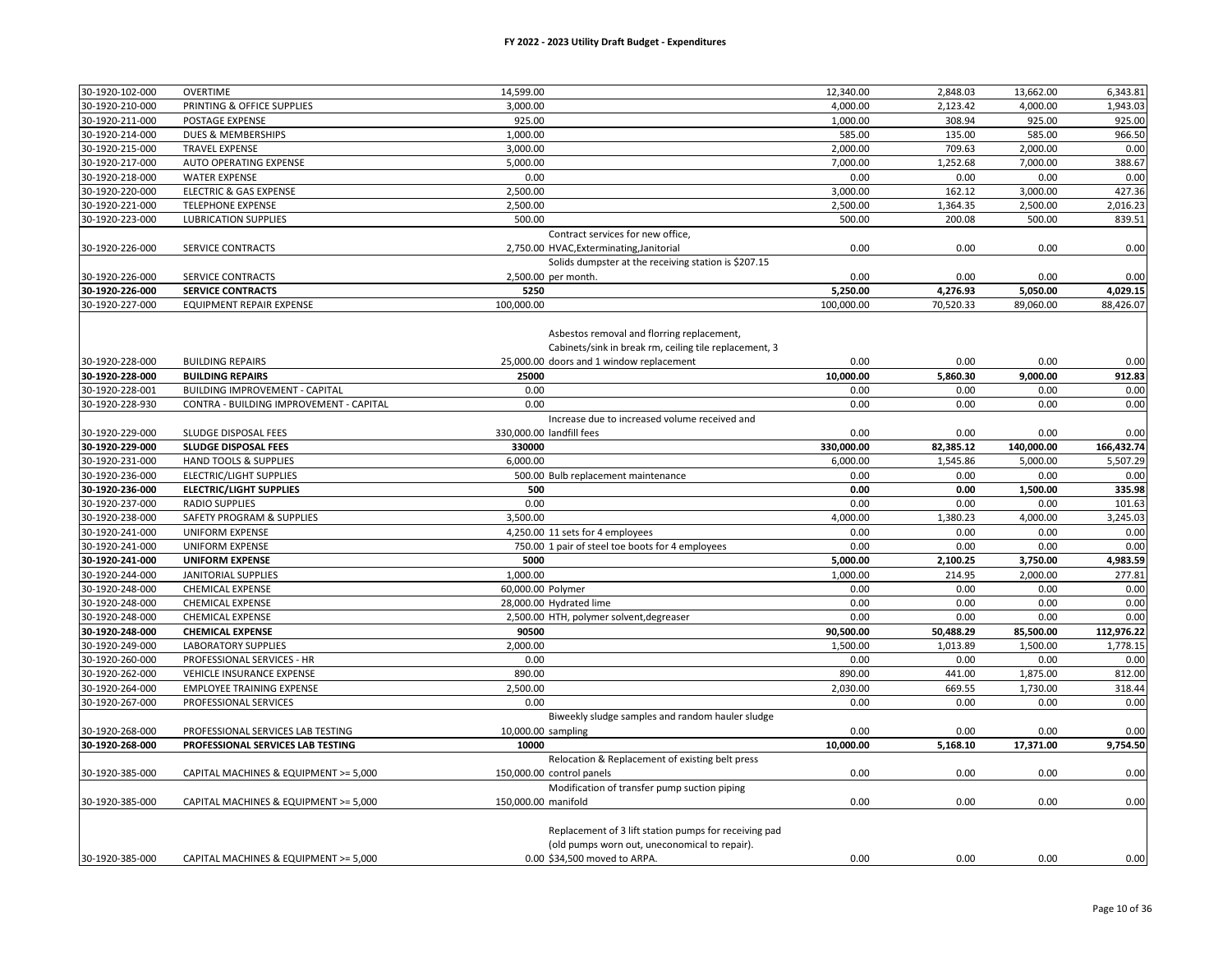| 0.00<br>30-1920-385-000<br>0.00 moved to ARPA.<br>0.00<br>0.00<br>0.00<br>CAPITAL MACHINES & EQUIPMENT >= 5,000<br>300000<br>0.00<br>53,300.00<br>30-1920-385-000<br>CAPITAL MACHINES & EQUIPMENT >= 5,000<br>0.00<br>67,136.32<br>30-1920-385-930<br>CONTRA - CAPITAL MACHINES - CAPITALIZE<br>0.00<br>0.00<br>0.00<br>0.00<br>0.00<br>0.00<br>0.00<br>0.00<br>30-1920-386-000<br>EQUIPMENT NON-CAPITAL >= 1,000 < 5,000<br>5,000.00 ice machine for samples & rec pad cooler<br>0.00<br>30-1920-386-000<br>0.00<br>0.00<br>EQUIPMENT NON-CAPITAL >= 1,000 < 5,000<br>4,000.00 Sludge Moisture Balance<br>0.00<br>0.00<br>30-1920-386-000<br>9000<br>0.00<br>0.00<br>11,100.00<br>0.00<br>EQUIPMENT NON-CAPITAL >= 1,000 < 5,000<br>30-1920-805-000<br><b>SCRS EXPENSE</b><br>36,513.00 1% increase FY2023<br>29,734.00<br>17,511.54<br>33,450.00<br>25,438.17<br>30-1920-810-000<br><b>SCRS PRE-RET DEATH BENEFIT</b><br>315.00<br>272.00<br>160.05<br>247.66<br>306.00<br>16,266.00<br>14,042.00<br>12,032.83<br>30-1920-814-000<br><b>FICA EXPENSE</b><br>8,244.91<br>15,801.00<br>30-1920-820-000<br><b>GENERAL INSURANCE EXPENSE</b><br>4,000.00<br>4,000.00<br>1,964.00<br>0.00<br>3,707.00<br>11,685.97<br>30-1920-821-000<br>WORKERS COMP INS EXPENSE<br>14,843.00<br>14,728.00<br>14,010.00<br>16,100.15<br>30-1920-822-000<br>MEDICAL INSURANCE EXPENSE<br>32,492.00 18.1% increase for 6 months<br>30,164.00<br>18,868.31<br>32,555.00<br>27,501.63<br>30-1920-825-000<br>UNEMPLOYMENT COMPENSATION EXP<br>0.00<br>0.00<br>0.00<br>0.00<br>0.00<br>0.00<br>0.00<br>0.00<br>30-1920-828-000<br>HEALTH REIMBURSEMENT ACCT EXP<br>0.00<br>0.00<br>0.00<br>30-1920-830-000<br><b>OPEB EXPENSE</b><br>0.00<br>0.00<br>0.00<br>0.00<br>0.00<br>30-1920-835-000<br>PENSION EXPENSE: SCRS<br>0.00<br>0.00<br>0.00<br>0.00<br>30-1920-835-100<br>PENSION EXPENSE: SCRS<br>0.00<br>0.00<br>0.00<br>0.00<br>0.00<br>0.00<br>30-1920-867-000<br>CHRISTMAS BONUS POOL<br>0.00<br>0.00<br>0.00<br>0.00<br>1,226,616.00<br>862,999.00<br>395,143.09<br>738,218.00<br>724,637.25<br><b>Totals</b><br>30-1980-000-000<br><b>FRINGE BENEFITS:</b><br>0.00<br>0.00<br>0.00<br>0.00<br>0.00<br>30-1980-221-000<br>LIFE INSURANC W/H EXPENSE<br>0.00<br>0.00<br>0.00<br>0.00<br>0.00<br>30-1980-222-000<br>COBRA INSURANCE EXPENSE<br>0.00<br>0.00<br>0.00<br>0.00<br>0.00<br>30-1980-223-000<br>KANAWA INS W/H EXPENSE<br>0.00<br>0.00<br>0.00<br>0.00<br>0.00<br>0.00<br>0.00<br>0.00<br>30-1980-224-000<br>PAYROLL SAVINGS W/H EXP<br>0.00<br>0.00<br>30-1980-226-000<br>TAX LEVY W/H EXPENSE<br>0.00<br>0.00<br>0.00<br>0.00<br>0.00<br>0.00<br>0.00<br>0.00<br>0.00<br>0.00<br>30-1980-227-000<br>MISC PAYROLL W/H EXPENSE<br>0.00<br>0.00<br>0.00<br>0.00<br>30-1980-228-000<br>UNIFORM W/H EXPENSE<br>0.00<br>30-1980-229-000<br>COMM LIFE INS W/H EXPENSE<br>0.00<br>0.00<br>0.00<br>0.00<br>0.00<br>0.00<br>30-1980-230-000<br>UNITED WAY W/H EXPENSE<br>0.00<br>0.00<br>0.00<br>0.00<br>30-1980-251-000<br>DEFERRED COMP W/H EXPENSE<br>0.00<br>0.00<br>0.00<br>0.00<br>0.00<br>0.00<br>0.00<br>30-1980-253-000<br>CREDIT UNION W/H EXPENSE<br>0.00<br>0.00<br>0.00<br>30-1980-254-000<br>ALL SOUTH FCU W/H EXPENSE<br>0.00<br>0.00<br>0.00<br>0.00<br>0.00<br>0.00<br>0.00<br>0.00<br>30-1980-255-000<br>SC RET. INSTALLMENT PURCHASE<br>0.00<br>0.00<br>30-1980-256-000<br><b>BB&amp;T PAYROLL W/H EXPENSE</b><br>0.00<br>0.00<br>0.00<br>0.00<br>0.00<br>30-1980-258-000<br>0.00<br>0.00<br>0.00<br>0.00<br>0.00<br>JP LT DISABILITY W/H EXP<br>0.00<br>0.00<br>0.00<br>30-1980-259-000<br>JP TERM LIFE W/H EXP<br>0.00<br>0.00<br>0.00<br>0.00<br>0.00<br>0.00<br>0.00<br>30-1980-300-000<br>MISC CLEARING ACC EXPENSE<br>FICA W/H EXPENSE<br>0.00<br>0.00<br>0.00<br>0.00<br>0.00<br>30-1980-801-000<br>0.00<br>30-1980-802-000<br>FEDERAL TAX W/H EXPENSE<br>0.00<br>0.00<br>0.00<br>0.00<br>30-1980-810-000<br>STATE TAX W/H EXPENSE<br>0.00<br>0.00<br>0.00<br>0.00<br>0.00<br>30-1980-811-000<br>SCRS W/H EXPENSE<br>0.00<br>0.00<br>0.00<br>0.00<br>0.00<br>0.00<br>0.00<br>0.00<br>0.00<br>0.00<br><b>Totals</b><br>NON-DEPARTMENTAL:<br>0.00<br>0.00<br>0.00<br>0.00<br>0.00<br>30-1990-000-000<br>0.00<br>0.00<br>0.00<br>0.00<br>30-1990-805-000<br><b>SCRS EXPENSE</b><br>0.00<br>0.00<br>0.00<br>30-1990-810-000<br><b>SCRS PRE-RET DEATH BENEFT</b><br>0.00<br>0.00<br>0.00<br>30-1990-814-000<br><b>FICA EXPENSE</b><br>0.00<br>0.00<br>0.00<br>0.00<br>0.00<br>0.00<br>0.00<br>0.00<br>0.00<br>30-1990-820-000<br>GENERAL INSURANCE EXPENSE<br>0.00<br>0.00<br>0.00<br>0.00<br>0.00<br>0.00<br>30-1990-821-000<br>WORKERS COMP INS EXPENSE<br>6,251.00<br>6,251.00<br>4,154.88<br>6,203.00<br>4,696.74<br>30-1990-822-000<br>RETIREE INSURANCE EXPENSE<br>0.00<br>0.00<br>0.00<br>0.00<br>30-1990-825-000<br>UNEMPLOYMENT COMPENSATION EXPENSE<br>0.00<br>SELF FUNDED INSURANCE EXP<br>0.00<br>0.00<br>0.00<br>0.00<br>0.00<br>30-1990-826-000<br>30-1990-827-000<br><b>CERTIFICATION PROG-SAL/FR</b><br>0.00<br>0.00<br>0.00<br>0.00<br>0.00<br>0.00<br>0.00<br>0.00<br>0.00<br>30-1990-828-000<br>HEALTH REIMBURSEMENT ACCOUNT EXPENSE<br>0.00 |                 |                      | Replace both transfer pump to belt press. \$35k |      |      |      |      |
|----------------------------------------------------------------------------------------------------------------------------------------------------------------------------------------------------------------------------------------------------------------------------------------------------------------------------------------------------------------------------------------------------------------------------------------------------------------------------------------------------------------------------------------------------------------------------------------------------------------------------------------------------------------------------------------------------------------------------------------------------------------------------------------------------------------------------------------------------------------------------------------------------------------------------------------------------------------------------------------------------------------------------------------------------------------------------------------------------------------------------------------------------------------------------------------------------------------------------------------------------------------------------------------------------------------------------------------------------------------------------------------------------------------------------------------------------------------------------------------------------------------------------------------------------------------------------------------------------------------------------------------------------------------------------------------------------------------------------------------------------------------------------------------------------------------------------------------------------------------------------------------------------------------------------------------------------------------------------------------------------------------------------------------------------------------------------------------------------------------------------------------------------------------------------------------------------------------------------------------------------------------------------------------------------------------------------------------------------------------------------------------------------------------------------------------------------------------------------------------------------------------------------------------------------------------------------------------------------------------------------------------------------------------------------------------------------------------------------------------------------------------------------------------------------------------------------------------------------------------------------------------------------------------------------------------------------------------------------------------------------------------------------------------------------------------------------------------------------------------------------------------------------------------------------------------------------------------------------------------------------------------------------------------------------------------------------------------------------------------------------------------------------------------------------------------------------------------------------------------------------------------------------------------------------------------------------------------------------------------------------------------------------------------------------------------------------------------------------------------------------------------------------------------------------------------------------------------------------------------------------------------------------------------------------------------------------------------------------------------------------------------------------------------------------------------------------------------------------------------------------------------------------------------------------------------------------------------------------------------------------------------------------------------------------------------------------------------------------------------------------------------------------------------------------------------------------------------------------------------------------------------------------------------------------------------------------------------------------------------------------------------------------------------------------------------------------------------------------------------------------------------------------------------------------------------------------------------------------------------------------------------------------------------------------------------------------------------------------------------------------------------------------------------------------------------------------------------------------------------------------------------------------------------------|-----------------|----------------------|-------------------------------------------------|------|------|------|------|
|                                                                                                                                                                                                                                                                                                                                                                                                                                                                                                                                                                                                                                                                                                                                                                                                                                                                                                                                                                                                                                                                                                                                                                                                                                                                                                                                                                                                                                                                                                                                                                                                                                                                                                                                                                                                                                                                                                                                                                                                                                                                                                                                                                                                                                                                                                                                                                                                                                                                                                                                                                                                                                                                                                                                                                                                                                                                                                                                                                                                                                                                                                                                                                                                                                                                                                                                                                                                                                                                                                                                                                                                                                                                                                                                                                                                                                                                                                                                                                                                                                                                                                                                                                                                                                                                                                                                                                                                                                                                                                                                                                                                                                                                                                                                                                                                                                                                                                                                                                                                                                                                                                                                                                      |                 |                      |                                                 |      |      |      |      |
|                                                                                                                                                                                                                                                                                                                                                                                                                                                                                                                                                                                                                                                                                                                                                                                                                                                                                                                                                                                                                                                                                                                                                                                                                                                                                                                                                                                                                                                                                                                                                                                                                                                                                                                                                                                                                                                                                                                                                                                                                                                                                                                                                                                                                                                                                                                                                                                                                                                                                                                                                                                                                                                                                                                                                                                                                                                                                                                                                                                                                                                                                                                                                                                                                                                                                                                                                                                                                                                                                                                                                                                                                                                                                                                                                                                                                                                                                                                                                                                                                                                                                                                                                                                                                                                                                                                                                                                                                                                                                                                                                                                                                                                                                                                                                                                                                                                                                                                                                                                                                                                                                                                                                                      |                 |                      |                                                 |      |      |      |      |
|                                                                                                                                                                                                                                                                                                                                                                                                                                                                                                                                                                                                                                                                                                                                                                                                                                                                                                                                                                                                                                                                                                                                                                                                                                                                                                                                                                                                                                                                                                                                                                                                                                                                                                                                                                                                                                                                                                                                                                                                                                                                                                                                                                                                                                                                                                                                                                                                                                                                                                                                                                                                                                                                                                                                                                                                                                                                                                                                                                                                                                                                                                                                                                                                                                                                                                                                                                                                                                                                                                                                                                                                                                                                                                                                                                                                                                                                                                                                                                                                                                                                                                                                                                                                                                                                                                                                                                                                                                                                                                                                                                                                                                                                                                                                                                                                                                                                                                                                                                                                                                                                                                                                                                      |                 |                      |                                                 |      |      |      |      |
|                                                                                                                                                                                                                                                                                                                                                                                                                                                                                                                                                                                                                                                                                                                                                                                                                                                                                                                                                                                                                                                                                                                                                                                                                                                                                                                                                                                                                                                                                                                                                                                                                                                                                                                                                                                                                                                                                                                                                                                                                                                                                                                                                                                                                                                                                                                                                                                                                                                                                                                                                                                                                                                                                                                                                                                                                                                                                                                                                                                                                                                                                                                                                                                                                                                                                                                                                                                                                                                                                                                                                                                                                                                                                                                                                                                                                                                                                                                                                                                                                                                                                                                                                                                                                                                                                                                                                                                                                                                                                                                                                                                                                                                                                                                                                                                                                                                                                                                                                                                                                                                                                                                                                                      |                 |                      |                                                 |      |      |      |      |
|                                                                                                                                                                                                                                                                                                                                                                                                                                                                                                                                                                                                                                                                                                                                                                                                                                                                                                                                                                                                                                                                                                                                                                                                                                                                                                                                                                                                                                                                                                                                                                                                                                                                                                                                                                                                                                                                                                                                                                                                                                                                                                                                                                                                                                                                                                                                                                                                                                                                                                                                                                                                                                                                                                                                                                                                                                                                                                                                                                                                                                                                                                                                                                                                                                                                                                                                                                                                                                                                                                                                                                                                                                                                                                                                                                                                                                                                                                                                                                                                                                                                                                                                                                                                                                                                                                                                                                                                                                                                                                                                                                                                                                                                                                                                                                                                                                                                                                                                                                                                                                                                                                                                                                      |                 |                      |                                                 |      |      |      |      |
|                                                                                                                                                                                                                                                                                                                                                                                                                                                                                                                                                                                                                                                                                                                                                                                                                                                                                                                                                                                                                                                                                                                                                                                                                                                                                                                                                                                                                                                                                                                                                                                                                                                                                                                                                                                                                                                                                                                                                                                                                                                                                                                                                                                                                                                                                                                                                                                                                                                                                                                                                                                                                                                                                                                                                                                                                                                                                                                                                                                                                                                                                                                                                                                                                                                                                                                                                                                                                                                                                                                                                                                                                                                                                                                                                                                                                                                                                                                                                                                                                                                                                                                                                                                                                                                                                                                                                                                                                                                                                                                                                                                                                                                                                                                                                                                                                                                                                                                                                                                                                                                                                                                                                                      |                 |                      |                                                 |      |      |      |      |
|                                                                                                                                                                                                                                                                                                                                                                                                                                                                                                                                                                                                                                                                                                                                                                                                                                                                                                                                                                                                                                                                                                                                                                                                                                                                                                                                                                                                                                                                                                                                                                                                                                                                                                                                                                                                                                                                                                                                                                                                                                                                                                                                                                                                                                                                                                                                                                                                                                                                                                                                                                                                                                                                                                                                                                                                                                                                                                                                                                                                                                                                                                                                                                                                                                                                                                                                                                                                                                                                                                                                                                                                                                                                                                                                                                                                                                                                                                                                                                                                                                                                                                                                                                                                                                                                                                                                                                                                                                                                                                                                                                                                                                                                                                                                                                                                                                                                                                                                                                                                                                                                                                                                                                      |                 |                      |                                                 |      |      |      |      |
|                                                                                                                                                                                                                                                                                                                                                                                                                                                                                                                                                                                                                                                                                                                                                                                                                                                                                                                                                                                                                                                                                                                                                                                                                                                                                                                                                                                                                                                                                                                                                                                                                                                                                                                                                                                                                                                                                                                                                                                                                                                                                                                                                                                                                                                                                                                                                                                                                                                                                                                                                                                                                                                                                                                                                                                                                                                                                                                                                                                                                                                                                                                                                                                                                                                                                                                                                                                                                                                                                                                                                                                                                                                                                                                                                                                                                                                                                                                                                                                                                                                                                                                                                                                                                                                                                                                                                                                                                                                                                                                                                                                                                                                                                                                                                                                                                                                                                                                                                                                                                                                                                                                                                                      |                 |                      |                                                 |      |      |      |      |
|                                                                                                                                                                                                                                                                                                                                                                                                                                                                                                                                                                                                                                                                                                                                                                                                                                                                                                                                                                                                                                                                                                                                                                                                                                                                                                                                                                                                                                                                                                                                                                                                                                                                                                                                                                                                                                                                                                                                                                                                                                                                                                                                                                                                                                                                                                                                                                                                                                                                                                                                                                                                                                                                                                                                                                                                                                                                                                                                                                                                                                                                                                                                                                                                                                                                                                                                                                                                                                                                                                                                                                                                                                                                                                                                                                                                                                                                                                                                                                                                                                                                                                                                                                                                                                                                                                                                                                                                                                                                                                                                                                                                                                                                                                                                                                                                                                                                                                                                                                                                                                                                                                                                                                      |                 |                      |                                                 |      |      |      |      |
|                                                                                                                                                                                                                                                                                                                                                                                                                                                                                                                                                                                                                                                                                                                                                                                                                                                                                                                                                                                                                                                                                                                                                                                                                                                                                                                                                                                                                                                                                                                                                                                                                                                                                                                                                                                                                                                                                                                                                                                                                                                                                                                                                                                                                                                                                                                                                                                                                                                                                                                                                                                                                                                                                                                                                                                                                                                                                                                                                                                                                                                                                                                                                                                                                                                                                                                                                                                                                                                                                                                                                                                                                                                                                                                                                                                                                                                                                                                                                                                                                                                                                                                                                                                                                                                                                                                                                                                                                                                                                                                                                                                                                                                                                                                                                                                                                                                                                                                                                                                                                                                                                                                                                                      |                 |                      |                                                 |      |      |      |      |
|                                                                                                                                                                                                                                                                                                                                                                                                                                                                                                                                                                                                                                                                                                                                                                                                                                                                                                                                                                                                                                                                                                                                                                                                                                                                                                                                                                                                                                                                                                                                                                                                                                                                                                                                                                                                                                                                                                                                                                                                                                                                                                                                                                                                                                                                                                                                                                                                                                                                                                                                                                                                                                                                                                                                                                                                                                                                                                                                                                                                                                                                                                                                                                                                                                                                                                                                                                                                                                                                                                                                                                                                                                                                                                                                                                                                                                                                                                                                                                                                                                                                                                                                                                                                                                                                                                                                                                                                                                                                                                                                                                                                                                                                                                                                                                                                                                                                                                                                                                                                                                                                                                                                                                      |                 |                      |                                                 |      |      |      |      |
|                                                                                                                                                                                                                                                                                                                                                                                                                                                                                                                                                                                                                                                                                                                                                                                                                                                                                                                                                                                                                                                                                                                                                                                                                                                                                                                                                                                                                                                                                                                                                                                                                                                                                                                                                                                                                                                                                                                                                                                                                                                                                                                                                                                                                                                                                                                                                                                                                                                                                                                                                                                                                                                                                                                                                                                                                                                                                                                                                                                                                                                                                                                                                                                                                                                                                                                                                                                                                                                                                                                                                                                                                                                                                                                                                                                                                                                                                                                                                                                                                                                                                                                                                                                                                                                                                                                                                                                                                                                                                                                                                                                                                                                                                                                                                                                                                                                                                                                                                                                                                                                                                                                                                                      |                 |                      |                                                 |      |      |      |      |
|                                                                                                                                                                                                                                                                                                                                                                                                                                                                                                                                                                                                                                                                                                                                                                                                                                                                                                                                                                                                                                                                                                                                                                                                                                                                                                                                                                                                                                                                                                                                                                                                                                                                                                                                                                                                                                                                                                                                                                                                                                                                                                                                                                                                                                                                                                                                                                                                                                                                                                                                                                                                                                                                                                                                                                                                                                                                                                                                                                                                                                                                                                                                                                                                                                                                                                                                                                                                                                                                                                                                                                                                                                                                                                                                                                                                                                                                                                                                                                                                                                                                                                                                                                                                                                                                                                                                                                                                                                                                                                                                                                                                                                                                                                                                                                                                                                                                                                                                                                                                                                                                                                                                                                      |                 |                      |                                                 |      |      |      |      |
|                                                                                                                                                                                                                                                                                                                                                                                                                                                                                                                                                                                                                                                                                                                                                                                                                                                                                                                                                                                                                                                                                                                                                                                                                                                                                                                                                                                                                                                                                                                                                                                                                                                                                                                                                                                                                                                                                                                                                                                                                                                                                                                                                                                                                                                                                                                                                                                                                                                                                                                                                                                                                                                                                                                                                                                                                                                                                                                                                                                                                                                                                                                                                                                                                                                                                                                                                                                                                                                                                                                                                                                                                                                                                                                                                                                                                                                                                                                                                                                                                                                                                                                                                                                                                                                                                                                                                                                                                                                                                                                                                                                                                                                                                                                                                                                                                                                                                                                                                                                                                                                                                                                                                                      |                 |                      |                                                 |      |      |      |      |
|                                                                                                                                                                                                                                                                                                                                                                                                                                                                                                                                                                                                                                                                                                                                                                                                                                                                                                                                                                                                                                                                                                                                                                                                                                                                                                                                                                                                                                                                                                                                                                                                                                                                                                                                                                                                                                                                                                                                                                                                                                                                                                                                                                                                                                                                                                                                                                                                                                                                                                                                                                                                                                                                                                                                                                                                                                                                                                                                                                                                                                                                                                                                                                                                                                                                                                                                                                                                                                                                                                                                                                                                                                                                                                                                                                                                                                                                                                                                                                                                                                                                                                                                                                                                                                                                                                                                                                                                                                                                                                                                                                                                                                                                                                                                                                                                                                                                                                                                                                                                                                                                                                                                                                      |                 |                      |                                                 |      |      |      |      |
|                                                                                                                                                                                                                                                                                                                                                                                                                                                                                                                                                                                                                                                                                                                                                                                                                                                                                                                                                                                                                                                                                                                                                                                                                                                                                                                                                                                                                                                                                                                                                                                                                                                                                                                                                                                                                                                                                                                                                                                                                                                                                                                                                                                                                                                                                                                                                                                                                                                                                                                                                                                                                                                                                                                                                                                                                                                                                                                                                                                                                                                                                                                                                                                                                                                                                                                                                                                                                                                                                                                                                                                                                                                                                                                                                                                                                                                                                                                                                                                                                                                                                                                                                                                                                                                                                                                                                                                                                                                                                                                                                                                                                                                                                                                                                                                                                                                                                                                                                                                                                                                                                                                                                                      |                 |                      |                                                 |      |      |      |      |
|                                                                                                                                                                                                                                                                                                                                                                                                                                                                                                                                                                                                                                                                                                                                                                                                                                                                                                                                                                                                                                                                                                                                                                                                                                                                                                                                                                                                                                                                                                                                                                                                                                                                                                                                                                                                                                                                                                                                                                                                                                                                                                                                                                                                                                                                                                                                                                                                                                                                                                                                                                                                                                                                                                                                                                                                                                                                                                                                                                                                                                                                                                                                                                                                                                                                                                                                                                                                                                                                                                                                                                                                                                                                                                                                                                                                                                                                                                                                                                                                                                                                                                                                                                                                                                                                                                                                                                                                                                                                                                                                                                                                                                                                                                                                                                                                                                                                                                                                                                                                                                                                                                                                                                      |                 |                      |                                                 |      |      |      |      |
|                                                                                                                                                                                                                                                                                                                                                                                                                                                                                                                                                                                                                                                                                                                                                                                                                                                                                                                                                                                                                                                                                                                                                                                                                                                                                                                                                                                                                                                                                                                                                                                                                                                                                                                                                                                                                                                                                                                                                                                                                                                                                                                                                                                                                                                                                                                                                                                                                                                                                                                                                                                                                                                                                                                                                                                                                                                                                                                                                                                                                                                                                                                                                                                                                                                                                                                                                                                                                                                                                                                                                                                                                                                                                                                                                                                                                                                                                                                                                                                                                                                                                                                                                                                                                                                                                                                                                                                                                                                                                                                                                                                                                                                                                                                                                                                                                                                                                                                                                                                                                                                                                                                                                                      |                 |                      |                                                 |      |      |      |      |
|                                                                                                                                                                                                                                                                                                                                                                                                                                                                                                                                                                                                                                                                                                                                                                                                                                                                                                                                                                                                                                                                                                                                                                                                                                                                                                                                                                                                                                                                                                                                                                                                                                                                                                                                                                                                                                                                                                                                                                                                                                                                                                                                                                                                                                                                                                                                                                                                                                                                                                                                                                                                                                                                                                                                                                                                                                                                                                                                                                                                                                                                                                                                                                                                                                                                                                                                                                                                                                                                                                                                                                                                                                                                                                                                                                                                                                                                                                                                                                                                                                                                                                                                                                                                                                                                                                                                                                                                                                                                                                                                                                                                                                                                                                                                                                                                                                                                                                                                                                                                                                                                                                                                                                      |                 |                      |                                                 |      |      |      |      |
|                                                                                                                                                                                                                                                                                                                                                                                                                                                                                                                                                                                                                                                                                                                                                                                                                                                                                                                                                                                                                                                                                                                                                                                                                                                                                                                                                                                                                                                                                                                                                                                                                                                                                                                                                                                                                                                                                                                                                                                                                                                                                                                                                                                                                                                                                                                                                                                                                                                                                                                                                                                                                                                                                                                                                                                                                                                                                                                                                                                                                                                                                                                                                                                                                                                                                                                                                                                                                                                                                                                                                                                                                                                                                                                                                                                                                                                                                                                                                                                                                                                                                                                                                                                                                                                                                                                                                                                                                                                                                                                                                                                                                                                                                                                                                                                                                                                                                                                                                                                                                                                                                                                                                                      |                 |                      |                                                 |      |      |      |      |
|                                                                                                                                                                                                                                                                                                                                                                                                                                                                                                                                                                                                                                                                                                                                                                                                                                                                                                                                                                                                                                                                                                                                                                                                                                                                                                                                                                                                                                                                                                                                                                                                                                                                                                                                                                                                                                                                                                                                                                                                                                                                                                                                                                                                                                                                                                                                                                                                                                                                                                                                                                                                                                                                                                                                                                                                                                                                                                                                                                                                                                                                                                                                                                                                                                                                                                                                                                                                                                                                                                                                                                                                                                                                                                                                                                                                                                                                                                                                                                                                                                                                                                                                                                                                                                                                                                                                                                                                                                                                                                                                                                                                                                                                                                                                                                                                                                                                                                                                                                                                                                                                                                                                                                      |                 |                      |                                                 |      |      |      |      |
|                                                                                                                                                                                                                                                                                                                                                                                                                                                                                                                                                                                                                                                                                                                                                                                                                                                                                                                                                                                                                                                                                                                                                                                                                                                                                                                                                                                                                                                                                                                                                                                                                                                                                                                                                                                                                                                                                                                                                                                                                                                                                                                                                                                                                                                                                                                                                                                                                                                                                                                                                                                                                                                                                                                                                                                                                                                                                                                                                                                                                                                                                                                                                                                                                                                                                                                                                                                                                                                                                                                                                                                                                                                                                                                                                                                                                                                                                                                                                                                                                                                                                                                                                                                                                                                                                                                                                                                                                                                                                                                                                                                                                                                                                                                                                                                                                                                                                                                                                                                                                                                                                                                                                                      |                 |                      |                                                 |      |      |      |      |
|                                                                                                                                                                                                                                                                                                                                                                                                                                                                                                                                                                                                                                                                                                                                                                                                                                                                                                                                                                                                                                                                                                                                                                                                                                                                                                                                                                                                                                                                                                                                                                                                                                                                                                                                                                                                                                                                                                                                                                                                                                                                                                                                                                                                                                                                                                                                                                                                                                                                                                                                                                                                                                                                                                                                                                                                                                                                                                                                                                                                                                                                                                                                                                                                                                                                                                                                                                                                                                                                                                                                                                                                                                                                                                                                                                                                                                                                                                                                                                                                                                                                                                                                                                                                                                                                                                                                                                                                                                                                                                                                                                                                                                                                                                                                                                                                                                                                                                                                                                                                                                                                                                                                                                      |                 |                      |                                                 |      |      |      |      |
|                                                                                                                                                                                                                                                                                                                                                                                                                                                                                                                                                                                                                                                                                                                                                                                                                                                                                                                                                                                                                                                                                                                                                                                                                                                                                                                                                                                                                                                                                                                                                                                                                                                                                                                                                                                                                                                                                                                                                                                                                                                                                                                                                                                                                                                                                                                                                                                                                                                                                                                                                                                                                                                                                                                                                                                                                                                                                                                                                                                                                                                                                                                                                                                                                                                                                                                                                                                                                                                                                                                                                                                                                                                                                                                                                                                                                                                                                                                                                                                                                                                                                                                                                                                                                                                                                                                                                                                                                                                                                                                                                                                                                                                                                                                                                                                                                                                                                                                                                                                                                                                                                                                                                                      |                 |                      |                                                 |      |      |      |      |
|                                                                                                                                                                                                                                                                                                                                                                                                                                                                                                                                                                                                                                                                                                                                                                                                                                                                                                                                                                                                                                                                                                                                                                                                                                                                                                                                                                                                                                                                                                                                                                                                                                                                                                                                                                                                                                                                                                                                                                                                                                                                                                                                                                                                                                                                                                                                                                                                                                                                                                                                                                                                                                                                                                                                                                                                                                                                                                                                                                                                                                                                                                                                                                                                                                                                                                                                                                                                                                                                                                                                                                                                                                                                                                                                                                                                                                                                                                                                                                                                                                                                                                                                                                                                                                                                                                                                                                                                                                                                                                                                                                                                                                                                                                                                                                                                                                                                                                                                                                                                                                                                                                                                                                      |                 |                      |                                                 |      |      |      |      |
|                                                                                                                                                                                                                                                                                                                                                                                                                                                                                                                                                                                                                                                                                                                                                                                                                                                                                                                                                                                                                                                                                                                                                                                                                                                                                                                                                                                                                                                                                                                                                                                                                                                                                                                                                                                                                                                                                                                                                                                                                                                                                                                                                                                                                                                                                                                                                                                                                                                                                                                                                                                                                                                                                                                                                                                                                                                                                                                                                                                                                                                                                                                                                                                                                                                                                                                                                                                                                                                                                                                                                                                                                                                                                                                                                                                                                                                                                                                                                                                                                                                                                                                                                                                                                                                                                                                                                                                                                                                                                                                                                                                                                                                                                                                                                                                                                                                                                                                                                                                                                                                                                                                                                                      |                 |                      |                                                 |      |      |      |      |
|                                                                                                                                                                                                                                                                                                                                                                                                                                                                                                                                                                                                                                                                                                                                                                                                                                                                                                                                                                                                                                                                                                                                                                                                                                                                                                                                                                                                                                                                                                                                                                                                                                                                                                                                                                                                                                                                                                                                                                                                                                                                                                                                                                                                                                                                                                                                                                                                                                                                                                                                                                                                                                                                                                                                                                                                                                                                                                                                                                                                                                                                                                                                                                                                                                                                                                                                                                                                                                                                                                                                                                                                                                                                                                                                                                                                                                                                                                                                                                                                                                                                                                                                                                                                                                                                                                                                                                                                                                                                                                                                                                                                                                                                                                                                                                                                                                                                                                                                                                                                                                                                                                                                                                      |                 |                      |                                                 |      |      |      |      |
|                                                                                                                                                                                                                                                                                                                                                                                                                                                                                                                                                                                                                                                                                                                                                                                                                                                                                                                                                                                                                                                                                                                                                                                                                                                                                                                                                                                                                                                                                                                                                                                                                                                                                                                                                                                                                                                                                                                                                                                                                                                                                                                                                                                                                                                                                                                                                                                                                                                                                                                                                                                                                                                                                                                                                                                                                                                                                                                                                                                                                                                                                                                                                                                                                                                                                                                                                                                                                                                                                                                                                                                                                                                                                                                                                                                                                                                                                                                                                                                                                                                                                                                                                                                                                                                                                                                                                                                                                                                                                                                                                                                                                                                                                                                                                                                                                                                                                                                                                                                                                                                                                                                                                                      |                 |                      |                                                 |      |      |      |      |
|                                                                                                                                                                                                                                                                                                                                                                                                                                                                                                                                                                                                                                                                                                                                                                                                                                                                                                                                                                                                                                                                                                                                                                                                                                                                                                                                                                                                                                                                                                                                                                                                                                                                                                                                                                                                                                                                                                                                                                                                                                                                                                                                                                                                                                                                                                                                                                                                                                                                                                                                                                                                                                                                                                                                                                                                                                                                                                                                                                                                                                                                                                                                                                                                                                                                                                                                                                                                                                                                                                                                                                                                                                                                                                                                                                                                                                                                                                                                                                                                                                                                                                                                                                                                                                                                                                                                                                                                                                                                                                                                                                                                                                                                                                                                                                                                                                                                                                                                                                                                                                                                                                                                                                      |                 |                      |                                                 |      |      |      |      |
|                                                                                                                                                                                                                                                                                                                                                                                                                                                                                                                                                                                                                                                                                                                                                                                                                                                                                                                                                                                                                                                                                                                                                                                                                                                                                                                                                                                                                                                                                                                                                                                                                                                                                                                                                                                                                                                                                                                                                                                                                                                                                                                                                                                                                                                                                                                                                                                                                                                                                                                                                                                                                                                                                                                                                                                                                                                                                                                                                                                                                                                                                                                                                                                                                                                                                                                                                                                                                                                                                                                                                                                                                                                                                                                                                                                                                                                                                                                                                                                                                                                                                                                                                                                                                                                                                                                                                                                                                                                                                                                                                                                                                                                                                                                                                                                                                                                                                                                                                                                                                                                                                                                                                                      |                 |                      |                                                 |      |      |      |      |
|                                                                                                                                                                                                                                                                                                                                                                                                                                                                                                                                                                                                                                                                                                                                                                                                                                                                                                                                                                                                                                                                                                                                                                                                                                                                                                                                                                                                                                                                                                                                                                                                                                                                                                                                                                                                                                                                                                                                                                                                                                                                                                                                                                                                                                                                                                                                                                                                                                                                                                                                                                                                                                                                                                                                                                                                                                                                                                                                                                                                                                                                                                                                                                                                                                                                                                                                                                                                                                                                                                                                                                                                                                                                                                                                                                                                                                                                                                                                                                                                                                                                                                                                                                                                                                                                                                                                                                                                                                                                                                                                                                                                                                                                                                                                                                                                                                                                                                                                                                                                                                                                                                                                                                      |                 |                      |                                                 |      |      |      |      |
|                                                                                                                                                                                                                                                                                                                                                                                                                                                                                                                                                                                                                                                                                                                                                                                                                                                                                                                                                                                                                                                                                                                                                                                                                                                                                                                                                                                                                                                                                                                                                                                                                                                                                                                                                                                                                                                                                                                                                                                                                                                                                                                                                                                                                                                                                                                                                                                                                                                                                                                                                                                                                                                                                                                                                                                                                                                                                                                                                                                                                                                                                                                                                                                                                                                                                                                                                                                                                                                                                                                                                                                                                                                                                                                                                                                                                                                                                                                                                                                                                                                                                                                                                                                                                                                                                                                                                                                                                                                                                                                                                                                                                                                                                                                                                                                                                                                                                                                                                                                                                                                                                                                                                                      |                 |                      |                                                 |      |      |      |      |
|                                                                                                                                                                                                                                                                                                                                                                                                                                                                                                                                                                                                                                                                                                                                                                                                                                                                                                                                                                                                                                                                                                                                                                                                                                                                                                                                                                                                                                                                                                                                                                                                                                                                                                                                                                                                                                                                                                                                                                                                                                                                                                                                                                                                                                                                                                                                                                                                                                                                                                                                                                                                                                                                                                                                                                                                                                                                                                                                                                                                                                                                                                                                                                                                                                                                                                                                                                                                                                                                                                                                                                                                                                                                                                                                                                                                                                                                                                                                                                                                                                                                                                                                                                                                                                                                                                                                                                                                                                                                                                                                                                                                                                                                                                                                                                                                                                                                                                                                                                                                                                                                                                                                                                      |                 |                      |                                                 |      |      |      |      |
|                                                                                                                                                                                                                                                                                                                                                                                                                                                                                                                                                                                                                                                                                                                                                                                                                                                                                                                                                                                                                                                                                                                                                                                                                                                                                                                                                                                                                                                                                                                                                                                                                                                                                                                                                                                                                                                                                                                                                                                                                                                                                                                                                                                                                                                                                                                                                                                                                                                                                                                                                                                                                                                                                                                                                                                                                                                                                                                                                                                                                                                                                                                                                                                                                                                                                                                                                                                                                                                                                                                                                                                                                                                                                                                                                                                                                                                                                                                                                                                                                                                                                                                                                                                                                                                                                                                                                                                                                                                                                                                                                                                                                                                                                                                                                                                                                                                                                                                                                                                                                                                                                                                                                                      |                 |                      |                                                 |      |      |      |      |
|                                                                                                                                                                                                                                                                                                                                                                                                                                                                                                                                                                                                                                                                                                                                                                                                                                                                                                                                                                                                                                                                                                                                                                                                                                                                                                                                                                                                                                                                                                                                                                                                                                                                                                                                                                                                                                                                                                                                                                                                                                                                                                                                                                                                                                                                                                                                                                                                                                                                                                                                                                                                                                                                                                                                                                                                                                                                                                                                                                                                                                                                                                                                                                                                                                                                                                                                                                                                                                                                                                                                                                                                                                                                                                                                                                                                                                                                                                                                                                                                                                                                                                                                                                                                                                                                                                                                                                                                                                                                                                                                                                                                                                                                                                                                                                                                                                                                                                                                                                                                                                                                                                                                                                      |                 |                      |                                                 |      |      |      |      |
|                                                                                                                                                                                                                                                                                                                                                                                                                                                                                                                                                                                                                                                                                                                                                                                                                                                                                                                                                                                                                                                                                                                                                                                                                                                                                                                                                                                                                                                                                                                                                                                                                                                                                                                                                                                                                                                                                                                                                                                                                                                                                                                                                                                                                                                                                                                                                                                                                                                                                                                                                                                                                                                                                                                                                                                                                                                                                                                                                                                                                                                                                                                                                                                                                                                                                                                                                                                                                                                                                                                                                                                                                                                                                                                                                                                                                                                                                                                                                                                                                                                                                                                                                                                                                                                                                                                                                                                                                                                                                                                                                                                                                                                                                                                                                                                                                                                                                                                                                                                                                                                                                                                                                                      |                 |                      |                                                 |      |      |      |      |
|                                                                                                                                                                                                                                                                                                                                                                                                                                                                                                                                                                                                                                                                                                                                                                                                                                                                                                                                                                                                                                                                                                                                                                                                                                                                                                                                                                                                                                                                                                                                                                                                                                                                                                                                                                                                                                                                                                                                                                                                                                                                                                                                                                                                                                                                                                                                                                                                                                                                                                                                                                                                                                                                                                                                                                                                                                                                                                                                                                                                                                                                                                                                                                                                                                                                                                                                                                                                                                                                                                                                                                                                                                                                                                                                                                                                                                                                                                                                                                                                                                                                                                                                                                                                                                                                                                                                                                                                                                                                                                                                                                                                                                                                                                                                                                                                                                                                                                                                                                                                                                                                                                                                                                      |                 |                      |                                                 |      |      |      |      |
|                                                                                                                                                                                                                                                                                                                                                                                                                                                                                                                                                                                                                                                                                                                                                                                                                                                                                                                                                                                                                                                                                                                                                                                                                                                                                                                                                                                                                                                                                                                                                                                                                                                                                                                                                                                                                                                                                                                                                                                                                                                                                                                                                                                                                                                                                                                                                                                                                                                                                                                                                                                                                                                                                                                                                                                                                                                                                                                                                                                                                                                                                                                                                                                                                                                                                                                                                                                                                                                                                                                                                                                                                                                                                                                                                                                                                                                                                                                                                                                                                                                                                                                                                                                                                                                                                                                                                                                                                                                                                                                                                                                                                                                                                                                                                                                                                                                                                                                                                                                                                                                                                                                                                                      |                 |                      |                                                 |      |      |      |      |
|                                                                                                                                                                                                                                                                                                                                                                                                                                                                                                                                                                                                                                                                                                                                                                                                                                                                                                                                                                                                                                                                                                                                                                                                                                                                                                                                                                                                                                                                                                                                                                                                                                                                                                                                                                                                                                                                                                                                                                                                                                                                                                                                                                                                                                                                                                                                                                                                                                                                                                                                                                                                                                                                                                                                                                                                                                                                                                                                                                                                                                                                                                                                                                                                                                                                                                                                                                                                                                                                                                                                                                                                                                                                                                                                                                                                                                                                                                                                                                                                                                                                                                                                                                                                                                                                                                                                                                                                                                                                                                                                                                                                                                                                                                                                                                                                                                                                                                                                                                                                                                                                                                                                                                      |                 |                      |                                                 |      |      |      |      |
|                                                                                                                                                                                                                                                                                                                                                                                                                                                                                                                                                                                                                                                                                                                                                                                                                                                                                                                                                                                                                                                                                                                                                                                                                                                                                                                                                                                                                                                                                                                                                                                                                                                                                                                                                                                                                                                                                                                                                                                                                                                                                                                                                                                                                                                                                                                                                                                                                                                                                                                                                                                                                                                                                                                                                                                                                                                                                                                                                                                                                                                                                                                                                                                                                                                                                                                                                                                                                                                                                                                                                                                                                                                                                                                                                                                                                                                                                                                                                                                                                                                                                                                                                                                                                                                                                                                                                                                                                                                                                                                                                                                                                                                                                                                                                                                                                                                                                                                                                                                                                                                                                                                                                                      |                 |                      |                                                 |      |      |      |      |
|                                                                                                                                                                                                                                                                                                                                                                                                                                                                                                                                                                                                                                                                                                                                                                                                                                                                                                                                                                                                                                                                                                                                                                                                                                                                                                                                                                                                                                                                                                                                                                                                                                                                                                                                                                                                                                                                                                                                                                                                                                                                                                                                                                                                                                                                                                                                                                                                                                                                                                                                                                                                                                                                                                                                                                                                                                                                                                                                                                                                                                                                                                                                                                                                                                                                                                                                                                                                                                                                                                                                                                                                                                                                                                                                                                                                                                                                                                                                                                                                                                                                                                                                                                                                                                                                                                                                                                                                                                                                                                                                                                                                                                                                                                                                                                                                                                                                                                                                                                                                                                                                                                                                                                      |                 |                      |                                                 |      |      |      |      |
|                                                                                                                                                                                                                                                                                                                                                                                                                                                                                                                                                                                                                                                                                                                                                                                                                                                                                                                                                                                                                                                                                                                                                                                                                                                                                                                                                                                                                                                                                                                                                                                                                                                                                                                                                                                                                                                                                                                                                                                                                                                                                                                                                                                                                                                                                                                                                                                                                                                                                                                                                                                                                                                                                                                                                                                                                                                                                                                                                                                                                                                                                                                                                                                                                                                                                                                                                                                                                                                                                                                                                                                                                                                                                                                                                                                                                                                                                                                                                                                                                                                                                                                                                                                                                                                                                                                                                                                                                                                                                                                                                                                                                                                                                                                                                                                                                                                                                                                                                                                                                                                                                                                                                                      |                 |                      |                                                 |      |      |      |      |
|                                                                                                                                                                                                                                                                                                                                                                                                                                                                                                                                                                                                                                                                                                                                                                                                                                                                                                                                                                                                                                                                                                                                                                                                                                                                                                                                                                                                                                                                                                                                                                                                                                                                                                                                                                                                                                                                                                                                                                                                                                                                                                                                                                                                                                                                                                                                                                                                                                                                                                                                                                                                                                                                                                                                                                                                                                                                                                                                                                                                                                                                                                                                                                                                                                                                                                                                                                                                                                                                                                                                                                                                                                                                                                                                                                                                                                                                                                                                                                                                                                                                                                                                                                                                                                                                                                                                                                                                                                                                                                                                                                                                                                                                                                                                                                                                                                                                                                                                                                                                                                                                                                                                                                      |                 |                      |                                                 |      |      |      |      |
|                                                                                                                                                                                                                                                                                                                                                                                                                                                                                                                                                                                                                                                                                                                                                                                                                                                                                                                                                                                                                                                                                                                                                                                                                                                                                                                                                                                                                                                                                                                                                                                                                                                                                                                                                                                                                                                                                                                                                                                                                                                                                                                                                                                                                                                                                                                                                                                                                                                                                                                                                                                                                                                                                                                                                                                                                                                                                                                                                                                                                                                                                                                                                                                                                                                                                                                                                                                                                                                                                                                                                                                                                                                                                                                                                                                                                                                                                                                                                                                                                                                                                                                                                                                                                                                                                                                                                                                                                                                                                                                                                                                                                                                                                                                                                                                                                                                                                                                                                                                                                                                                                                                                                                      |                 |                      |                                                 |      |      |      |      |
|                                                                                                                                                                                                                                                                                                                                                                                                                                                                                                                                                                                                                                                                                                                                                                                                                                                                                                                                                                                                                                                                                                                                                                                                                                                                                                                                                                                                                                                                                                                                                                                                                                                                                                                                                                                                                                                                                                                                                                                                                                                                                                                                                                                                                                                                                                                                                                                                                                                                                                                                                                                                                                                                                                                                                                                                                                                                                                                                                                                                                                                                                                                                                                                                                                                                                                                                                                                                                                                                                                                                                                                                                                                                                                                                                                                                                                                                                                                                                                                                                                                                                                                                                                                                                                                                                                                                                                                                                                                                                                                                                                                                                                                                                                                                                                                                                                                                                                                                                                                                                                                                                                                                                                      |                 |                      |                                                 |      |      |      |      |
|                                                                                                                                                                                                                                                                                                                                                                                                                                                                                                                                                                                                                                                                                                                                                                                                                                                                                                                                                                                                                                                                                                                                                                                                                                                                                                                                                                                                                                                                                                                                                                                                                                                                                                                                                                                                                                                                                                                                                                                                                                                                                                                                                                                                                                                                                                                                                                                                                                                                                                                                                                                                                                                                                                                                                                                                                                                                                                                                                                                                                                                                                                                                                                                                                                                                                                                                                                                                                                                                                                                                                                                                                                                                                                                                                                                                                                                                                                                                                                                                                                                                                                                                                                                                                                                                                                                                                                                                                                                                                                                                                                                                                                                                                                                                                                                                                                                                                                                                                                                                                                                                                                                                                                      |                 |                      |                                                 |      |      |      |      |
|                                                                                                                                                                                                                                                                                                                                                                                                                                                                                                                                                                                                                                                                                                                                                                                                                                                                                                                                                                                                                                                                                                                                                                                                                                                                                                                                                                                                                                                                                                                                                                                                                                                                                                                                                                                                                                                                                                                                                                                                                                                                                                                                                                                                                                                                                                                                                                                                                                                                                                                                                                                                                                                                                                                                                                                                                                                                                                                                                                                                                                                                                                                                                                                                                                                                                                                                                                                                                                                                                                                                                                                                                                                                                                                                                                                                                                                                                                                                                                                                                                                                                                                                                                                                                                                                                                                                                                                                                                                                                                                                                                                                                                                                                                                                                                                                                                                                                                                                                                                                                                                                                                                                                                      |                 |                      |                                                 |      |      |      |      |
|                                                                                                                                                                                                                                                                                                                                                                                                                                                                                                                                                                                                                                                                                                                                                                                                                                                                                                                                                                                                                                                                                                                                                                                                                                                                                                                                                                                                                                                                                                                                                                                                                                                                                                                                                                                                                                                                                                                                                                                                                                                                                                                                                                                                                                                                                                                                                                                                                                                                                                                                                                                                                                                                                                                                                                                                                                                                                                                                                                                                                                                                                                                                                                                                                                                                                                                                                                                                                                                                                                                                                                                                                                                                                                                                                                                                                                                                                                                                                                                                                                                                                                                                                                                                                                                                                                                                                                                                                                                                                                                                                                                                                                                                                                                                                                                                                                                                                                                                                                                                                                                                                                                                                                      |                 |                      |                                                 |      |      |      |      |
|                                                                                                                                                                                                                                                                                                                                                                                                                                                                                                                                                                                                                                                                                                                                                                                                                                                                                                                                                                                                                                                                                                                                                                                                                                                                                                                                                                                                                                                                                                                                                                                                                                                                                                                                                                                                                                                                                                                                                                                                                                                                                                                                                                                                                                                                                                                                                                                                                                                                                                                                                                                                                                                                                                                                                                                                                                                                                                                                                                                                                                                                                                                                                                                                                                                                                                                                                                                                                                                                                                                                                                                                                                                                                                                                                                                                                                                                                                                                                                                                                                                                                                                                                                                                                                                                                                                                                                                                                                                                                                                                                                                                                                                                                                                                                                                                                                                                                                                                                                                                                                                                                                                                                                      |                 |                      |                                                 |      |      |      |      |
|                                                                                                                                                                                                                                                                                                                                                                                                                                                                                                                                                                                                                                                                                                                                                                                                                                                                                                                                                                                                                                                                                                                                                                                                                                                                                                                                                                                                                                                                                                                                                                                                                                                                                                                                                                                                                                                                                                                                                                                                                                                                                                                                                                                                                                                                                                                                                                                                                                                                                                                                                                                                                                                                                                                                                                                                                                                                                                                                                                                                                                                                                                                                                                                                                                                                                                                                                                                                                                                                                                                                                                                                                                                                                                                                                                                                                                                                                                                                                                                                                                                                                                                                                                                                                                                                                                                                                                                                                                                                                                                                                                                                                                                                                                                                                                                                                                                                                                                                                                                                                                                                                                                                                                      |                 |                      |                                                 |      |      |      |      |
|                                                                                                                                                                                                                                                                                                                                                                                                                                                                                                                                                                                                                                                                                                                                                                                                                                                                                                                                                                                                                                                                                                                                                                                                                                                                                                                                                                                                                                                                                                                                                                                                                                                                                                                                                                                                                                                                                                                                                                                                                                                                                                                                                                                                                                                                                                                                                                                                                                                                                                                                                                                                                                                                                                                                                                                                                                                                                                                                                                                                                                                                                                                                                                                                                                                                                                                                                                                                                                                                                                                                                                                                                                                                                                                                                                                                                                                                                                                                                                                                                                                                                                                                                                                                                                                                                                                                                                                                                                                                                                                                                                                                                                                                                                                                                                                                                                                                                                                                                                                                                                                                                                                                                                      |                 |                      |                                                 |      |      |      |      |
|                                                                                                                                                                                                                                                                                                                                                                                                                                                                                                                                                                                                                                                                                                                                                                                                                                                                                                                                                                                                                                                                                                                                                                                                                                                                                                                                                                                                                                                                                                                                                                                                                                                                                                                                                                                                                                                                                                                                                                                                                                                                                                                                                                                                                                                                                                                                                                                                                                                                                                                                                                                                                                                                                                                                                                                                                                                                                                                                                                                                                                                                                                                                                                                                                                                                                                                                                                                                                                                                                                                                                                                                                                                                                                                                                                                                                                                                                                                                                                                                                                                                                                                                                                                                                                                                                                                                                                                                                                                                                                                                                                                                                                                                                                                                                                                                                                                                                                                                                                                                                                                                                                                                                                      |                 |                      |                                                 |      |      |      |      |
|                                                                                                                                                                                                                                                                                                                                                                                                                                                                                                                                                                                                                                                                                                                                                                                                                                                                                                                                                                                                                                                                                                                                                                                                                                                                                                                                                                                                                                                                                                                                                                                                                                                                                                                                                                                                                                                                                                                                                                                                                                                                                                                                                                                                                                                                                                                                                                                                                                                                                                                                                                                                                                                                                                                                                                                                                                                                                                                                                                                                                                                                                                                                                                                                                                                                                                                                                                                                                                                                                                                                                                                                                                                                                                                                                                                                                                                                                                                                                                                                                                                                                                                                                                                                                                                                                                                                                                                                                                                                                                                                                                                                                                                                                                                                                                                                                                                                                                                                                                                                                                                                                                                                                                      |                 |                      |                                                 |      |      |      |      |
|                                                                                                                                                                                                                                                                                                                                                                                                                                                                                                                                                                                                                                                                                                                                                                                                                                                                                                                                                                                                                                                                                                                                                                                                                                                                                                                                                                                                                                                                                                                                                                                                                                                                                                                                                                                                                                                                                                                                                                                                                                                                                                                                                                                                                                                                                                                                                                                                                                                                                                                                                                                                                                                                                                                                                                                                                                                                                                                                                                                                                                                                                                                                                                                                                                                                                                                                                                                                                                                                                                                                                                                                                                                                                                                                                                                                                                                                                                                                                                                                                                                                                                                                                                                                                                                                                                                                                                                                                                                                                                                                                                                                                                                                                                                                                                                                                                                                                                                                                                                                                                                                                                                                                                      | 30-1990-830-000 | GASB 45-OPEB EXPENSE | 0.00                                            | 0.00 | 0.00 | 0.00 | 0.00 |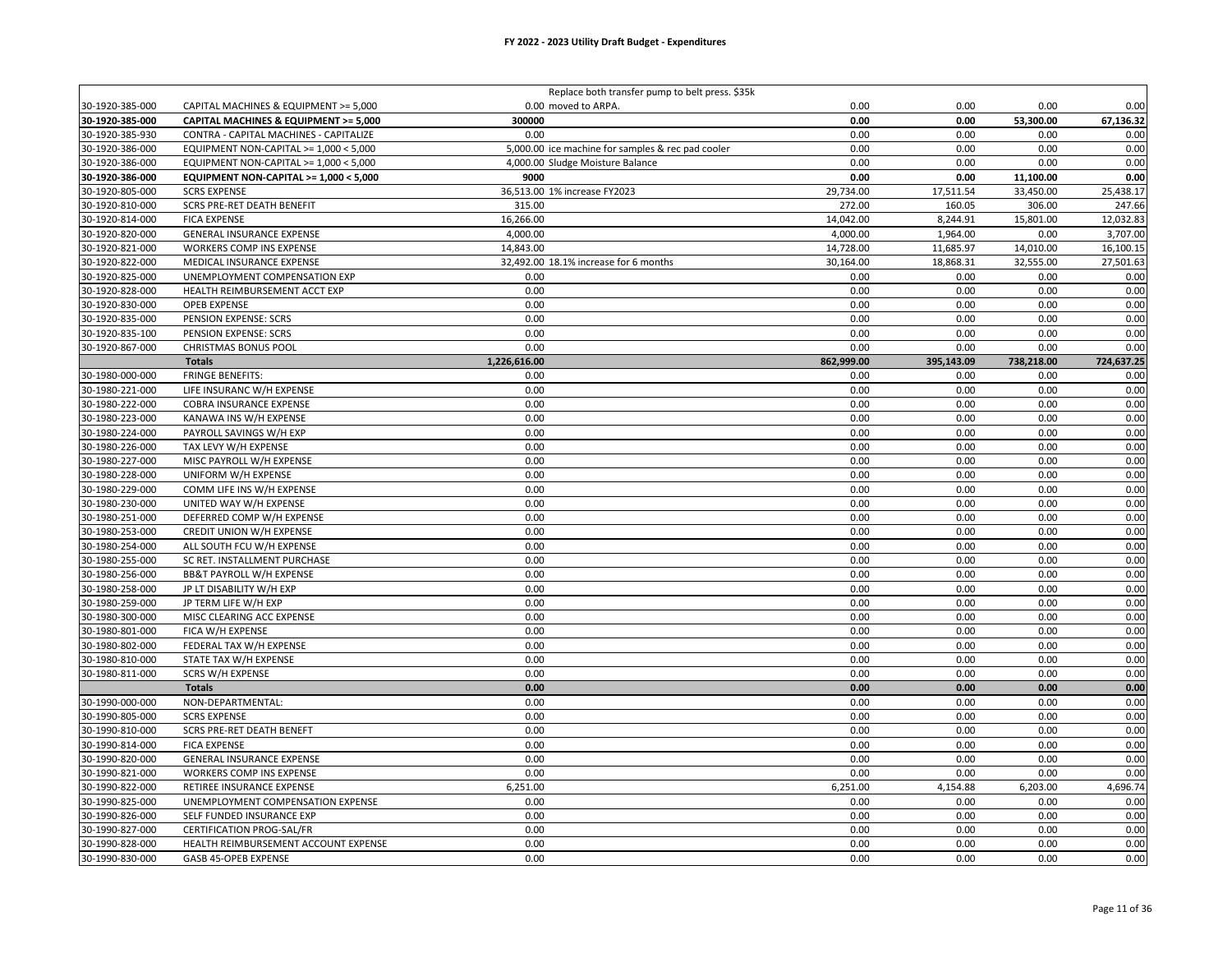| 30-1990-860-000 | COST OF LIVING EXPENSE                   | 0.00         | 0.00         | 0.00         | 0.00         | 0.00          |
|-----------------|------------------------------------------|--------------|--------------|--------------|--------------|---------------|
| 30-1990-864-000 | COST OF LIVING FRINGE EXP                | 0.00         | 0.00         | 0.00         | 0.00         | 0.00          |
| 30-1990-865-000 | <b>MERIT POOL</b>                        | 0.00         | 0.00         | 0.00         | 0.00         | 0.00          |
| 30-1990-866-000 | PERFORMANCE PAY POOL                     | 0.00         | 0.00         | 0.00         | 0.00         | 0.00          |
| 30-1990-867-000 | <b>CHRISTMAS BONUS POOL</b>              | 0.00         | 0.00         | 0.00         | 0.00         | 0.00          |
| 30-1990-868-000 | <b>MERIT POOL FRINGE</b>                 | 0.00         | 0.00         | 0.00         | 0.00         | 0.00          |
| 30-1990-869-000 | PROBATION MERIT FRINGE                   | 0.00         | 0.00         | 0.00         | 0.00         | 0.00          |
| 30-1990-870-000 | O&M INDIRECT COST TRANSFER               | 2,100,000.00 | 2,100,000.00 | 1,575,000.00 | 2,100,000.00 | 2,100,000.00  |
| 30-1990-871-000 | <b>CONTRA WATER EXP</b>                  | 0.00         | 0.00         | $-68,151.99$ | 0.00         | $-387,541.51$ |
| 30-1990-875-000 | CAPITAL IMP PROJ RESERVE                 | 100,000.00   | 100,000.00   | 74,999.97    | 100,000.00   | 100,000.00    |
| 30-1990-876-000 | MGT SALARY STUDY UPDATE                  | 0.00         | 0.00         | 0.00         | 0.00         | 0.00          |
| 30-1990-877-000 | CAPITAL EQUIP RESERVE TRN                | 100,000.00   | 100,000.00   | 74,999.97    | 100,000.00   | 100,000.00    |
| 30-1990-878-000 | RESERVE REIMBURSEMENT TRANSFER           | 0.00         | 0.00         | 0.00         | 0.00         | 0.00          |
| 30-1990-879-000 | EXPENSE-SPRINGDALE CONTRACT              | 0.00         | 0.00         | 0.00         | 0.00         | 0.00          |
| 30-1990-880-000 | DEBT SERVICE - INTEREST EXPENSE - LEASE  | 0.00         | 2,580.00     | 2,579.50     | 10,528.00    | 10,547.22     |
| 30-1990-880-001 | DEBT SERVICE - INTEREST EXPENSE - BONDS  | 0.00         | 0.00         | 0.00         | 0.00         | 0.00          |
| 30-1990-880-003 | INTEREST EXPENSE-BOND PREM/DISC AMORT    | 0.00         | 0.00         | 0.00         | 0.00         | 0.00          |
| 30-1990-880-100 | INTEREST EXPENSE - CAPITALIZED INTEREST  | 0.00         | 0.00         | 0.00         | 0.00         | 0.00          |
| 30-1990-890-000 | PRIOR YEAR EXPENSE-INDIRECT COST ADJUSTM | 0.00         | 0.00         | 0.00         | 0.00         | 0.00          |
| 30-1990-895-000 | CAPITAL EQUIPMENT RESERVE EXPENSE        | 0.00         | 0.00         | 0.00         | 0.00         | 0.00          |
| 30-1990-899-000 | PAYING AGENT FEE EXPENSE                 | 0.00         | 0.00         | 0.00         | 0.00         | 0.00          |
| 30-1990-901-000 | <b>WEBSITE EXPENSE</b>                   | 0.00         | 0.00         | 0.00         | 0.00         | 0.00          |
| 30-1990-915-000 | OTHER USES OF FUNDS                      | 0.00         | 0.00         | 0.00         | 0.00         | 0.00          |
| 30-1990-950-000 | <b>DEPRECIATION EXPENSE</b>              | 0.00         | 0.00         | 0.00         | 0.00         | 0.00          |
| 30-1990-960-000 | <b>AMORTIZATION EXPENSE</b>              | 0.00         | 0.00         | 0.00         | 0.00         | 0.00          |
| 30-1990-975-000 | <b>CHANGE IN INVENTORY</b>               | 0.00         | 0.00         | 0.00         | 0.00         | 0.00          |
| 30-1990-990-000 | DEBT SERVICE - PRINCIPAL                 | 0.00         | 234,710.00   | 234,722.64   | 305,838.00   | 305,837.70    |
| 30-1990-991-000 | DEBT SERVICE-PRINCIPAL-CONTRA-LEASE NOTE | 0.00         | 0.00         | 0.00         | 0.00         | 0.00          |
|                 |                                          |              |              |              |              |               |
| 30-1990-992-000 | <b>LOSS ON BND REFUNDING</b>             | 0.00         | 0.00         | 0.00         | 0.00         | 0.00          |
| 30-1990-993-000 | O&M ACTUAL INDIRECT COST                 | 0.00         | 0.00         | 0.00         | 0.00         | 0.00          |
| 30-1990-999-000 | PRIOR YEAR EXPENSE                       | 0.00         | 0.00         | 0.00         | 0.00         | 0.00          |
|                 | <b>Totals</b>                            | 2,306,251.00 | 2,543,541.00 | 1,898,304.97 | 2,622,569.00 | 2,233,540.15  |
| 30-1996-000-000 | PROJECTS - NOT IN BUDGET                 | 0.00         | 0.00         | 0.00         | 0.00         | 0.00          |
| 30-1996-500-000 | WATER EXPENSE-CAPITAL RESERVE            | 0.00         | 0.00         | 0.00         | 0.00         | 0.00          |
| 30-1996-600-000 | WASTEWATER EXPENSE-CAPITAL RESERVE       | 0.00         | 0.00         | 0.00         | 0.00         | 0.00          |
| 30-1996-610-000 | WASTEWATER PLANT UPGRADE & MODIFICATION  | 0.00         | 0.00         | 0.00         | 0.00         | 0.00          |
| 30-1996-615-000 | PROJ #3 12th ST WA & SW                  | 0.00         | 0.00         | 0.00         | 0.00         | 0.00          |
| 30-1996-620-000 | PROJ#14 3 FTS/WT KN WATER                | 0.00         | 0.00         | 0.00         | 0.00         | 0.00          |
| 30-1996-625-000 | PROJ#10 RAWWATER/EMER GEN                | 0.00         | 0.00         | 0.00         | 0.00         | 0.00          |
| 30-1996-630-000 | SWANSEA SEWER LINE PROJ                  | 0.00         | 0.00         | 0.00         | 0.00         | 0.00          |
| 30-1996-635-000 | <b>GODLEY ST SEWER PROJECT</b>           | 0.00         | 0.00         | 0.00         | 0.00         | 0.00          |
| 30-1996-640-000 | PROJ #11 SLUDGE DISPOSAL                 | 0.00         | 0.00         | 0.00         | 0.00         | 0.00          |
| 30-1996-645-000 | PROJ#16 WATER PLANT CONSTRUCTION         | 0.00         | 0.00         | 0.00         | 0.00         | 0.00          |
| 30-1996-650-000 | PUMP STATION #1 REHABILITATION           | 0.00         | 0.00         | 0.00         | 0.00         | 0.00          |
| 30-1996-655-000 | WATER LINE IMP-FH BOS GH                 | 0.00         | 0.00         | 0.00         | 0.00         | 0.00          |
| 30-1996-660-000 | PROJECT #15 AIRPORT/3 FOUNTAINS SEWER    | 0.00         | 0.00         | 0.00         | 0.00         | 0.00          |
| 30-1996-665-000 | BLOSSOM ST BRIDGE WATER LINE PROJECT     | 0.00         | 0.00         | 0.00         | 0.00         | 0.00          |
| 30-1996-670-000 | RAW WATERLINE/PUMP STATION TO CONGAREE R | 0.00         | 0.00         | 0.00         | 0.00         | 0.00          |
| 30-1996-675-000 | LOXCREEN IND PARK SEWER CONSTRUCTION     | 0.00         | 0.00         | 0.00         | 0.00         | 0.00          |
| 30-1996-680-000 | S CONGAREE SEWER RELOCATION PROJECT      | 0.00         | 0.00         | 0.00         | 0.00         | 0.00          |
| 30-1996-685-000 | HWY 602-PLATT SPRINGS RD WATER & SEWER P | 0.00         | 0.00         | 0.00         | 0.00         | 0.00          |
| 30-1996-690-000 | AIRPORT CONNECTOR RD UTILITY RELOCATION  | 0.00         | 0.00         | 0.00         | 0.00         | 0.00          |
| 30-1996-695-000 | SPRINGDALE SEWER PROJECT EXPENSE         | 0.00         | 0.00         | 0.00         | 0.00         | 0.00          |
| 30-1996-700-000 | <b>CAPITAL PROJECTS</b>                  | 0.00         | 0.00         | 0.00         | 0.00         | 0.00          |
| 30-1996-705-000 | US 321/21 WATER & SEWER PROJECT (DOC)    | 0.00         | 0.00         | 0.00         | 0.00         | 0.00          |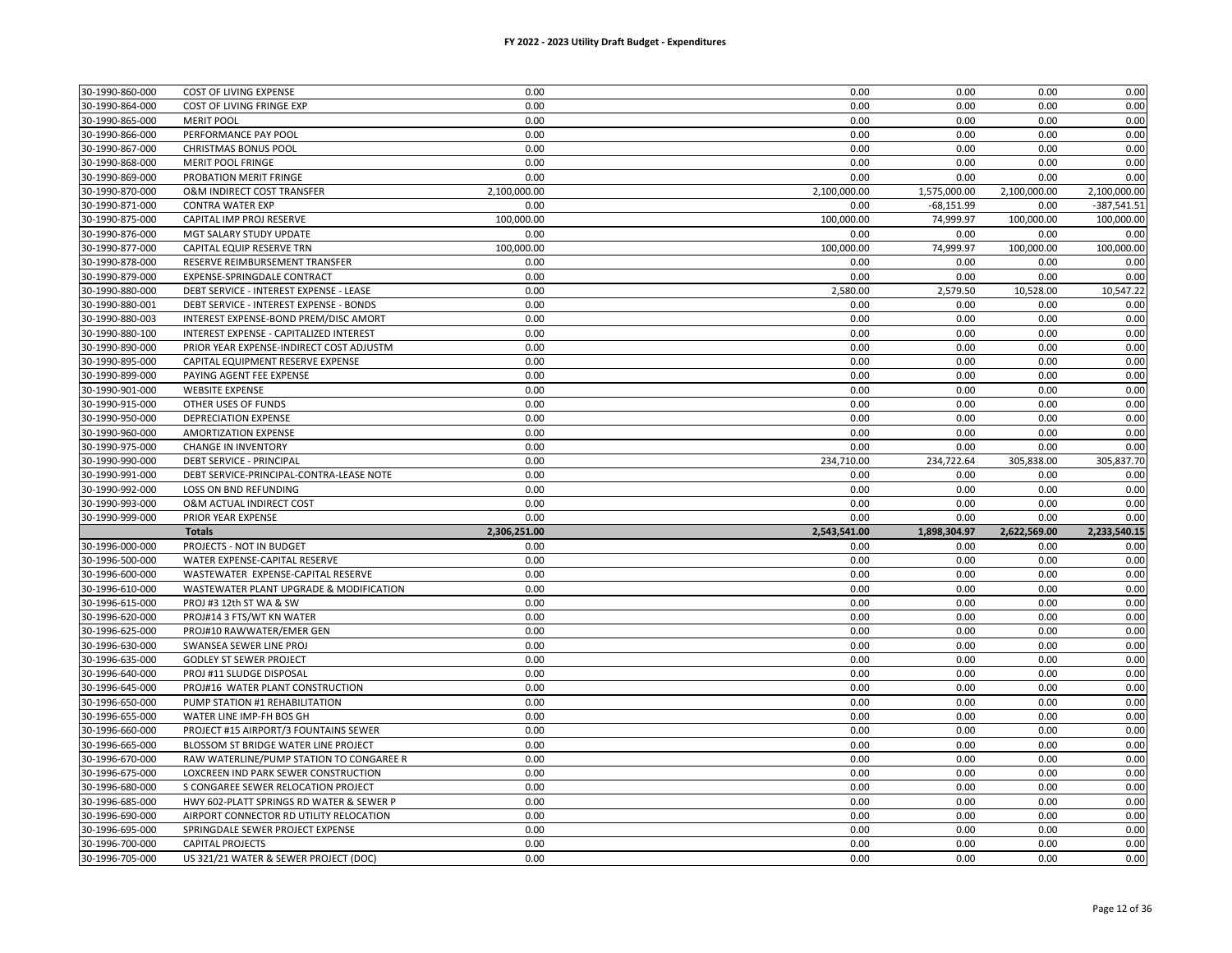| 30-1996-715-000<br>0.00<br>0.00<br>0.00<br>0.00<br>0.00<br>SEWER PUMPSTATION #2 & FORCEMAIN UPGRADE<br>0.00<br>0.00<br>0.00<br>30-1996-720-000<br>SHADBLOW SEWER LINE UPGRADE PROJECT<br>0.00<br>0.00<br>30-1996-725-000<br>HIGHWAY 302 WA & SW RELOCATION<br>0.00<br>0.00<br>0.00<br>0.00<br>0.00<br>0.00<br>0.00<br>30-1996-730-000<br>MOSS CREEK SEWER PUMPSTATION REHAB<br>0.00<br>0.00<br>0.00<br>0.00<br>30-1996-735-000<br>MIDLANDS UTILITY ACQUISITION<br>0.00<br>0.00<br>0.00<br>0.00<br>30-1996-740-000<br>0.00<br>0.00<br>0.00<br>0.00<br>0.00<br>WASTEWATER LINE UPGRADE WATER & SEWER CO<br>0.00<br>30-1996-745-000<br>OLD DUNBAR RD WATER & SEWER IMPROVEMENTS<br>0.00<br>0.00<br>0.00<br>0.00<br>30-1996-750-000<br>LLOYDSWOOD SEWER SYSTEM EXPENSE<br>0.00<br>0.00<br>0.00<br>0.00<br>0.00<br>30-1996-755-000<br>BELLEMEADE/DRY CREEK SEWER PROJECT<br>0.00<br>0.00<br>0.00<br>0.00<br>0.00<br>30-1996-760-000<br>WISCONSIN/LEXINGTON DR SEWER RELOCATION<br>0.00<br>0.00<br>0.00<br>0.00<br>0.00<br>30-1996-765-000<br>WASTEWATER PLANT CLARIFIER REHAB PROJECT<br>0.00<br>0.00<br>0.00<br>0.00<br>0.00<br>30-1996-770-000<br>PARKWOOD SEWER SYSTEM<br>0.00<br>0.00<br>0.00<br>0.00<br>0.00<br>0.00<br>0.00<br>0.00<br>0.00<br>30-1996-775-000<br>PARKWOOD FORCE MAIN PROJECT<br>0.00<br>30-1996-780-000<br>SIX MILE CREEK PUMP STATION UPGRADE<br>0.00<br>0.00<br>0.00<br>0.00<br>0.00<br>30-1996-785-000<br>0.00<br>0.00<br>0.00<br><b>TAYLOR ROAD PROJECT</b><br>0.00<br>0.00<br>30-1996-790-000<br>PLATT SPRINGS RD WATER & SEWER RELOCATIO<br>0.00<br>0.00<br>0.00<br>0.00<br>0.00<br>0.00<br>0.00<br>0.00<br>30-1996-795-000<br>EVERGREEN AVE SEWER PROJECT (W COLA)<br>0.00<br>0.00<br>0.00<br>0.00<br>0.00<br>0.00<br>30-1996-800-000<br>SEWER MAIN PUMP STATION #2 REPAIR<br>0.00<br>0.00<br>30-1996-805-000<br>SAXE GOTHA IND PARK WASTE WATER INFRASTR<br>0.00<br>0.00<br>0.00<br>0.00<br>0.00<br>0.00<br>0.00<br>0.00<br>30-1996-810-000<br>12 INCH WATERLINE EXTENSION TO WWTP<br>0.00<br>30-1996-815-000<br>FAIRLAWN CIRCLE SEWER EXTENSION PROJECT<br>0.00<br>0.00<br>0.00<br>0.00<br>0.00<br>0.00<br>0.00<br>30-1996-820-000<br>WILLIAMS PLACE SEWER EXTENSION PROJECT<br>0.00<br>0.00<br>0.00<br>30-1996-825-000<br><b>WWTP DEMOLITION</b><br>0.00<br>0.00<br>0.00<br>0.00<br>0.00<br>0.00<br>0.00<br>0.00<br>0.00<br>30-1996-830-000<br>SEPTAGE RECEIVING STATION<br>0.00<br>0.00<br>30-1996-835-000<br>TWO MEN AND A TRUCK SEWER EXTENSION<br>0.00<br>0.00<br>0.00<br>0.00<br>0.00<br>0.00<br>0.00<br>30-1996-840-000<br>STATE STREET EMERGENCY SEWER PROJECT<br>0.00<br>0.00<br>30-1996-845-000<br>RIVERSIDE INN EMERGENCY SEWER PROJECT<br>0.00<br>0.00<br>0.00<br>0.00<br>0.00<br>0.00<br>0.00<br>30-1996-850-000<br>CDBG - AVENUES AREA WATERLINE PROJECT<br>0.00<br>0.00<br>0.00<br>0.00<br>0.00<br>0.00<br>0.00<br>0.00<br>30-1996-851-000<br><b>CDBG-STATE STREET SEWER PROJECT</b><br>30-1996-852-000<br>HWY 321 WATERLINE REPLACEMENT<br>0.00<br>0.00<br>0.00<br>0.00<br>0.00<br>0.00<br>0.00<br>30-1996-853-000<br>SRF CAYCE WATER SYSTEM<br>0.00<br>0.00<br>0.00<br>DIXIANA RD FORCE MAIN RELOCATION<br>0.00<br>0.00<br>0.00<br>0.00<br>30-1996-855-000<br>0.00<br>30-1996-860-000<br>OLD DUNBAR 10" WATERLINE RELOCATION PROJ<br>0.00<br>0.00<br>0.00<br>0.00<br>0.00<br>0.00<br>30-1996-865-000<br>WOODTRAIL DRIVE WATER MAIN RELOCATION<br>0.00<br>0.00<br>0.00<br>0.00<br>0.00<br>1,013.29<br>30-1996-869-000<br>HAMLET SOUTH PUMP STATION PROJECT<br>0.00<br>0.00<br>0.00<br>30-1996-870-000<br>WTP CLEARWATER INFLUENT PROJECT<br>0.00<br>0.00<br>0.00<br>0.00<br>0.00<br>30-1996-871-000<br>HWY 321 WATERLINE PROJECT<br>0.00<br>0.00<br>0.00<br>0.00<br>0.00<br>30-1996-872-000<br>0.00<br>0.00<br>0.00<br>SAXE GOTHA INDUSTRIAL PARK-PHASE 2<br>0.00<br>0.00<br>0.00<br>0.00<br>0.00<br>0.00<br>7,741.31<br>30-1996-873-000<br>WATER SYSTEM REPLACEMENT<br>30-1996-873-001<br>0.00<br>METERS FOR WATER LINE REPLACEMENT<br>0.00<br>0.00<br>0.00<br>0.00<br>30-1996-875-000<br>SOFTWARE IMPLEMENTATION<br>0.00<br>0.00<br>0.00<br>0.00<br>0.00<br>0.00<br>30-1996-880-000<br>INTEREST EXPENSE-SRF LOAN CLOSING<br>0.00<br>0.00<br>0.00<br>0.00<br>0.00<br>0.00<br>30-1996-881-000<br>WATER MODEL UPDATE AND EAP DEVELOPMENT<br>0.00<br>0.00<br>0.00<br>30-1996-882-000<br>REDIRECTION OF PLATT SPRINGS PS FM<br>0.00<br>0.00<br>0.00<br>0.00<br>0.00<br>0.00<br>0.00<br>0.00<br>0.00<br>0.00<br>30-1996-883-000<br>NAPLES PASS SEWER PROJECT<br>0.00<br>30-1996-884-000<br>QUARTERMASTER SEWER PROJECT<br>0.00<br>0.00<br>0.00<br>0.00<br>0.00<br>0.00<br>0.00<br>30-1996-885-000<br>OLD BARNWELL WATER MAIN REPAIR (STORM)<br>0.00<br>0.00<br>30-1996-886-000<br>RIVERLAND SEWER MAIN REPAIR (STORM)<br>0.00<br>0.00<br>0.00<br>0.00<br>0.00<br>30-1996-887-000<br>SIX MILE CREEK 30 INCH SEWER REPAIR<br>0.00<br>0.00<br>0.00<br>0.00<br>0.00<br>30-1996-888-000<br>QUARRY 14 INCH FORCE MAIN REPAIR<br>0.00<br>0.00<br>0.00<br>0.00<br>0.00<br>30-1996-889-000<br>WALMART KNOX ABBOTT GRAVITY SW REPAIR<br>0.00<br>0.00<br>0.00<br>0.00<br>0.00<br>0.00<br>30-1996-890-000<br>K AVE SEWER LINE REPLACEMENT<br>0.00<br>0.00<br>0.00<br>0.00<br>30-1996-891-000<br>KNOX ABBOTT WATER MAIN PROJECT<br>0.00<br>0.00<br>0.00<br>0.00<br>0.00 | 30-1996-710-000 | CAPITAL LEASE EQUIP EXPEN   | 0.00 | 0.00 | 0.00 | 0.00 | 0.00 |
|---------------------------------------------------------------------------------------------------------------------------------------------------------------------------------------------------------------------------------------------------------------------------------------------------------------------------------------------------------------------------------------------------------------------------------------------------------------------------------------------------------------------------------------------------------------------------------------------------------------------------------------------------------------------------------------------------------------------------------------------------------------------------------------------------------------------------------------------------------------------------------------------------------------------------------------------------------------------------------------------------------------------------------------------------------------------------------------------------------------------------------------------------------------------------------------------------------------------------------------------------------------------------------------------------------------------------------------------------------------------------------------------------------------------------------------------------------------------------------------------------------------------------------------------------------------------------------------------------------------------------------------------------------------------------------------------------------------------------------------------------------------------------------------------------------------------------------------------------------------------------------------------------------------------------------------------------------------------------------------------------------------------------------------------------------------------------------------------------------------------------------------------------------------------------------------------------------------------------------------------------------------------------------------------------------------------------------------------------------------------------------------------------------------------------------------------------------------------------------------------------------------------------------------------------------------------------------------------------------------------------------------------------------------------------------------------------------------------------------------------------------------------------------------------------------------------------------------------------------------------------------------------------------------------------------------------------------------------------------------------------------------------------------------------------------------------------------------------------------------------------------------------------------------------------------------------------------------------------------------------------------------------------------------------------------------------------------------------------------------------------------------------------------------------------------------------------------------------------------------------------------------------------------------------------------------------------------------------------------------------------------------------------------------------------------------------------------------------------------------------------------------------------------------------------------------------------------------------------------------------------------------------------------------------------------------------------------------------------------------------------------------------------------------------------------------------------------------------------------------------------------------------------------------------------------------------------------------------------------------------------------------------------------------------------------------------------------------------------------------------------------------------------------------------------------------------------------------------------------------------------------------------------------------------------------------------------------------------------------------------------------------------------------------------------------------------------------------------------------------------------------------------------------------------------------------------------------------------------------------------------------------------------------------------------------------------------------------------------------------------------------------------------------------------------------------------------------------------------------------------------------------------------------------------------------------------------------------------------------------------------------------------------------------------------|-----------------|-----------------------------|------|------|------|------|------|
|                                                                                                                                                                                                                                                                                                                                                                                                                                                                                                                                                                                                                                                                                                                                                                                                                                                                                                                                                                                                                                                                                                                                                                                                                                                                                                                                                                                                                                                                                                                                                                                                                                                                                                                                                                                                                                                                                                                                                                                                                                                                                                                                                                                                                                                                                                                                                                                                                                                                                                                                                                                                                                                                                                                                                                                                                                                                                                                                                                                                                                                                                                                                                                                                                                                                                                                                                                                                                                                                                                                                                                                                                                                                                                                                                                                                                                                                                                                                                                                                                                                                                                                                                                                                                                                                                                                                                                                                                                                                                                                                                                                                                                                                                                                                                                                                                                                                                                                                                                                                                                                                                                                                                                                                                                                                                                   |                 |                             |      |      |      |      |      |
|                                                                                                                                                                                                                                                                                                                                                                                                                                                                                                                                                                                                                                                                                                                                                                                                                                                                                                                                                                                                                                                                                                                                                                                                                                                                                                                                                                                                                                                                                                                                                                                                                                                                                                                                                                                                                                                                                                                                                                                                                                                                                                                                                                                                                                                                                                                                                                                                                                                                                                                                                                                                                                                                                                                                                                                                                                                                                                                                                                                                                                                                                                                                                                                                                                                                                                                                                                                                                                                                                                                                                                                                                                                                                                                                                                                                                                                                                                                                                                                                                                                                                                                                                                                                                                                                                                                                                                                                                                                                                                                                                                                                                                                                                                                                                                                                                                                                                                                                                                                                                                                                                                                                                                                                                                                                                                   |                 |                             |      |      |      |      |      |
|                                                                                                                                                                                                                                                                                                                                                                                                                                                                                                                                                                                                                                                                                                                                                                                                                                                                                                                                                                                                                                                                                                                                                                                                                                                                                                                                                                                                                                                                                                                                                                                                                                                                                                                                                                                                                                                                                                                                                                                                                                                                                                                                                                                                                                                                                                                                                                                                                                                                                                                                                                                                                                                                                                                                                                                                                                                                                                                                                                                                                                                                                                                                                                                                                                                                                                                                                                                                                                                                                                                                                                                                                                                                                                                                                                                                                                                                                                                                                                                                                                                                                                                                                                                                                                                                                                                                                                                                                                                                                                                                                                                                                                                                                                                                                                                                                                                                                                                                                                                                                                                                                                                                                                                                                                                                                                   |                 |                             |      |      |      |      |      |
|                                                                                                                                                                                                                                                                                                                                                                                                                                                                                                                                                                                                                                                                                                                                                                                                                                                                                                                                                                                                                                                                                                                                                                                                                                                                                                                                                                                                                                                                                                                                                                                                                                                                                                                                                                                                                                                                                                                                                                                                                                                                                                                                                                                                                                                                                                                                                                                                                                                                                                                                                                                                                                                                                                                                                                                                                                                                                                                                                                                                                                                                                                                                                                                                                                                                                                                                                                                                                                                                                                                                                                                                                                                                                                                                                                                                                                                                                                                                                                                                                                                                                                                                                                                                                                                                                                                                                                                                                                                                                                                                                                                                                                                                                                                                                                                                                                                                                                                                                                                                                                                                                                                                                                                                                                                                                                   |                 |                             |      |      |      |      |      |
|                                                                                                                                                                                                                                                                                                                                                                                                                                                                                                                                                                                                                                                                                                                                                                                                                                                                                                                                                                                                                                                                                                                                                                                                                                                                                                                                                                                                                                                                                                                                                                                                                                                                                                                                                                                                                                                                                                                                                                                                                                                                                                                                                                                                                                                                                                                                                                                                                                                                                                                                                                                                                                                                                                                                                                                                                                                                                                                                                                                                                                                                                                                                                                                                                                                                                                                                                                                                                                                                                                                                                                                                                                                                                                                                                                                                                                                                                                                                                                                                                                                                                                                                                                                                                                                                                                                                                                                                                                                                                                                                                                                                                                                                                                                                                                                                                                                                                                                                                                                                                                                                                                                                                                                                                                                                                                   |                 |                             |      |      |      |      |      |
|                                                                                                                                                                                                                                                                                                                                                                                                                                                                                                                                                                                                                                                                                                                                                                                                                                                                                                                                                                                                                                                                                                                                                                                                                                                                                                                                                                                                                                                                                                                                                                                                                                                                                                                                                                                                                                                                                                                                                                                                                                                                                                                                                                                                                                                                                                                                                                                                                                                                                                                                                                                                                                                                                                                                                                                                                                                                                                                                                                                                                                                                                                                                                                                                                                                                                                                                                                                                                                                                                                                                                                                                                                                                                                                                                                                                                                                                                                                                                                                                                                                                                                                                                                                                                                                                                                                                                                                                                                                                                                                                                                                                                                                                                                                                                                                                                                                                                                                                                                                                                                                                                                                                                                                                                                                                                                   |                 |                             |      |      |      |      |      |
|                                                                                                                                                                                                                                                                                                                                                                                                                                                                                                                                                                                                                                                                                                                                                                                                                                                                                                                                                                                                                                                                                                                                                                                                                                                                                                                                                                                                                                                                                                                                                                                                                                                                                                                                                                                                                                                                                                                                                                                                                                                                                                                                                                                                                                                                                                                                                                                                                                                                                                                                                                                                                                                                                                                                                                                                                                                                                                                                                                                                                                                                                                                                                                                                                                                                                                                                                                                                                                                                                                                                                                                                                                                                                                                                                                                                                                                                                                                                                                                                                                                                                                                                                                                                                                                                                                                                                                                                                                                                                                                                                                                                                                                                                                                                                                                                                                                                                                                                                                                                                                                                                                                                                                                                                                                                                                   |                 |                             |      |      |      |      |      |
|                                                                                                                                                                                                                                                                                                                                                                                                                                                                                                                                                                                                                                                                                                                                                                                                                                                                                                                                                                                                                                                                                                                                                                                                                                                                                                                                                                                                                                                                                                                                                                                                                                                                                                                                                                                                                                                                                                                                                                                                                                                                                                                                                                                                                                                                                                                                                                                                                                                                                                                                                                                                                                                                                                                                                                                                                                                                                                                                                                                                                                                                                                                                                                                                                                                                                                                                                                                                                                                                                                                                                                                                                                                                                                                                                                                                                                                                                                                                                                                                                                                                                                                                                                                                                                                                                                                                                                                                                                                                                                                                                                                                                                                                                                                                                                                                                                                                                                                                                                                                                                                                                                                                                                                                                                                                                                   |                 |                             |      |      |      |      |      |
|                                                                                                                                                                                                                                                                                                                                                                                                                                                                                                                                                                                                                                                                                                                                                                                                                                                                                                                                                                                                                                                                                                                                                                                                                                                                                                                                                                                                                                                                                                                                                                                                                                                                                                                                                                                                                                                                                                                                                                                                                                                                                                                                                                                                                                                                                                                                                                                                                                                                                                                                                                                                                                                                                                                                                                                                                                                                                                                                                                                                                                                                                                                                                                                                                                                                                                                                                                                                                                                                                                                                                                                                                                                                                                                                                                                                                                                                                                                                                                                                                                                                                                                                                                                                                                                                                                                                                                                                                                                                                                                                                                                                                                                                                                                                                                                                                                                                                                                                                                                                                                                                                                                                                                                                                                                                                                   |                 |                             |      |      |      |      |      |
|                                                                                                                                                                                                                                                                                                                                                                                                                                                                                                                                                                                                                                                                                                                                                                                                                                                                                                                                                                                                                                                                                                                                                                                                                                                                                                                                                                                                                                                                                                                                                                                                                                                                                                                                                                                                                                                                                                                                                                                                                                                                                                                                                                                                                                                                                                                                                                                                                                                                                                                                                                                                                                                                                                                                                                                                                                                                                                                                                                                                                                                                                                                                                                                                                                                                                                                                                                                                                                                                                                                                                                                                                                                                                                                                                                                                                                                                                                                                                                                                                                                                                                                                                                                                                                                                                                                                                                                                                                                                                                                                                                                                                                                                                                                                                                                                                                                                                                                                                                                                                                                                                                                                                                                                                                                                                                   |                 |                             |      |      |      |      |      |
|                                                                                                                                                                                                                                                                                                                                                                                                                                                                                                                                                                                                                                                                                                                                                                                                                                                                                                                                                                                                                                                                                                                                                                                                                                                                                                                                                                                                                                                                                                                                                                                                                                                                                                                                                                                                                                                                                                                                                                                                                                                                                                                                                                                                                                                                                                                                                                                                                                                                                                                                                                                                                                                                                                                                                                                                                                                                                                                                                                                                                                                                                                                                                                                                                                                                                                                                                                                                                                                                                                                                                                                                                                                                                                                                                                                                                                                                                                                                                                                                                                                                                                                                                                                                                                                                                                                                                                                                                                                                                                                                                                                                                                                                                                                                                                                                                                                                                                                                                                                                                                                                                                                                                                                                                                                                                                   |                 |                             |      |      |      |      |      |
|                                                                                                                                                                                                                                                                                                                                                                                                                                                                                                                                                                                                                                                                                                                                                                                                                                                                                                                                                                                                                                                                                                                                                                                                                                                                                                                                                                                                                                                                                                                                                                                                                                                                                                                                                                                                                                                                                                                                                                                                                                                                                                                                                                                                                                                                                                                                                                                                                                                                                                                                                                                                                                                                                                                                                                                                                                                                                                                                                                                                                                                                                                                                                                                                                                                                                                                                                                                                                                                                                                                                                                                                                                                                                                                                                                                                                                                                                                                                                                                                                                                                                                                                                                                                                                                                                                                                                                                                                                                                                                                                                                                                                                                                                                                                                                                                                                                                                                                                                                                                                                                                                                                                                                                                                                                                                                   |                 |                             |      |      |      |      |      |
|                                                                                                                                                                                                                                                                                                                                                                                                                                                                                                                                                                                                                                                                                                                                                                                                                                                                                                                                                                                                                                                                                                                                                                                                                                                                                                                                                                                                                                                                                                                                                                                                                                                                                                                                                                                                                                                                                                                                                                                                                                                                                                                                                                                                                                                                                                                                                                                                                                                                                                                                                                                                                                                                                                                                                                                                                                                                                                                                                                                                                                                                                                                                                                                                                                                                                                                                                                                                                                                                                                                                                                                                                                                                                                                                                                                                                                                                                                                                                                                                                                                                                                                                                                                                                                                                                                                                                                                                                                                                                                                                                                                                                                                                                                                                                                                                                                                                                                                                                                                                                                                                                                                                                                                                                                                                                                   |                 |                             |      |      |      |      |      |
|                                                                                                                                                                                                                                                                                                                                                                                                                                                                                                                                                                                                                                                                                                                                                                                                                                                                                                                                                                                                                                                                                                                                                                                                                                                                                                                                                                                                                                                                                                                                                                                                                                                                                                                                                                                                                                                                                                                                                                                                                                                                                                                                                                                                                                                                                                                                                                                                                                                                                                                                                                                                                                                                                                                                                                                                                                                                                                                                                                                                                                                                                                                                                                                                                                                                                                                                                                                                                                                                                                                                                                                                                                                                                                                                                                                                                                                                                                                                                                                                                                                                                                                                                                                                                                                                                                                                                                                                                                                                                                                                                                                                                                                                                                                                                                                                                                                                                                                                                                                                                                                                                                                                                                                                                                                                                                   |                 |                             |      |      |      |      |      |
|                                                                                                                                                                                                                                                                                                                                                                                                                                                                                                                                                                                                                                                                                                                                                                                                                                                                                                                                                                                                                                                                                                                                                                                                                                                                                                                                                                                                                                                                                                                                                                                                                                                                                                                                                                                                                                                                                                                                                                                                                                                                                                                                                                                                                                                                                                                                                                                                                                                                                                                                                                                                                                                                                                                                                                                                                                                                                                                                                                                                                                                                                                                                                                                                                                                                                                                                                                                                                                                                                                                                                                                                                                                                                                                                                                                                                                                                                                                                                                                                                                                                                                                                                                                                                                                                                                                                                                                                                                                                                                                                                                                                                                                                                                                                                                                                                                                                                                                                                                                                                                                                                                                                                                                                                                                                                                   |                 |                             |      |      |      |      |      |
|                                                                                                                                                                                                                                                                                                                                                                                                                                                                                                                                                                                                                                                                                                                                                                                                                                                                                                                                                                                                                                                                                                                                                                                                                                                                                                                                                                                                                                                                                                                                                                                                                                                                                                                                                                                                                                                                                                                                                                                                                                                                                                                                                                                                                                                                                                                                                                                                                                                                                                                                                                                                                                                                                                                                                                                                                                                                                                                                                                                                                                                                                                                                                                                                                                                                                                                                                                                                                                                                                                                                                                                                                                                                                                                                                                                                                                                                                                                                                                                                                                                                                                                                                                                                                                                                                                                                                                                                                                                                                                                                                                                                                                                                                                                                                                                                                                                                                                                                                                                                                                                                                                                                                                                                                                                                                                   |                 |                             |      |      |      |      |      |
|                                                                                                                                                                                                                                                                                                                                                                                                                                                                                                                                                                                                                                                                                                                                                                                                                                                                                                                                                                                                                                                                                                                                                                                                                                                                                                                                                                                                                                                                                                                                                                                                                                                                                                                                                                                                                                                                                                                                                                                                                                                                                                                                                                                                                                                                                                                                                                                                                                                                                                                                                                                                                                                                                                                                                                                                                                                                                                                                                                                                                                                                                                                                                                                                                                                                                                                                                                                                                                                                                                                                                                                                                                                                                                                                                                                                                                                                                                                                                                                                                                                                                                                                                                                                                                                                                                                                                                                                                                                                                                                                                                                                                                                                                                                                                                                                                                                                                                                                                                                                                                                                                                                                                                                                                                                                                                   |                 |                             |      |      |      |      |      |
|                                                                                                                                                                                                                                                                                                                                                                                                                                                                                                                                                                                                                                                                                                                                                                                                                                                                                                                                                                                                                                                                                                                                                                                                                                                                                                                                                                                                                                                                                                                                                                                                                                                                                                                                                                                                                                                                                                                                                                                                                                                                                                                                                                                                                                                                                                                                                                                                                                                                                                                                                                                                                                                                                                                                                                                                                                                                                                                                                                                                                                                                                                                                                                                                                                                                                                                                                                                                                                                                                                                                                                                                                                                                                                                                                                                                                                                                                                                                                                                                                                                                                                                                                                                                                                                                                                                                                                                                                                                                                                                                                                                                                                                                                                                                                                                                                                                                                                                                                                                                                                                                                                                                                                                                                                                                                                   |                 |                             |      |      |      |      |      |
|                                                                                                                                                                                                                                                                                                                                                                                                                                                                                                                                                                                                                                                                                                                                                                                                                                                                                                                                                                                                                                                                                                                                                                                                                                                                                                                                                                                                                                                                                                                                                                                                                                                                                                                                                                                                                                                                                                                                                                                                                                                                                                                                                                                                                                                                                                                                                                                                                                                                                                                                                                                                                                                                                                                                                                                                                                                                                                                                                                                                                                                                                                                                                                                                                                                                                                                                                                                                                                                                                                                                                                                                                                                                                                                                                                                                                                                                                                                                                                                                                                                                                                                                                                                                                                                                                                                                                                                                                                                                                                                                                                                                                                                                                                                                                                                                                                                                                                                                                                                                                                                                                                                                                                                                                                                                                                   |                 |                             |      |      |      |      |      |
|                                                                                                                                                                                                                                                                                                                                                                                                                                                                                                                                                                                                                                                                                                                                                                                                                                                                                                                                                                                                                                                                                                                                                                                                                                                                                                                                                                                                                                                                                                                                                                                                                                                                                                                                                                                                                                                                                                                                                                                                                                                                                                                                                                                                                                                                                                                                                                                                                                                                                                                                                                                                                                                                                                                                                                                                                                                                                                                                                                                                                                                                                                                                                                                                                                                                                                                                                                                                                                                                                                                                                                                                                                                                                                                                                                                                                                                                                                                                                                                                                                                                                                                                                                                                                                                                                                                                                                                                                                                                                                                                                                                                                                                                                                                                                                                                                                                                                                                                                                                                                                                                                                                                                                                                                                                                                                   |                 |                             |      |      |      |      |      |
|                                                                                                                                                                                                                                                                                                                                                                                                                                                                                                                                                                                                                                                                                                                                                                                                                                                                                                                                                                                                                                                                                                                                                                                                                                                                                                                                                                                                                                                                                                                                                                                                                                                                                                                                                                                                                                                                                                                                                                                                                                                                                                                                                                                                                                                                                                                                                                                                                                                                                                                                                                                                                                                                                                                                                                                                                                                                                                                                                                                                                                                                                                                                                                                                                                                                                                                                                                                                                                                                                                                                                                                                                                                                                                                                                                                                                                                                                                                                                                                                                                                                                                                                                                                                                                                                                                                                                                                                                                                                                                                                                                                                                                                                                                                                                                                                                                                                                                                                                                                                                                                                                                                                                                                                                                                                                                   |                 |                             |      |      |      |      |      |
|                                                                                                                                                                                                                                                                                                                                                                                                                                                                                                                                                                                                                                                                                                                                                                                                                                                                                                                                                                                                                                                                                                                                                                                                                                                                                                                                                                                                                                                                                                                                                                                                                                                                                                                                                                                                                                                                                                                                                                                                                                                                                                                                                                                                                                                                                                                                                                                                                                                                                                                                                                                                                                                                                                                                                                                                                                                                                                                                                                                                                                                                                                                                                                                                                                                                                                                                                                                                                                                                                                                                                                                                                                                                                                                                                                                                                                                                                                                                                                                                                                                                                                                                                                                                                                                                                                                                                                                                                                                                                                                                                                                                                                                                                                                                                                                                                                                                                                                                                                                                                                                                                                                                                                                                                                                                                                   |                 |                             |      |      |      |      |      |
|                                                                                                                                                                                                                                                                                                                                                                                                                                                                                                                                                                                                                                                                                                                                                                                                                                                                                                                                                                                                                                                                                                                                                                                                                                                                                                                                                                                                                                                                                                                                                                                                                                                                                                                                                                                                                                                                                                                                                                                                                                                                                                                                                                                                                                                                                                                                                                                                                                                                                                                                                                                                                                                                                                                                                                                                                                                                                                                                                                                                                                                                                                                                                                                                                                                                                                                                                                                                                                                                                                                                                                                                                                                                                                                                                                                                                                                                                                                                                                                                                                                                                                                                                                                                                                                                                                                                                                                                                                                                                                                                                                                                                                                                                                                                                                                                                                                                                                                                                                                                                                                                                                                                                                                                                                                                                                   |                 |                             |      |      |      |      |      |
|                                                                                                                                                                                                                                                                                                                                                                                                                                                                                                                                                                                                                                                                                                                                                                                                                                                                                                                                                                                                                                                                                                                                                                                                                                                                                                                                                                                                                                                                                                                                                                                                                                                                                                                                                                                                                                                                                                                                                                                                                                                                                                                                                                                                                                                                                                                                                                                                                                                                                                                                                                                                                                                                                                                                                                                                                                                                                                                                                                                                                                                                                                                                                                                                                                                                                                                                                                                                                                                                                                                                                                                                                                                                                                                                                                                                                                                                                                                                                                                                                                                                                                                                                                                                                                                                                                                                                                                                                                                                                                                                                                                                                                                                                                                                                                                                                                                                                                                                                                                                                                                                                                                                                                                                                                                                                                   |                 |                             |      |      |      |      |      |
|                                                                                                                                                                                                                                                                                                                                                                                                                                                                                                                                                                                                                                                                                                                                                                                                                                                                                                                                                                                                                                                                                                                                                                                                                                                                                                                                                                                                                                                                                                                                                                                                                                                                                                                                                                                                                                                                                                                                                                                                                                                                                                                                                                                                                                                                                                                                                                                                                                                                                                                                                                                                                                                                                                                                                                                                                                                                                                                                                                                                                                                                                                                                                                                                                                                                                                                                                                                                                                                                                                                                                                                                                                                                                                                                                                                                                                                                                                                                                                                                                                                                                                                                                                                                                                                                                                                                                                                                                                                                                                                                                                                                                                                                                                                                                                                                                                                                                                                                                                                                                                                                                                                                                                                                                                                                                                   |                 |                             |      |      |      |      |      |
|                                                                                                                                                                                                                                                                                                                                                                                                                                                                                                                                                                                                                                                                                                                                                                                                                                                                                                                                                                                                                                                                                                                                                                                                                                                                                                                                                                                                                                                                                                                                                                                                                                                                                                                                                                                                                                                                                                                                                                                                                                                                                                                                                                                                                                                                                                                                                                                                                                                                                                                                                                                                                                                                                                                                                                                                                                                                                                                                                                                                                                                                                                                                                                                                                                                                                                                                                                                                                                                                                                                                                                                                                                                                                                                                                                                                                                                                                                                                                                                                                                                                                                                                                                                                                                                                                                                                                                                                                                                                                                                                                                                                                                                                                                                                                                                                                                                                                                                                                                                                                                                                                                                                                                                                                                                                                                   |                 |                             |      |      |      |      |      |
|                                                                                                                                                                                                                                                                                                                                                                                                                                                                                                                                                                                                                                                                                                                                                                                                                                                                                                                                                                                                                                                                                                                                                                                                                                                                                                                                                                                                                                                                                                                                                                                                                                                                                                                                                                                                                                                                                                                                                                                                                                                                                                                                                                                                                                                                                                                                                                                                                                                                                                                                                                                                                                                                                                                                                                                                                                                                                                                                                                                                                                                                                                                                                                                                                                                                                                                                                                                                                                                                                                                                                                                                                                                                                                                                                                                                                                                                                                                                                                                                                                                                                                                                                                                                                                                                                                                                                                                                                                                                                                                                                                                                                                                                                                                                                                                                                                                                                                                                                                                                                                                                                                                                                                                                                                                                                                   |                 |                             |      |      |      |      |      |
|                                                                                                                                                                                                                                                                                                                                                                                                                                                                                                                                                                                                                                                                                                                                                                                                                                                                                                                                                                                                                                                                                                                                                                                                                                                                                                                                                                                                                                                                                                                                                                                                                                                                                                                                                                                                                                                                                                                                                                                                                                                                                                                                                                                                                                                                                                                                                                                                                                                                                                                                                                                                                                                                                                                                                                                                                                                                                                                                                                                                                                                                                                                                                                                                                                                                                                                                                                                                                                                                                                                                                                                                                                                                                                                                                                                                                                                                                                                                                                                                                                                                                                                                                                                                                                                                                                                                                                                                                                                                                                                                                                                                                                                                                                                                                                                                                                                                                                                                                                                                                                                                                                                                                                                                                                                                                                   |                 |                             |      |      |      |      |      |
|                                                                                                                                                                                                                                                                                                                                                                                                                                                                                                                                                                                                                                                                                                                                                                                                                                                                                                                                                                                                                                                                                                                                                                                                                                                                                                                                                                                                                                                                                                                                                                                                                                                                                                                                                                                                                                                                                                                                                                                                                                                                                                                                                                                                                                                                                                                                                                                                                                                                                                                                                                                                                                                                                                                                                                                                                                                                                                                                                                                                                                                                                                                                                                                                                                                                                                                                                                                                                                                                                                                                                                                                                                                                                                                                                                                                                                                                                                                                                                                                                                                                                                                                                                                                                                                                                                                                                                                                                                                                                                                                                                                                                                                                                                                                                                                                                                                                                                                                                                                                                                                                                                                                                                                                                                                                                                   |                 |                             |      |      |      |      |      |
|                                                                                                                                                                                                                                                                                                                                                                                                                                                                                                                                                                                                                                                                                                                                                                                                                                                                                                                                                                                                                                                                                                                                                                                                                                                                                                                                                                                                                                                                                                                                                                                                                                                                                                                                                                                                                                                                                                                                                                                                                                                                                                                                                                                                                                                                                                                                                                                                                                                                                                                                                                                                                                                                                                                                                                                                                                                                                                                                                                                                                                                                                                                                                                                                                                                                                                                                                                                                                                                                                                                                                                                                                                                                                                                                                                                                                                                                                                                                                                                                                                                                                                                                                                                                                                                                                                                                                                                                                                                                                                                                                                                                                                                                                                                                                                                                                                                                                                                                                                                                                                                                                                                                                                                                                                                                                                   |                 |                             |      |      |      |      |      |
|                                                                                                                                                                                                                                                                                                                                                                                                                                                                                                                                                                                                                                                                                                                                                                                                                                                                                                                                                                                                                                                                                                                                                                                                                                                                                                                                                                                                                                                                                                                                                                                                                                                                                                                                                                                                                                                                                                                                                                                                                                                                                                                                                                                                                                                                                                                                                                                                                                                                                                                                                                                                                                                                                                                                                                                                                                                                                                                                                                                                                                                                                                                                                                                                                                                                                                                                                                                                                                                                                                                                                                                                                                                                                                                                                                                                                                                                                                                                                                                                                                                                                                                                                                                                                                                                                                                                                                                                                                                                                                                                                                                                                                                                                                                                                                                                                                                                                                                                                                                                                                                                                                                                                                                                                                                                                                   |                 |                             |      |      |      |      |      |
|                                                                                                                                                                                                                                                                                                                                                                                                                                                                                                                                                                                                                                                                                                                                                                                                                                                                                                                                                                                                                                                                                                                                                                                                                                                                                                                                                                                                                                                                                                                                                                                                                                                                                                                                                                                                                                                                                                                                                                                                                                                                                                                                                                                                                                                                                                                                                                                                                                                                                                                                                                                                                                                                                                                                                                                                                                                                                                                                                                                                                                                                                                                                                                                                                                                                                                                                                                                                                                                                                                                                                                                                                                                                                                                                                                                                                                                                                                                                                                                                                                                                                                                                                                                                                                                                                                                                                                                                                                                                                                                                                                                                                                                                                                                                                                                                                                                                                                                                                                                                                                                                                                                                                                                                                                                                                                   |                 |                             |      |      |      |      |      |
|                                                                                                                                                                                                                                                                                                                                                                                                                                                                                                                                                                                                                                                                                                                                                                                                                                                                                                                                                                                                                                                                                                                                                                                                                                                                                                                                                                                                                                                                                                                                                                                                                                                                                                                                                                                                                                                                                                                                                                                                                                                                                                                                                                                                                                                                                                                                                                                                                                                                                                                                                                                                                                                                                                                                                                                                                                                                                                                                                                                                                                                                                                                                                                                                                                                                                                                                                                                                                                                                                                                                                                                                                                                                                                                                                                                                                                                                                                                                                                                                                                                                                                                                                                                                                                                                                                                                                                                                                                                                                                                                                                                                                                                                                                                                                                                                                                                                                                                                                                                                                                                                                                                                                                                                                                                                                                   |                 |                             |      |      |      |      |      |
|                                                                                                                                                                                                                                                                                                                                                                                                                                                                                                                                                                                                                                                                                                                                                                                                                                                                                                                                                                                                                                                                                                                                                                                                                                                                                                                                                                                                                                                                                                                                                                                                                                                                                                                                                                                                                                                                                                                                                                                                                                                                                                                                                                                                                                                                                                                                                                                                                                                                                                                                                                                                                                                                                                                                                                                                                                                                                                                                                                                                                                                                                                                                                                                                                                                                                                                                                                                                                                                                                                                                                                                                                                                                                                                                                                                                                                                                                                                                                                                                                                                                                                                                                                                                                                                                                                                                                                                                                                                                                                                                                                                                                                                                                                                                                                                                                                                                                                                                                                                                                                                                                                                                                                                                                                                                                                   |                 |                             |      |      |      |      |      |
|                                                                                                                                                                                                                                                                                                                                                                                                                                                                                                                                                                                                                                                                                                                                                                                                                                                                                                                                                                                                                                                                                                                                                                                                                                                                                                                                                                                                                                                                                                                                                                                                                                                                                                                                                                                                                                                                                                                                                                                                                                                                                                                                                                                                                                                                                                                                                                                                                                                                                                                                                                                                                                                                                                                                                                                                                                                                                                                                                                                                                                                                                                                                                                                                                                                                                                                                                                                                                                                                                                                                                                                                                                                                                                                                                                                                                                                                                                                                                                                                                                                                                                                                                                                                                                                                                                                                                                                                                                                                                                                                                                                                                                                                                                                                                                                                                                                                                                                                                                                                                                                                                                                                                                                                                                                                                                   |                 |                             |      |      |      |      |      |
|                                                                                                                                                                                                                                                                                                                                                                                                                                                                                                                                                                                                                                                                                                                                                                                                                                                                                                                                                                                                                                                                                                                                                                                                                                                                                                                                                                                                                                                                                                                                                                                                                                                                                                                                                                                                                                                                                                                                                                                                                                                                                                                                                                                                                                                                                                                                                                                                                                                                                                                                                                                                                                                                                                                                                                                                                                                                                                                                                                                                                                                                                                                                                                                                                                                                                                                                                                                                                                                                                                                                                                                                                                                                                                                                                                                                                                                                                                                                                                                                                                                                                                                                                                                                                                                                                                                                                                                                                                                                                                                                                                                                                                                                                                                                                                                                                                                                                                                                                                                                                                                                                                                                                                                                                                                                                                   |                 |                             |      |      |      |      |      |
|                                                                                                                                                                                                                                                                                                                                                                                                                                                                                                                                                                                                                                                                                                                                                                                                                                                                                                                                                                                                                                                                                                                                                                                                                                                                                                                                                                                                                                                                                                                                                                                                                                                                                                                                                                                                                                                                                                                                                                                                                                                                                                                                                                                                                                                                                                                                                                                                                                                                                                                                                                                                                                                                                                                                                                                                                                                                                                                                                                                                                                                                                                                                                                                                                                                                                                                                                                                                                                                                                                                                                                                                                                                                                                                                                                                                                                                                                                                                                                                                                                                                                                                                                                                                                                                                                                                                                                                                                                                                                                                                                                                                                                                                                                                                                                                                                                                                                                                                                                                                                                                                                                                                                                                                                                                                                                   |                 |                             |      |      |      |      |      |
|                                                                                                                                                                                                                                                                                                                                                                                                                                                                                                                                                                                                                                                                                                                                                                                                                                                                                                                                                                                                                                                                                                                                                                                                                                                                                                                                                                                                                                                                                                                                                                                                                                                                                                                                                                                                                                                                                                                                                                                                                                                                                                                                                                                                                                                                                                                                                                                                                                                                                                                                                                                                                                                                                                                                                                                                                                                                                                                                                                                                                                                                                                                                                                                                                                                                                                                                                                                                                                                                                                                                                                                                                                                                                                                                                                                                                                                                                                                                                                                                                                                                                                                                                                                                                                                                                                                                                                                                                                                                                                                                                                                                                                                                                                                                                                                                                                                                                                                                                                                                                                                                                                                                                                                                                                                                                                   |                 |                             |      |      |      |      |      |
|                                                                                                                                                                                                                                                                                                                                                                                                                                                                                                                                                                                                                                                                                                                                                                                                                                                                                                                                                                                                                                                                                                                                                                                                                                                                                                                                                                                                                                                                                                                                                                                                                                                                                                                                                                                                                                                                                                                                                                                                                                                                                                                                                                                                                                                                                                                                                                                                                                                                                                                                                                                                                                                                                                                                                                                                                                                                                                                                                                                                                                                                                                                                                                                                                                                                                                                                                                                                                                                                                                                                                                                                                                                                                                                                                                                                                                                                                                                                                                                                                                                                                                                                                                                                                                                                                                                                                                                                                                                                                                                                                                                                                                                                                                                                                                                                                                                                                                                                                                                                                                                                                                                                                                                                                                                                                                   |                 |                             |      |      |      |      |      |
|                                                                                                                                                                                                                                                                                                                                                                                                                                                                                                                                                                                                                                                                                                                                                                                                                                                                                                                                                                                                                                                                                                                                                                                                                                                                                                                                                                                                                                                                                                                                                                                                                                                                                                                                                                                                                                                                                                                                                                                                                                                                                                                                                                                                                                                                                                                                                                                                                                                                                                                                                                                                                                                                                                                                                                                                                                                                                                                                                                                                                                                                                                                                                                                                                                                                                                                                                                                                                                                                                                                                                                                                                                                                                                                                                                                                                                                                                                                                                                                                                                                                                                                                                                                                                                                                                                                                                                                                                                                                                                                                                                                                                                                                                                                                                                                                                                                                                                                                                                                                                                                                                                                                                                                                                                                                                                   |                 |                             |      |      |      |      |      |
|                                                                                                                                                                                                                                                                                                                                                                                                                                                                                                                                                                                                                                                                                                                                                                                                                                                                                                                                                                                                                                                                                                                                                                                                                                                                                                                                                                                                                                                                                                                                                                                                                                                                                                                                                                                                                                                                                                                                                                                                                                                                                                                                                                                                                                                                                                                                                                                                                                                                                                                                                                                                                                                                                                                                                                                                                                                                                                                                                                                                                                                                                                                                                                                                                                                                                                                                                                                                                                                                                                                                                                                                                                                                                                                                                                                                                                                                                                                                                                                                                                                                                                                                                                                                                                                                                                                                                                                                                                                                                                                                                                                                                                                                                                                                                                                                                                                                                                                                                                                                                                                                                                                                                                                                                                                                                                   |                 |                             |      |      |      |      |      |
|                                                                                                                                                                                                                                                                                                                                                                                                                                                                                                                                                                                                                                                                                                                                                                                                                                                                                                                                                                                                                                                                                                                                                                                                                                                                                                                                                                                                                                                                                                                                                                                                                                                                                                                                                                                                                                                                                                                                                                                                                                                                                                                                                                                                                                                                                                                                                                                                                                                                                                                                                                                                                                                                                                                                                                                                                                                                                                                                                                                                                                                                                                                                                                                                                                                                                                                                                                                                                                                                                                                                                                                                                                                                                                                                                                                                                                                                                                                                                                                                                                                                                                                                                                                                                                                                                                                                                                                                                                                                                                                                                                                                                                                                                                                                                                                                                                                                                                                                                                                                                                                                                                                                                                                                                                                                                                   |                 |                             |      |      |      |      |      |
|                                                                                                                                                                                                                                                                                                                                                                                                                                                                                                                                                                                                                                                                                                                                                                                                                                                                                                                                                                                                                                                                                                                                                                                                                                                                                                                                                                                                                                                                                                                                                                                                                                                                                                                                                                                                                                                                                                                                                                                                                                                                                                                                                                                                                                                                                                                                                                                                                                                                                                                                                                                                                                                                                                                                                                                                                                                                                                                                                                                                                                                                                                                                                                                                                                                                                                                                                                                                                                                                                                                                                                                                                                                                                                                                                                                                                                                                                                                                                                                                                                                                                                                                                                                                                                                                                                                                                                                                                                                                                                                                                                                                                                                                                                                                                                                                                                                                                                                                                                                                                                                                                                                                                                                                                                                                                                   |                 |                             |      |      |      |      |      |
|                                                                                                                                                                                                                                                                                                                                                                                                                                                                                                                                                                                                                                                                                                                                                                                                                                                                                                                                                                                                                                                                                                                                                                                                                                                                                                                                                                                                                                                                                                                                                                                                                                                                                                                                                                                                                                                                                                                                                                                                                                                                                                                                                                                                                                                                                                                                                                                                                                                                                                                                                                                                                                                                                                                                                                                                                                                                                                                                                                                                                                                                                                                                                                                                                                                                                                                                                                                                                                                                                                                                                                                                                                                                                                                                                                                                                                                                                                                                                                                                                                                                                                                                                                                                                                                                                                                                                                                                                                                                                                                                                                                                                                                                                                                                                                                                                                                                                                                                                                                                                                                                                                                                                                                                                                                                                                   |                 |                             |      |      |      |      |      |
|                                                                                                                                                                                                                                                                                                                                                                                                                                                                                                                                                                                                                                                                                                                                                                                                                                                                                                                                                                                                                                                                                                                                                                                                                                                                                                                                                                                                                                                                                                                                                                                                                                                                                                                                                                                                                                                                                                                                                                                                                                                                                                                                                                                                                                                                                                                                                                                                                                                                                                                                                                                                                                                                                                                                                                                                                                                                                                                                                                                                                                                                                                                                                                                                                                                                                                                                                                                                                                                                                                                                                                                                                                                                                                                                                                                                                                                                                                                                                                                                                                                                                                                                                                                                                                                                                                                                                                                                                                                                                                                                                                                                                                                                                                                                                                                                                                                                                                                                                                                                                                                                                                                                                                                                                                                                                                   |                 |                             |      |      |      |      |      |
|                                                                                                                                                                                                                                                                                                                                                                                                                                                                                                                                                                                                                                                                                                                                                                                                                                                                                                                                                                                                                                                                                                                                                                                                                                                                                                                                                                                                                                                                                                                                                                                                                                                                                                                                                                                                                                                                                                                                                                                                                                                                                                                                                                                                                                                                                                                                                                                                                                                                                                                                                                                                                                                                                                                                                                                                                                                                                                                                                                                                                                                                                                                                                                                                                                                                                                                                                                                                                                                                                                                                                                                                                                                                                                                                                                                                                                                                                                                                                                                                                                                                                                                                                                                                                                                                                                                                                                                                                                                                                                                                                                                                                                                                                                                                                                                                                                                                                                                                                                                                                                                                                                                                                                                                                                                                                                   |                 |                             |      |      |      |      |      |
|                                                                                                                                                                                                                                                                                                                                                                                                                                                                                                                                                                                                                                                                                                                                                                                                                                                                                                                                                                                                                                                                                                                                                                                                                                                                                                                                                                                                                                                                                                                                                                                                                                                                                                                                                                                                                                                                                                                                                                                                                                                                                                                                                                                                                                                                                                                                                                                                                                                                                                                                                                                                                                                                                                                                                                                                                                                                                                                                                                                                                                                                                                                                                                                                                                                                                                                                                                                                                                                                                                                                                                                                                                                                                                                                                                                                                                                                                                                                                                                                                                                                                                                                                                                                                                                                                                                                                                                                                                                                                                                                                                                                                                                                                                                                                                                                                                                                                                                                                                                                                                                                                                                                                                                                                                                                                                   |                 |                             |      |      |      |      |      |
|                                                                                                                                                                                                                                                                                                                                                                                                                                                                                                                                                                                                                                                                                                                                                                                                                                                                                                                                                                                                                                                                                                                                                                                                                                                                                                                                                                                                                                                                                                                                                                                                                                                                                                                                                                                                                                                                                                                                                                                                                                                                                                                                                                                                                                                                                                                                                                                                                                                                                                                                                                                                                                                                                                                                                                                                                                                                                                                                                                                                                                                                                                                                                                                                                                                                                                                                                                                                                                                                                                                                                                                                                                                                                                                                                                                                                                                                                                                                                                                                                                                                                                                                                                                                                                                                                                                                                                                                                                                                                                                                                                                                                                                                                                                                                                                                                                                                                                                                                                                                                                                                                                                                                                                                                                                                                                   |                 |                             |      |      |      |      |      |
|                                                                                                                                                                                                                                                                                                                                                                                                                                                                                                                                                                                                                                                                                                                                                                                                                                                                                                                                                                                                                                                                                                                                                                                                                                                                                                                                                                                                                                                                                                                                                                                                                                                                                                                                                                                                                                                                                                                                                                                                                                                                                                                                                                                                                                                                                                                                                                                                                                                                                                                                                                                                                                                                                                                                                                                                                                                                                                                                                                                                                                                                                                                                                                                                                                                                                                                                                                                                                                                                                                                                                                                                                                                                                                                                                                                                                                                                                                                                                                                                                                                                                                                                                                                                                                                                                                                                                                                                                                                                                                                                                                                                                                                                                                                                                                                                                                                                                                                                                                                                                                                                                                                                                                                                                                                                                                   |                 |                             |      |      |      |      |      |
|                                                                                                                                                                                                                                                                                                                                                                                                                                                                                                                                                                                                                                                                                                                                                                                                                                                                                                                                                                                                                                                                                                                                                                                                                                                                                                                                                                                                                                                                                                                                                                                                                                                                                                                                                                                                                                                                                                                                                                                                                                                                                                                                                                                                                                                                                                                                                                                                                                                                                                                                                                                                                                                                                                                                                                                                                                                                                                                                                                                                                                                                                                                                                                                                                                                                                                                                                                                                                                                                                                                                                                                                                                                                                                                                                                                                                                                                                                                                                                                                                                                                                                                                                                                                                                                                                                                                                                                                                                                                                                                                                                                                                                                                                                                                                                                                                                                                                                                                                                                                                                                                                                                                                                                                                                                                                                   |                 |                             |      |      |      |      |      |
|                                                                                                                                                                                                                                                                                                                                                                                                                                                                                                                                                                                                                                                                                                                                                                                                                                                                                                                                                                                                                                                                                                                                                                                                                                                                                                                                                                                                                                                                                                                                                                                                                                                                                                                                                                                                                                                                                                                                                                                                                                                                                                                                                                                                                                                                                                                                                                                                                                                                                                                                                                                                                                                                                                                                                                                                                                                                                                                                                                                                                                                                                                                                                                                                                                                                                                                                                                                                                                                                                                                                                                                                                                                                                                                                                                                                                                                                                                                                                                                                                                                                                                                                                                                                                                                                                                                                                                                                                                                                                                                                                                                                                                                                                                                                                                                                                                                                                                                                                                                                                                                                                                                                                                                                                                                                                                   |                 |                             |      |      |      |      |      |
|                                                                                                                                                                                                                                                                                                                                                                                                                                                                                                                                                                                                                                                                                                                                                                                                                                                                                                                                                                                                                                                                                                                                                                                                                                                                                                                                                                                                                                                                                                                                                                                                                                                                                                                                                                                                                                                                                                                                                                                                                                                                                                                                                                                                                                                                                                                                                                                                                                                                                                                                                                                                                                                                                                                                                                                                                                                                                                                                                                                                                                                                                                                                                                                                                                                                                                                                                                                                                                                                                                                                                                                                                                                                                                                                                                                                                                                                                                                                                                                                                                                                                                                                                                                                                                                                                                                                                                                                                                                                                                                                                                                                                                                                                                                                                                                                                                                                                                                                                                                                                                                                                                                                                                                                                                                                                                   |                 |                             |      |      |      |      |      |
|                                                                                                                                                                                                                                                                                                                                                                                                                                                                                                                                                                                                                                                                                                                                                                                                                                                                                                                                                                                                                                                                                                                                                                                                                                                                                                                                                                                                                                                                                                                                                                                                                                                                                                                                                                                                                                                                                                                                                                                                                                                                                                                                                                                                                                                                                                                                                                                                                                                                                                                                                                                                                                                                                                                                                                                                                                                                                                                                                                                                                                                                                                                                                                                                                                                                                                                                                                                                                                                                                                                                                                                                                                                                                                                                                                                                                                                                                                                                                                                                                                                                                                                                                                                                                                                                                                                                                                                                                                                                                                                                                                                                                                                                                                                                                                                                                                                                                                                                                                                                                                                                                                                                                                                                                                                                                                   |                 |                             |      |      |      |      |      |
|                                                                                                                                                                                                                                                                                                                                                                                                                                                                                                                                                                                                                                                                                                                                                                                                                                                                                                                                                                                                                                                                                                                                                                                                                                                                                                                                                                                                                                                                                                                                                                                                                                                                                                                                                                                                                                                                                                                                                                                                                                                                                                                                                                                                                                                                                                                                                                                                                                                                                                                                                                                                                                                                                                                                                                                                                                                                                                                                                                                                                                                                                                                                                                                                                                                                                                                                                                                                                                                                                                                                                                                                                                                                                                                                                                                                                                                                                                                                                                                                                                                                                                                                                                                                                                                                                                                                                                                                                                                                                                                                                                                                                                                                                                                                                                                                                                                                                                                                                                                                                                                                                                                                                                                                                                                                                                   | 30-1996-892-000 | 1300 N AVENUE WATER PROJECT | 0.00 | 0.00 | 0.00 | 0.00 | 0.00 |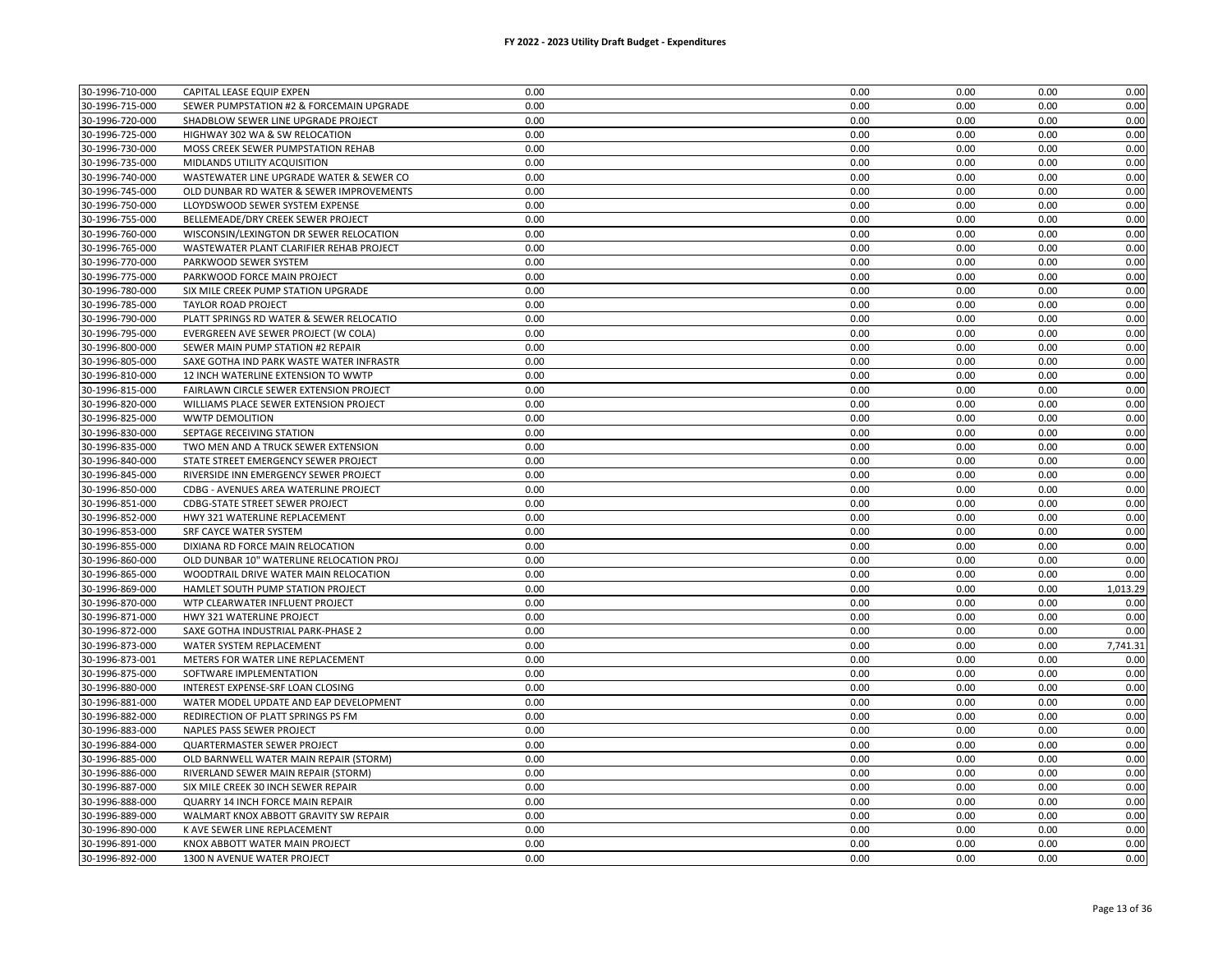| 30-1996-893-000 | BROAD/LOWER SALUDA/CONGA UOD REALOCATION      | 0.00          | 0.00          | 40,208.00     | 0.00          | 60,000.00     |
|-----------------|-----------------------------------------------|---------------|---------------|---------------|---------------|---------------|
| 30-1996-894-000 | <b>PS #2 EMERGENCY REPAIR</b>                 | 0.00          | 0.00          | 0.00          | 0.00          | 0.00          |
| 30-1996-895-000 | SOUTH CONGAREE MANHOLE REHAB                  | 0.00          | 0.00          | 0.00          | 0.00          | 0.00          |
| 30-1996-896-000 | PLATT SPRINGS RD WATERLINE REPLACEMENT        | 0.00          | 0.00          | 0.00          | 0.00          | 0.00          |
| 30-1996-897-000 | 6 MILE CREEK SEWER REPLACEMENT                | 0.00          | 0.00          | 0.00          | 0.00          | 0.00          |
| 30-1996-898-000 | KARLANEY/JANSEN ALLEYWAY GRAVITY SEWER        | 0.00          | 0.00          | 0.00          | 0.00          | 0.00          |
| 30-1996-899-000 | CDBG SEWER REHABILITATIONS STATE, ETC         | 0.00          | 0.00          | 0.00          | 0.00          | 0.00          |
| 30-1996-900-000 | DEFERRED BOND LOSS AMORTIZATION EXPENSE       | 0.00          | 0.00          | 0.00          | 0.00          | 0.00          |
| 30-1996-901-000 | AIR SOUTH PS REHAB                            | 0.00          | 0.00          | 0.00          | 0.00          | 0.00          |
| 30-1996-902-000 | FOREMAN STREET PUMP STATION & FORCE MAIN      | 0.00          | 0.00          | 0.00          | 0.00          | 0.00          |
| 30-1996-903-000 | FOREMAN STREET SEWER REPLACEMENT PROJECT      | 0.00          | 0.00          | 0.00          | 0.00          | 0.00          |
| 30-1996-904-000 | <b>GRANBY APARTMENTS PUMP STATION UPGRADE</b> | 0.00          | 0.00          | 0.00          | 0.00          | 0.00          |
| 30-1996-905-000 | SEPTAGE RECEIVING STATION - SRF GRANT         | 0.00          | 0.00          | 636,435.74    | 0.00          | 172,885.48    |
| 30-1996-906-000 | SCADA UPGRADE FOR WATER PLANT                 | 0.00          | 0.00          | 628,322.16    | 0.00          | 8,407.13      |
| 30-1996-907-000 | RAW WATER INTAKE GENERATOR REPLACEMENT        | 0.00          | 0.00          | 0.00          | 0.00          | 0.00          |
| 30-1996-908-000 | L AVENUE EMERGENCY SEWER REPAIR               | 0.00          | 0.00          | 0.00          | 0.00          | 0.00          |
| 30-1996-909-000 | PIPE BURSTING MATHESON GAS SEWER MAIN         | 0.00          | 0.00          | 0.00          | 0.00          | 0.00          |
| 30-1996-910-000 | PIPE BURSTING AXTEL DRIVE SEWER               | 0.00          | 0.00          | 0.00          | 0.00          | 0.00          |
| 30-1996-911-000 | CDBG RAILROAD & HOLLAND SEWER LINE REHAB      | 0.00          | 0.00          | 0.00          | 0.00          | 161,195.21    |
| 30-1996-912-000 | LCIP (SANDHILLS) PUMP STATION UPGRADE         | 0.00          | 0.00          | 0.00          | 0.00          | 58,420.00     |
| 30-1996-913-000 | DOT RELOCATION PROJECT I-26/US-21             | 0.00          | 0.00          | 77,940.00     | 0.00          | 0.00          |
| 30-1996-914-000 | DOT RELOCATION PROJECT - CONGAREE CREEK       | 0.00          | 0.00          | 31,516.00     | 0.00          | 0.00          |
|                 | <b>Totals</b>                                 | 0.00          | 0.00          | 1,414,421.90  | 0.00          | 469,662.42    |
|                 | <b>Grand Totals</b>                           | 37,895,419.00 | 36,216,195.00 | 24,724,983.43 | 20,984,331.45 | 32,326,637.73 |

Utility Revenues: 36,331,474.00

Excess/(Deficient) (1,563,945.00)

Page 14 of 36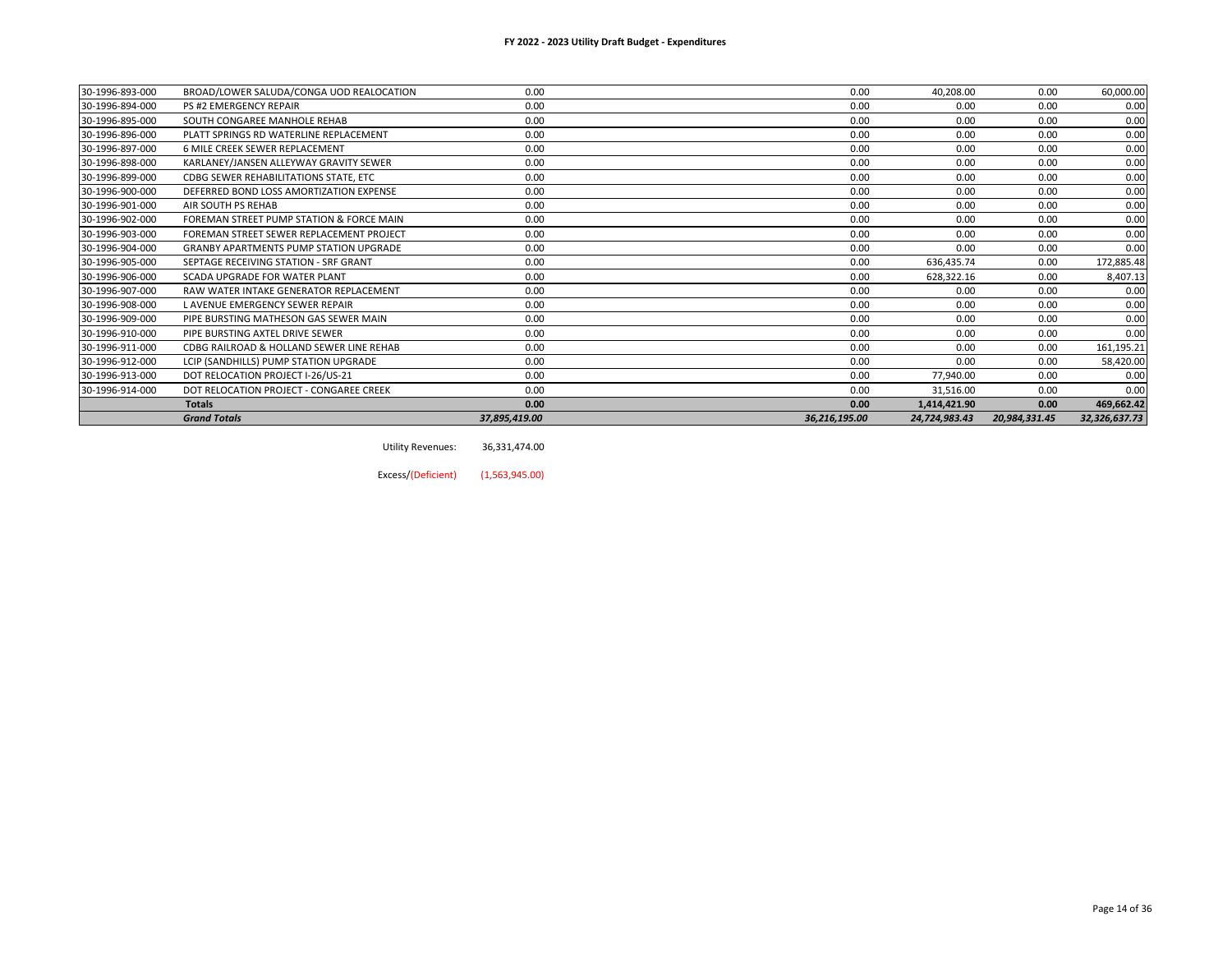| <b>Account Number</b> | <b>Account Description</b>               | Anticipated   | 2022 Antic<br><b>Note</b> | 2022 Actual   | 2021 Antic    | 2021 Actual   |
|-----------------------|------------------------------------------|---------------|---------------------------|---------------|---------------|---------------|
| 20-1003-999-000       | <b>CANCEL PRIOR YR EXPENSE</b>           | 0.00          | 0.00                      | 0.00          | 0.00          | 0.00          |
| 20-1008-201-000       | <b>CONTRIBUTED PROPERTY REVENUE</b>      | 0.00          | 0.00                      | 0.00          | 0.00          | $-11,520.00$  |
| 20-1009-100-000       | <b>WATER SALES</b>                       | 6,000,000.00  | 5,975,000.00              | 4,079,770.50  | 6,300,000.00  | 5,637,388.21  |
| 20-1009-105-000       | WATER TAPS MATERIAL/LABOR                | 100,000.00    | 100,000.00                | 32,974.95     | 100,000.00    | 100,211.05    |
| 20-1009-110-000       | SEWER SERVICE SALES                      | 11,770,000.00 | 11,763,000.00             | 7,732,810.56  | 11,700,000.00 | 11,196,404.51 |
| 20-1009-115-000       | SEWER TAPS MATERIAL/LABOR                | 2,000.00      | 1,000.00                  | 6,250.00      | 1,000.00      | 1,250.00      |
| 20-1009-120-000       | <b>RECONNECTION FEES - UPFRONT</b>       | 0.00          | 0.00                      | 0.00          | 0.00          | 0.00          |
| 20-1009-120-001       | RECONNECTION FEES - BILLED               | 35,000.00     | 31,000.00                 | 25,045.00     | 31,000.00     | 37,812.74     |
| 20-1009-125-000       | NON OPERATING REVENUE-WA & SW CAPACITY-C | 500,000.00    | 475,000.00                | 840,051.70    | 450,000.00    | 378,423.80    |
| 20-1009-125-001       | NON OPERATING REV - CAP FROM LLOYDWOOD   | 37,000.00     | 37,000.00                 | 24,687.54     | 37,000.00     | 36,950.65     |
| 20-1009-129-000       | GREASE WASTE DISPOSAL FEE                | 750,000.00    | 750,000.00                | 365,404.21    | 650,000.00    | 760,973.09    |
| 20-1009-130-000       | SEPTIC WASTE DISPOSAL FEE                | 900,000.00    | 975,000.00                | 552,447.81    | 600,000.00    | 927,566.39    |
| 20-1009-131-000       | WASTE HAULER PERMIT FEE                  | 0.00          | 0.00                      | 0.00          | 0.00          | 0.00          |
| 20-1009-132-000       | HAULER TRUCK CLEANING FEE                | 3,000.00      | 2,000.00                  | 2,300.00      | 3,000.00      | 2,700.00      |
| 20-1009-133-000       | <b>REINSPECTION FEE</b>                  | 0.00          | 0.00                      | 0.00          | 0.00          | 0.00          |
| 20-1009-135-000       | SET UP FEES                              | 80,000.00     | 95,000.00                 | 47,677.00     | 98,500.00     | 74,405.00     |
| 20-1009-140-000       | MISCELLANEOUS REVENUE                    | 80,000.00     | 80,000.00                 | 79,825.00     | 100,000.00    | 92,727.28     |
| 20-1009-160-000       | PENALTIES ON UTILITY BILL                | 220,000.00    | 200,000.00                | 156,932.71    | 180,000.00    | 230,306.95    |
| 20-1009-180-000       | <b>INTEREST EARNED</b>                   | 0.00          | 0.00                      | 0.00          | 0.00          | 0.00          |
| 20-1009-181-000       | DEPRECIATION CHARGE REVENUE/WWTP REPLACE | 550,000.00    | 550,000.00                | 0.00          | 550,000.00    | 0.00          |
| 20-1009-200-000       | SPECIAL REVENUE-SPRINGDALE SEWER CONTRAC | 107,237.00    | 0.00                      | 0.00          | 0.00          | 0.00          |
| 30-1003-999-000       | <b>CANCEL PRIOR YR EXPENSE</b>           | 0.00          | 0.00                      | 2,845.12      | 0.00          | 52,839.47     |
| 30-1007-180-000       | <b>INTEREST EARNED</b>                   | 10,000.00     | 10,000.00                 | 145.52        | 5,000.00      | 2.033.43      |
| 30-1007-305-000       | SALE OF PERSONAL PROPERTY                | 5,000.00      | 7,000.00                  | 0.00          | 5,000.00      | 2,574.00      |
| 30-1007-401-000       | MISCELLANEOUS REVENUE                    | 75,000.00     | 60,000.00                 | 80,230.59     | 39,580.00     | 45,533.92     |
| 30-1008-000-000       | TRANSFER FROM GROSS REVENUE FUND         | 15,000,000.00 | 15,000,000.00             | 10,200,000.00 | 0.00          | 13,800,000.00 |
| 30-1008-105-000       | TRANSFER IN DEBT PRIN RED                | 0.00          | 0.00                      | 0.00          | 0.00          | 0.00          |
| 30-1008-200-000       | CONTRIBUTED CAPITAL REVENUE              | 0.00          | 0.00                      | 0.00          | 0.00          | 0.00          |
| 30-1008-201-000       | <b>CONTRIBUTED PROPERTY REVENUE</b>      | 0.00          | 0.00                      | 0.00          | 0.00          | 0.00          |
| 30-1008-210-000       | <b>GRANT REVENUE - SEPTAGE</b>           | 0.00          | 0.00                      | 0.00          | 0.00          | 0.00          |
| 30-1008-380-000       | OTHER FINANCING SERVICES                 | 0.00          | 0.00                      | 0.00          | 0.00          | 0.00          |
| 30-1008-400-000       | NON OPERATING INCOME-GAIN/LOSS ON REFUND | 0.00          | 0.00                      | 0.00          | 0.00          | 0.00          |
| 30-1008-490-000       | <b>CDBG REVENUE</b>                      | 0.00          | 0.00                      | 38,745.00     | 0.00          | 105,638.40    |
| 30-1008-495-000       | <b>FEMA GRANT REVENUE</b>                | 0.00          | 0.00                      | 0.00          | 30,000.00     | 0.00          |
| 30-1008-500-000       | REVENUE-BOND CUSTODIAN                   | 0.00          | 0.00                      | 3,251,823.95  | 0.00          | 4,321,603.30  |
| 30-1008-550-000       | REVENUE-SPRINGDALE CONTRACT FOR CUSTODIA | 107,237.00    | 105,195.00                | 8,766.14      | 105,194.00    | 96,427.54     |
| 30-1009-125-000       | NON OPERATING REVENUE-WA & SW CAPACITY   | 0.00          | 0.00                      | 0.00          | 0.00          | 0.00          |
| 30-1009-200-100       | RETURN OF DISPUTED CONTRIBUTED CAPITAL   | 0.00          | 0.00                      | 0.00          | 0.00          | 0.00          |
| Totals:               |                                          | 36,331,474.00 | 36,216,195.00             | 27,528,733.30 | 20,985,274.00 | 37,892,249.73 |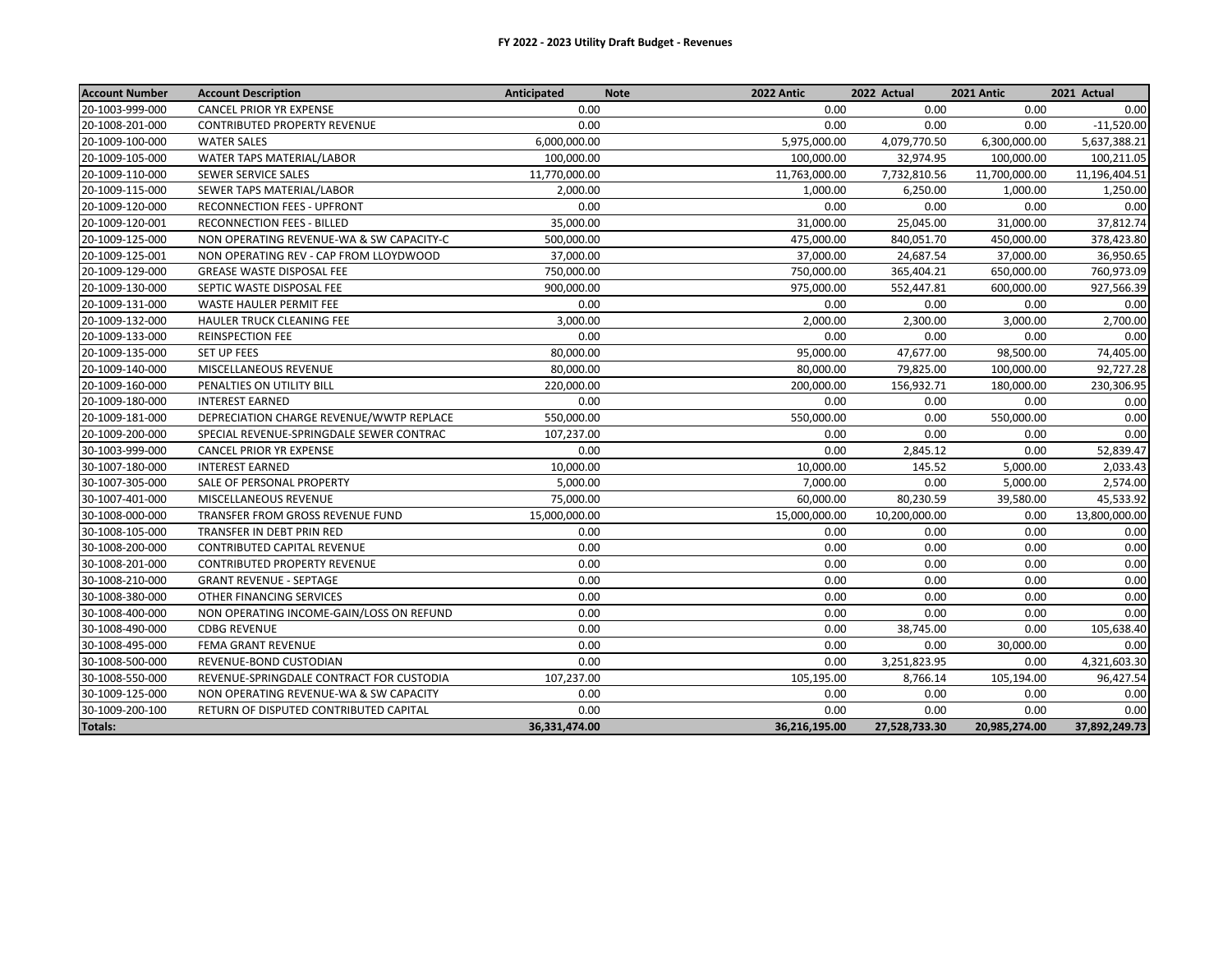#### **FY 2022 - 2023 General Fund Draft Budget - Expenditures**

| <b>Account Number</b> | <b>Account Description</b>           | Requested  | <b>Note</b>                                           | 2022 Approp | 2022 Actual | 2021 Approp | 2021 Actual |
|-----------------------|--------------------------------------|------------|-------------------------------------------------------|-------------|-------------|-------------|-------------|
| 10-0000-000-000       | <b>GENERAL FUND:</b>                 | 0.00       |                                                       | 0.00        | 0.00        | 0.00        | 0.00        |
|                       | <b>Totals</b>                        | 0.00       |                                                       | 0.00        | 0.00        | 0.00        | 0.00        |
| 10-1101-000-000       | LEGISLATIVE:                         | 0.00       |                                                       | 0.00        | 0.00        | 0.00        | 0.00        |
| 10-1101-101-000       | SALARIES & WAGES                     | 79,500.00  |                                                       | 79,500.00   | 59,775.05   | 79,500.00   | 80,124.16   |
| 10-1101-210-000       | PRINTING/OFFICE SUPPLIES             | 1,300.00   |                                                       | 1,000.00    | 896.53      | 1,000.00    | 2,565.19    |
| 10-1101-211-000       | POSTAGE EXPENSE                      | 500.00     |                                                       | 300.00      | 459.44      | 300.00      | 300.00      |
| 10-1101-214-000       | DUES & MEMBERSHIPS                   | 3,000.00   |                                                       | 3,000.00    | 1,938.00    | 2,882.00    | 3,126.00    |
| 10-1101-215-000       | <b>TRAVEL EXPENSE</b>                | 13,000.00  |                                                       | 13,000.00   | 3,224.66    | 0.00        | 0.00        |
| 10-1101-221-000       | <b>TELEPHONE EXPENSE</b>             | 2,000.00   |                                                       | 2,000.00    | 1,039.20    | 1,700.00    | 1,062.00    |
| 10-1101-261-000       | ADVERTISING EXPENSE                  | 2,000.00   |                                                       | 2,400.00    | 0.00        | 2,400.00    | 2,696.70    |
| 10-1101-263-000       | EMPLOYEE APPRECIATION EXPENSE        | 0.00       |                                                       | 0.00        | 127.57      | 0.00        | 0.00        |
| 10-1101-264-000       | <b>EMPLOYEE TRAINING EXP</b>         | 3,800.00   |                                                       | 3,800.00    | 2,085.00    | 3,740.00    | 3,846.04    |
| 10-1101-265-000       | PROF SERVICE-COMP STUDY              | 0.00       |                                                       | 0.00        | 0.00        | 0.00        | 0.00        |
| 10-1101-266-000       | EMPLOYEE APPRECIATION/AWARDS EXPENSE | 6,000.00   |                                                       | 6,000.00    | 150.00      | 6,000.00    | 4,350.34    |
| 10-1101-274-000       | <b>CITY ELECTION EXPENSE</b>         | 0.00       |                                                       | 2,000.00    | 5,611.02    | 0.00        | 3,531.61    |
| 10-1101-276-000       | CITY HOSTED EVENTS/SPECIAL MEETINGS  | 1,000.00   |                                                       | 1,500.00    | 81.66       | 1,500.00    | 0.00        |
| 10-1101-279-000       | OTHER OPERATING EXPENSE              | 500.00     |                                                       | 1,500.00    | 876.33      | 1,500.00    | 302.88      |
| 10-1101-805-000       | <b>SCRS EXPENSE</b>                  |            | 11.229.00 1% increase FY2023                          | 10,584.00   | 7,945.30    | 12,427.00   | 10,641.62   |
| 10-1101-810-000       | SCRS PRE-RET DEATH BENEFIT           | 97.00      |                                                       | 97.00       | 72.69       | 121.00      | 103.69      |
| 10-1101-811-000       | <b>SC PORS EXPENSE</b>               |            | 2,976.00 1% increase FY2023                           | 2,826.00    | 2,119.50    | 0.00        | 1,974.64    |
| 10-1101-812-000       | SC PORS PRE-RET DEATH BEN            | 30.00      |                                                       | 30.00       | 22.50       | 0.00        | 22.14       |
| 10-1101-813-000       | SC PORS ACCIDENT DEATH BEN           | 30.00      |                                                       | 30.00       | 22.50       | 0.00        | 22.14       |
| 10-1101-814-000       | <b>FICA EXPENSE</b>                  | 6,082.00   |                                                       | 6,082.00    | 4,431.29    | 6,169.00    | 5,939.48    |
| 10-1101-820-000       | <b>GENERAL INSURANCE EXPENSE</b>     | 0.00       |                                                       | 0.00        | 0.00        | 0.00        | 0.00        |
| 10-1101-821-000       | WORKERS COM INS EXPENSE              | 3,003.00   |                                                       | 4,822.00    | 3,067.00    | 3,494.00    | 3,793.80    |
| 10-1101-822-000       | MEDICAL INSURANCE EXPENSE            |            | 12,062.00 18.1% increase                              | 11,151.00   | 8,299.74    | 8,931.00    | 11,137.58   |
| 10-1101-993-000       | OVERHEAD ALLOCATION - UTILITY        | 0.00       |                                                       | 0.00        | 0.00        | 0.00        | 0.00        |
|                       | <b>Totals</b>                        | 148,109.00 |                                                       | 151,622.00  | 102,244.98  | 131,664.00  | 135,540.01  |
| 10-1110-000-000       | ADMINISTRATIVE:                      | 0.00       |                                                       | 0.00        | 0.00        | 0.00        | 0.00        |
| 10-1110-101-000       | <b>SALARIES &amp; WAGES</b>          |            | 750,785.55 New FTE - Asst City Manager                | 619,293.00  | 454,997.99  | 579,556.00  | 596,072.85  |
| 10-1110-210-000       | PRINTING/OFFICE SUPPLIES             | 6.000.00   |                                                       | 6,000.00    | 3,817.28    | 6,000.00    | 6,675.42    |
| 10-1110-211-000       | POSTAGE EXPENSE                      | 1,000.00   |                                                       | 1,000.00    | 518.02      | 1,000.00    | 1,000.00    |
| 10-1110-213-000       | <b>PUBLICATIONS</b>                  | 600.00     |                                                       | 600.00      | 235.00      | 600.00      | 614.22      |
| 10-1110-214-000       | DUES & MEMBERSHIPS                   | 5,000.00   |                                                       | 4,500.00    | 4,005.00    | 2,500.00    | 8,067.60    |
| 10-1110-215-000       | <b>TRAVEL EXPENSE</b>                | 16,000.00  |                                                       | 13,850.00   | 3,240.24    | 3,500.00    | 0.00        |
| 10-1110-217-000       | AUTO OPERATING EXPENSE               | 2,000.00   |                                                       | 1,600.00    | 3,186.58    | 1,100.00    | 2,828.78    |
| 10-1110-221-000       | <b>TELEPHONE EXPENSE</b>             | 6,500.00   |                                                       | 6,000.00    | 4,762.23    | 6,000.00    | 6,697.85    |
|                       |                                      |            | Additional \$6k for New Council Chambers AV - Service |             |             |             |             |
|                       |                                      |            | Contracts, Maintenance, Support, Live Stream          |             |             |             |             |
| 10-1110-226-000       | SERVICE CONTRACTS                    |            | 13,000.00 Subscriptions                               | 7,000.00    | 2,154.68    | 8,826.00    | 4,207.69    |
| 10-1110-238-000       | SAFETY PROGRAM & SUPPLIES            | 2,700.00   |                                                       | 2,700.00    | 1,388.46    | 2,700.00    | 7,108.56    |
| 10-1110-260-000       | PROFESSIONAL SERVICES - HR           |            | 0.00 Comp/Class Study                                 | 0.00        | 0.00        | 0.00        | 0.00        |
| 10-1110-260-000       | PROFESSIONAL SERVICES - HR           |            | 4,000.00 Current FGP Contract                         | 0.00        | 0.00        | 0.00        | 0.00        |
| 10-1110-260-000       | PROFESSIONAL SERVICES - HR           | 4000       |                                                       | 3,300.00    | 3,014.00    | 3,300.00    | 3,071.25    |
| 10-1110-261-000       | ADVERTISING/EMPLOYMENT EXPENSE       | 1,500.00   |                                                       | 1,000.00    | 1,975.00    | 1,000.00    | 825.00      |
| 10-1110-262-000       | VEHICLE INSURANCE EXPENSE            | 2.700.00   |                                                       | 2,700.00    | 1,324.00    | 3,000.00    | 2,437.00    |
| 10-1110-263-000       | EMPLOYEE APPRECIATION EXPENSE        |            | 2,000.00 Morale Team                                  | 0.00        | 1,329.73    | 0.00        | 0.00        |
| 10-1110-264-000       | <b>EMPLOYEE TRAINING</b>             | 7.000.00   |                                                       | 6,500.00    | 2,302.90    | 3,000.00    | 3,031.05    |
| 10-1110-266-000       | PROF SERVICE-WELLNESS                | 1,000.00   |                                                       | 1,000.00    | 0.00        | 1,000.00    | 0.00        |
| 10-1110-279-000       | OTHER OPERATING EXPENSE              |            | 0.00 New AV Equipment for Council Chambers            | 0.00        | 0.00        | 0.00        | 0.00        |
| 10-1110-279-000       | OTHER OPERATING EXPENSE              | $\Omega$   |                                                       | 6,000.00    | 2,977.50    | 2,500.00    | 3,821.46    |
| 10-1110-385-000       | <b>MACHINES &amp; EQUIPMENT</b>      |            | 6,000.00 Office Furniture                             | 0.00        | 0.00        | 0.00        | 0.00        |
| 10-1110-386-000       | <b>EQUIPMENT NON-CAPITAL</b>         |            | 0.00 New Full- Function Printer with Cartridges       | 0.00        | 0.00        | 0.00        | 0.00        |
| 10-1110-386-000       | <b>EQUIPMENT NON-CAPITAL</b>         | 0          |                                                       | 0.00        | 0.00        | 1,000.00    | 319.82      |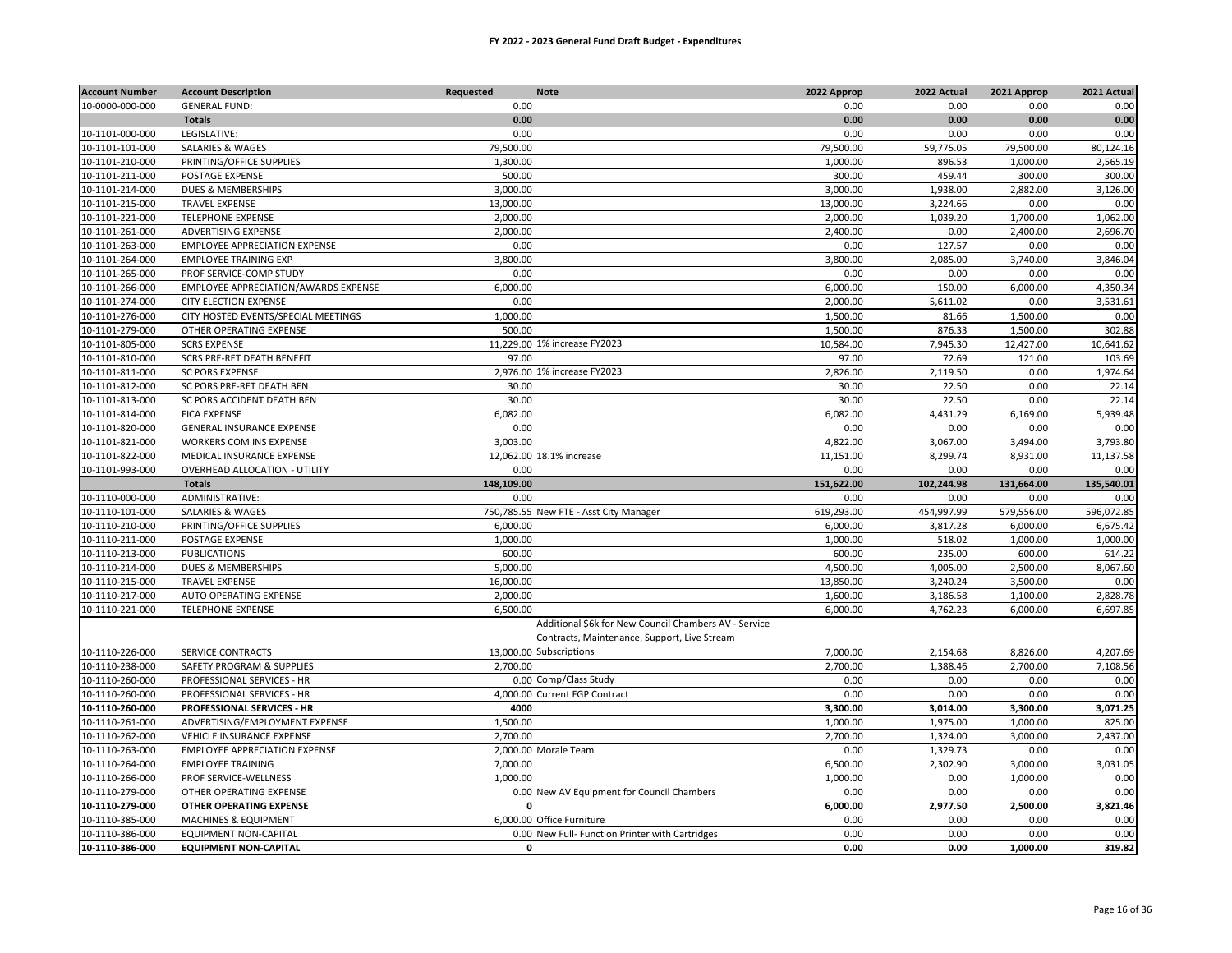| 10-1110-805-000 | <b>SCRS EXPENSE</b>                    | 128,250.00                                    | 97,285.00  | 74,417.25  | 95,095.00  | 92,167.40  |
|-----------------|----------------------------------------|-----------------------------------------------|------------|------------|------------|------------|
| 10-1110-810-000 | <b>SCRS PRE-RET DEATH BENEFIT</b>      | 1,105.00                                      | 889.00     | 680.62     | 869.00     | 896.98     |
| 10-1110-814-000 | <b>FICA EXPENSE</b>                    | 57,435.00                                     | 46,223.00  | 34,615.98  | 44,610.00  | 44,512.75  |
| 10-1110-820-000 | GENERAL INSURANCE EXPENSE              | 3,600.00                                      | 3,600.00   | 1,797.00   | 3,000.00   | 3,330.00   |
| 10-1110-821-000 | WORKERS COMP INS EXPENSE               | 8,520.00                                      | 6,857.00   | 6,251.56   | 5,595.00   | 8,059.11   |
| 10-1110-822-000 | MEDICAL INSURANCE EXPENSE              | 73,152.00 18.1% increase for 6 months         | 61,429.00  | 40,438.08  | 71,200.00  | 61,653.49  |
| 10-1110-825-000 | UNEMPLOYMENT COMP EXPENSE              | 0.00                                          | 0.00       | 0.00       | 0.00       | 0.00       |
| 10-1110-828-000 | HEALTH REIMBURSEMENT ACCT EXP          | 0.00                                          | 0.00       | 0.00       | 0.00       | 0.00       |
| 10-1110-993-000 | <b>OVERHEAD ALLOCATION - UTILITY</b>   | 0.00                                          | 0.00       | 0.00       | 0.00       | 0.00       |
|                 | <b>Totals</b>                          | 1,099,847.55                                  | 899,326.00 | 649,429.10 | 846,951.00 | 857,398.28 |
| 10-1121-000-000 | <b>RECORDER'S COURT:</b>               | 0.00                                          | 0.00       | 0.00       | 0.00       | 0.00       |
| 10-1121-101-000 | <b>SALARIES &amp; WAGES</b>            | 145,808.99                                    | 142,147.00 | 103,244.59 | 132,331.00 | 127,644.73 |
| 10-1121-102-000 | OVERTIME                               | 500.00                                        | 500.00     | 0.00       | 0.00       | 244.83     |
| 10-1121-104-000 | JUROR FEES COMPENSATION                | 1,500.00 Jury Food                            | 0.00       | 0.00       | 0.00       | 0.00       |
| 10-1121-104-000 | JUROR FEES COMPENSATION                | 2,500.00 Jury Pay                             | 0.00       | 0.00       | 0.00       | 0.00       |
| 10-1121-104-000 | <b>JUROR FEES COMPENSATION</b>         | 4000                                          | 4,000.00   | 759.54     | 2,000.00   | 262.86     |
| 10-1121-210-000 | PRINTING/OFFICE SUPPLIES               | 5,000.00                                      | 5,000.00   | 2,301.74   | 4,447.38   | 4,326.89   |
| 10-1121-211-000 | POSTAGE EXPENSE                        | 6,000.00                                      | 8,000.00   | 2,971.37   | 7,800.00   | 7,800.00   |
| 10-1121-214-000 | <b>MEMBERSHIPS &amp; DUES</b>          | 100.00 SCSCJA both Judges                     | 0.00       | 0.00       | 0.00       | 0.00       |
| 10-1121-214-000 | MEMBERSHIPS & DUES                     | 200.00 CLE filing fee both Judges             | 0.00       | 0.00       | 0.00       | 0.00       |
| 10-1121-214-000 | <b>MEMBERSHIPS &amp; DUES</b>          | 300.00 CLE fees both Judges                   | 0.00       | 0.00       | 0.00       | 0.00       |
| 10-1121-214-000 | <b>MEMBERSHIPS &amp; DUES</b>          | 70.00 MASC COC & ACOC                         | 0.00       | 0.00       | 0.00       | 0.00       |
| 10-1121-214-000 | <b>MEMBERSHIPS &amp; DUES</b>          | 270.00 NACM COC & ACOC                        | 0.00       | 0.00       | 0.00       | 0.00       |
| 10-1121-214-000 | <b>MEMBERSHIPS &amp; DUES</b>          | 940                                           | 670.00     | 170.00     | 500.00     | 233.00     |
| 10-1121-215-000 | <b>TRAVEL EXPENSE</b>                  | 6,000.00                                      | 4,000.00   | 826.58     | 0.00       | 0.00       |
| 10-1121-221-000 | PHONE EXPENSE                          | 2,500.00                                      | 2,500.00   | 1,026.08   | 4,000.00   | 1,423.08   |
| 10-1121-226-000 | SERVICE CONTRACTS                      | 200.00 Adobe                                  | 0.00       | 0.00       | 0.00       | 0.00       |
| 10-1121-226-000 | SERVICE CONTRACTS                      | 12,000.00 CJT software                        | 0.00       | 0.00       | 0.00       | 0.00       |
| 10-1121-226-000 | SERVICE CONTRACTS                      | 250.00 Zoom                                   | 0.00       | 0.00       | 0.00       | 0.00       |
| 10-1121-226-000 | <b>SERVICE CONTRACTS</b>               | 12450                                         | 250.00     | 224.56     | 546.00     | 112.28     |
| 10-1121-260-000 | PROFESSIONAL SERVICES - HR             | 0.00                                          | 0.00       | 0.00       | 0.00       | 0.00       |
| 10-1121-264-000 | <b>EMPLOYEE TRAINING EXPENSE</b>       | 4,000.00                                      | 2,000.00   | 1,285.00   | 1,000.00   | 160.00     |
| 10-1121-265-000 | PROF SERVICE-AUDIT EXP                 | 0.00                                          | 0.00       | 0.00       | 0.00       | 0.00       |
| 10-1121-270-000 | SPECIAL DEPT CONTRACTS - AUDIT         | 0.00                                          | 0.00       | 0.00       | 0.00       | 0.00       |
| 10-1121-271-000 | SPECIAL CONTRACT - MAGISTRATE          | 15,500.00                                     | 15,500.00  | 11,199.18  | 10,100.00  | 14,843.85  |
| 10-1121-272-000 | SPECIAL DEPT SUPPLIES                  | 1,150.00 Sit-stand workstation x 2            | 0.00       | 0.00       | 0.00       | 0.00       |
| 10-1121-272-000 | SPECIAL DEPT SUPPLIES                  | 1,750.00 misc                                 | 0.00       | 0.00       | 0.00       | 0.00       |
| 10-1121-272-000 | SPECIAL DEPT SUPPLIES                  | 600.00 Counterfeit detector/money counter x 2 | 0.00       | 0.00       | 0.00       | 0.00       |
| 10-1121-272-000 | <b>SPECIAL DEPT SUPPLIES</b>           | 3500                                          | 1,500.00   | 218.53     | 1,200.00   | 2,002.19   |
| 10-1121-385-000 | CAPITAL MACHINES & EQUIPMENT >= 5,000  | 10,000.00 1 time purchase fee CJT software    | 0.00       | 0.00       | 0.00       | 0.00       |
| 10-1121-385-000 | CAPITAL MACHINES & EQUIPMENT >= 5,000  | 10000                                         | 0.00       | 0.00       | 0.00       | 0.00       |
| 10-1121-386-000 | EQUIPMENT NON-CAPITAL >= 1,000 < 5,000 | 2,400.00 8 Chairs for Jury Room               | 0.00       | 0.00       | 0.00       | 0.00       |
| 10-1121-386-000 | EQUIPMENT NON-CAPITAL >= 1,000 < 5,000 | 2400                                          | 0.00       | 0.00       | 0.00       | 0.00       |
| 10-1121-805-000 | <b>SCRS EXPENSE</b>                    | 25,170.00 1% increase FY2023                  | 22,577.00  | 16,924.70  | 21,715.00  | 19,399.36  |
| 10-1121-810-000 | SCRS PRE-RET DEATH BENEFIT             | 217.00                                        | 206.00     | 154.58     | 198.00     | 188.62     |
| 10-1121-814-000 | <b>FICA EXPENSE</b>                    | 11,193.00                                     | 10,649.00  | 8,075.64   | 10,244.00  | 9,297.75   |
| 10-1121-820-000 | GENERAL INSURANCE EXPENSE              | 2,060.00                                      | 2,060.00   | 1,022.00   | 1,700.00   | 1,898.00   |
| 10-1121-821-000 | WORKERS COMP INS EXPENSE               | 507.00                                        | 554.00     | 486.86     | 1,713.00   | 718.20     |
| 10-1121-822-000 | MEDICAL INSURANCE EXPENSE              | 28,491.00 18.1% increase for 6 months         | 26,277.00  | 19,511.30  | 34,264.00  | 24,493.15  |
| 10-1121-825-000 | UNEMPLOYMENT COMP EXPENSE              | 0.00                                          | 0.00       | 0.00       | 0.00       | 0.00       |
| 10-1121-828-000 | HEALTH REIMBURSEMENT ACCT EXP          | 0.00                                          | 0.00       | 0.00       | 0.00       | 0.00       |
|                 | <b>Totals</b>                          | 286,236.99                                    | 248,390.00 | 170,402.25 | 233,758.38 | 215,048.79 |
| 10-1140-000-000 | LEGAL:                                 | 0.00                                          | 0.00       | 0.00       | 0.00       | 0.00       |
| 10-1140-210-000 | PRINTING/OFFICE SUPPLIES               | 75.00                                         | 75.00      | 0.00       | 75.00      | 0.00       |
| 10-1140-211-000 | POSTAGE EXPENSE                        | 250.00                                        | 500.00     | 0.00       | 500.00     | 500.00     |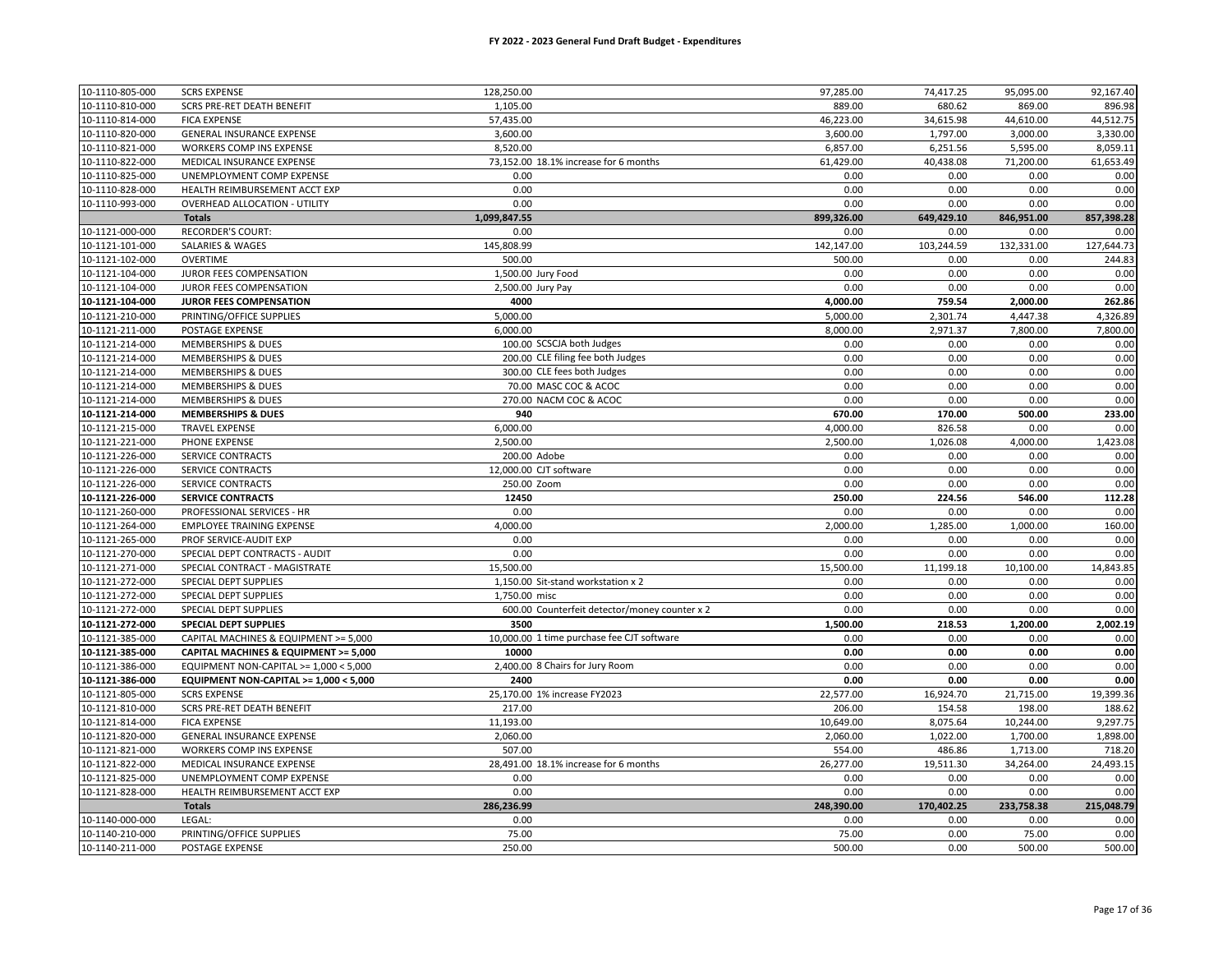#### **FY 2022 - 2023 General Fund Draft Budget - Expenditures**

| 10-1140-265-000 | PROF SERVICE-ATTORNEY FEES              | 110,000.00                                                      | 65,000.00  | 57,740.49  | 65,000.00  | 101,359.50 |
|-----------------|-----------------------------------------|-----------------------------------------------------------------|------------|------------|------------|------------|
| 10-1140-266-000 | PROFESSIONAL SERVICES - PROSECUTOR FEES | 28,000.00                                                       | 15,000.00  | 15,332.50  | 15,000.00  | 15,228.50  |
| 10-1140-267-000 | PROFESSIONAL SERVICES - PUBLIC DEFENDER | 16,000.00                                                       | 13,000.00  | 3,063.00   | 10,000.00  | 15,436.00  |
| 10-1140-386-000 | CITY CODE CODIFICATION                  | 2,500.00                                                        | 2,500.00   | 1,659.22   | 2,500.00   | 2,229.58   |
| 10-1140-993-000 | <b>OVERHEAD ALLOCATION - UTILITY</b>    | 0.00                                                            | 0.00       | 0.00       | 0.00       | 0.00       |
|                 | <b>Totals</b>                           | 156,825.00                                                      | 96,075.00  | 77,795.21  | 93,075.00  | 134,753.58 |
| 10-1150-000-000 | IT:                                     | 0.00                                                            | 0.00       | 0.00       | 0.00       | 0.00       |
| 10-1150-101-000 | SALARIES & WAGES                        | 203,684.00 New FTE - IT Helpdesk                                | 152,268.00 | 112,959.16 | 146,478.00 | 146,477.92 |
| 10-1150-210-000 | PRINTING/OFFICE SUPPLIES                | 1,000.00                                                        | 1,500.00   | 1,066.10   | 1,500.00   | 146.52     |
| 10-1150-211-000 | POSTAGE EXPENSE                         | 0.00                                                            | 0.00       | 0.00       | 140.00     | 128.37     |
| 10-1150-213-000 | <b>PUBLICATIONS</b>                     | 0.00                                                            | 0.00       | 0.00       | 100.00     | 0.00       |
| 10-1150-214-000 | DUES & MEMBERSHIP EXPENSE               | 800.00 City of Cayce, Caycesc.gov renewals                      | 0.00       | 0.00       | 0.00       | 0.00       |
| 10-1150-214-000 | DUES & MEMBERSHIP EXPENSE               | 500.00 MTASC and SCITDA membership                              | 0.00       | 0.00       | 0.00       | 0.00       |
| 10-1150-214-000 | DUES & MEMBERSHIP EXPENSE               | 1300                                                            | 1,250.00   | 50.00      | 1,250.00   | 875.00     |
|                 |                                         |                                                                 |            |            |            |            |
| 10-1150-215-000 | <b>TRAVEL EXPENSE</b>                   | 2,300.00 MTASC Meetings (2 people) (1 local mtg, 1 away mtg)    | 0.00       | 0.00       | 0.00       | 0.00       |
| 10-1150-215-000 | <b>TRAVEL EXPENSE</b>                   | 275.00 CNP Mitel/Unitrends (1 away mtg)                         | 0.00       | 0.00       | 0.00       | 0.00       |
| 10-1150-215-000 | <b>TRAVEL EXPENSE</b>                   | 275.00 SCITDA Meetings (1 local mtg)                            | 0.00       | 0.00       | 0.00       | 0.00       |
| 10-1150-215-000 | <b>TRAVEL EXPENSE</b>                   | 2850                                                            | 2,850.00   | 436.66     | 0.00       | 0.00       |
| 10-1150-217-000 | AUTO OPERATING EXPENSE                  | 2,000.00                                                        | 2,000.00   | 2,490.81   | 2,000.00   | 1,211.97   |
| 10-1150-221-000 | <b>TELEPHONE EXPENSE</b>                | 903.00 Office Phone (x2)                                        | 0.00       | 0.00       | 0.00       | 0.00       |
|                 |                                         | Cell phone (2) and hotspot (1)                                  |            |            |            |            |
| 10-1150-221-000 | <b>TELEPHONE EXPENSE</b>                | 1,850.00 Replacement phones                                     | 0.00       | 0.00       | 0.00       | 0.00       |
| 10-1150-221-000 | <b>TELEPHONE EXPENSE</b>                | 2753                                                            | 2,753.00   | 1,525.45   | 2,535.00   | 1,995.97   |
|                 |                                         | Network Printers maintenace (est) Inc due to added              |            |            |            |            |
| 10-1150-226-000 | SERVICE CONTRACTS                       | 2.300.00 printers                                               | 0.00       | 0.00       | 0.00       | 0.00       |
| 10-1150-226-000 | SERVICE CONTRACTS                       | 6,373.00 Mitel yearly maintenance agreement                     | 0.00       | 0.00       | 0.00       | 0.00       |
| 10-1150-226-000 | SERVICE CONTRACTS                       | 7,000.00 Edmunds Cloud Hosting                                  | 0.00       | 0.00       | 0.00       | 0.00       |
| 10-1150-226-000 | <b>SERVICE CONTRACTS</b>                | 15673                                                           | 9,633.00   | 10,511.21  | 29,463.00  | 67,919.80  |
|                 |                                         | General emergency Equip reapir (hard drives, UPS                |            |            |            |            |
| 10-1150-227-000 | EQUIPMENT REPAIR EXPENSE                | 1,500.00 batteries, KB/Mouse)                                   | 0.00       | 0.00       | 0.00       | 0.00       |
|                 |                                         |                                                                 |            |            |            |            |
| 10-1150-227-000 | EQUIPMENT REPAIR EXPENSE                | 1,000.00 Replacement Batteries for Server rack UPS devices      | 0.00       | 0.00       | 0.00       | 0.00       |
| 10-1150-227-000 | <b>EQUIPMENT REPAIR EXPENSE</b>         | 2500                                                            | 2,500.00   | 1,154.00   | 1,500.00   | 618.04     |
| 10-1150-255-000 | SOFTWARE/LICENSES EXPENSE               | 1,400.00 Zoom (new)                                             | 0.00       | 0.00       | 0.00       | 0.00       |
| 10-1150-255-000 | SOFTWARE/LICENSES EXPENSE               | 28,000.00 Office 365 subscription (General Fund)                | 0.00       | 0.00       | 0.00       | 0.00       |
| 10-1150-255-000 | SOFTWARE/LICENSES EXPENSE               | 7,500.00 Morphie-sec Anti-Malware/Virus protection              | 0.00       | 0.00       | 0.00       | 0.00       |
| 10-1150-255-000 | SOFTWARE/LICENSES EXPENSE               | 4,240.00 KnowBe4 Security Awareness training Software           | 0.00       | 0.00       | 0.00       | 0.00       |
| 10-1150-255-000 | SOFTWARE/LICENSES EXPENSE               | 8,000.00 MaaS360 mobile device management (new)                 | 0.00       | 0.00       | 0.00       | 0.00       |
| 10-1150-255-000 | SOFTWARE/LICENSES EXPENSE               | 1,900.00 Cisco Smartnet                                         | 0.00       | 0.00       | 0.00       | 0.00       |
|                 |                                         |                                                                 |            |            |            |            |
| 10-1150-255-000 | SOFTWARE/LICENSES EXPENSE               | 13,000.00 Microsoft Select Plus Agreement (server licensing)    | 0.00       | 0.00       | 0.00       | 0.00       |
|                 |                                         | Firewall subscription, service, Advanced threat prot,           |            |            |            |            |
| 10-1150-255-000 | SOFTWARE/LICENSES EXPENSE               | 2,970.00 Malware prot.                                          | 0.00       | 0.00       | 0.00       | 0.00       |
| 10-1150-255-000 | SOFTWARE/LICENSES EXPENSE               | 1,800.00 PDQ inventory/Deploy (new)                             | 0.00       | 0.00       | 0.00       | 0.00       |
| 10-1150-255-000 | SOFTWARE/LICENSES EXPENSE               | 68810                                                           | 54,430.00  | 47,938.63  | 42,533.00  | 44,507.08  |
| 10-1150-261-000 | ADVERTISING EXPENSE                     | 0.00                                                            | 0.00       | 0.00       | 0.00       | 0.00       |
| 10-1150-264-000 | <b>EMPLOYEE TRAINING</b>                | 5,000.00 Microsoft training (2 classess)                        | 0.00       | 0.00       | 0.00       | 0.00       |
| 10-1150-264-000 | <b>EMPLOYEE TRAINING</b>                | 5000                                                            | 5,000.00   | 0.00       | 0.00       | 0.00       |
| 10-1150-266-000 | PROF SERVICE-TECH ASSIST                | 0.00                                                            | 0.00       | 0.00       | 0.00       | 0.00       |
| 10-1150-266-000 | PROF SERVICE-TECH ASSIST                | 0.00                                                            | 0.00       | 0.00       | 0.00       | 0.00       |
|                 |                                         |                                                                 |            |            |            |            |
| 10-1150-266-000 | PROF SERVICE-TECH ASSIST                | 10,000.00 Columbia Computer Consulting / Training concepts / L3 | 0.00       | 0.00       | 0.00       | 0.00       |
| 10-1150-266-000 | PROF SERVICE-TECH ASSIST                | 10000                                                           | 5,000.00   | 0.00       | 10,000.00  | 0.00       |
| 10-1150-267-000 | PROF SERVICES-WEB SITE EXPENSE          | 0.00                                                            | 0.00       | 0.00       | 0.00       | 0.00       |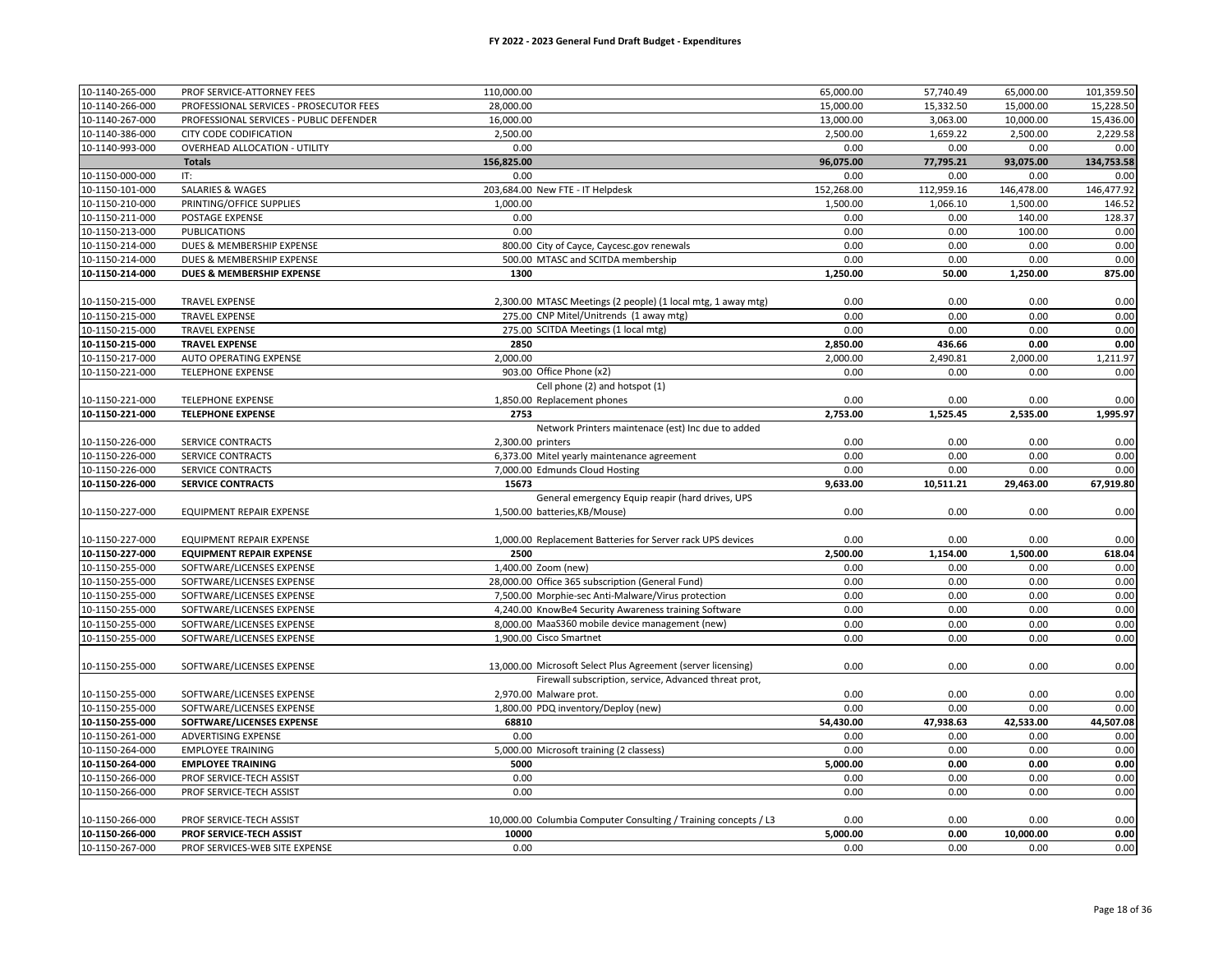| 10-1150-267-000 | PROF SERVICES-WEB SITE EXPENSE         | 2,400.00 18 Street Design Web site Maintenance          | 0.00       | 0.00       | 0.00       | 0.00       |
|-----------------|----------------------------------------|---------------------------------------------------------|------------|------------|------------|------------|
| 10-1150-267-000 | PROF SERVICES-WEB SITE EXPENSE         | 2400                                                    | 2,400.00   | 1,400.00   | 2,400.00   | 2,400.00   |
| 10-1150-279-000 | OTHER OPERATING EXPENSE                | 1,000.00                                                | 1,500.00   | 296.52     | 1,500.00   | 450.43     |
| 10-1150-385-000 | CAPITAL MACHINES & EQUIPMENT >= 5,000  | 0.00                                                    | 0.00       | 0.00       | 0.00       | 0.00       |
| 10-1150-385-000 | CAPITAL MACHINES & EQUIPMENT >= 5,000  | $\pmb{\mathsf{o}}$                                      | 35,000.00  | 0.00       | 33,000.00  | 20,069.85  |
| 10-1150-385-001 | MACHINES & EQUIP - NETWORK REDESIGN    | 0.00                                                    | 0.00       | 0.00       | 0.00       | 0.00       |
| 10-1150-386-000 | EQUIPMENT NON-CAPITAL >= 1,000 < 5,000 | 46,270.00 Replacement PC's for General Fund departments | 0.00       | 0.00       | 0.00       | 0.00       |
| 10-1150-386-000 | EQUIPMENT NON-CAPITAL >= 1,000 < 5,000 | 46270                                                   | 43,862.00  | 39,368.09  | 0.00       | 0.00       |
| 10-1150-805-000 | <b>SCRS EXPENSE</b>                    | 35,461.00 1% increase FY2023                            | 24,517.00  | 18,268.25  | 23,998.00  | 22,572.25  |
| 10-1150-810-000 | SCRS PRE-RET DEATH BENEFIT             | 306.00                                                  | 224.00     | 167.02     | 219.00     | 219.72     |
| 10-1150-814-000 | <b>FICA EXPENSE</b>                    | 15,582.00                                               | 11,648.00  | 8,916.39   | 11,187.00  | 10,965.46  |
| 10-1150-820-000 | GENERAL INSURANCE EXPENSE              | 1,100.00                                                | 1,100.00   | 505.00     | 500.00     | 938.00     |
| 10-1150-821-000 | WORKERS COMP INS EXPENSE               | 3,813.00                                                | 3,264.00   | 2,903.46   | 1,790.00   | 6,099.76   |
| 10-1150-822-000 | MEDICAL INSURANCE EXPENSE              | 20,430.00 18.1% increase for 6 months                   | 6,338.00   | 4,703.60   | 6,554.00   | 6,330.30   |
| 10-1150-825-000 | UNEMPLOYMENT COMP EXPENSE              | 0.00                                                    | 0.00       | 0.00       | 0.00       | 0.00       |
| 10-1150-828-000 | HEALTH REIMBURSEMENT ACCT EXP          | 0.00                                                    | 0.00       | 0.00       | 0.00       | 0.00       |
| 10-1150-930-000 | CAPITAL OUTLAY                         | 0.00                                                    | 0.00       | 0.00       | 0.00       | 0.00       |
| 10-1150-993-000 | OVERHEAD ALLOCATION - UTILITY          | 0.00                                                    | 0.00       | 0.00       | 0.00       | 0.00       |
|                 | <b>Totals</b>                          | 441,932.00                                              | 369,037.00 | 254,660.35 | 318,647.00 | 333,926.44 |
| 10-1170-000-000 | <b>COMMUNITY RELATIONS:</b>            | 0.00                                                    | 0.00       | 0.00       | 0.00       | 0.00       |
| 10-1170-201-000 | CENTRAL MIDLANDS COUNCIL OF GOVT DUES  | 10,575.00 Quarterly Dues                                | 9,700.00   | 7,931.46   | 9,678.00   | 10,267.28  |
| 10-1170-202-000 | MUNICIPAL ASSCOCIATION OF SC DUES      | 5,500.00                                                | 5,500.00   | 5,476.86   | 5,500.00   | 5,401.68   |
| 10-1170-203-000 | LEXINGTON COUNTY MUN ASSOC DUES        | 500.00                                                  | 500.00     | 0.00       | 500.00     | 0.00       |
| 10-1170-204-000 | DO NOT USE                             | 0.00                                                    | 0.00       | 0.00       | 0.00       | 0.00       |
| 10-1170-206-000 | <b>CONSULTANT FOR PUBLIC RELATIONS</b> | 30,000.00                                               | 30,000.00  | 22,500.00  | 30,000.00  | 30,325.00  |
| 10-1170-207-000 | RIVER ALLIANCE DUES                    | 10,000.00                                               | 10,000.00  | 10,000.00  | 10,000.00  | 10,000.00  |
| 10-1170-208-000 | EMPLOYE/FAMILY CHRISTMAS PARTY         | 5,000.00                                                | 5,000.00   | 3,612.03   | 4,000.00   | 674.06     |
| 10-1170-209-000 | <b>CMRTA CONTRIBUTION</b>              | 43,500.00                                               | 43,500.00  | 24,873.75  | 33,150.00  | 33,165.00  |
|                 |                                        | Original request, including increasing EngenuitySC from |            |            |            |            |
| 10-1170-212-000 | <b>COMMUNITY PROGRAMS</b>              | 10,000.00 \$1,500 to \$5,000                            | 0.00       | 0.00       | 0.00       | 0.00       |
|                 |                                        | MASC Main Street Program, Transitions, Congaree         |            |            |            |            |
| 10-1170-212-000 | <b>COMMUNITY PROGRAMS</b>              | 15,000.00 River Keeper                                  | 0.00       | 0.00       | 0.00       | 0.00       |
| 10-1170-212-000 | <b>COMMUNITY PROGRAMS</b>              | 25000                                                   | 25,000.00  | 8,324.89   | 10,000.00  | 416.29     |
| 10-1170-266-000 | <b>CAYCE DROP-IN</b>                   | 7,000.00                                                | 7,000.00   | 6,123.63   | 7,000.00   | 180.28     |
| 10-1170-272-000 | CITY NEWSLETTER EXPENSE                | 16,650.00                                               | 16,650.00  | 5,876.39   | 16,650.00  | 21,875.92  |
|                 | <b>Totals</b>                          | 153,725.00                                              | 152,850.00 | 94,719.01  | 126,478.00 | 112,305.51 |
| 10-1181-000-000 | FINANCE & ACCOUNTING:                  | 0.00                                                    | 0.00       | 0.00       | 0.00       | 0.00       |
| 10-1181-101-000 | <b>SALARIES &amp; WAGES</b>            | 212,802.00 Reclass of Position                          | 193,489.00 | 136,418.79 | 182,391.00 | 185,108.43 |
| 10-1181-102-000 | OVERTIME                               | 0.00                                                    | 0.00       | 0.00       | 0.00       | 0.00       |
| 10-1181-210-000 | PRINTING/OFFICE SUPPLIES               | 3,500.00                                                | 3,800.00   | 1,733.21   | 5,000.00   | 2,354.86   |
| 10-1181-211-000 | POSTAGE EXPENSE                        | 2,000.00 Increase Postage to Actual                     | 800.00     | 1,068.50   | 800.00     | 800.00     |
| 10-1181-214-000 | <b>DUES &amp; MEMBERSHIPS</b>          | 50.00 MFOCTA (MASC)                                     | 0.00       | 0.00       | 0.00       | 0.00       |
| 10-1181-214-000 | DUES & MEMBERSHIPS                     | 200.00 GFOA Annual Dues - City                          | 0.00       | 0.00       | 0.00       | 0.00       |
| 10-1181-214-000 | DUES & MEMBERSHIPS                     | 250.00 GFOASC Memberships - Charles and Kelly           | 0.00       | 0.00       | 0.00       | 0.00       |
| 10-1181-214-000 | <b>DUES &amp; MEMBERSHIPS</b>          | 500                                                     | 500.00     | 440.00     | 250.00     | 440.00     |
| 10-1181-215-000 | <b>TRAVEL EXPENSE</b>                  | 1,000.00 GFOASC FALL CONFERENCE MYRTLE BEACH            | 0.00       | 0.00       | 0.00       | 0.00       |
| 10-1181-215-000 | <b>TRAVEL EXPENSE</b>                  | 1000                                                    | 1,000.00   | 0.00       | 1,000.00   | 0.00       |
| 10-1181-217-000 | AUTO OPERATING EXPENSE                 | 0.00                                                    | 0.00       | 0.00       | 0.00       | 0.00       |
| 10-1181-221-000 | <b>TELEPHONE EXPENSE</b>               | 1.500.00 TIME WARNER CABLE                              | 0.00       | 0.00       | 0.00       | 0.00       |
| 10-1181-221-000 | <b>TELEPHONE EXPENSE</b>               | 600.00 VERIZON WIRELESS                                 | 0.00       | 0.00       | 0.00       | 0.00       |
| 10-1181-221-000 | <b>TELEPHONE EXPENSE</b>               | 2100                                                    | 2,040.00   | 1,397.32   | 2,100.00   | 1,944.46   |
| 10-1181-226-000 | SERVICE CONTRACTS                      | 100.00 GREATLAND - ACA                                  | 0.00       | 0.00       | 0.00       | 0.00       |
|                 |                                        | MENARD CONSULTING - GASB 75 ACTUARIAL                   |            |            |            |            |
| 10-1181-226-000 | SERVICE CONTRACTS                      | 1.300.00 VALUATION                                      | 0.00       | 0.00       | 0.00       | 0.00       |
| 10-1181-226-000 | SERVICE CONTRACTS                      | 0.00 BAMBOO HR PAYROLL SOFTWARE                         | 0.00       | 0.00       | 0.00       | 0.00       |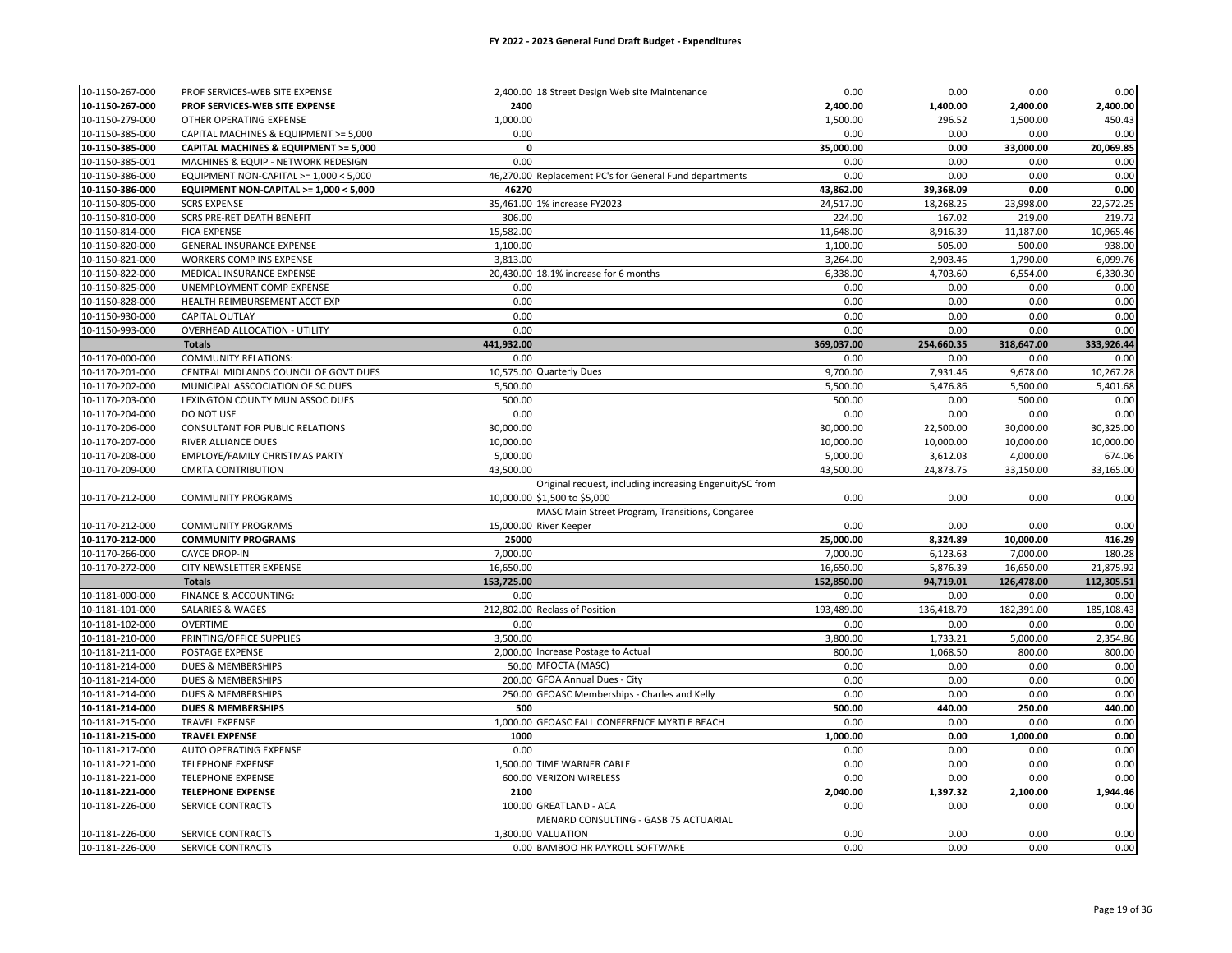| 10-1181-226-000 | SERVICE CONTRACTS                      | 4,500.00 EDMUNDS MAINTENANCE                    | 0.00       | 0.00       | 0.00       | 0.00       |
|-----------------|----------------------------------------|-------------------------------------------------|------------|------------|------------|------------|
| 10-1181-226-000 | SERVICE CONTRACTS                      | 3.150.00 MAILFINANCE                            | 0.00       | 0.00       | 0.00       | 0.00       |
| 10-1181-226-000 | <b>SERVICE CONTRACTS</b>               | 9050                                            | 12,150.00  | 817.85     | 12,630.00  | 7,085.99   |
| 10-1181-260-000 | PROFESSIONAL SERVICES - HR             | 0.00                                            | 0.00       | 0.00       | 0.00       | 0.00       |
| 10-1181-261-000 | ADVERTISING EXPENSE                    | 0.00                                            | 0.00       | 0.00       | 0.00       | 0.00       |
| 10-1181-262-000 | VEHICLE INSURANCE EXPENSE              | 0.00                                            | 0.00       | 0.00       | 0.00       | 0.00       |
| 10-1181-264-000 | <b>EMPLOYEE TRAINING EXPENSE</b>       | 2,000.00 GFOASC FALL AND SPRING CONFERENCES     | 0.00       | 0.00       | 0.00       | 0.00       |
| 10-1181-264-000 | <b>EMPLOYEE TRAINING EXPENSE</b>       | 2000                                            | 1,900.00   | 1,075.00   | 0.00       | 215.00     |
| 10-1181-265-000 | PROF SERVICE-AUDIT EXP                 | 28,500.00 MAULDIN & JENKINS AUDIT EXPENSE       | 0.00       | 0.00       | 0.00       | 0.00       |
| 10-1181-265-000 | PROF SERVICE-AUDIT EXP                 | 28500                                           | 38,000.00  | 5,250.00   | 38,000.00  | 34,325.00  |
| 10-1181-279-000 | OTHER OPERATING EXPENSE                | 0.00                                            | 0.00       | 0.00       | 0.00       | 0.00       |
| 10-1181-385-000 | CAPITAL MACHINES & EQUIPMENT >= 5,000  | 0.00                                            | 0.00       | 0.00       | 0.00       | 0.00       |
| 10-1181-386-000 | EQUIPMENT NON-CAPITAL >= 1,000 < 5,000 | 0.00                                            | 1,200.00   | 1,277.18   | 1,300.00   | 1,079.06   |
| 10-1181-805-000 | <b>SCRS EXPENSE</b>                    | 36,351.00 1% increase FY2023                    | 30,396.00  | 22,079.37  | 29,930.00  | 28,525.17  |
| 10-1181-810-000 | SCRS PRE-RET DEATH BENEFIT             | 313.00                                          | 278.00     | 201.95     | 274.00     | 277.61     |
| 10-1181-814-000 | <b>FICA EXPENSE</b>                    | 16,279.00                                       | 14,442.00  | 10,393.25  | 14,220.00  | 13,745.82  |
| 10-1181-820-000 | GENERAL INSURANCE EXPENSE              | 1,600.00                                        | 1,600.00   | 786.00     | 2,000.00   | 1,460.00   |
| 10-1181-821-000 | WORKERS COMP INS EXPENSE               | 2,189.00                                        | 2,341.00   | 2,120.56   | 730.00     | 2,928.94   |
| 10-1181-822-000 | MEDICAL INSURANCE EXPENSE              | 33,743.00 18.1% increase for 6 months           | 19,013.00  | 20,136.90  | 32,580.00  | 21,294.06  |
| 10-1181-825-000 | UNEMPLOYMENT COMP EXPENSE              | 0.00                                            | 0.00       | 0.00       | 0.00       | 0.00       |
| 10-1181-828-000 | HEALTH REIMBURSEMENT ACCT EXP          | 0.00                                            | 0.00       | 0.00       | 0.00       | 0.00       |
| 10-1181-993-000 | <b>OVERHEAD ALLOCATION - UTILITY</b>   | 0.00                                            | 0.00       | 0.00       | 0.00       | 0.00       |
|                 | <b>Totals</b>                          | 351,927.00                                      | 322,949.00 | 205,195.88 | 323,205.00 | 301,584.40 |
| 10-1183-000-000 | TAX COLLECTION:                        | 0.00                                            | 0.00       | 0.00       | 0.00       | 0.00       |
| 10-1183-210-000 | PRINTING/OFFICE SUPPLIES               | 0.00                                            | 0.00       | 0.00       | 0.00       | 0.00       |
| 10-1183-211-000 | POSTAGE EXPENSE                        | 0.00                                            | 0.00       | 0.00       | 0.00       | 0.00       |
| 10-1183-214-000 | <b>PUBLICATIONS</b>                    | 0.00                                            | 0.00       | 0.00       | 0.00       | 0.00       |
| 10-1183-215-000 | <b>TRAVEL EXPENSE</b>                  | 0.00                                            | 0.00       | 0.00       | 0.00       | 0.00       |
| 10-1183-265-000 | PROF SERVICE-TAX CONTRACT              | 23,000.00 Lexington County Property Tax Notices | 22,150.00  | 0.00       | 22,150.00  | 22,321.20  |
| 10-1183-279-000 | OTHER OPERATING EXPENSE                | 0.00                                            | 0.00       | 0.00       | 0.00       | 0.00       |
|                 | <b>Totals</b>                          | 23,000.00                                       | 22,150.00  | 0.00       | 22,150.00  | 22,321.20  |
| 10-1190-000-000 | PUBLIC BUILDINGS:                      | 0.00                                            | 0.00       | 0.00       | 0.00       | 0.00       |
| 10-1190-101-000 | <b>SALARIES &amp; WAGES</b>            | 39,840.00                                       | 36,488.00  | 27,137.91  | 34,868.00  | 34,867.84  |
| 10-1190-102-000 | <b>OVERTIME</b>                        | 0.00                                            | 1,000.00   | 182.12     | 0.00       | 0.00       |
| 10-1190-211-000 | POSTAGE EXPENSE                        | 0.00                                            | 0.00       | 0.00       | 0.00       | 0.00       |
| 10-1190-217-000 | <b>VEHICLE EXPENSE</b>                 | 500.00                                          | 500.00     | 0.00       | 500.00     | 0.00       |
| 10-1190-220-000 | <b>ELECTRIC &amp; GAS EXPENSE</b>      | 25,000.00                                       | 25,000.00  | 14,752.75  | 25,000.00  | 22,875.79  |
| 10-1190-221-000 | <b>TELEPHONE EXPENSE</b>               | 550.00                                          | 500.00     | 396.81     | 500.00     | 607.16     |
| 10-1190-226-000 | SERVICE CONTRACTS                      | 1,000.00 Pest Management                        | 0.00       | 0.00       | 0.00       | 0.00       |
| 10-1190-226-000 | SERVICE CONTRACTS                      | 2,400.00 Alarm System                           | 0.00       | 0.00       | 0.00       | 0.00       |
| 10-1190-226-000 | SERVICE CONTRACTS                      | 6,000.00 Heat & Air Maintenance                 | 0.00       | 0.00       | 0.00       | 0.00       |
| 10-1190-226-000 | <b>SERVICE CONTRACTS</b>               | 300.00 Fire Exinguisher Inspection              | 0.00       | 0.00       | 0.00       | 0.00       |
| 10-1190-226-000 | <b>SERVICE CONTRACTS</b>               | 9700                                            | 10,000.00  | 2,915.86   | 19,860.00  | 8,574.77   |
| 10-1190-227-000 | EQUIPMENT REPAIR EXPENSE               | 3.000.00                                        | 3,000.00   | 1,032.83   | 2,000.00   | 3,785.83   |
| 10-1190-228-000 | <b>BUILDING REPAIR EXPENSE</b>         | 0.00                                            | 0.00       | 0.00       | 0.00       | 0.00       |
| 10-1190-228-000 | <b>BUILDING REPAIR EXPENSE</b>         | 4,000.00 General repairs                        | 0.00       | 0.00       | 0.00       | 0.00       |
| 10-1190-228-000 | <b>BUILDING REPAIR EXPENSE</b>         | 4000                                            | 4,000.00   | 587.34     | 4,000.00   | 2,943.11   |
| 10-1190-228-001 | CAPITAL BUILDING UPGRADES >\$5000      | 0.00                                            | 0.00       | 0.00       | 0.00       | 0.00       |
| 10-1190-233-000 | PAINT SUPPLIES                         | 150.00                                          | 300.00     | 0.00       | 300.00     | 12.44      |
| 10-1190-236-000 | ELECTRIC/LIGHT SUPPLIES                | 500.00                                          | 700.00     | 131.57     | 700.00     | 292.66     |
| 10-1190-241-000 | UNIFORM EXPENSE                        | 350.00                                          | 350.00     | 0.00       | 300.00     | 242.41     |
| 10-1190-244-000 | <b>JANITORAL SUPPLIES</b>              | 4,200.00                                        | 4,200.00   | 4,812.89   | 4,127.00   | 4,342.91   |
| 10-1190-262-000 | VEHICLE INSURANCE EXPENSE              | 900.00                                          | 900.00     | 441.00     | 1,200.00   | 812.00     |
| 10-1190-263-000 | RENT EXPENSE-WOMANS CLUB               | 0.00                                            | 0.00       | 0.00       | 0.00       | 0.00       |
| 10-1190-265-000 | PROFESSIONAL SERVICES-ARCHITECT        | 0.00                                            | 0.00       | 0.00       | 0.00       | 0.00       |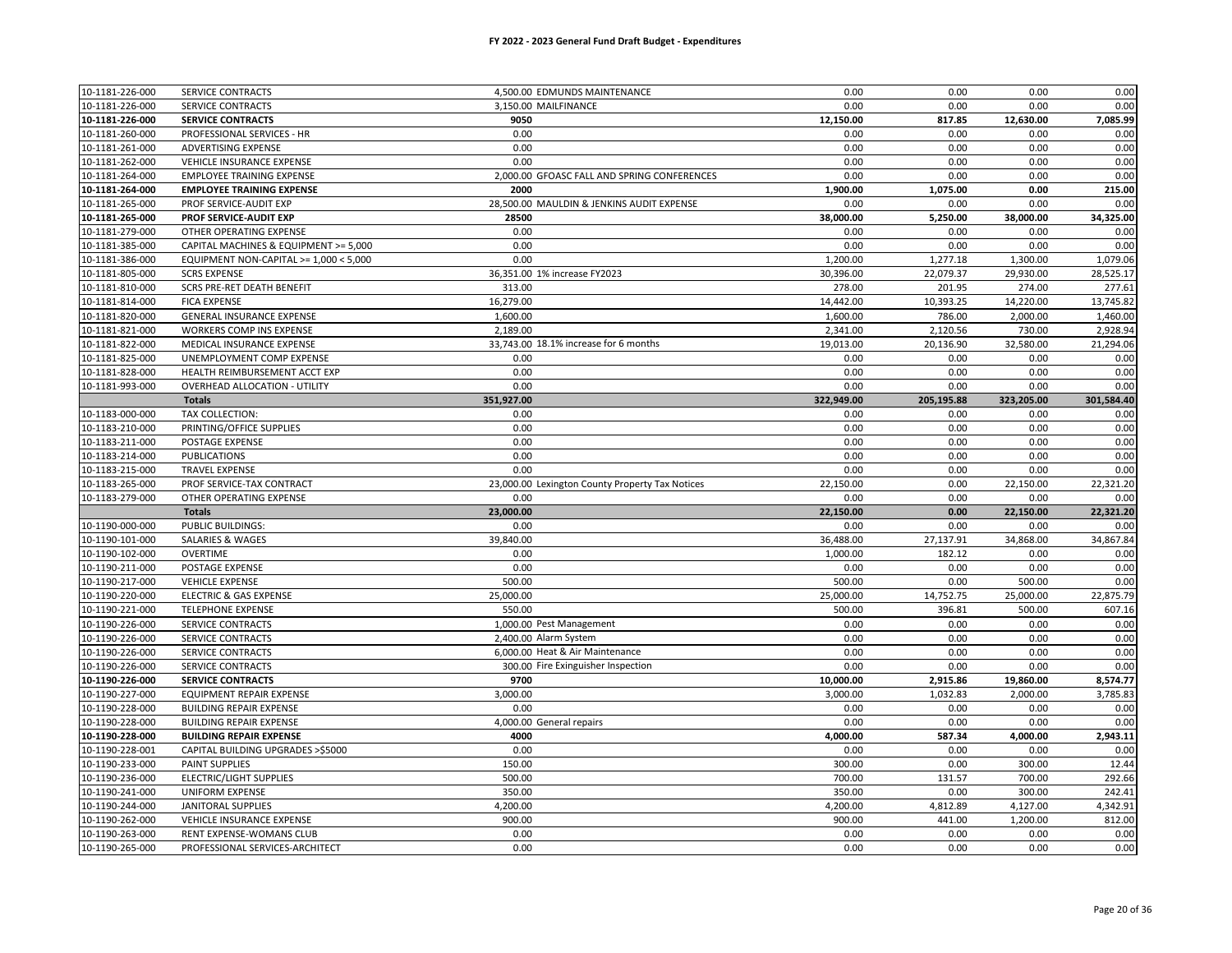| 10-1190-272-000 | COPY MACHINE CONTRACT EXP              | 0.00                                              | 0.00       | 0.00       | 0.00       | 0.00       |
|-----------------|----------------------------------------|---------------------------------------------------|------------|------------|------------|------------|
| 10-1190-279-000 | OTHER OPERATING EXPENSE                | 100.00                                            | 100.00     | 159.61     | 100.00     | 70.41      |
| 10-1190-280-000 | <b>EECBG - ARRA EXPENSE</b>            | 0.00                                              | 0.00       | 0.00       | 0.00       | 0.00       |
| 10-1190-385-000 | CAPITAL MACHINES & EQUIPMENT >= 5,000  | 0.00                                              | 0.00       | 0.00       | 0.00       | 0.00       |
| 10-1190-386-000 | EQUIPMENT NON-CAPITAL >= 1,000 < 5,000 | 0.00                                              | 1,500.00   | 1,812.39   | 2,600.00   | 0.00       |
| 10-1190-805-000 | <b>SCRS EXPENSE</b>                    | 6,806.00 1% increase FY2023                       | 5,722.00   | 4,371.81   | 5,722.00   | 5,373.22   |
| 10-1190-810-000 | <b>SCRS PRE-RET DEATH BENEFIT</b>      | 59.00                                             | 52.00      | 39.99      | 52.00      | 52.36      |
| 10-1190-814-000 | <b>FICA EXPENSE</b>                    | 3,048.00                                          | 2,718.00   | 2,311.54   | 2,718.00   | 2,555.12   |
| 10-1190-820-000 | GENERAL INSURANCE EXPENSE              | 1,200.00                                          | 1,200.00   | 568.00     | 1,000.00   | 1,074.00   |
| 10-1190-821-000 | WORKERS COMP INS EXPENSE               | 3,899.00                                          | 3,999.00   | 3,493.36   | 3,642.00   | 3,866.94   |
| 10-1190-822-000 | MEDICAL INSURANCE EXPENSE              | 6,810.00 18.1% increase for 6 months              | 6,338.00   | 4,703.60   | 6,768.00   | 6,330.30   |
| 10-1190-825-000 | UNEMPLOYMENT COMP EXPENSE              | 0.00                                              | 0.00       | 0.00       | 0.00       | 0.00       |
| 10-1190-828-000 | HEALTH REIMBURSEMENT ACCT EXP          | 0.00                                              | 0.00       | 0.00       | 0.00       | 0.00       |
| 10-1190-930-000 | <b>CAPITAL OUTLAY</b>                  | 0.00                                              | 0.00       | 0.00       | 0.00       | 0.00       |
| 10-1190-993-000 | OVERHEAD ALLOCATION - UTILITY          | 0.00                                              | 0.00       | 0.00       | 0.00       | 0.00       |
|                 | <b>Totals</b>                          | 110,612.00                                        | 108,567.00 | 69,851.38  | 115,957.00 | 98,679.27  |
| 10-1210-000-000 | POLICE ADMIN:                          | 0.00                                              | 0.00       | 0.00       | 0.00       | 0.00       |
| 10-1210-101-000 | SALARIES & WAGES                       | 598,320.00                                        | 466,295.00 | 310,967.54 | 460,974.00 | 445,732.57 |
| 10-1210-103-000 | SPECIAL DUTY                           | 0.00                                              | 0.00       | 1,156.00   | 0.00       | 4,437.00   |
| 10-1210-210-000 | PRINTING/OFFICE SUPPLIES               | 10,000.00                                         | 10,000.00  | 10,642.49  | 10,000.00  | 8,971.74   |
| 10-1210-211-000 | POSTAGE EXPENSE                        | 1,000.00                                          | 3,000.00   | 627.29     | 3,000.00   | 3,000.00   |
| 10-1210-214-000 | DUES & MEMBERSHIPS                     | 3,500.00                                          | 2,200.00   | 3,220.00   | 2,200.00   | 2,850.00   |
| 10-1210-215-000 | <b>TRAVEL EXPENSE</b>                  | 8,000.00                                          | 8,000.00   | 2,612.57   | 0.00       | 0.00       |
| 10-1210-217-000 | AUTO OPERATING EXPENSE                 | 8,000.00                                          | 6,000.00   | 8,616.05   | 6,000.00   | 9,818.72   |
| 10-1210-220-000 | <b>ELECTRIC &amp; GAS EXPENSE</b>      | 40,000.00                                         | 40,000.00  | 24,914.13  | 40,000.00  | 36,713.85  |
| 10-1210-221-000 | <b>TELEPHONE EXPENSE</b>               | 70,000.00                                         | 70,000.00  | 42,416.81  | 60,000.00  | 62,999.02  |
| 10-1210-226-000 | SERVICE CONTRACTS                      | 28,000.00 Additional for Power DMS                | 19,150.00  | 18,764.36  | 19,150.00  | 19,193.92  |
| 10-1210-228-000 | <b>BUILDING REPAIR EXPENSE</b>         | 10,000.00 Continued Jail Rennovations             | 0.00       | 0.00       | 0.00       | 0.00       |
| 10-1210-228-000 | <b>BUILDING REPAIR EXPENSE</b>         | 10000                                             | 10,000.00  | 4,643.57   | 0.00       | 0.00       |
| 10-1210-241-000 | UNIFORM EXPENSE                        | 2,800.00 12% increase to uniform expense          | 2,500.00   | 4,286.17   | 1,325.00   | 1,218.34   |
| 10-1210-244-000 | <b>JANITORAL SUPPLIES</b>              | 500.00                                            | 600.00     | 0.00       | 600.00     | 154.12     |
| 10-1210-249-000 | MEDICAL, DR, PHYSICAL EXP              | 3,500.00                                          | 3,000.00   | 2,526.91   | 3,000.00   | 3,508.00   |
| 10-1210-260-000 | PROFESSIONAL SERVICES - HR             | 0.00                                              | 0.00       | 0.00       | 0.00       | 0.00       |
| 10-1210-261-000 | ADVERTISING                            | 500.00                                            | 500.00     | 0.00       | 500.00     | 215.04     |
| 10-1210-262-000 | VEHICLE INSURANCE EXPENSE              | 1,800.00                                          | 1,800.00   | 883.00     | 3,000.00   | 1,625.00   |
| 10-1210-264-000 | <b>EMPLOYEE TRAINING</b>               | 8,000.00 Adjusted for actual                      | 5,000.00   | 4,645.94   | 1,000.00   | 1,783.43   |
| 10-1210-271-000 | COMM RELATIONS EXPENSE                 | 4.000.00                                          | 4,000.00   | 2,445.85   | 4,000.00   | 4,630.35   |
| 10-1210-272-000 | SPECIAL CONTRACTS EXPENSE              | 4,800.00 Ricoh Contract                           | 0.00       | 0.00       | 0.00       | 0.00       |
| 10-1210-272-000 | SPECIAL CONTRACTS EXPENSE              | 300.00 Shredding                                  | 0.00       | 0.00       | 0.00       | 0.00       |
| 10-1210-272-000 | SPECIAL CONTRACTS EXPENSE              | 5100                                              | 4,200.00   | 0.00       | 4,125.00   | 2,762.19   |
| 10-1210-273-000 | <b>EXPLORER SCOUTS EXPENSE</b>         | 1,000.00                                          | 1,000.00   | 185.53     | 1,000.00   | 88.60      |
| 10-1210-279-000 | OTHER OPERATING EXPENSE                | 0.00                                              | 0.00       | 0.00       | 0.00       | 0.00       |
| 10-1210-286-000 | EQUIPMENT NON-CAPITAL                  | 15,000.00 Rapid Response Team Equipment           | 0.00       | 0.00       | 0.00       | 0.00       |
| 10-1210-286-000 | EQUIPMENT NON-CAPITAL                  | 5,000.00 Range Maintenance                        | 0.00       | 0.00       | 0.00       | 0.00       |
| 10-1210-286-000 | <b>EQUIPMENT NON-CAPITAL</b>           | 100.00 Training Tourniquets                       | 0.00       | 0.00       | 0.00       | 0.00       |
| 10-1210-286-000 | <b>EQUIPMENT NON-CAPITAL</b>           | 20100                                             | 5,000.00   | 374.49     | 2,000.00   | 1,786.48   |
| 10-1210-385-000 | CAPITAL MACHINES & EQUIPMENT >= 5,000  | 7,000.00 Arial Drone (x1)                         | 0.00       | 0.00       | 0.00       | 0.00       |
| 10-1210-385-000 | CAPITAL MACHINES & EQUIPMENT >= 5,000  | 7000                                              | 0.00       | 0.00       | 0.00       | 0.00       |
|                 |                                        | Laptop, Thunderbolt dock, 27-inch monitor for new |            |            |            |            |
| 10-1210-386-000 | EQUIPMENT NON-CAPITAL >= 1,000 < 5,000 | 2,000.00 VA/Coordinator (x1)                      | 0.00       | 0.00       | 0.00       | 0.00       |
| 10-1210-386-000 | EQUIPMENT NON-CAPITAL >= 1,000 < 5,000 | 2000                                              | 0.00       | 0.00       | 0.00       | 0.00       |
| 10-1210-804-000 | CRITICAL INCIDENT MANAGEMENT           | 0.00                                              | 0.00       | 0.00       | 0.00       | 0.00       |
| 10-1210-805-000 | <b>SCRS EXPENSE</b>                    | 16,957.00 1% increase FY2023                      | 13,937.00  | 11,160.58  | 15,975.00  | 10,655.94  |
| 10-1210-810-000 | SCRS PRE-RET DEATH BENEFIT             | 146.00                                            | 127.00     | 102.07     | 147.00     | 103.78     |
| 10-1210-811-000 | <b>SC PORS EXPENSE</b>                 | 97,149.00 1% increase FY2023                      | 70,362.00  | 45,714.90  | 68,484.00  | 67,998.30  |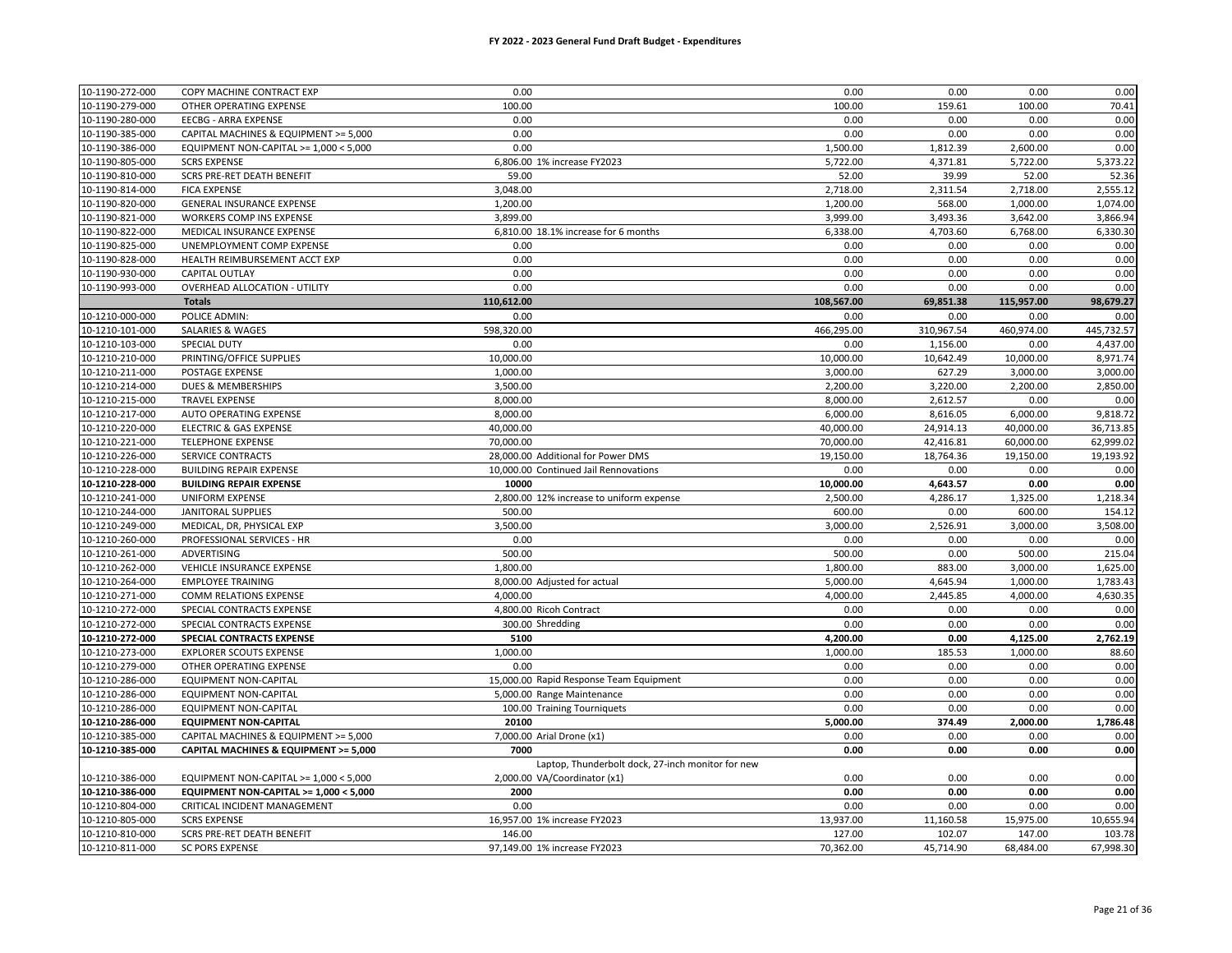#### **FY 2022 - 2023 General Fund Draft Budget - Expenditures**

| 10-1210-812-000 | SC PORS PRE-RET DEATH BEN              | 979.00                                               | 747.00       | 485.32       | 727.00       | 762.38       |
|-----------------|----------------------------------------|------------------------------------------------------|--------------|--------------|--------------|--------------|
| 10-1210-813-000 | SC PORS ACCIDENT DEATH BEN             | 979.00                                               | 747.00       | 485.32       | 727.00       | 762.38       |
| 10-1210-814-000 | <b>FICA EXPENSE</b>                    | 45,771.00                                            | 35,677.00    | 23,942.69    | 35,932.00    | 33,222.67    |
| 10-1210-820-000 | <b>GENERAL INSURANCE EXP</b>           | 9,100.00                                             | 9,100.00     | 4,515.00     | 5,600.00     | 8,191.00     |
| 10-1210-821-000 | WORKERS COMP INS EXPENSE               | 41,375.00                                            | 36,342.00    | 30,731.28    | 32,386.00    | 34,414.20    |
| 10-1210-822-000 | MEDICAL INSURANCE EXPENSE              | 67,120.00 18.1% increase for 6 months                | 54,252.00    | 32,206.66    | 56,262.00    | 51,727.97    |
| 10-1210-825-000 | UNEMPLOYMENT COMP EXPENSE              | 0.00                                                 | 0.00         | 0.00         | 0.00         | 0.00         |
| 10-1210-828-000 | HEALTH REIMBURSEMENT ACCT EXP          | 0.00                                                 | 0.00         | 0.00         | 0.00         | 0.00         |
| 10-1210-993-000 | <b>OVERHEAD ALLOCATION - UTILITY</b>   | 0.00                                                 | 0.00         | 0.00         | 0.00         | 0.00         |
|                 | <b>Totals</b>                          | 1,112,696.00                                         | 883,536.00   | 593,272.52   | 838,114.00   | 819,326.99   |
| 10-1211-000-000 | POLICE INVESTIGATIONS:                 | 0.00                                                 | 0.00         | 0.00         | 0.00         | 0.00         |
| 10-1211-101-000 | SALARIES & WAGES                       | 411,531.00                                           | 432,971.00   | 306,991.12   | 407,790.00   | 418,061.72   |
|                 |                                        | Additional \$10k overtime budget requested for major |              |              |              |              |
| 10-1211-102-000 | <b>OVERTIME</b>                        | 25.000.00 crimes/events                              | 15,000.00    | 12,938.18    | 12,000.00    | 18,144.28    |
| 10-1211-103-000 | SPECIAL DUTY                           | 5.000.00                                             | 5,000.00     | 2,193.00     | 8,000.00     | 4,573.00     |
| 10-1211-211-000 | POSTAGE EXPENSE                        | 50.00                                                | 0.00         | 11.19        | 0.00         | 0.00         |
| 10-1211-214-000 | DUES & MEMBERSHIPS                     | 2,000.00                                             | 2,000.00     | 830.00       | 3,600.00     | 1,572.68     |
| 10-1211-215-000 | <b>TRAVEL EXPENSE</b>                  | 7,000.00                                             | 7,000.00     | 2,035.66     | 0.00         | 0.00         |
| 10-1211-217-000 | AUTO OPERATING EXPENSE                 | 25,000.00                                            | 25,000.00    | 17,556.10    | 25,000.00    | 22,616.34    |
| 10-1211-226-000 | SERVICE CONTRACTS                      | 44,000.00                                            | 44,000.00    | 29,790.02    | 44,000.00    | 31,204.72    |
| 10-1211-227-000 | EQUIPMENT REPAIR EXPENSE               | 700.00                                               | 700.00       | 235.18       | 700.00       | 356.55       |
| 10-1211-237-000 | <b>RADIO SUPPLIES</b>                  | 0.00                                                 | 0.00         | 0.00         | 0.00         | 0.00         |
|                 |                                        | 12% increase for clothing allowance to compensate    |              |              |              |              |
| 10-1211-241-000 | UNIFORM EXPENSE                        | 5,040.00 vendor                                      | 4,500.00     | 3,441.85     | 4,500.00     | 3,376.07     |
| 10-1211-260-000 | PROFESSIONAL SERVICES - HR             | 0.00                                                 | 0.00         | 0.00         | 0.00         | 0.00         |
| 10-1211-262-000 | VEHICLE INSURANCE EXPENSE              | 12,500.00                                            | 12,500.00    | 6,179.00     | 9,000.00     | 11,372.00    |
| 10-1211-264-000 | <b>EMPLOYEE TRAINING EXPENSE</b>       | 6,500.00                                             | 6,500.00     | 3,279.46     | 1,500.00     | 1,429.95     |
| 10-1211-271-000 | SPECIAL DEPT SUPPLIES/EXP              | 2,500.00                                             | 2,500.00     | 2,650.39     | 1,500.00     | 3,468.19     |
| 10-1211-279-000 | OTHER OPERATING EXPENSE                | 0.00                                                 | 0.00         | 0.00         | 0.00         | 0.00         |
|                 |                                        | 100,000.00 (2) Vehicles - LEASE                      | 0.00         | 0.00         | 0.00         | 0.00         |
| 10-1211-385-000 | CAPITAL MACHINES & EQUIPMENT >= 5,000  | 100000                                               |              |              | 0.00         |              |
| 10-1211-385-000 | CAPITAL MACHINES & EQUIPMENT >= 5,000  |                                                      | 11,200.00    | 10,930.11    |              | 0.00<br>0.00 |
| 10-1211-386-000 | EQUIPMENT NON-CAPITAL >= 1,000 < 5,000 | 0.00                                                 | 0.00         | 6,078.00     | 750.00       |              |
| 10-1211-811-000 | <b>SC PORS EXPENSE</b>                 | 86,066.00 1% increase FY2023                         | 83,203.00    | 60,195.08    | 77,770.00    | 78,664.96    |
| 10-1211-812-000 | SC PORS PRE-RET DEATH BEN              | 868.00                                               | 883.00       | 638.92       | 826.00       | 881.98       |
| 10-1211-813-000 | SC PORS ACCIDENT DEATH BEN             | 868.00                                               | 883.00       | 638.92       | 826.00       | 881.98       |
| 10-1211-814-000 | <b>FICA EXPENSE</b>                    | 33,777.00                                            | 34,391.00    | 26,278.52    | 32,183.00    | 33,088.41    |
| 10-1211-820-000 | <b>GENERAL INSURANCE EXPENSE</b>       | 10,400.00                                            | 10,400.00    | 5,185.00     | 8,600.00     | 9,409.00     |
| 10-1211-821-000 | WORKERS COMP INS EXPENSE               | 33,800.00                                            | 39,827.00    | 34,381.88    | 36,188.00    | 38,934.40    |
| 10-1211-822-000 | MEDICAL INSURANCE EXPENSE              | 65,456.00                                            | 60,590.00    | 42,665.86    | 62,717.00    | 57,156.35    |
| 10-1211-825-000 | UNEMPLOYMENT COMP EXPENSE              | 0.00                                                 | 0.00         | 0.00         | 0.00         | 0.00         |
| 10-1211-828-000 | HEALTH REIMBURSEMENT ACCT EXP          | 0.00                                                 | 0.00         | 0.00         | 0.00         | 0.00         |
| 10-1211-930-000 | CAPITAL OUTLAY                         | 0.00                                                 | 0.00         | 0.00         | 0.00         | 0.00         |
|                 | <b>Totals</b>                          | 878,056.00                                           | 799,048.00   | 575,123.44   | 737,450.00   | 735,192.58   |
| 10-1212-000-000 | POLICE TRAFFIC:                        | 0.00                                                 | 0.00         | 0.00         | 0.00         | 0.00         |
| 10-1212-101-000 | <b>SALARIES &amp; WAGES</b>            | 1,572,997.00                                         | 2,072,170.00 | 1,440,599.06 | 1,980,975.00 | 1,809,683.00 |
|                 |                                        | Additional overtime budget requested for operational |              |              |              |              |
| 10-1212-102-000 | OVERTIME                               | 30,000.00 necessity \$30k                            | 0.00         | 0.00         | 0.00         | 0.00         |
|                 |                                        | Additional overtime budget requested for personnel   |              |              |              |              |
| 10-1212-102-000 | OVERTIME                               | 20,000.00 shortage emergencies \$20k                 | 0.00         | 0.00         | 0.00         | 0.00         |
| 10-1212-102-000 | <b>OVERTIME</b>                        | 110,000.00                                           | 0.00         | 0.00         | 0.00         | 0.00         |
| 10-1212-102-000 | <b>OVERTIME</b>                        | 160000                                               | 110,000.00   | 137,050.86   | 75,536.00    | 154,430.74   |
| 10-1212-103-000 | SPECIAL DUTY                           | 60,000.00                                            | 60,000.00    | 79,475.00    | 30,000.00    | 77,287.51    |
| 10-1212-211-000 | POSTAGE EXPENSE                        | 40.00                                                | 0.00         | 17.05        | 0.00         | 0.00         |
| 10-1212-214-000 | DUES & MEMBERSHIPS                     | 2,500.00                                             | 2,500.00     | 3,991.00     | 2,500.00     | 1,700.00     |
| 10-1212-215-000 | <b>TRAVEL EXPENSE</b>                  | 4,000.00                                             | 4,000.00     | 4,240.99     | 0.00         | 0.00         |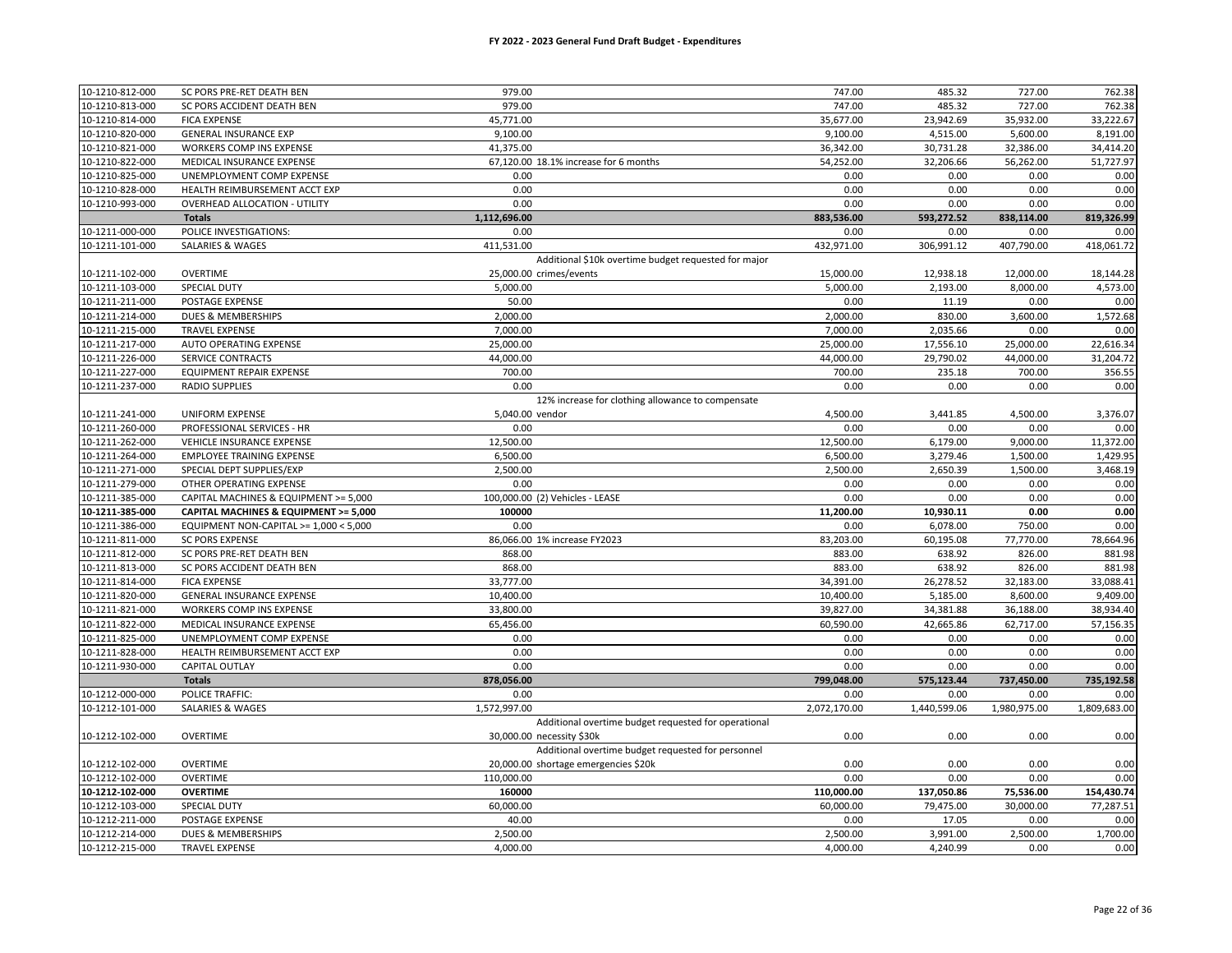| 10-1212-216-000 | SCMIT/DOJ VEST GRANT EXPENSE          | 10,000.00                                                    | 10,000.00  | 9,045.89   | 10,000.00  | 10,092.24  |
|-----------------|---------------------------------------|--------------------------------------------------------------|------------|------------|------------|------------|
| 10-1212-217-000 | AUTO OPERATING EXPENSE                | 150,000.00                                                   | 150,000.00 | 122,593.67 | 150,000.00 | 139,401.81 |
| 10-1212-221-000 | <b>TELEPHONE EXPENSE</b>              | 400.00                                                       | 0.00       | 417.43     | 0.00       | 225.23     |
|                 |                                       | Sim card and data account for Axon/Cradlepoint,              |            |            |            |            |
|                 |                                       | \$2,000/month - \$24,000/year @ \$40 per unit each           |            |            |            |            |
|                 |                                       | month for 50 units = \$24,000 (additional over               |            |            |            |            |
| 10-1212-226-000 | SERVICE CONTRACTS                     | 48,000.00 budgetary baseline)                                | 0.00       | 0.00       | 0.00       | 0.00       |
| 10-1212-226-000 | SERVICE CONTRACTS                     | 0.00 Taser Service Contract                                  | 0.00       | 0.00       | 0.00       | 0.00       |
|                 |                                       | Statewide Security Systems Camera Surveillance               |            |            |            |            |
| 10-1212-226-000 | SERVICE CONTRACTS                     | 26,460.00 Agreement                                          | 0.00       | 0.00       | 0.00       | 0.00       |
|                 |                                       | (4) Additional cameras $@$ \$1,500/each + (1) for a          |            |            |            |            |
|                 |                                       | camera box added to the Riverwalk by the City                |            |            |            |            |
| 10-1212-226-000 | SERVICE CONTRACTS                     | 7,200.00 Manager                                             | 0.00       | 0.00       | 0.00       | 0.00       |
| 10-1212-226-000 | SERVICE CONTRACTS                     | 55,000.00 General Contracts - Motorola/Culligan              | 0.00       | 0.00       | 0.00       | 0.00       |
| 10-1212-226-000 | SERVICE CONTRACTS                     | 20,000.00 General Contracts - Additional for over budget     | 0.00       | 0.00       | 0.00       | 0.00       |
| 10-1212-226-000 | <b>SERVICE CONTRACTS</b>              | 156660                                                       | 55,000.00  | 59,665.74  | 52,000.00  | 92,341.60  |
| 10-1212-227-000 | <b>EQUIPMENT REPAIR EXPENSE</b>       | 2.000.00                                                     | 2,000.00   | 2,069.74   | 2,000.00   | 2,734.76   |
| 10-1212-228-000 | <b>BUILDING REPAIRS</b>               | 1,500.00                                                     | 1,500.00   | 269.53     | 1,500.00   | 4,486.41   |
| 10-1212-229-000 | SLED NCIC EQUIPMENT EXPENSE           | 1,000.00                                                     | 1,000.00   | 448.00     | 2,185.00   | 672.00     |
| 10-1212-231-000 | HAND TOOLS & SUPPLIES                 | 500.00                                                       | 500.00     | 0.00       | 500.00     | 744.73     |
| 10-1212-233-000 | PAINT SUPPLIES                        | 0.00                                                         | 0.00       | 0.00       | 0.00       | 0.00       |
| 10-1212-236-000 | <b>ELECTRIC/LIGHT SUPPLIES</b>        | 0.00                                                         | 0.00       | 0.00       | 0.00       | 0.00       |
| 10-1212-237-000 | <b>RADIO SUPPLIES</b>                 | 2,800.00 additional \$2,300 for (30) additional radios       | 500.00     | 0.00       | 800.00     | 389.22     |
|                 |                                       |                                                              |            |            |            |            |
| 10-1212-238-000 | <b>SAFETY SUPPLIES</b>                | 2,450.00 additional \$450 for (10) NAR "Stop the Bleed" kits | 2,000.00   | 1,660.70   | 1,500.00   | 1,679.39   |
| 10-1212-241-000 | UNIFORM EXPENSE                       | 30,000.00 Current budget                                     | 0.00       | 0.00       | 0.00       | 0.00       |
| 10-1212-241-000 | <b>UNIFORM EXPENSE</b>                | 3,600.00 12% increase to basline allotment                   | 0.00       | 0.00       | 0.00       | 0.00       |
| 10-1212-241-000 | <b>UNIFORM EXPENSE</b>                | 33600                                                        | 30,000.00  | 20,197.03  | 20,000.00  | 21,822.99  |
| 10-1212-242-000 | JAIL DETENTION EXPENSE                | 1,500.00                                                     | 1,500.00   | 568.00     | 1,500.00   | 2,551.00   |
| 10-1212-243-000 | LAUNDRY/LINEN EXPENSE                 | 0.00                                                         | 0.00       | 0.00       | 0.00       | 0.00       |
| 10-1212-246-000 | COURT MEAL REIMBURSE EXP              | 0.00                                                         | 0.00       | 0.00       | 0.00       | 0.00       |
| 10-1212-250-000 | AIR PACK/FIRE EXT EXPENSE             | 0.00                                                         | 0.00       | 0.00       | 0.00       | 0.00       |
| 10-1212-260-000 | PROFESSIONAL SERVICES - HR            | 0.00                                                         | 0.00       | 0.00       | 0.00       | 0.00       |
| 10-1212-262-000 | VEHICLE INSURANCE EXPENSE             | 54,000.00                                                    | 54,000.00  | 26,925.00  | 36,000.00  | 49,554.00  |
| 10-1212-264-000 | <b>EMPLOYEE TRAINING EXPENSE</b>      | 20,000.00 25750                                              | 0.00       | 0.00       | 0.00       | 0.00       |
| 10-1212-264-000 | <b>EMPLOYEE TRAINING EXPENSE</b>      | 20000                                                        | 20,000.00  | 8,537.69   | 20,750.00  | 22,660.99  |
| 10-1212-265-000 | VICTIM'S ASSTANCE EXPENSE             | 75,000.00 Sexual Trauma Services Request- Counseling         | 0.00       | 0.00       | 0.00       | 0.00       |
| 10-1212-265-000 | VICTIM'S ASSTANCE EXPENSE             | 75000                                                        | 75,000.00  | 57,319.79  | 86,000.00  | 75,243.27  |
| 10-1212-265-001 | VICTIM'S ADVOCATE GRANT EXP           | 0.00                                                         | 0.00       | 0.00       | 0.00       | 53.20      |
| 10-1212-266-000 | DEPT OF JUVENILE JUSTICE EXPENSE      | 3,000.00                                                     | 3,000.00   | 1,250.00   | 3,000.00   | 50.00      |
| 10-1212-271-000 | SPECIAL DEPT SUPPLIES/EXP             | 15,000.00                                                    | 0.00       | 0.00       | 0.00       | 0.00       |
| 10-1212-271-000 | SPECIAL DEPT SUPPLIES/EXP             | 15000                                                        | 15,000.00  | 14,717.28  | 2,750.00   | 11,333.51  |
| 10-1212-272-000 | AUTO EQUIP LEASE EXPENSE              | 0.00                                                         | 0.00       | 0.00       | 0.00       | 0.00       |
| 10-1212-279-000 | OTHER OPER EXP                        | 0.00                                                         | 0.00       | 0.00       | 0.00       | 0.00       |
|                 |                                       | (5) Vehicles (includes one K-9 vehicle) - fully              |            |            |            |            |
| 10-1212-385-000 | CAPITAL MACHINES & EQUIPMENT >= 5,000 | 250,000.00 equipped/outfitted LEASE                          | 0.00       | 0.00       | 0.00       | 0.00       |
|                 |                                       | (8) Mobile Radios (Motorola APX 4500 Encrypted - AES         |            |            |            |            |
| 10-1212-385-000 | CAPITAL MACHINES & EQUIPMENT >= 5,000 | 32,800.00 only) (Note: Check for Duplication) LEASE          | 0.00       | 0.00       | 0.00       | 0.00       |
|                 |                                       | (6) Portable Radios (Motorola APX 6000 standard/full         |            |            |            |            |
| 10-1212-385-000 | CAPITAL MACHINES & EQUIPMENT >= 5,000 | 30,000.00 encryption LEASE                                   | 0.00       | 0.00       | 0.00       | 0.00       |
|                 |                                       | (5) In-Car Computers, Printers, and DL Scanners (Note:       |            |            |            |            |
| 10-1212-385-000 | CAPITAL MACHINES & EQUIPMENT >= 5,000 | 19,750.00 Check Duplication) LEASE                           | 0.00       | 0.00       | 0.00       | 0.00       |
| 10-1212-385-000 | CAPITAL MACHINES & EQUIPMENT >= 5,000 | 332550                                                       | 22,400.00  | 21,860.32  | 0.00       | 33,024.76  |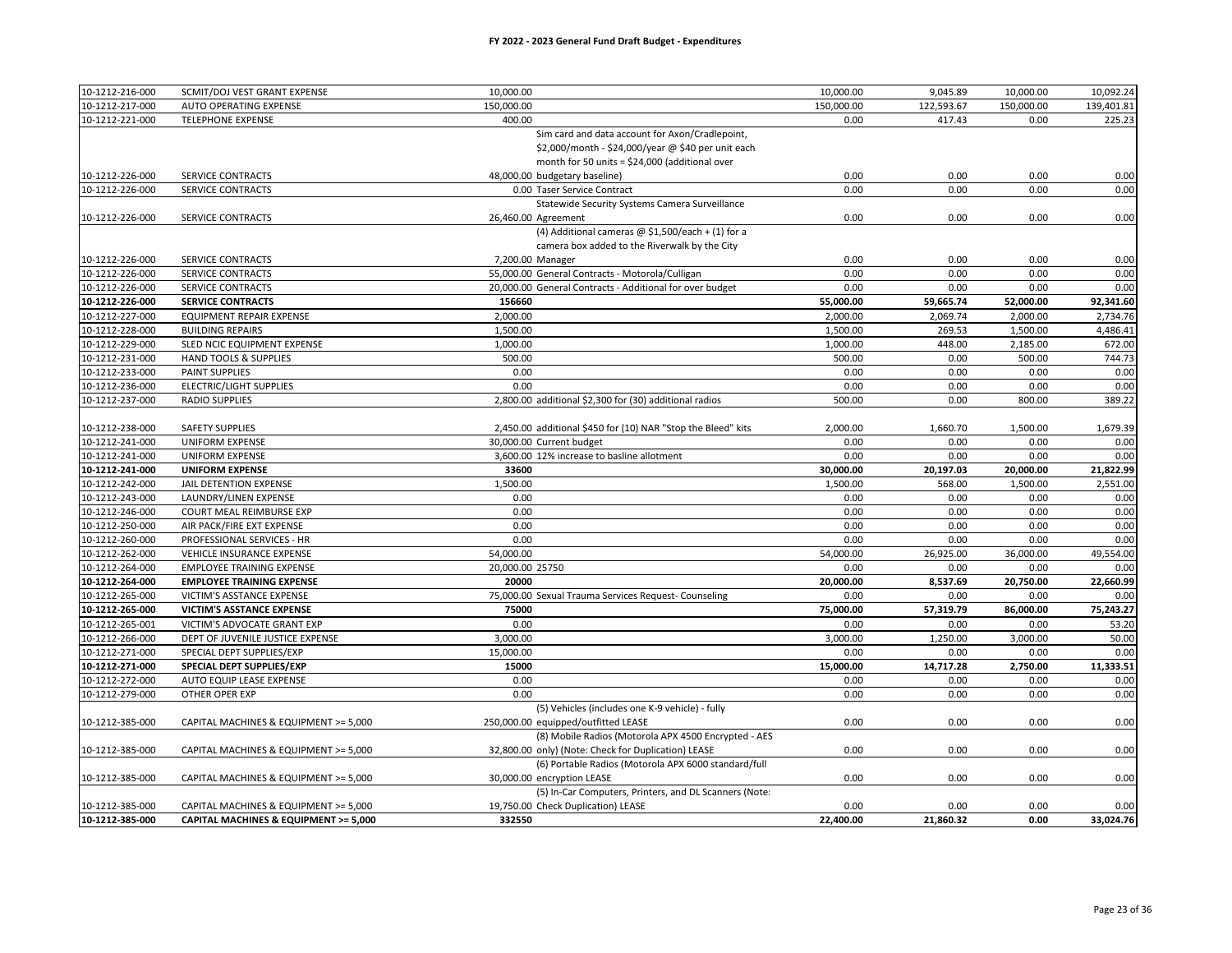|                                    |                                                       | (11) Body Worn Cameras (7 - Current SROs, 2 - C.O.P.S.       |                      |                  |                      |                      |
|------------------------------------|-------------------------------------------------------|--------------------------------------------------------------|----------------------|------------------|----------------------|----------------------|
| 10-1212-386-000                    | EQUIPMENT NON-CAPITAL $>= 1,000 < 5,000$              | 0.00 Officers, and 2 - new SRO grant positions)              | 0.00                 | 0.00             | 0.00                 | 0.00                 |
|                                    |                                                       |                                                              |                      |                  |                      |                      |
| 10-1212-386-000                    | EQUIPMENT NON-CAPITAL >= $1,000 < 5,000$              | 3,300.00 (1) "Kustom Signals" hand-held LIDAR "ProLaser" 4   | 0.00                 | 0.00             | 0.00                 | 0.00                 |
|                                    |                                                       | (2) Stalker DUAL SL Law Enforcement Radars @                 |                      |                  |                      |                      |
| 10-1212-386-000                    | EQUIPMENT NON-CAPITAL >= 1,000 < 5,000                | 6,700.00 \$3,350/each                                        | 0.00                 | 0.00             | 0.00                 | 0.00                 |
|                                    |                                                       | (2) Dell rugged computers w/docking stations, PS, and        |                      |                  |                      |                      |
| 10-1212-386-000                    | EQUIPMENT NON-CAPITAL >= 1,000 < 5,000                | 7,900.00 mounts (w/printers and scanners)                    | 0.00                 | 0.00             | 0.00                 | 0.00                 |
| 10-1212-386-000                    | EQUIPMENT NON-CAPITAL >= 1,000 < 5,000                | 2,400.00 (4) Patrol Rifles - Palmetto State Armory           | 0.00                 | 0.00             | 0.00                 | 0.00                 |
| 10-1212-386-000                    | EQUIPMENT NON-CAPITAL >= 1,000 < 5,000                | 14,000.00 (40) Digital Cameras @ \$350/each                  | 0.00                 | 0.00             | 0.00                 | 0.00                 |
| 10-1212-386-000                    | EQUIPMENT NON-CAPITAL >= 1,000 < 5,000                | 500.00 (10) DL Scanners                                      | 0.00                 | 0.00             | 0.00                 | 0.00                 |
| 10-1212-386-000                    | EQUIPMENT NON-CAPITAL >= 1,000 < 5,000                | 2,400.00 (6) Mobile - thermal printers w/power supply        | 0.00                 | 0.00             | 0.00                 | 0.00                 |
| 10-1212-386-000                    | EQUIPMENT NON-CAPITAL >= 1,000 < 5,000                | 37200                                                        | 0.00                 | 0.00             | 0.00                 | 0.00                 |
| 10-1212-390-000                    | <b>SRO EXPENSE</b>                                    | 0.00                                                         | 0.00                 | 83,243.80        | 0.00                 | 0.00                 |
| 10-1212-392-000                    | LLEB GRANT & DEPT OF PUBLIC SAFETY MATCH              | 0.00                                                         | 0.00                 | 0.00             | 0.00                 | 0.00                 |
| 10-1212-393-000                    | PALMETTO PRIDE GRANT EXPENSE                          | 0.00                                                         | 0.00                 | 0.00             | 0.00                 | 0.00                 |
| 10-1212-805-000                    | <b>SCRS EXPENSE</b>                                   | 0.00                                                         | 0.00                 | 1,744.85         | 0.00                 | 0.00                 |
| 10-1212-810-000                    | SCRS PRE-RET DEATH BENEFIT                            | 0.00                                                         | 0.00                 | 15.95            | 0.00                 | 0.00                 |
| 10-1212-811-000                    | <b>SC PORS EXPENSE</b>                                | 332,686.00 1% increase FY2023                                | 417,209.00           | 306,406.82       | 373,182.00           | 362,438.92           |
| 10-1212-812-000                    | SC PORS PRE-RET DEATH BEN                             | 3,532.00                                                     | 4,429.00             | 3,249.05         | 3,962.00             | 4,062.96             |
| 10-1212-813-000                    | SC PORS ACCIDENT DEATH BEN                            | 3,532.00                                                     | 4,429.00             | 3,249.05         | 3,962.00             | 4,062.96             |
| 10-1212-814-000                    | <b>FICA EXPENSE</b>                                   | 137,164.00                                                   | 171,931.00           | 133,453.64       | 154,434.00           | 151,616.33           |
| 10-1212-820-000                    | <b>GENERAL INSURANCE EXPENSE</b>                      | 56,200.00                                                    | 56,200.00            | 28,097.00        | 43,000.00            | 50,589.50            |
| 10-1212-821-000                    | WORKERS COMP INS EXPENSE                              | 129,467.00                                                   | 191,072.00           | 162,702.87       | 174,055.00           | 175,722.96           |
| 10-1212-822-000                    | MEDICAL INSURANCE EXPENSE                             | 288,462.00                                                   | 332,494.00           | 233,060.21       | 318,986.00           | 292,360.53           |
| 10-1212-825-000                    | UNEMPLOYMENT COMP EXPENSE                             | 0.00                                                         | 0.00                 | $-3,061.28$      | 0.00                 | $-4,189.12$          |
| 10-1212-828-000                    | HEALTH REIMBURSEMENT ACCT EXP                         | 0.00                                                         | 0.00                 | 0.00             | 0.00                 | 0.00                 |
| 10-1212-930-000                    | CAPITAL OUTLAY                                        | 0.00                                                         | 0.00                 | 0.00             | 0.00                 | 0.00                 |
| 10-1212-993-000                    | <b>OVERHEAD ALLOCATION - UTILITY</b><br><b>Totals</b> | 0.00<br>3,649,740.00                                         | 0.00<br>3,869,834.00 | 0.00             | 0.00<br>3,551,077.00 | 0.00<br>3,548,827.40 |
|                                    |                                                       |                                                              |                      |                  |                      |                      |
|                                    |                                                       |                                                              |                      | 2,965,081.73     |                      |                      |
| 10-1213-000-000                    | FIRE DEPARTMENT:                                      | 0.00                                                         | 0.00                 | 0.00             | 0.00                 | 0.00                 |
| 10-1213-101-000                    | SALARIES & WAGES                                      | 2,950.00 2% increase Fire Chief & Asst. Fire Chief           | 0.00                 | 0.00             | 0.00                 | 0.00                 |
| 10-1213-101-000                    | <b>SALARIES &amp; WAGES</b>                           | 15,000.00 Increases for 7 EMTs (5% each)                     | 0.00                 | 0.00             | 0.00                 | 0.00                 |
| 10-1213-101-000                    | SALARIES & WAGES                                      | 1,062,216.00 Salaries as 24/Hr pay                           | 0.00                 | 0.00             | 0.00                 | 0.00                 |
| 10-1213-101-000                    | <b>SALARIES &amp; WAGES</b>                           | 3,000.00 2% Increase for Senior FF (3)                       | 0.00                 | 0.00             | 0.00                 | 0.00                 |
| 10-1213-101-000                    | SALARIES & WAGES                                      | 4,000.00 3% Increase for Engineer Pos. (3)                   | 0.00                 | 0.00             | 0.00                 | 0.00                 |
| 10-1213-101-000                    | <b>SALARIES &amp; WAGES</b>                           | 1087166                                                      | 972,037.00           | 630,143.26       | 935,813.00           | 868,930.00           |
| 10-1213-102-000                    | <b>OVERTIME</b>                                       | 112,000.00 Built In Overtime                                 | 0.00                 | 0.00             | 0.00                 | 0.00                 |
| 10-1213-102-000                    | <b>OVERTIME</b>                                       | 112000                                                       | 29,750.00            | 43,973.79        | 20,000.00            | 41,853.66            |
| 10-1213-103-000                    | SPECIAL DUTY                                          | 3.000.00                                                     | 5,000.00             | 2,074.00         | 5,000.00             | 3,740.00             |
|                                    |                                                       |                                                              |                      |                  |                      |                      |
| 10-1213-105-000                    | FIRE RESPONSE OT EXP                                  | 20,000.00 Decrease due to PS split and 24 Hr Pay Calculation | 20,000.00            | 13,746.52        | 10,000.00            | 11,922.92            |
| 10-1213-211-000                    | POSTAGE EXPENSE                                       | 100.00                                                       | 0.00                 | 16.37            | 0.00                 | 0.00                 |
| 10-1213-214-000                    | <b>DUES &amp; MEMBERSHIPS</b>                         | 2,000.00                                                     | 2,000.00             | 176.04           | 2,000.00             | 710.00               |
| 10-1213-215-000                    | <b>TRAVEL EXPENSE</b>                                 | 3,000.00                                                     | 0.00                 | 0.00             | 0.00                 | 0.00                 |
| 10-1213-215-000                    | <b>TRAVEL EXPENSE</b>                                 | 3000                                                         | 5,000.00             | 909.10           | 0.00                 | 0.00                 |
| 10-1213-217-000                    | AUTO OPERATING EXPENSE                                | 43,000.00                                                    | 43,000.00            | 40,753.17        | 43,000.00            | 43,246.26            |
| 10-1213-226-000                    | SERVICE CONTRACTS                                     | 12,000.00                                                    | 12,000.00            | 5,643.51         | 11,000.00            | 4,434.48             |
| 10-1213-227-000                    | <b>EQUIPMENT REPAIR EXPENSE</b>                       | 3,500.00                                                     | 5,000.00             | 2,361.20         | 2,500.00             | 2,961.07             |
| 10-1213-228-000                    | <b>BUILDING REPAIR</b>                                | 5,000.00 General Build Repair                                | 5,000.00             | 2,776.75         | 2,500.00             | 2,417.73             |
| 10-1213-231-000                    | HAND TOOLS & SUPPLIES                                 | 2,000.00                                                     | 2,000.00             | 249.90           | 1,000.00             | 635.43               |
| 10-1213-237-000<br>10-1213-238-000 | <b>RADIO SUPPLIES</b><br><b>SAFETY SUPPLIES</b>       | 1,000.00<br>3,500.00                                         | 0.00<br>3,500.00     | 0.00<br>1,359.07 | 1,000.00<br>2,500.00 | 638.24<br>2,481.62   |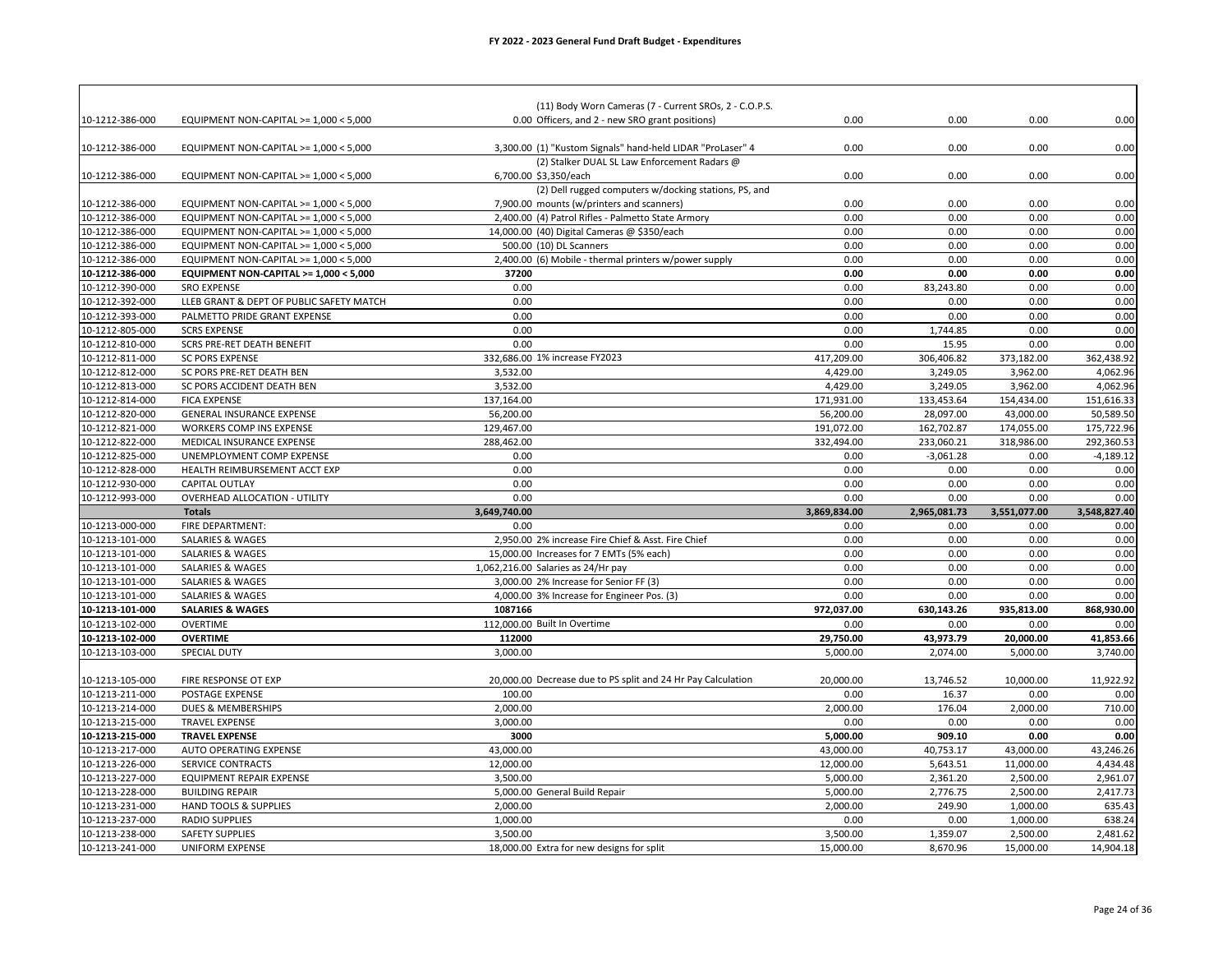| 10-1213-244-000 | JANITORIAL SUPPLIES                    | 1,000.00                                                      | 800.00       | 582.14       | 800.00       | 395.79       |
|-----------------|----------------------------------------|---------------------------------------------------------------|--------------|--------------|--------------|--------------|
| 10-1213-249-000 | MEDICAL/PHYSICAL EXP                   | 10,000.00                                                     | 13,800.00    | 6,182.00     | 5,920.00     | 1,092.00     |
| 10-1213-250-000 | SCBA/FOAM & FIRE EXTINGUISHER EXP      | 6,000.00                                                      | 6,400.00     | 4,000.11     | 6,400.00     | 3,714.08     |
| 10-1213-262-000 | VEHICLE INSURANCE EXPENSE              | 12,500.00                                                     | 12,500.00    | 6,179.00     | 10,000.00    | 11,372.00    |
| 10-1213-264-000 | <b>EMPLOYEE TRAINING</b>               | 10,000.00                                                     | 8,000.00     | 4,629.22     | 4,000.00     | 3,575.15     |
| 10-1213-271-000 | SPECIAL DEPT SUPPLIES/EXP              | 4.000.00                                                      | 3,000.00     | 1,838.69     | 10,880.00    | 6,221.11     |
|                 |                                        | Gear Storage (Lockers) to replace old ones with rust          |              |              |              |              |
| 10-1213-385-000 | CAPITAL MACHINES & EQUIPMENT >= 5,000  | 8,000.00 and mold                                             | 0.00         | 0.00         | 0.00         | 0.00         |
| 10-1213-385-000 | CAPITAL MACHINES & EQUIPMENT >= 5,000  | 7,000.00 Swiftwater Gear                                      | 0.00         | 0.00         | 0.00         | 0.00         |
| 10-1213-385-000 | CAPITAL MACHINES & EQUIPMENT >= 5,000  | 5,000.00 Graphics for vehicles (all) LEASE                    | 0.00         | 0.00         | 0.00         | 0.00         |
| 10-1213-385-000 | CAPITAL MACHINES & EQUIPMENT >= 5,000  | 15,000.00 Replacement bunker gear                             | 0.00         | 0.00         | 0.00         | 0.00         |
|                 |                                        |                                                               |              |              |              |              |
| 10-1213-385-000 | CAPITAL MACHINES & EQUIPMENT >= 5,000  | 80,000.00 Replacement Chief vehicles (x2) Pickup Trucks LEASE | 0.00         | 0.00         | 0.00         | 0.00         |
| 10-1213-385-000 | CAPITAL MACHINES & EQUIPMENT >= 5,000  | 9,500.00 AVL Comp. for Apparatus (3)                          | 0.00         | 0.00         | 0.00         | 0.00         |
| 10-1213-385-000 | CAPITAL MACHINES & EQUIPMENT >= 5,000  | 124500                                                        | 43,900.00    | 125,257.39   | 0.00         | 0.00         |
| 10-1213-386-000 | EQUIPMENT NON-CAPITAL >= 1,000 < 5,000 | 1,200.00 1 Desktop Computer for EMS Office                    | 0.00         | 0.00         | 0.00         | 0.00         |
| 10-1213-386-000 | EQUIPMENT NON-CAPITAL >= 1,000 < 5,000 | 3.300.00 Console for Rescue                                   | 0.00         | 0.00         | 0.00         | 0.00         |
| 10-1213-386-000 | EQUIPMENT NON-CAPITAL >= 1,000 < 5,000 | 4500                                                          | 900.00       | 1,154.53     | 0.00         | 0.00         |
| 10-1213-805-000 | <b>SCRS EXPENSE</b>                    | 13,674.00 Standard Payroll                                    | 0.00         | 0.00         | 0.00         | 0.00         |
| 10-1213-805-000 | <b>SCRS EXPENSE</b>                    | 667.00 Increase for 24 Hour Pay                               | 0.00         | 0.00         | 0.00         | 0.00         |
| 10-1213-805-000 | <b>SCRS EXPENSE</b>                    | 14341 1% increase FY2023                                      | 7,011.00     | 10,135.86    | 0.00         | 7,838.61     |
| 10-1213-810-000 | SCRS PRE-RET DEATH BENEFIT             | 118.00 Standard Payroll                                       | 0.00         | 0.00         | 0.00         | 0.00         |
| 10-1213-810-000 | <b>SCRS PRE-RET DEATH BENEFIT</b>      | 6.00 Increase for 24 Hour Pay                                 | 0.00         | 0.00         | 0.00         | 0.00         |
| 10-1213-810-000 | <b>SCRS PRE-RET DEATH BENEFIT</b>      | 124                                                           | 64.00        | 92.66        | 0.00         | 76.28        |
| 10-1213-811-000 | <b>SC PORS EXPENSE</b>                 | 184,859.00 with 1% increase FY2023                            | 0.00         | 0.00         | 0.00         | 0.00         |
| 10-1213-811-000 | <b>SC PORS EXPENSE</b>                 | 10,874.00 increase for 24 Hour Pay                            | 0.00         | 0.00         | 0.00         | 0.00         |
| 10-1213-811-000 | <b>SC PORS EXPENSE</b>                 | 195733 1% increase FY2023                                     | 181,389.00   | 117,773.01   | 176,341.00   | 156,220.15   |
| 10-1213-812-000 | SC PORS PRE-RET DEATH BENEFIT          | 1.863.00 Standard Payroll                                     | 0.00         | 0.00         | 0.00         | 0.00         |
| 10-1213-812-000 | SC PORS PRE-RET DEATH BENEFIT          | 110.00 Increase for 24 Hour Pay                               | 0.00         | 0.00         | 0.00         | 0.00         |
| 10-1213-812-000 | SC PORS PRE-RET DEATH BENEFIT          | 1973                                                          | 1,926.00     | 1,250.27     | 1,872.00     | 1,751.59     |
| 10-1213-813-000 | SC PORS ACCIDENTAL DEATH BENEFIT       | 1,863.00 Standard Payroll                                     | 0.00         | 0.00         | 0.00         | 0.00         |
| 10-1213-813-000 | SC PORS ACCIDENTAL DEATH BENEFIT       | 110.00 Increase for 24 Hour Pay                               | 0.00         | 0.00         | 0.00         | 0.00         |
| 10-1213-813-000 | SC PORS ACCIDENTAL DEATH BENEFIT       | 1973                                                          | 1,926.00     | 1,250.27     | 1,872.00     | 1,751.59     |
| 10-1213-814-000 | <b>FICA EXPENSE</b>                    | 78,702.00 Standard Payroll                                    | 0.00         | 0.00         | 0.00         | 0.00         |
| 10-1213-814-000 | <b>FICA EXPENSE</b>                    | 4,576.00 Increase for 24 Hour Pay                             | 0.00         | 0.00         | 0.00         | 0.00         |
| 10-1213-814-000 | <b>FICA EXPENSE</b>                    | 83278                                                         | 78,171.00    | 56,469.41    | 72,975.00    | 68,711.76    |
| 10-1213-820-000 | GENERAL INSURANCE EXPENSE              | 26,000.00                                                     | 25,800.00    | 12,860.00    | 17,000.00    | 22,507.00    |
| 10-1213-821-000 | WORKERS COMP INS EXPENSE               | 61,401.00 Standard Payroll                                    | 0.00         | 0.00         | 0.00         | 0.00         |
| 10-1213-821-000 | WORKERS COMP INS EXPENSE               | 3,584.00 Increase for 24 Hour Pay                             | 0.00         | 0.00         | 0.00         | 0.00         |
| 10-1213-821-000 | <b>WORKERS COMP INS EXPENSE</b>        | 64985                                                         | 67,527.00    | 53,487.70    | 68,483.00    | 60,784.67    |
| 10-1213-822-000 | MEDICAL INSURANCE EXPENSE              | 187,327.00 18.1% increase for 6 months                        | 179,156.00   | 101,628.21   | 184,980.00   | 159,866.02   |
| 10-1213-825-000 | UNEMPLOYMENT COMP EXPENSE              | 0.00                                                          | 0.00         | 0.00         | 0.00         | 0.00         |
| 10-1213-828-000 | HEALTH REIMBURSEMENT EXP               | 0.00                                                          | 0.00         | 0.00         | 0.00         | 0.00         |
| 10-1213-930-000 | <b>CAPITAL OUTLAY</b>                  | 0.00                                                          | 0.00         | 0.00         | 0.00         | 0.00         |
| 10-1213-993-000 | OVERHEAD ALLOCATION - UTILITY          | 0.00                                                          | 0.00         | 0.00         | 0.00         | 0.00         |
|                 | <b>Totals</b>                          | 2,063,500.00                                                  | 1,751,557.00 | 1,257,624.11 | 1,612,836.00 | 1,504,753.39 |
| 10-1214-000-000 | POLICE ANIMAL SERVICES:                | 0.00                                                          | 0.00         | 0.00         | 0.00         | 0.00         |
| 10-1214-101-000 | SALARIES & WAGES                       | 39,046.00                                                     | 39,485.00    | 28,971.94    | 38,761.00    | 37,797.98    |
| 10-1214-102-000 | OVERTIME                               | 0.00                                                          | 0.00         | 82.88        | 0.00         | 0.00         |
| 10-1214-210-000 | PRINTING/OFFICE SUPPLIES               | 150.00                                                        | 150.00       | 0.35         | 150.00       | 1.38         |
| 10-1214-211-000 | POSTAGE EXPENSE                        | 10.00                                                         | 0.00         | 1.55         | 0.00         | 0.00         |
| 10-1214-214-000 | DUES & MEMBERSHIPS                     | 1,000.00                                                      | 1,000.00     | 425.00       | 3,050.00     | 559.00       |
| 10-1214-215-000 | <b>TRAVEL EXPENSE</b>                  | 5,000.00                                                      | 5,000.00     | 2,356.05     | 0.00         | 0.00         |
| 10-1214-217-000 | AUTO OPERATING EXPENSE                 | 4,000.00                                                      | 4,000.00     | 100.64       | 4,500.00     | 2,464.29     |
| 10-1214-220-000 | <b>ELECTRIC &amp; GAS EXPENSE</b>      | 5,000.00                                                      | 5,000.00     | 3,733.19     | 4,500.00     | 5,451.10     |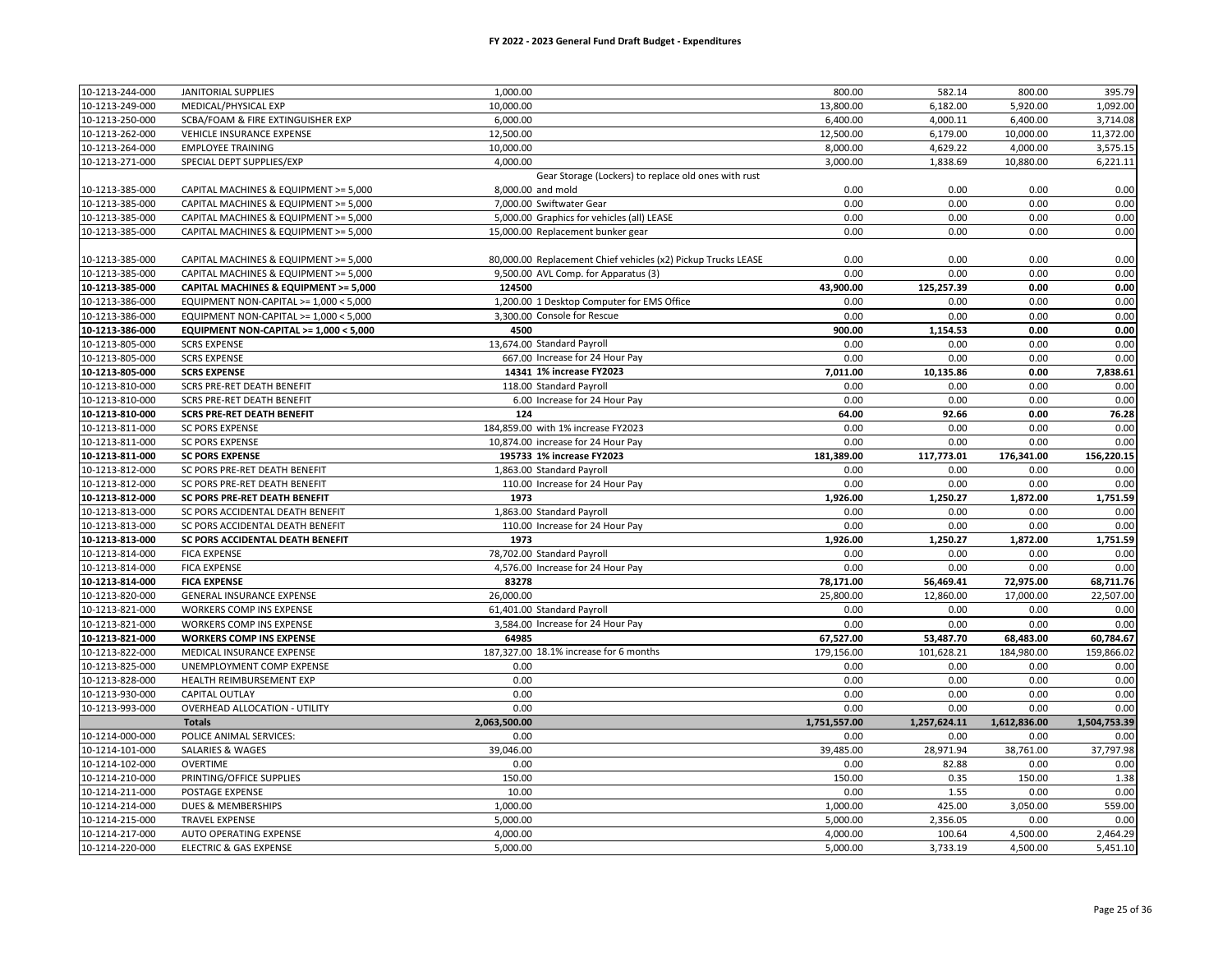| 10-1214-226-000                    | SERVICE CONTRACTS                                                              | 1,000.00                                                | 1,000.00          | 692.14           | 4,800.00          | 790.38            |
|------------------------------------|--------------------------------------------------------------------------------|---------------------------------------------------------|-------------------|------------------|-------------------|-------------------|
| 10-1214-227-000                    | EQUIPMENT REPAIR EXPENSE                                                       | 500.00                                                  | 500.00            | 0.00             | 500.00            | 101.62            |
| 10-1214-228-000                    | <b>BUILDING REPAIR EXPENSE</b>                                                 | 500.00                                                  | 500.00            | 31.32            | 500.00            | 0.00              |
| 10-1214-237-000                    | <b>RADIO SUPPLIES</b>                                                          | 100.00                                                  | 100.00            | 0.00             | 100.00            | 0.00              |
| 10-1214-241-000                    | <b>UNIFORM EXPENSE</b>                                                         | 840.00 12% increase to uniform budget                   | 750.00            | 270.00           | 0.00              | 559.73            |
| 10-1214-244-000                    | <b>JANITORIAL SUPPLIES</b>                                                     | 200.00                                                  | 200.00            | 118.20           | 200.00            | 106.33            |
| 10-1214-261-000                    | ADVERTISING                                                                    | 0.00                                                    | 0.00              | 0.00             | 0.00              | 0.00              |
| 10-1214-262-000                    | VEHICLE INSURANCE EXPENSE                                                      | 900.00                                                  | 900.00            | 441.00           | 1,200.00          | 812.00            |
| 10-1214-264-000                    | <b>EMPLOYEE TRAINING</b>                                                       | 3,500.00                                                | 3,500.00          | 1,294.00         | 0.00              | 0.00              |
|                                    |                                                                                | Vetenary Visits, Dog Food, leashes, and other Canine    |                   |                  |                   |                   |
| 10-1214-271-000                    | SPECIAL DEPT SUPPLIES/EXP                                                      | 7,500.00 Needs                                          | 0.00              | 0.00             | 0.00              | 0.00              |
| 10-1214-271-000                    | SPECIAL DEPT SUPPLIES/EXP                                                      | 7500                                                    | 7,500.00          | 2,619.80         | 7,000.00          | 12,909.70         |
| 10-1214-280-000                    | ANIMAL CONTROL SUPPLIES                                                        | 400.00                                                  | 400.00            | 124.11           | 300.00            | 203.50            |
| 10-1214-385-000                    | CAPITAL MACHINES & EQUIPMENT >= 5,000                                          | 0.00                                                    | 0.00              | 0.00             | 0.00              | 0.00              |
| 10-1214-386-000                    | EQUIPMENT NON-CAPITAL >= 1,000 < 5,000                                         | 350.00 (1) Digital Camera                               | 0.00              | 0.00             | 0.00              | 0.00              |
| 10-1214-805-000                    | <b>SCRS EXPENSE</b>                                                            | 6,670.00 1% increase FY2023                             | 6,408.00          | 4,646.99         | 6,203.00          | 5,824.58          |
| 10-1214-810-000                    | <b>SCRS PRE-RET DEATH BENEFIT</b>                                              | 57.00                                                   | 59.00             | 42.47            | 57.00             | 56.78             |
| 10-1214-811-000                    | <b>SC PORS EXPENSE</b>                                                         | 0.00                                                    | 0.00              | 0.00             | 0.00              | 0.00              |
| 10-1214-812-000                    | SC PORS PRE-RET DEATH BEN                                                      | 0.00                                                    | 0.00              | 0.00             | 0.00              | 0.00              |
| 10-1214-813-000                    | SC PORS ACCIDENT DEATH BEN                                                     | 0.00                                                    | 0.00              | 0.00             | 0.00              | 0.00              |
| 10-1214-814-000                    | <b>FICA EXPENSE</b>                                                            | 2,931.00                                                | 3,042.00          | 2,456.58         | 2,947.00          | 2,795.82          |
| 10-1214-820-000                    | <b>GENERAL INSURANCE EXP</b>                                                   | 1,350.00                                                | 1,350.00          | 673.00           | 1,300.00          | 1,224.00          |
| 10-1214-821-000                    | WORKERS COMP INS EXPENSE                                                       | 729.00                                                  | 822.00            | 737.20           | 986.00            | 1,007.44          |
| 10-1214-822-000                    | MEDICAL INSURANCE EXPENSE                                                      | 6,810.00 18.1% increase for 6 months                    | 6,338.00          | 4,703.60         | 6,554.00          | 6,330.30          |
| 10-1214-825-000                    | UNEMPLOYMENT COMP EXPENSE                                                      | 0.00                                                    | 0.00              | 0.00             | 0.00              | 0.00              |
| 10-1214-828-000                    | HEALTH REIMBURSEMENT EXP                                                       | 0.00                                                    | 0.00              | 0.00             | 0.00              | 0.00              |
| 10-1214-930-000                    | CAPITAL OUTLAY                                                                 | 0.00                                                    | 0.00              | 0.00             | 0.00              | 0.00              |
|                                    | <b>Totals</b>                                                                  | 88,543.00                                               | 88,004.00         | 54,522.01        | 83,608.00         | 78,995.93         |
| 10-1215-000-000                    | <b>POLICE PARKS:</b>                                                           | 0.00                                                    | 0.00              | 0.00             | 0.00              | 0.00              |
| 10-1215-101-000                    | SALARIES & WAGES                                                               | 169,221.00                                              | 165,470.00        | 120,022.00       | 158,010.00        | 158,155.60        |
| 10-1215-102-000                    | <b>OVERTIME</b>                                                                | 15,000.00                                               | 15,000.00         | 9,720.80         | 5,000.00          | 11,541.25         |
| 10-1215-103-000                    | SPECIAL DUTY                                                                   | 5,000.00                                                | 5,000.00          | 1,003.00         | 5,000.00          | 510.00            |
| 10-1215-210-000                    | PRINTING & OFFICE SUPPLIES                                                     | 50.00                                                   | 50.00             | 6.48             | 50.00             | 5.51              |
| 10-1215-211-000                    | POSTAGE EXPENSE                                                                | 0.00                                                    | 0.00              | 0.00             | 0.00              | 0.00              |
| 10-1215-214-000                    | <b>DUES &amp; MEMBERSHIPS</b>                                                  | 250.00                                                  | 250.00            | 125.00           | 250.00            | 40.00             |
| 10-1215-215-000                    | <b>TRAVEL EXPENSE</b>                                                          | 250.00                                                  | 250.00            | 0.00             | 0.00              | 0.00              |
| 10-1215-217-000                    | AUTO OPERATING EXPENSE                                                         | 5,000.00                                                | 5,000.00          | 3,219.32         | 6,000.00          | 3,605.24          |
| 10-1215-220-000                    | UTILITIES EXPENSE                                                              | 0.00                                                    | 0.00              | 0.00             | 0.00              | 0.00              |
| 10-1215-226-000                    | SERVICE CONTRACTS                                                              | 500.00                                                  | 500.00            | 0.00             | 500.00            | 0.00              |
| 10-1215-227-000                    | EQUIPMENT REPAIR EXPENSE                                                       | 1,500.00                                                | 1,500.00          | 577.30           | 1,000.00          | 452.30            |
| 10-1215-228-000                    | <b>BUILDING REPAIR EXPENSE</b>                                                 | 0.00                                                    | 0.00              | 0.00             | 0.00              | 0.00              |
| 10-1215-237-000                    | <b>RADIO SUPPLIES</b>                                                          | 0.00                                                    | 0.00              | 0.00             | 250.00            | 301.74            |
| 10-1215-241-000                    | UNIFORM EXPENSE                                                                | 1,680.00 12% increase to uniform budget                 | 1,500.00          | 1,046.42         | 1,000.00          | 620.80            |
| 10-1215-244-000                    | <b>JANITORIAL SUPPLIES</b>                                                     | 100.00                                                  | 100.00            | 0.00             | 100.00            | 0.00              |
| 10-1215-249-000                    | MEDICAL/PHYSICAL EXP                                                           | 100.00                                                  | 100.00            | 70.00            | 100.00            | 0.00              |
| 10-1215-261-000                    | ADVERTISING EXPENSE                                                            | 0.00                                                    | 0.00              | 0.00             | 0.00              | 0.00              |
| 10-1215-262-000                    | VEHICLE INSURANCE EXPENSE                                                      | 3,600.00                                                | 3,600.00          | 1,766.00         | 2,000.00          | 3,250.00          |
| 10-1215-264-000                    | <b>EMPLOYEE TRAINING EXPENSE</b>                                               | 500.00                                                  | 500.00            | 0.00             | 500.00            | 0.00              |
| 10-1215-271-000                    | SPECIAL DEPT SUPPLIES/EXP                                                      | 0.00                                                    | 0.00              | 43.80            | 500.00            | 418.31            |
|                                    |                                                                                | (1) Vehicle (fully equipped/outfitted pick-up truck)    |                   |                  |                   |                   |
|                                    |                                                                                | 50,000.00 LEASE                                         | 0.00              | 0.00             | 0.00              | 0.00              |
| 10-1215-385-000<br>10-1215-385-000 | CAPITAL MACHINES & EQUIPMENT >= 5,000<br>CAPITAL MACHINES & EQUIPMENT >= 5,000 | 50000                                                   | 11,200.00         | 10,930.11        | 0.00              | 0.00              |
| 10-1215-386-000                    |                                                                                |                                                         |                   |                  |                   |                   |
|                                    |                                                                                |                                                         |                   |                  |                   |                   |
|                                    | EQUIPMENT NON-CAPITAL >= 1,000 < 5,000                                         | 1,400.00 (4) Digital Cameras @ approximately \$350/each | 0.00              | 0.00             | 0.00              | 0.00              |
| 10-1215-386-000<br>10-1215-805-000 | EQUIPMENT NON-CAPITAL >= 1,000 < 5,000<br><b>SCRS EXPENSE</b>                  | 1400<br>6,319.00 1% increase FY2023                     | 0.00<br>13,723.00 | 0.00<br>9,913.73 | 0.00<br>12,072.00 | 0.00<br>12,337.74 |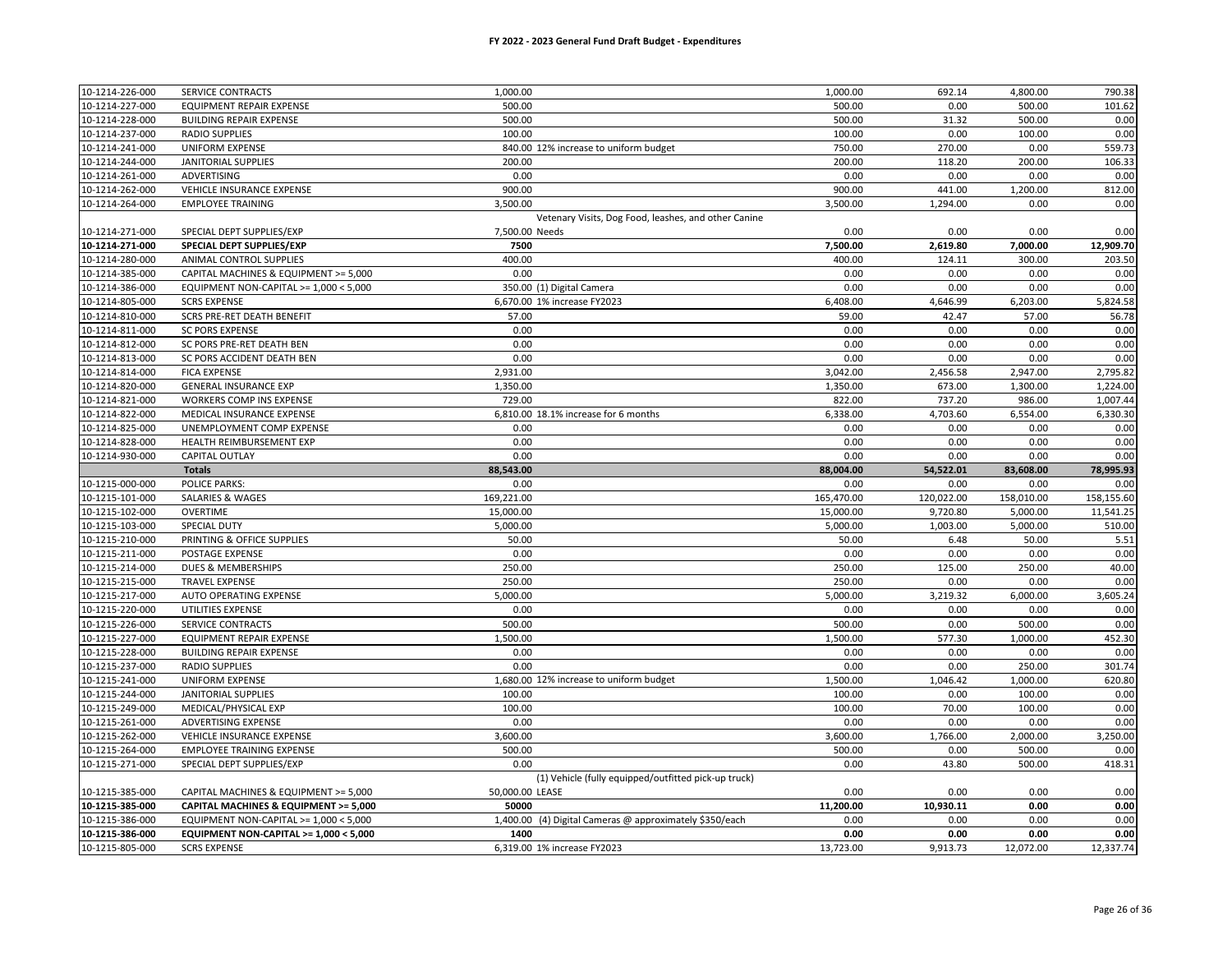| 10-1215-810-000 | <b>SCRS PRE-RET DEATH BENEFIT</b>                     | 54.00                                                 | 125.00     | 90.59      | 110.00     | 120.12     |
|-----------------|-------------------------------------------------------|-------------------------------------------------------|------------|------------|------------|------------|
| 10-1215-811-000 | <b>SC PORS EXPENSE</b>                                | 25,742.00 1% increase FY2023                          | 17,805.00  | 12,955.39  | 15,278.00  | 16,132.75  |
| 10-1215-812-000 | SC PORS PRE-RET DEATH BEN                             | 259.00                                                | 189.00     | 137.50     | 169.00     | 180.81     |
| 10-1215-813-000 | SC PORS ACCIDENTAL DEATH BENEFIT                      | 259.00                                                | 189.00     | 137.50     | 169.00     | 180.81     |
| 10-1215-814-000 | <b>FICA EXPENSE</b>                                   | 12,945.00                                             | 13,858.00  | 10,761.57  | 12,319.00  | 12,463.84  |
| 10-1215-820-000 | <b>GENERAL INSURANCE EXPENSE</b>                      | 5,100.00                                              | 5,100.00   | 2,547.00   | 3,500.00   | 4,610.00   |
| 10-1215-821-000 | WORKERS COMP INS EXPENSE                              | 13,875.00                                             | 15,191.00  | 13,616.90  | 9,316.00   | 15,073.10  |
| 10-1215-822-000 | MEDICAL INSURANCE EXPENSE                             | 35.301.00 18.1% increase for 6 months                 | 32,614.00  | 24,282.30  | 33,770.00  | 32,575.36  |
| 10-1215-825-000 | UNEMPLOYMENT COMP EXPENSE                             | 0.00                                                  | 0.00       | 0.00       | 0.00       | 0.00       |
| 10-1215-828-000 | HEALTH REIMBURSEMENT ACCT EXP                         | 0.00                                                  | 0.00       | 0.00       | 0.00       | 0.00       |
| 10-1215-930-000 | CAPITAL OUTLAY                                        | 0.00                                                  | 0.00       | 0.00       | 0.00       | 0.00       |
|                 | <b>Totals</b>                                         | 354,005.00                                            | 308,814.00 | 222,972.71 | 266,963.00 | 272,575.28 |
| 10-1216-000-000 | POLICE DISPATCH:                                      | 0.00                                                  | 0.00       | 0.00       | 0.00       | 0.00       |
| 10-1216-101-000 | SALARIES & WAGES                                      | 246,168.00 Salaries                                   | 0.00       | 0.00       | 0.00       | 0.00       |
| 10-1216-101-000 | SALARIES & WAGES                                      | 0.00 Additional for Salary Compression                | 0.00       | 0.00       | 0.00       | 0.00       |
| 10-1216-101-000 | <b>SALARIES &amp; WAGES</b>                           | 246168                                                | 246,168.00 | 148,461.26 | 233,896.00 | 228,135.93 |
| 10-1216-102-000 | <b>OVERTIME EXPENSE</b>                               | 28,000.00                                             | 28,000.00  | 22,270.45  | 20,000.00  | 23,059.18  |
| 10-1216-210-000 | PRINTING & OFFICE SUPPLIES                            | 750.00                                                | 750.00     | 0.38       | 1,000.00   | 129.76     |
| 10-1216-211-000 | POSTAGE EXPENSE                                       | 900.00                                                | 0.00       | 457.33     | 0.00       | 0.00       |
| 10-1216-214-000 | DUES & MEMBERSHIPS                                    | 1,500.00                                              | 300.00     | 1,216.00   | 200.00     | 145.00     |
| 10-1216-215-000 | <b>TRAVEL EXPENSE</b>                                 | 1,500.00                                              | 1,500.00   | 1,101.31   | 0.00       | 0.00       |
| 10-1216-221-000 | <b>TELEPHONE EXPENSE</b>                              | 27,000.00                                             | 27,000.00  | 18,347.13  | 31,000.00  | 24,438.60  |
| 10-1216-226-000 | SERVICE CONTRACTS                                     | 65,000.00                                             | 65,000.00  | 2,976.00   | 5,000.00   | 3,370.40   |
| 10-1216-227-000 | EQUIPMENT REPAIR EXPENSE                              | 2,500.00                                              | 2,500.00   | 0.00       | 2,000.00   | 553.59     |
| 10-1216-237-000 | RADIO SUPPLIES EXPENSE                                | 2,000.00                                              | 2,000.00   | 0.00       | 2,000.00   | 1,344.04   |
| 10-1216-241-000 | <b>UNIFORM EXPENSE</b>                                | 1,680.00 12% increase for uniform budget              | 1,500.00   | 601.88     | 1,000.00   | 667.56     |
| 10-1216-264-000 | <b>EMPLOYEE TRAINING EXPENSE</b>                      | 3,000.00                                              | 3,000.00   | 0.00       | 0.00       | 0.00       |
| 10-1216-271-000 | SPECIAL DEPT SUPPLIES/EXP                             | 1,800.00                                              | 1,800.00   | 804.35     | 1,800.00   | 893.35     |
|                 |                                                       | Replacement/upgrade to 911 recorder (actual cost =    |            |            |            |            |
|                 |                                                       | \$2,953.88 after qualification for 80% reimbursement  |            |            |            |            |
| 10-1216-385-000 | CAPITAL MACHINES & EQUIPMENT >= 5,000                 | 14,769.00 through State 911 funds)                    | 0.00       | 0.00       | 0.00       | 0.00       |
|                 |                                                       |                                                       |            |            |            |            |
|                 |                                                       | New RMS/CAD system \$350,000 for the first year       |            |            |            |            |
| 10-1216-385-000 | CAPITAL MACHINES & EQUIPMENT >= 5,000                 | (qualifies for reimbursement through State 911 funds) | 0.00       | 0.00       | 0.00       | 0.00       |
| 10-1216-385-000 | CAPITAL MACHINES & EQUIPMENT >= 5,000                 | 14769                                                 | 0.00       | 0.00       | 0.00       | 0.00       |
| 10-1216-386-000 | EQUIPMENT NON-CAPITAL >= 1,000 < 5,000                | $2,000.00$ Chairs (? = inquire)                       | 0.00       | 0.00       | 0.00       | 0.00       |
| 10-1216-386-000 | EQUIPMENT NON-CAPITAL >= 1,000 < 5,000                | 2000                                                  | 2,000.00   | 0.00       | 0.00       | 0.00       |
| 10-1216-805-000 | <b>SCRS EXPENSE</b>                                   | 39,850.00 1% increase FY2023                          | 43,603.00  | 27,999.28  | 38,383.00  | 38,713.15  |
| 10-1216-810-000 | SCRS PRE-RET DEATH BENEFIT                            | 343.00                                                | 399.00     | 255.96     | 351.00     | 376.77     |
| 10-1216-811-000 | <b>SC PORS EXPENSE</b>                                | 0.00                                                  | 0.00       | 0.00       | 0.00       | 0.00       |
| 10-1216-812-000 | SC PORS PRE-RET DEATH BENEFIT                         | 0.00                                                  | 0.00       | 0.00       | 0.00       | 0.00       |
| 10-1216-813-000 | SC PORS ACCIDENTAL DEATH BENEFIT                      | 0.00                                                  | 0.00       | 0.00       | 0.00       | 0.00       |
| 10-1216-814-000 | <b>FICA EXPENSE</b>                                   | 17,510.00                                             | 20,672.00  | 13,930.74  | 18,236.00  | 18,626.97  |
|                 |                                                       |                                                       |            |            |            |            |
| 10-1216-820-000 |                                                       | 7,500.00                                              | 7,500.00   | 3,745.00   | 5,500.00   | 6,781.00   |
| 10-1216-821-000 | GENERAL INSURANCE EXPENSE<br>WORKERS COMP INS EXPENSE | 1,043.00                                              | 1,236.00   | 830.66     | 12,604.00  | 1,166.11   |
| 10-1216-822-000 | MEDICAL INSURANCE EXPENSE                             | 46,112.00 18.1% increase for 6 months                 | 42,840.00  | 29,720.14  | 37,781.00  | 42,002.48  |
| 10-1216-825-000 | UNEMPLOYMENT COMP EXPENSE                             | 0.00                                                  | 0.00       | 0.00       | 0.00       | 0.00       |
| 10-1216-828-000 | HEALTH REIMBURSEMENT ACCT EXPENSE                     | 0.00                                                  | 0.00       | 0.00       | 0.00       | 0.00       |
|                 | <b>Totals</b>                                         | 510,925.00                                            | 497,768.00 | 272,717.87 | 410,751.00 | 390,403.89 |
| 10-1217-000-000 | POLICE SPECIAL RESOURCE OFFICERS:                     | 0.00                                                  | 0.00       | 0.00       | 0.00       | 0.00       |
| 10-1217-101-000 | <b>SALARIES &amp; WAGES</b>                           | 385,417.00                                            | 0.00       | 0.00       | 0.00       | 0.00       |
| 10-1217-102-000 | <b>OVERTIME EXPENSE</b>                               | 0.00                                                  | 0.00       | 0.00       | 0.00       | 0.00       |
| 10-1217-103-000 | SPECIAL DUTY                                          | 0.00                                                  | 0.00       | 0.00       | 0.00       | 0.00       |
| 10-1217-210-000 | PRINTING & OFFICE SUPPLIES                            | 0.00                                                  | 0.00       | 0.00       | 0.00       | 0.00       |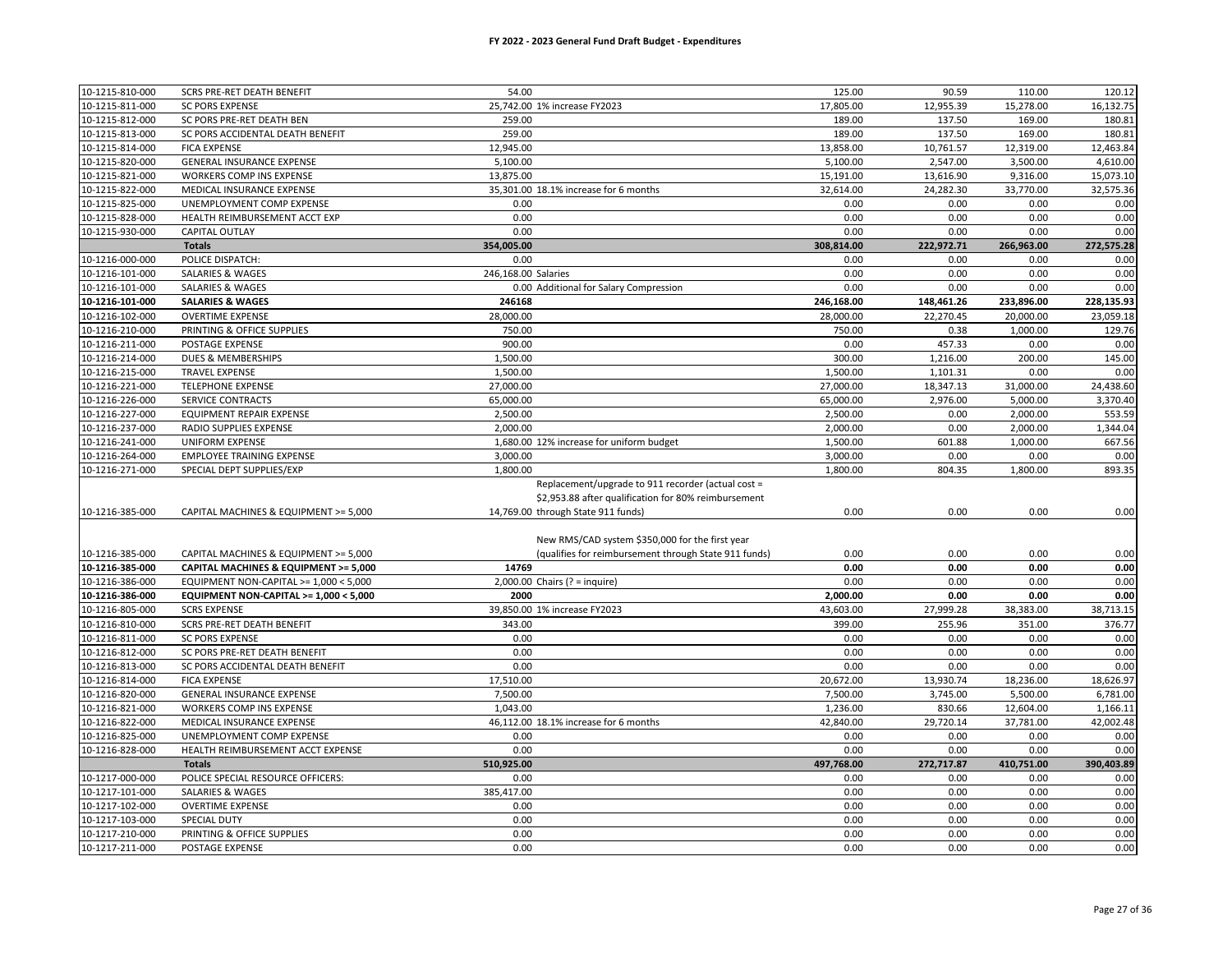| 10-1217-214-000 | DUES & MEMBERSHIPS                     | 0.00                                                              | 0.00       | 0.00       | 0.00       | 0.00       |
|-----------------|----------------------------------------|-------------------------------------------------------------------|------------|------------|------------|------------|
| 10-1217-215-000 | <b>TRAVEL EXPENSE</b>                  | 0.00                                                              | 0.00       | 0.00       | 0.00       | 0.00       |
| 10-1217-217-000 | AUTO OPERATING EXPENSE                 | 0.00                                                              | 0.00       | 0.00       | 0.00       | 0.00       |
| 10-1217-221-000 | <b>TELEPHONE EXPENSE</b>               | 0.00                                                              | 0.00       | 0.00       | 0.00       | 0.00       |
| 10-1217-226-000 | SERVICE CONTRACTS                      | 0.00                                                              | 0.00       | 0.00       | 0.00       | 0.00       |
| 10-1217-227-000 | <b>EQUIPMENT REPAIR EXPENSE</b>        | 0.00                                                              | 0.00       | 0.00       | 0.00       | 0.00       |
| 10-1217-229-000 | SLED NCIC EQUIPMENT EXPENSE            | 0.00                                                              | 0.00       | 0.00       | 0.00       | 0.00       |
| 10-1217-231-000 | HAND TOOLS & SUPPLIES                  | 0.00                                                              | 0.00       | 0.00       | 0.00       | 0.00       |
| 10-1217-237-000 | <b>RADIO SUPPLIES</b>                  | 0.00                                                              | 0.00       | 0.00       | 0.00       | 0.00       |
| 10-1217-238-000 | <b>SAFETY SUPPLIES</b>                 | 0.00                                                              | 0.00       | 0.00       | 0.00       | 0.00       |
| 10-1217-241-000 | <b>UNIFORM EXPENSE</b>                 | 0.00                                                              | 0.00       | 0.00       | 0.00       | 0.00       |
| 10-1217-262-000 | VEHICLE INSURANCE EXPENSE              | 0.00                                                              | 0.00       | 0.00       | 0.00       | 0.00       |
| 10-1217-264-000 | <b>EMPLOYEE TRAINING EXPENSE</b>       | 0.00                                                              | 0.00       | 0.00       | 0.00       | 0.00       |
| 10-1217-385-000 | CAPITAL MACHINES & EQUIPMENT >= 5,000  | 0.00                                                              | 0.00       | 0.00       | 0.00       | 0.00       |
| 10-1217-386-000 | EQUIPMENT NON-CAPITAL >= 1,000 < 5,000 | 0.00                                                              | 0.00       | 0.00       | 0.00       | 0.00       |
| 10-1217-811-000 | <b>SC PORS EXPENSE</b>                 | 75,197.00 1% increase FY2023                                      | 0.00       | 0.00       | 0.00       | 0.00       |
| 10-1217-812-000 | SC PORS PRE-RET DEATH BEN              | 758.00                                                            | 0.00       | 0.00       | 0.00       | 0.00       |
| 10-1217-813-000 | SC PORS ACCIDENT DEATH BEN             | 758.00                                                            | 0.00       | 0.00       | 0.00       | 0.00       |
| 10-1217-814-000 | <b>FICA EXPENSE</b>                    | 29,484.00                                                         | 0.00       | 0.00       | 0.00       | 0.00       |
| 10-1217-820-000 | <b>GENERAL INSURANCE EXPENSE</b>       | 0.00                                                              | 0.00       | 0.00       | 0.00       | 0.00       |
| 10-1217-821-000 | WORKERS COMP INS EXPENSE               | 31,759.00                                                         | 0.00       | 0.00       | 0.00       | 0.00       |
| 10-1217-822-000 | MEDICAL INSURANCE EXPENSE              | 77,117.00 18.1% increase for 6 months                             | 0.00       | 0.00       | 0.00       | 0.00       |
| 10-1217-825-000 | UNEMPLOYMENT COMP EXPENSE              | 0.00                                                              | 0.00       | 0.00       | 0.00       | 0.00       |
| 10-1217-930-000 | <b>CAPITAL OUTLAY</b>                  | 0.00                                                              | 0.00       | 0.00       | 0.00       | 0.00       |
|                 | <b>Totals</b>                          | 600,490.00                                                        | 0.00       | 0.00       | 0.00       | 0.00       |
| 10-1325-000-000 | <b>STREET LIGHTING:</b>                | 0.00                                                              | 0.00       | 0.00       | 0.00       | 0.00       |
| 10-1325-220-000 | <b>ELECTRIC &amp; GAS EXPENSE</b>      | 375,000.00                                                        | 375,000.00 | 250,953.27 | 347,000.00 | 396,711.29 |
| 10-1325-227-000 | EQUIPMENT REPAIR EXPENSE               | 0.00                                                              | 0.00       | 0.00       | 0.00       | 7,450.00   |
| 10-1325-385-000 | CAPITAL MACHINES & EQUIPMENT >= 5,000  | 0.00                                                              | 0.00       | 0.00       | 0.00       | 0.00       |
| 10-1325-386-000 | EQUIPMENT NON-CAPITAL >= 1,000 < 5,000 | 0.00                                                              | 0.00       | 0.00       | 0.00       | 0.00       |
|                 | <b>Totals</b>                          | 375,000.00                                                        | 375,000.00 | 250,953.27 | 347,000.00 | 404,161.29 |
| 10-1337-000-000 | <b>STREETS &amp; SANITATION:</b>       | 0.00                                                              | 0.00       | 0.00       | 0.00       | 0.00       |
| 10-1337-101-000 | <b>SALARIES &amp; WAGES</b>            | 644,663.75                                                        | 641,970.00 | 438,957.81 | 618,379.00 | 585,688.67 |
| 10-1337-102-000 | <b>OVERTIME</b>                        | 500.00                                                            | 500.00     | 125.52     | 0.00       | 0.00       |
| 10-1337-210-000 | PRINTING/OFFICE SUPPLIES               | 2,000.00                                                          | 1,000.00   | 2,018.52   | 500.00     | 2,172.09   |
| 10-1337-211-000 | POSTAGE EXPENSE                        | 500.00 no change                                                  | 750.00     | 15.51      | 750.00     | 750.00     |
| 10-1337-214-000 | DUES & MEMBERSHIPS                     | 685.00 no change                                                  | 685.00     | 380.00     | 685.00     | 0.00       |
| 10-1337-215-000 | <b>TRAVEL EXPENSE</b>                  | 1,200.00 AWPA, ODB and SCFMA spring/fall conferences              | 0.00       | 0.00       | 0.00       | 0.00       |
|                 |                                        | feul-service maintenance-tires /repairs for Sanitation            |            |            |            |            |
| 10-1337-217-000 | AUTO OPERATING EXPENSE                 | 125,000.00 Fleet                                                  | 125,000.00 | 83,079.01  | 125,000.00 | 157,945.67 |
| 10-1337-221-000 | <b>TELEPHONE EXPENSE</b>               | 7,000.00 no change                                                | 7,000.00   | 4,317.08   | 7,000.00   | 6,361.16   |
| 10-1337-226-000 | <b>SERVICE CONTRACTS</b>               | 8,200.00 same                                                     | 8,200.00   | 180.00     | 8,142.00   | 5,927.00   |
|                 |                                        |                                                                   |            |            |            |            |
|                 |                                        | Leaf machine /pull behind trailers/back up pull behind            |            |            |            |            |
| 10-1337-227-000 | EQUIPMENT REPAIR EXPENSE               | 10,000.00 leaf machine tarps and cover for roll off containars    | 10,000.00  | 440.47     | 2,500.00   | 1,760.31   |
|                 |                                        | gravel for all areas on the back lot.                             |            |            |            |            |
| 10-1337-228-000 | BUILDING REPAIR EXPENSE                | 5,000.00 concete work in yard trash holding area                  | 5,000.00   | 3,700.80   | 2,500.00   | 1,822.81   |
| 10-1337-228-001 | <b>BUILDING IMPROVEMENTS - CAPITAL</b> | 0.00                                                              | 0.00       | 0.00       | 0.00       | 0.00       |
| 10-1337-229-000 | WASTE DISPOSAL & TIPPING FEES          | 30,000,00 price went down /we do not know how long                | 30,000.00  | 4,467.22   | 30,000.00  | 22,146.60  |
|                 |                                        | no change( pitch forks/leaf rakes/all tools for roll cart         |            |            |            |            |
| 10-1337-231-000 | HAND TOOLS & SUPPLIES                  | 7,000.00 repair.                                                  | 7,000.00   | 1,582.31   | 3,500.00   | 2,822.81   |
|                 |                                        |                                                                   |            |            |            |            |
| 10-1337-238-000 | <b>SAFETY SUPPLIES</b>                 | 7,000.00 all safety products boots-rain suits - rain boots-vests- | 7,000.00   | 1,162.76   | 3,500.00   | 3,106.43   |
| 10-1337-241-000 | UNIFORM EXPENSE                        | 14,000.00 18 employees -full time                                 | 13,750.00  | 10,608.48  | 12,200.00  | 12,504.50  |
| 10-1337-244-000 | <b>JANITORAL SUPPLIES</b>              | 500.00 same                                                       | 500.00     | 199.44     | 500.00     | 0.00       |
|                 |                                        |                                                                   |            |            |            |            |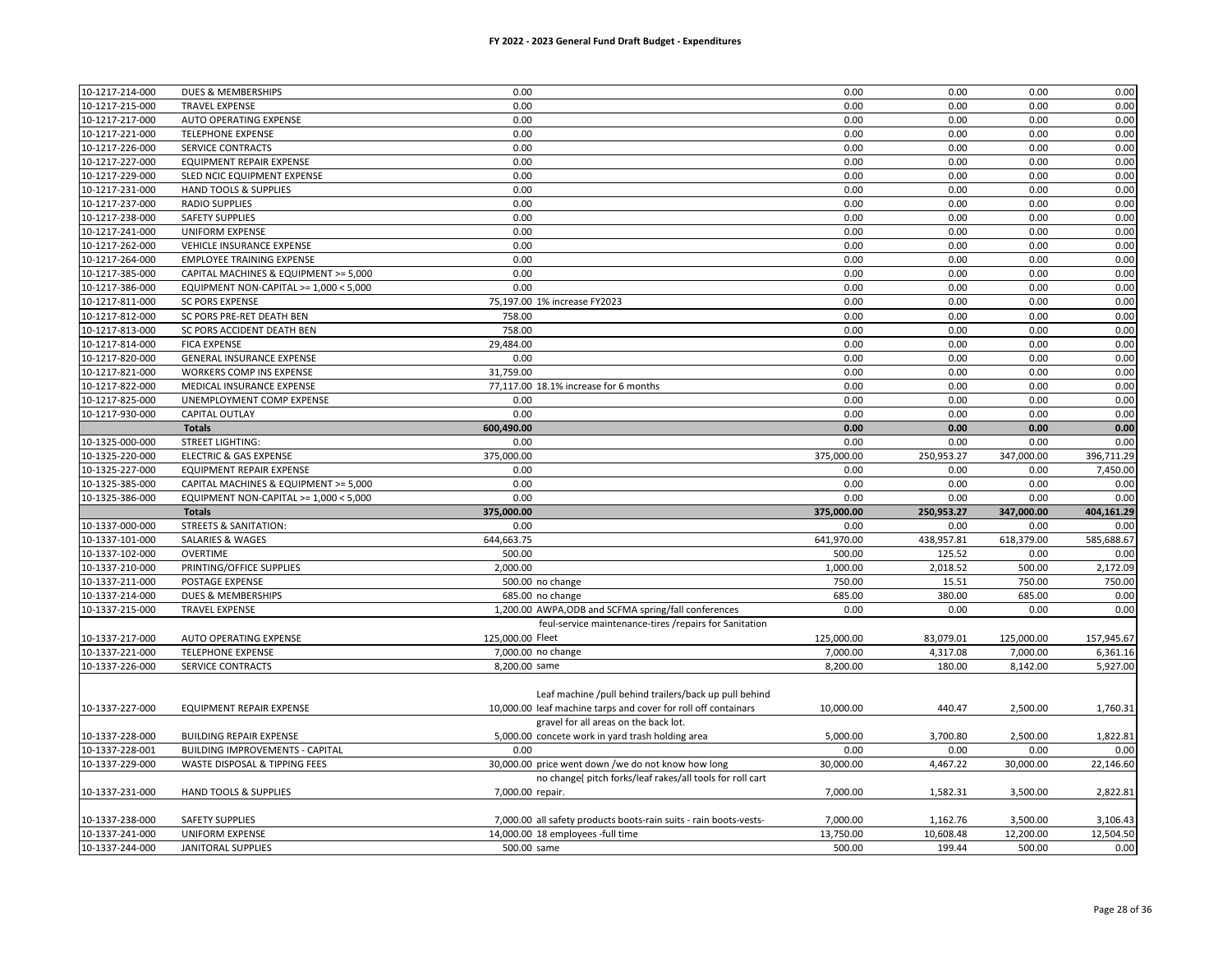| 10-1337-249-000 | MEDICAL, DR, PHYSICAL EXP                | 1,300.00 up some due to added empolyees                   | 1,200.00         | 1,010.00     | 1,200.00         | 1,385.00         |
|-----------------|------------------------------------------|-----------------------------------------------------------|------------------|--------------|------------------|------------------|
| 10-1337-254-000 | <b>SIGNS &amp; SIGN SUPPLIES</b>         | 0.00                                                      | 0.00             | 0.00         | 0.00             | 0.00             |
| 10-1337-260-000 | PROFESSIONAL SERVICES - HR               | 0.00                                                      | 0.00             | 0.00         | 0.00             | 0.00             |
| 10-1337-262-000 | VEHICLE INSURANCE EXPENSE                | 13,200.00 added vehicle                                   | 11,500.00        | 5,738.00     | 11,760.00        | 10,560.00        |
| 10-1337-264-000 | <b>EMPLOYEE TRAINING EXPENSE</b>         | 300.00 no change                                          | 300.00           | 0.00         | 300.00           | 0.00             |
| 10-1337-267-000 | <b>CONTRACT LABOR EXPENSE</b>            | 0.00                                                      | 0.00             | 0.00         | 500.00           | 0.00             |
| 10-1337-272-000 | SPECIAL SUPPLIES- PLASTIC GARBAGE BAGS   | 6,150.00 for city hall stock                              | 6,150.00         | 2,630.33     | 4,500.00         | 3,618.42         |
| 10-1337-275-000 | SPECIAL SUPPLIES-RECYCLE BINS & LEAF BAG | 3,000.00 for city hall stock                              | 3,000.00         | 1,254.68     | 3,000.00         | 17,831.82        |
| 10-1337-279-000 | OTHER OPERATING EXPENSE                  | 0.00                                                      | 0.00             | 0.00         | 0.00             | 0.00             |
| 10-1337-385-000 | CAPITAL MACHINES & EQUIPMENT >= 5,000    | 33,000.00 500 roll carts for replacing 2008 carts         | 0.00             | 0.00         | 0.00             | 0.00             |
| 10-1337-386-000 | EQUIPMENT NON-CAPITAL >= 1,000 < 5,000   | 1,800.00 pole saw/back pack blower/chain saw and asot.    | 0.00             | 0.00         | 0.00             | 0.00             |
| 10-1337-805-000 | <b>SCRS EXPENSE</b>                      | 111,790.00 1% increase FY2023                             | 100,842.00       | 71,697.79    | 101,525.00       | 90,270.67        |
| 10-1337-810-000 | SCRS PRE-RET DEATH BENEFIT               | 963.00                                                    | 922.00           | 655.49       | 928.00           | 878.71           |
| 10-1337-814-000 | <b>FICA EXPENSE</b>                      | 49,355.00                                                 | 47,860.00        | 37,210.46    | 48,190.00        | 42,760.77        |
| 10-1337-820-000 | <b>GENERAL INSURANCE EXPENSE</b>         | 9,500.00                                                  | 9,250.00         | 4,622.00     | 10,000.00        | 8,349.00         |
| 10-1337-821-000 | WORKERS COMP INS EXPENSE                 | 64,528.00                                                 | 71,923.00        | 63,183.87    | 66,002.00        | 67,862.36        |
| 10-1337-822-000 | MEDICAL INSURANCE EXPENSE                | 149,784.00 18.1% increase for 6 months                    | 138,669.00       | 94,842.69    | 118,617.00       | 136,230.88       |
| 10-1337-825-000 | UNEMPLOYMENT COMP EXPENSE                | 0.00                                                      | 0.00             | 0.00         | 0.00             | 0.00             |
| 10-1337-828-000 | HEALTH REIMBURSEMENT ACCT EXP            | 0.00                                                      | 0.00             | 0.00         | 0.00             | 0.00             |
| 10-1337-930-000 | CAPITAL OUTLAY                           | 0.00                                                      | 0.00             | 0.00         | 0.00             | 0.00             |
| 10-1337-993-000 | <b>OVERHEAD ALLOCATION - UTILITY</b>     | 0.00                                                      | 0.00             | 0.00         | 0.00             | 0.00             |
|                 | <b>Totals</b>                            | 1,307,918.75                                              | 1,249,971.00     | 834,080.24   | 1,181,678.00     | 1,182,755.68     |
| 10-1463-000-000 | PLANNING & DEVELOPMENT:                  | 0.00                                                      | 0.00             | 0.00         | 0.00             | 0.00             |
| 10-1463-101-000 | SALARIES & WAGES                         | 358,753.00 Salaries - Director now ACM in Admin           | 0.00             | 0.00         | 0.00             | 0.00             |
| 10-1463-101-000 | <b>SALARIES &amp; WAGES</b>              | 40,336.00 Additional position requested                   | 0.00             | 0.00         | 0.00             | 0.00             |
| 10-1463-101-000 | <b>SALARIES &amp; WAGES</b>              | 399089                                                    | 445,154.00       | 292,618.01   | 432,753.00       | 409,998.44       |
| 10-1463-210-000 | PRINTING/OFFICE SUPPLIES                 | 7,000.00                                                  | 6,700.00         | 5,642.93     | 6,700.00         | 6,823.32         |
| 10-1463-211-000 | POSTAGE EXPENSE                          | 3,100.00                                                  | 3,100.00         | 1,866.73     | 3,100.00         | 3,100.00         |
| 10-1463-214-000 | <b>DUES &amp; SUBSCIPTIONS</b>           | 2,500.00                                                  | 2,500.00         | 215.00       | 2,500.00         | 1,161.00         |
| 10-1463-215-000 | <b>TRAVEL EXPENSE</b>                    | 5,500.00                                                  | 5,500.00         | 1,941.60     | 0.00             | 0.00             |
| 10-1463-217-000 | AUTO OPERATING EXPENSE                   | 10,000.00                                                 | 8,000.00         | 6,798.05     | 10,000.00        | 8,745.03         |
| 10-1463-221-000 | <b>TELEPHONE EXPENSE</b>                 | 5,300.00 Verizon                                          | 0.00             | 0.00         | 0.00             | 0.00             |
| 10-1463-221-000 | <b>TELEPHONE EXPENSE</b>                 | 3,200.00 Land Lines                                       | 0.00             | 0.00         | 0.00             | 0.00             |
| 10-1463-221-000 | <b>TELEPHONE EXPENSE</b>                 | 8500                                                      | 8,500.00         | 5,322.47     | 8,500.00         | 7,881.75         |
| 10-1463-226-000 | <b>SERVICE CONTRACTS</b>                 | 400.00 ARCGIS                                             | 0.00             | 0.00         | 0.00             | 0.00             |
| 10-1463-226-000 | SERVICE CONTRACTS                        | 950.00 Edmunds                                            | 0.00             | 0.00         | 0.00             |                  |
| 10-1463-226-000 | SERVICE CONTRACTS                        | 1,500.00 The Sourcing Group                               | 0.00             | 0.00         | 0.00             | 0.00<br>0.00     |
|                 |                                          | Edmunds New Portal - Online Payments - Year 1 at          |                  |              |                  |                  |
|                 |                                          | \$2,477 (license & support) - subsequent years at \$1,277 |                  |              |                  |                  |
|                 |                                          |                                                           |                  |              |                  |                  |
| 10-1463-226-000 | SERVICE CONTRACTS                        | 2,477.00 (maintenance only)                               | 0.00             | 0.00<br>0.00 | 0.00             | 0.00             |
| 10-1463-226-000 | <b>SERVICE CONTRACTS</b>                 | 0.00<br>5327                                              | 0.00<br>1,360.00 | 186.24       | 0.00<br>2,392.00 | 0.00<br>3,900.00 |
| 10-1463-226-000 | <b>SERVICE CONTRACTS</b>                 |                                                           |                  |              |                  |                  |
| 10-1463-228-000 | <b>BUILDING REPAIRS</b>                  | 0.00                                                      | 0.00             | 0.00         | 0.00             | 0.00             |
| 10-1463-229-000 | BUILDING CODE ENFORCEMENT EXPENSE        | 2,000.00 New Code Books/New Cycle                         | 0.00             | 0.00         | 0.00             | 0.00             |
| 10-1463-231-000 | HAND TOOLS & SUPPLIES                    | 800.00                                                    | 800.00           | 199.82       | 300.00           | 297.97           |
| 10-1463-237-000 | <b>RADIO SUPPLIES</b>                    | 0.00                                                      | 0.00             | 0.00         | 0.00             | 0.00             |
| 10-1463-241-000 | <b>UNIFORM EXPENSE</b>                   | 2,000.00                                                  | 2,000.00         | 970.45       | 0.00             | 356.77           |
| 10-1463-260-000 | PROFESSIONAL SERVICES - HR               | 0.00                                                      | 0.00             | 0.00         | 0.00             | 0.00             |
| 10-1463-261-000 | ADVERTISING                              | 1,500.00                                                  | 1,800.00         | 364.73       | 1,250.00         | 394.09           |
| 10-1463-262-000 | VEHICLE INSURANCE EXPENSE                | 3,600.00                                                  | 3,600.00         | 1,766.00     | 3,675.00         | 3,250.00         |
| 10-1463-264-000 | <b>EMPLOYEE TRAINING</b>                 | 8,000.00                                                  | 8,000.00         | 1,799.45     | 0.00             | 1,091.52         |
| 10-1463-265-000 | NPDES PHASE II PROJECT EXPENSE           | 960.00 Monitoring Expenses                                | 0.00             | 0.00         | 0.00             | 0.00             |
| 10-1463-265-000 | NPDES PHASE II PROJECT EXPENSE           | 2,000.00 DHEC Permit                                      | 0.00             | 0.00         | 0.00             | 0.00             |
| 10-1463-265-000 | NPDES PHASE II PROJECT EXPENSE           | 13,585.00 Lexington County Stormwater Consortium          | 0.00             | 0.00         | 0.00             | 0.00             |
| 10-1463-265-000 | NPDES PHASE II PROJECT EXPENSE           | 16545                                                     | 36,960.00        | 31,595.85    | 36,960.00        | 35,544.00        |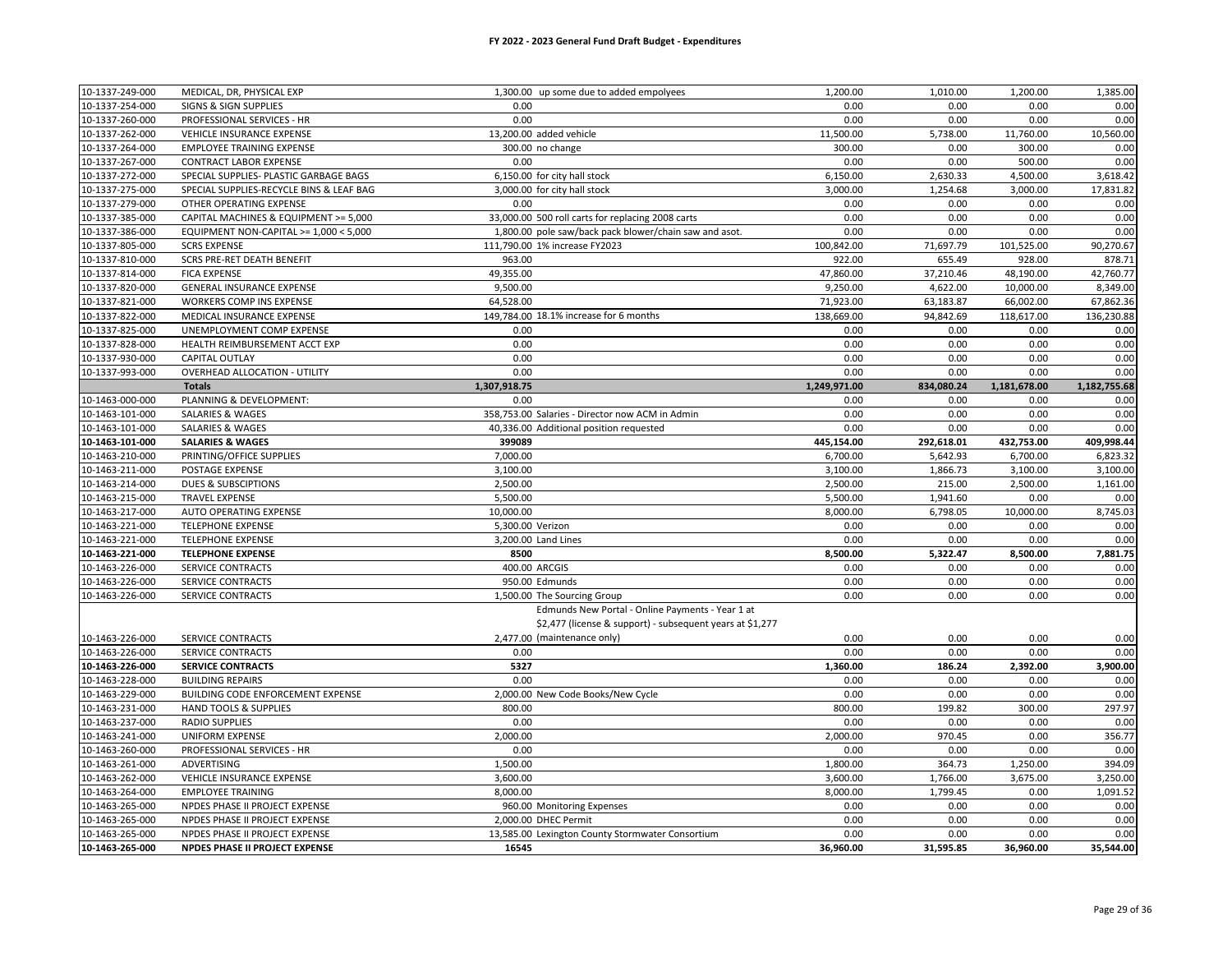| PROF SERVICES-CONTRACTS<br>0.00 BL Recovery- payments to Southern Resource Advisors<br>0.00<br>0.00<br>0.00<br>10-1463-267-000<br>PROF SERVICES-CONTRACTS<br>0.00 Zoning Ordinance Rewrite<br>0.00<br>0.00<br>0.00<br>0.00<br>0.00 Cayce Comp Plan - Central Midlands COG<br>0.00<br>0.00<br>0.00<br>0.00<br>10-1463-267-000<br>PROF SERVICES-CONTRACTS<br>2,400.00 Stormwater Inspection/Maintenance - Town of Irmo<br>0.00<br>PROF SERVICES-CONTRACTS<br>0.00<br>0.00<br>PROF SERVICES-CONTRACTS<br>2400<br>8,000.00<br>2,741.08<br>8,000.00<br>0.00<br>10-1463-268-000<br>BOARD OF ADJUSTMT EXPENSE<br>0.00<br>0.00<br>0.00<br>0.00<br>0.00<br>0.00<br>0.00<br>10-1463-269-000<br>SIGN DEPOSIT EXPENSE<br>SPECICAL CONTRACT-COPIER<br>2,000.00 For scanning archived permits in Parks Building<br>0.00<br>0.00<br>0.00<br>697.60<br>2,600.00<br>SPECICAL CONTRACT-COPIER<br>2000<br>2,000.00<br>10-1463-271-000<br>0.00<br>4,000.00<br>871.01<br>2,000.00<br>SPECIAL DEPT SUPPLIES/EXP<br>10-1463-272-000<br>0.00<br>2,000.00<br>1,416.71<br>0.00<br>SPECIAL CONTRACT EXPENSE<br>SPEC CONTRACTS-PUBLIC REL<br>0.00<br>0.00<br>0.00<br>0.00<br>35,000.00 New Truck (Code Enforcement) LEASE<br>0.00<br>CAPITAL MACHINES & EQUIPMENT >= 5,000<br>0.00<br>0.00<br>1,000.00 New Car Printer/Power Inverter for Old Truck LEASE<br>0.00<br>0.00<br>10-1463-385-000<br>0.00<br>0.00<br>CAPITAL MACHINES & EQUIPMENT >= 5,000<br>35,000.00 New Truck for New FTE LEASE<br>0.00<br>0.00<br>0.00<br>0.00<br>10-1463-385-000<br>CAPITAL MACHINES & EQUIPMENT >= 5,000<br>10-1463-385-000<br>CAPITAL MACHINES & EQUIPMENT >= 5,000<br>71000<br>0.00<br>0.00<br>0.00<br>0.00<br>0.00<br>10-1463-386-000<br>0.00<br>0.00<br>5,921.32<br>0.00<br>EQUIPMENT NON-CAPITAL >= 1,000 < 5,000<br>0.00<br>0.00<br>0.00<br>10-1463-390-000<br>HEALTHY SC INITIATIVE GRANT EXP - HSCI<br>0.00<br>0.00<br>61,284.00 1% increase FY2023<br>70,198.00<br>47,808.13<br>71,044.00<br>63,194.68<br>10-1463-805-000<br><b>SCRS EXPENSE</b><br>10-1463-810-000<br>SCRS PRE-RET DEATH BENEFIT<br>528.00<br>642.00<br>437.06<br>649.00<br>615.30<br>33,221.00<br>22,855.23<br>33,637.00<br>30,282.21<br>10-1463-814-000<br><b>FICA EXPENSE</b><br>27,445.00<br>10-1463-820-000<br>GENERAL INSURANCE EXPENSE<br>4,000.00<br>3,800.00<br>1,894.00<br>3,000.00<br>3,524.00<br>WORKERS COMP INS EXPENSE<br>7,556.00<br>6,575.02<br>9,157.00<br>9,205.10<br>10-1463-821-000<br>5,059.00<br>49,606.00 18.1% increase for 6 months<br>52,238.00<br>36,248.76<br>63,908.00<br>52,408.56<br>10-1463-822-000<br>MEDICAL INSURANCE EXPENSE<br>10-1463-825-000<br>UNEMPLOYMENT COMP EXPENSE<br>0.00<br>0.00<br>0.00<br>420.45<br>0.00<br>0.00<br>0.00<br>10-1463-828-000<br>HEALTH REIMBURSEMENT ACCT EXP<br>0.00<br>0.00<br>0.00<br>698,783.00<br>717,629.00<br>478,753.25<br>702,125.00<br>678,641.71<br><b>Totals</b><br>10-1465-000-000<br>MUSEUM:<br>0.00<br>0.00<br>0.00<br>0.00<br>0.00<br>10-1465-101-000<br>SALARIES & WAGES<br>85,503.00<br>91,736.00<br>35,986.44<br>87,777.00<br>87,776.57<br>319.45<br>2,000.00<br>424.06<br>10-1465-210-000<br>PRINTING/OFFICE SUPPLIES<br>2,500.00<br>2,500.00<br>250.00<br>10-1465-211-000<br><b>POSTAGE</b><br>250.00<br>250.00<br>46.60<br>250.00<br>10-1465-214-000<br>DUES & MEMBERSHIPS<br>670.00 SCFM and AASLH dues, Amazon Prime Service<br>0.00<br>0.00<br>0.00<br>0.00<br>526.60<br>10-1465-214-000<br><b>DUES &amp; MEMBERSHIPS</b><br>670<br>670.00<br>118.00<br>1,500.00<br>10-1465-215-000<br>0.00 Travel within state of South Carolina<br>0.00<br>0.00<br>0.00<br>0.00<br><b>TRAVEL EXPENSE</b><br>10-1465-215-000<br><b>TRAVEL EXPENSE</b><br>0.00 Food (4 meals)<br>0.00<br>0.00<br>0.00<br>0.00<br>350.00 Hotels (4 Nights)<br>0.00<br>10-1465-215-000<br><b>TRAVEL EXPENSE</b><br>0.00<br>0.00<br>0.00<br>0.00<br>10-1465-215-000<br>350<br>350.00<br>0.00<br>0.00<br><b>TRAVEL EXPENSE</b><br>10-1465-217-000<br>0.00<br>0.00<br>29.47<br>0.00<br>0.00<br><b>VEHICLE EXPENSE</b><br>5,173.06<br>10-1465-220-000<br>6,500.00<br>6,500.00<br>3,149.99<br>6,500.00<br><b>ELECTRIC &amp; GAS EXPENSE</b><br>6,688.45<br>10-1465-221-000<br><b>TELEPHONE EXPENSE</b><br>6,000.00<br>6,000.00<br>2,056.54<br>5,000.00<br>550.00 Cayce Exterminating and Programs/Lectures<br>0.00<br>10-1465-226-000<br>SERVICE CONTRACTS<br>0.00<br>0.00<br>0.00<br>1,000.00 Intern/Volunteers Insurance<br>0.00<br>10-1465-226-000<br>SERVICE CONTRACTS<br>0.00<br>0.00<br>0.00<br>ADS Security, Johnson Controls, Cayce Exterminating,<br>4,950.00 Fire Alarm Inspection<br>10-1465-226-000<br>SERVICE CONTRACTS<br>0.00<br>0.00<br>0.00<br>0.00<br>4,210.92<br>4,000.00<br><b>SERVICE CONTRACTS</b><br>6500<br>5,050.00<br>1,250.00 Firetruck Upkeep<br>10-1465-227-000<br>EQUIPMENT REPAIR EXPENSE<br>0.00<br>0.00<br>0.00<br><b>EQUIPMENT REPAIR EXPENSE</b><br>1250<br>0.00<br>0.00<br>1,000.00<br>10-1465-227-000<br>Replace Cabin Roof, Replace (5) windows at \$2,000<br>8,000.00 each, ADA ramp installed in back<br>6,350.00<br>1,259.97<br><b>BUILDING REPAIR EXPENSE</b><br>0.00<br>PROFESSIONAL SERVICES - HR<br>0.00<br>0.00<br>0.00<br>0.00<br>VEHICLE INSURANCE EXPENSE<br>0.00<br>0.00<br>0.00<br>0.00<br><b>EMPLOYEE TRAINING EXPENSE</b><br>0.00<br>0.00<br>0.00<br>0.00 |                 |  |  |           |
|----------------------------------------------------------------------------------------------------------------------------------------------------------------------------------------------------------------------------------------------------------------------------------------------------------------------------------------------------------------------------------------------------------------------------------------------------------------------------------------------------------------------------------------------------------------------------------------------------------------------------------------------------------------------------------------------------------------------------------------------------------------------------------------------------------------------------------------------------------------------------------------------------------------------------------------------------------------------------------------------------------------------------------------------------------------------------------------------------------------------------------------------------------------------------------------------------------------------------------------------------------------------------------------------------------------------------------------------------------------------------------------------------------------------------------------------------------------------------------------------------------------------------------------------------------------------------------------------------------------------------------------------------------------------------------------------------------------------------------------------------------------------------------------------------------------------------------------------------------------------------------------------------------------------------------------------------------------------------------------------------------------------------------------------------------------------------------------------------------------------------------------------------------------------------------------------------------------------------------------------------------------------------------------------------------------------------------------------------------------------------------------------------------------------------------------------------------------------------------------------------------------------------------------------------------------------------------------------------------------------------------------------------------------------------------------------------------------------------------------------------------------------------------------------------------------------------------------------------------------------------------------------------------------------------------------------------------------------------------------------------------------------------------------------------------------------------------------------------------------------------------------------------------------------------------------------------------------------------------------------------------------------------------------------------------------------------------------------------------------------------------------------------------------------------------------------------------------------------------------------------------------------------------------------------------------------------------------------------------------------------------------------------------------------------------------------------------------------------------------------------------------------------------------------------------------------------------------------------------------------------------------------------------------------------------------------------------------------------------------------------------------------------------------------------------------------------------------------------------------------------------------------------------------------------------------------------------------------------------------------------------------------------------------------------------------------------------------------------------------------------------------------------------------------------------------------------------------------------------------------------------------------------------------------------------------------------------------------------------------------------------------------------------------------------------------------------------------------------------------------------------------------------------------------------------------------------------------------------------------------------------------------------------------------------------------------------------------------------------------------------------------------------------------------------------------------------------------------------------------------------------------------------------------------------------------------------------------------------------------------------------------------------------------------------|-----------------|--|--|-----------|
|                                                                                                                                                                                                                                                                                                                                                                                                                                                                                                                                                                                                                                                                                                                                                                                                                                                                                                                                                                                                                                                                                                                                                                                                                                                                                                                                                                                                                                                                                                                                                                                                                                                                                                                                                                                                                                                                                                                                                                                                                                                                                                                                                                                                                                                                                                                                                                                                                                                                                                                                                                                                                                                                                                                                                                                                                                                                                                                                                                                                                                                                                                                                                                                                                                                                                                                                                                                                                                                                                                                                                                                                                                                                                                                                                                                                                                                                                                                                                                                                                                                                                                                                                                                                                                                                                                                                                                                                                                                                                                                                                                                                                                                                                                                                                                                                                                                                                                                                                                                                                                                                                                                                                                                                                                                                                                    | 10-1463-267-000 |  |  | 0.00      |
|                                                                                                                                                                                                                                                                                                                                                                                                                                                                                                                                                                                                                                                                                                                                                                                                                                                                                                                                                                                                                                                                                                                                                                                                                                                                                                                                                                                                                                                                                                                                                                                                                                                                                                                                                                                                                                                                                                                                                                                                                                                                                                                                                                                                                                                                                                                                                                                                                                                                                                                                                                                                                                                                                                                                                                                                                                                                                                                                                                                                                                                                                                                                                                                                                                                                                                                                                                                                                                                                                                                                                                                                                                                                                                                                                                                                                                                                                                                                                                                                                                                                                                                                                                                                                                                                                                                                                                                                                                                                                                                                                                                                                                                                                                                                                                                                                                                                                                                                                                                                                                                                                                                                                                                                                                                                                                    |                 |  |  |           |
|                                                                                                                                                                                                                                                                                                                                                                                                                                                                                                                                                                                                                                                                                                                                                                                                                                                                                                                                                                                                                                                                                                                                                                                                                                                                                                                                                                                                                                                                                                                                                                                                                                                                                                                                                                                                                                                                                                                                                                                                                                                                                                                                                                                                                                                                                                                                                                                                                                                                                                                                                                                                                                                                                                                                                                                                                                                                                                                                                                                                                                                                                                                                                                                                                                                                                                                                                                                                                                                                                                                                                                                                                                                                                                                                                                                                                                                                                                                                                                                                                                                                                                                                                                                                                                                                                                                                                                                                                                                                                                                                                                                                                                                                                                                                                                                                                                                                                                                                                                                                                                                                                                                                                                                                                                                                                                    |                 |  |  |           |
|                                                                                                                                                                                                                                                                                                                                                                                                                                                                                                                                                                                                                                                                                                                                                                                                                                                                                                                                                                                                                                                                                                                                                                                                                                                                                                                                                                                                                                                                                                                                                                                                                                                                                                                                                                                                                                                                                                                                                                                                                                                                                                                                                                                                                                                                                                                                                                                                                                                                                                                                                                                                                                                                                                                                                                                                                                                                                                                                                                                                                                                                                                                                                                                                                                                                                                                                                                                                                                                                                                                                                                                                                                                                                                                                                                                                                                                                                                                                                                                                                                                                                                                                                                                                                                                                                                                                                                                                                                                                                                                                                                                                                                                                                                                                                                                                                                                                                                                                                                                                                                                                                                                                                                                                                                                                                                    | 10-1463-267-000 |  |  | 0.00      |
|                                                                                                                                                                                                                                                                                                                                                                                                                                                                                                                                                                                                                                                                                                                                                                                                                                                                                                                                                                                                                                                                                                                                                                                                                                                                                                                                                                                                                                                                                                                                                                                                                                                                                                                                                                                                                                                                                                                                                                                                                                                                                                                                                                                                                                                                                                                                                                                                                                                                                                                                                                                                                                                                                                                                                                                                                                                                                                                                                                                                                                                                                                                                                                                                                                                                                                                                                                                                                                                                                                                                                                                                                                                                                                                                                                                                                                                                                                                                                                                                                                                                                                                                                                                                                                                                                                                                                                                                                                                                                                                                                                                                                                                                                                                                                                                                                                                                                                                                                                                                                                                                                                                                                                                                                                                                                                    | 10-1463-267-000 |  |  | 32,599.90 |
|                                                                                                                                                                                                                                                                                                                                                                                                                                                                                                                                                                                                                                                                                                                                                                                                                                                                                                                                                                                                                                                                                                                                                                                                                                                                                                                                                                                                                                                                                                                                                                                                                                                                                                                                                                                                                                                                                                                                                                                                                                                                                                                                                                                                                                                                                                                                                                                                                                                                                                                                                                                                                                                                                                                                                                                                                                                                                                                                                                                                                                                                                                                                                                                                                                                                                                                                                                                                                                                                                                                                                                                                                                                                                                                                                                                                                                                                                                                                                                                                                                                                                                                                                                                                                                                                                                                                                                                                                                                                                                                                                                                                                                                                                                                                                                                                                                                                                                                                                                                                                                                                                                                                                                                                                                                                                                    |                 |  |  | 0.00      |
|                                                                                                                                                                                                                                                                                                                                                                                                                                                                                                                                                                                                                                                                                                                                                                                                                                                                                                                                                                                                                                                                                                                                                                                                                                                                                                                                                                                                                                                                                                                                                                                                                                                                                                                                                                                                                                                                                                                                                                                                                                                                                                                                                                                                                                                                                                                                                                                                                                                                                                                                                                                                                                                                                                                                                                                                                                                                                                                                                                                                                                                                                                                                                                                                                                                                                                                                                                                                                                                                                                                                                                                                                                                                                                                                                                                                                                                                                                                                                                                                                                                                                                                                                                                                                                                                                                                                                                                                                                                                                                                                                                                                                                                                                                                                                                                                                                                                                                                                                                                                                                                                                                                                                                                                                                                                                                    |                 |  |  | 0.00      |
|                                                                                                                                                                                                                                                                                                                                                                                                                                                                                                                                                                                                                                                                                                                                                                                                                                                                                                                                                                                                                                                                                                                                                                                                                                                                                                                                                                                                                                                                                                                                                                                                                                                                                                                                                                                                                                                                                                                                                                                                                                                                                                                                                                                                                                                                                                                                                                                                                                                                                                                                                                                                                                                                                                                                                                                                                                                                                                                                                                                                                                                                                                                                                                                                                                                                                                                                                                                                                                                                                                                                                                                                                                                                                                                                                                                                                                                                                                                                                                                                                                                                                                                                                                                                                                                                                                                                                                                                                                                                                                                                                                                                                                                                                                                                                                                                                                                                                                                                                                                                                                                                                                                                                                                                                                                                                                    | 10-1463-270-000 |  |  | 0.00      |
|                                                                                                                                                                                                                                                                                                                                                                                                                                                                                                                                                                                                                                                                                                                                                                                                                                                                                                                                                                                                                                                                                                                                                                                                                                                                                                                                                                                                                                                                                                                                                                                                                                                                                                                                                                                                                                                                                                                                                                                                                                                                                                                                                                                                                                                                                                                                                                                                                                                                                                                                                                                                                                                                                                                                                                                                                                                                                                                                                                                                                                                                                                                                                                                                                                                                                                                                                                                                                                                                                                                                                                                                                                                                                                                                                                                                                                                                                                                                                                                                                                                                                                                                                                                                                                                                                                                                                                                                                                                                                                                                                                                                                                                                                                                                                                                                                                                                                                                                                                                                                                                                                                                                                                                                                                                                                                    | 10-1463-270-000 |  |  | 1,579.82  |
|                                                                                                                                                                                                                                                                                                                                                                                                                                                                                                                                                                                                                                                                                                                                                                                                                                                                                                                                                                                                                                                                                                                                                                                                                                                                                                                                                                                                                                                                                                                                                                                                                                                                                                                                                                                                                                                                                                                                                                                                                                                                                                                                                                                                                                                                                                                                                                                                                                                                                                                                                                                                                                                                                                                                                                                                                                                                                                                                                                                                                                                                                                                                                                                                                                                                                                                                                                                                                                                                                                                                                                                                                                                                                                                                                                                                                                                                                                                                                                                                                                                                                                                                                                                                                                                                                                                                                                                                                                                                                                                                                                                                                                                                                                                                                                                                                                                                                                                                                                                                                                                                                                                                                                                                                                                                                                    |                 |  |  | 1,848.05  |
|                                                                                                                                                                                                                                                                                                                                                                                                                                                                                                                                                                                                                                                                                                                                                                                                                                                                                                                                                                                                                                                                                                                                                                                                                                                                                                                                                                                                                                                                                                                                                                                                                                                                                                                                                                                                                                                                                                                                                                                                                                                                                                                                                                                                                                                                                                                                                                                                                                                                                                                                                                                                                                                                                                                                                                                                                                                                                                                                                                                                                                                                                                                                                                                                                                                                                                                                                                                                                                                                                                                                                                                                                                                                                                                                                                                                                                                                                                                                                                                                                                                                                                                                                                                                                                                                                                                                                                                                                                                                                                                                                                                                                                                                                                                                                                                                                                                                                                                                                                                                                                                                                                                                                                                                                                                                                                    |                 |  |  | 419.75    |
|                                                                                                                                                                                                                                                                                                                                                                                                                                                                                                                                                                                                                                                                                                                                                                                                                                                                                                                                                                                                                                                                                                                                                                                                                                                                                                                                                                                                                                                                                                                                                                                                                                                                                                                                                                                                                                                                                                                                                                                                                                                                                                                                                                                                                                                                                                                                                                                                                                                                                                                                                                                                                                                                                                                                                                                                                                                                                                                                                                                                                                                                                                                                                                                                                                                                                                                                                                                                                                                                                                                                                                                                                                                                                                                                                                                                                                                                                                                                                                                                                                                                                                                                                                                                                                                                                                                                                                                                                                                                                                                                                                                                                                                                                                                                                                                                                                                                                                                                                                                                                                                                                                                                                                                                                                                                                                    | 10-1463-273-000 |  |  | 0.00      |
|                                                                                                                                                                                                                                                                                                                                                                                                                                                                                                                                                                                                                                                                                                                                                                                                                                                                                                                                                                                                                                                                                                                                                                                                                                                                                                                                                                                                                                                                                                                                                                                                                                                                                                                                                                                                                                                                                                                                                                                                                                                                                                                                                                                                                                                                                                                                                                                                                                                                                                                                                                                                                                                                                                                                                                                                                                                                                                                                                                                                                                                                                                                                                                                                                                                                                                                                                                                                                                                                                                                                                                                                                                                                                                                                                                                                                                                                                                                                                                                                                                                                                                                                                                                                                                                                                                                                                                                                                                                                                                                                                                                                                                                                                                                                                                                                                                                                                                                                                                                                                                                                                                                                                                                                                                                                                                    | 10-1463-385-000 |  |  | 0.00      |
|                                                                                                                                                                                                                                                                                                                                                                                                                                                                                                                                                                                                                                                                                                                                                                                                                                                                                                                                                                                                                                                                                                                                                                                                                                                                                                                                                                                                                                                                                                                                                                                                                                                                                                                                                                                                                                                                                                                                                                                                                                                                                                                                                                                                                                                                                                                                                                                                                                                                                                                                                                                                                                                                                                                                                                                                                                                                                                                                                                                                                                                                                                                                                                                                                                                                                                                                                                                                                                                                                                                                                                                                                                                                                                                                                                                                                                                                                                                                                                                                                                                                                                                                                                                                                                                                                                                                                                                                                                                                                                                                                                                                                                                                                                                                                                                                                                                                                                                                                                                                                                                                                                                                                                                                                                                                                                    |                 |  |  |           |
|                                                                                                                                                                                                                                                                                                                                                                                                                                                                                                                                                                                                                                                                                                                                                                                                                                                                                                                                                                                                                                                                                                                                                                                                                                                                                                                                                                                                                                                                                                                                                                                                                                                                                                                                                                                                                                                                                                                                                                                                                                                                                                                                                                                                                                                                                                                                                                                                                                                                                                                                                                                                                                                                                                                                                                                                                                                                                                                                                                                                                                                                                                                                                                                                                                                                                                                                                                                                                                                                                                                                                                                                                                                                                                                                                                                                                                                                                                                                                                                                                                                                                                                                                                                                                                                                                                                                                                                                                                                                                                                                                                                                                                                                                                                                                                                                                                                                                                                                                                                                                                                                                                                                                                                                                                                                                                    |                 |  |  |           |
|                                                                                                                                                                                                                                                                                                                                                                                                                                                                                                                                                                                                                                                                                                                                                                                                                                                                                                                                                                                                                                                                                                                                                                                                                                                                                                                                                                                                                                                                                                                                                                                                                                                                                                                                                                                                                                                                                                                                                                                                                                                                                                                                                                                                                                                                                                                                                                                                                                                                                                                                                                                                                                                                                                                                                                                                                                                                                                                                                                                                                                                                                                                                                                                                                                                                                                                                                                                                                                                                                                                                                                                                                                                                                                                                                                                                                                                                                                                                                                                                                                                                                                                                                                                                                                                                                                                                                                                                                                                                                                                                                                                                                                                                                                                                                                                                                                                                                                                                                                                                                                                                                                                                                                                                                                                                                                    |                 |  |  |           |
|                                                                                                                                                                                                                                                                                                                                                                                                                                                                                                                                                                                                                                                                                                                                                                                                                                                                                                                                                                                                                                                                                                                                                                                                                                                                                                                                                                                                                                                                                                                                                                                                                                                                                                                                                                                                                                                                                                                                                                                                                                                                                                                                                                                                                                                                                                                                                                                                                                                                                                                                                                                                                                                                                                                                                                                                                                                                                                                                                                                                                                                                                                                                                                                                                                                                                                                                                                                                                                                                                                                                                                                                                                                                                                                                                                                                                                                                                                                                                                                                                                                                                                                                                                                                                                                                                                                                                                                                                                                                                                                                                                                                                                                                                                                                                                                                                                                                                                                                                                                                                                                                                                                                                                                                                                                                                                    |                 |  |  |           |
|                                                                                                                                                                                                                                                                                                                                                                                                                                                                                                                                                                                                                                                                                                                                                                                                                                                                                                                                                                                                                                                                                                                                                                                                                                                                                                                                                                                                                                                                                                                                                                                                                                                                                                                                                                                                                                                                                                                                                                                                                                                                                                                                                                                                                                                                                                                                                                                                                                                                                                                                                                                                                                                                                                                                                                                                                                                                                                                                                                                                                                                                                                                                                                                                                                                                                                                                                                                                                                                                                                                                                                                                                                                                                                                                                                                                                                                                                                                                                                                                                                                                                                                                                                                                                                                                                                                                                                                                                                                                                                                                                                                                                                                                                                                                                                                                                                                                                                                                                                                                                                                                                                                                                                                                                                                                                                    |                 |  |  |           |
|                                                                                                                                                                                                                                                                                                                                                                                                                                                                                                                                                                                                                                                                                                                                                                                                                                                                                                                                                                                                                                                                                                                                                                                                                                                                                                                                                                                                                                                                                                                                                                                                                                                                                                                                                                                                                                                                                                                                                                                                                                                                                                                                                                                                                                                                                                                                                                                                                                                                                                                                                                                                                                                                                                                                                                                                                                                                                                                                                                                                                                                                                                                                                                                                                                                                                                                                                                                                                                                                                                                                                                                                                                                                                                                                                                                                                                                                                                                                                                                                                                                                                                                                                                                                                                                                                                                                                                                                                                                                                                                                                                                                                                                                                                                                                                                                                                                                                                                                                                                                                                                                                                                                                                                                                                                                                                    |                 |  |  |           |
|                                                                                                                                                                                                                                                                                                                                                                                                                                                                                                                                                                                                                                                                                                                                                                                                                                                                                                                                                                                                                                                                                                                                                                                                                                                                                                                                                                                                                                                                                                                                                                                                                                                                                                                                                                                                                                                                                                                                                                                                                                                                                                                                                                                                                                                                                                                                                                                                                                                                                                                                                                                                                                                                                                                                                                                                                                                                                                                                                                                                                                                                                                                                                                                                                                                                                                                                                                                                                                                                                                                                                                                                                                                                                                                                                                                                                                                                                                                                                                                                                                                                                                                                                                                                                                                                                                                                                                                                                                                                                                                                                                                                                                                                                                                                                                                                                                                                                                                                                                                                                                                                                                                                                                                                                                                                                                    |                 |  |  |           |
|                                                                                                                                                                                                                                                                                                                                                                                                                                                                                                                                                                                                                                                                                                                                                                                                                                                                                                                                                                                                                                                                                                                                                                                                                                                                                                                                                                                                                                                                                                                                                                                                                                                                                                                                                                                                                                                                                                                                                                                                                                                                                                                                                                                                                                                                                                                                                                                                                                                                                                                                                                                                                                                                                                                                                                                                                                                                                                                                                                                                                                                                                                                                                                                                                                                                                                                                                                                                                                                                                                                                                                                                                                                                                                                                                                                                                                                                                                                                                                                                                                                                                                                                                                                                                                                                                                                                                                                                                                                                                                                                                                                                                                                                                                                                                                                                                                                                                                                                                                                                                                                                                                                                                                                                                                                                                                    |                 |  |  |           |
|                                                                                                                                                                                                                                                                                                                                                                                                                                                                                                                                                                                                                                                                                                                                                                                                                                                                                                                                                                                                                                                                                                                                                                                                                                                                                                                                                                                                                                                                                                                                                                                                                                                                                                                                                                                                                                                                                                                                                                                                                                                                                                                                                                                                                                                                                                                                                                                                                                                                                                                                                                                                                                                                                                                                                                                                                                                                                                                                                                                                                                                                                                                                                                                                                                                                                                                                                                                                                                                                                                                                                                                                                                                                                                                                                                                                                                                                                                                                                                                                                                                                                                                                                                                                                                                                                                                                                                                                                                                                                                                                                                                                                                                                                                                                                                                                                                                                                                                                                                                                                                                                                                                                                                                                                                                                                                    |                 |  |  |           |
|                                                                                                                                                                                                                                                                                                                                                                                                                                                                                                                                                                                                                                                                                                                                                                                                                                                                                                                                                                                                                                                                                                                                                                                                                                                                                                                                                                                                                                                                                                                                                                                                                                                                                                                                                                                                                                                                                                                                                                                                                                                                                                                                                                                                                                                                                                                                                                                                                                                                                                                                                                                                                                                                                                                                                                                                                                                                                                                                                                                                                                                                                                                                                                                                                                                                                                                                                                                                                                                                                                                                                                                                                                                                                                                                                                                                                                                                                                                                                                                                                                                                                                                                                                                                                                                                                                                                                                                                                                                                                                                                                                                                                                                                                                                                                                                                                                                                                                                                                                                                                                                                                                                                                                                                                                                                                                    |                 |  |  |           |
|                                                                                                                                                                                                                                                                                                                                                                                                                                                                                                                                                                                                                                                                                                                                                                                                                                                                                                                                                                                                                                                                                                                                                                                                                                                                                                                                                                                                                                                                                                                                                                                                                                                                                                                                                                                                                                                                                                                                                                                                                                                                                                                                                                                                                                                                                                                                                                                                                                                                                                                                                                                                                                                                                                                                                                                                                                                                                                                                                                                                                                                                                                                                                                                                                                                                                                                                                                                                                                                                                                                                                                                                                                                                                                                                                                                                                                                                                                                                                                                                                                                                                                                                                                                                                                                                                                                                                                                                                                                                                                                                                                                                                                                                                                                                                                                                                                                                                                                                                                                                                                                                                                                                                                                                                                                                                                    |                 |  |  |           |
|                                                                                                                                                                                                                                                                                                                                                                                                                                                                                                                                                                                                                                                                                                                                                                                                                                                                                                                                                                                                                                                                                                                                                                                                                                                                                                                                                                                                                                                                                                                                                                                                                                                                                                                                                                                                                                                                                                                                                                                                                                                                                                                                                                                                                                                                                                                                                                                                                                                                                                                                                                                                                                                                                                                                                                                                                                                                                                                                                                                                                                                                                                                                                                                                                                                                                                                                                                                                                                                                                                                                                                                                                                                                                                                                                                                                                                                                                                                                                                                                                                                                                                                                                                                                                                                                                                                                                                                                                                                                                                                                                                                                                                                                                                                                                                                                                                                                                                                                                                                                                                                                                                                                                                                                                                                                                                    |                 |  |  |           |
|                                                                                                                                                                                                                                                                                                                                                                                                                                                                                                                                                                                                                                                                                                                                                                                                                                                                                                                                                                                                                                                                                                                                                                                                                                                                                                                                                                                                                                                                                                                                                                                                                                                                                                                                                                                                                                                                                                                                                                                                                                                                                                                                                                                                                                                                                                                                                                                                                                                                                                                                                                                                                                                                                                                                                                                                                                                                                                                                                                                                                                                                                                                                                                                                                                                                                                                                                                                                                                                                                                                                                                                                                                                                                                                                                                                                                                                                                                                                                                                                                                                                                                                                                                                                                                                                                                                                                                                                                                                                                                                                                                                                                                                                                                                                                                                                                                                                                                                                                                                                                                                                                                                                                                                                                                                                                                    |                 |  |  |           |
|                                                                                                                                                                                                                                                                                                                                                                                                                                                                                                                                                                                                                                                                                                                                                                                                                                                                                                                                                                                                                                                                                                                                                                                                                                                                                                                                                                                                                                                                                                                                                                                                                                                                                                                                                                                                                                                                                                                                                                                                                                                                                                                                                                                                                                                                                                                                                                                                                                                                                                                                                                                                                                                                                                                                                                                                                                                                                                                                                                                                                                                                                                                                                                                                                                                                                                                                                                                                                                                                                                                                                                                                                                                                                                                                                                                                                                                                                                                                                                                                                                                                                                                                                                                                                                                                                                                                                                                                                                                                                                                                                                                                                                                                                                                                                                                                                                                                                                                                                                                                                                                                                                                                                                                                                                                                                                    |                 |  |  |           |
|                                                                                                                                                                                                                                                                                                                                                                                                                                                                                                                                                                                                                                                                                                                                                                                                                                                                                                                                                                                                                                                                                                                                                                                                                                                                                                                                                                                                                                                                                                                                                                                                                                                                                                                                                                                                                                                                                                                                                                                                                                                                                                                                                                                                                                                                                                                                                                                                                                                                                                                                                                                                                                                                                                                                                                                                                                                                                                                                                                                                                                                                                                                                                                                                                                                                                                                                                                                                                                                                                                                                                                                                                                                                                                                                                                                                                                                                                                                                                                                                                                                                                                                                                                                                                                                                                                                                                                                                                                                                                                                                                                                                                                                                                                                                                                                                                                                                                                                                                                                                                                                                                                                                                                                                                                                                                                    |                 |  |  |           |
|                                                                                                                                                                                                                                                                                                                                                                                                                                                                                                                                                                                                                                                                                                                                                                                                                                                                                                                                                                                                                                                                                                                                                                                                                                                                                                                                                                                                                                                                                                                                                                                                                                                                                                                                                                                                                                                                                                                                                                                                                                                                                                                                                                                                                                                                                                                                                                                                                                                                                                                                                                                                                                                                                                                                                                                                                                                                                                                                                                                                                                                                                                                                                                                                                                                                                                                                                                                                                                                                                                                                                                                                                                                                                                                                                                                                                                                                                                                                                                                                                                                                                                                                                                                                                                                                                                                                                                                                                                                                                                                                                                                                                                                                                                                                                                                                                                                                                                                                                                                                                                                                                                                                                                                                                                                                                                    |                 |  |  |           |
|                                                                                                                                                                                                                                                                                                                                                                                                                                                                                                                                                                                                                                                                                                                                                                                                                                                                                                                                                                                                                                                                                                                                                                                                                                                                                                                                                                                                                                                                                                                                                                                                                                                                                                                                                                                                                                                                                                                                                                                                                                                                                                                                                                                                                                                                                                                                                                                                                                                                                                                                                                                                                                                                                                                                                                                                                                                                                                                                                                                                                                                                                                                                                                                                                                                                                                                                                                                                                                                                                                                                                                                                                                                                                                                                                                                                                                                                                                                                                                                                                                                                                                                                                                                                                                                                                                                                                                                                                                                                                                                                                                                                                                                                                                                                                                                                                                                                                                                                                                                                                                                                                                                                                                                                                                                                                                    |                 |  |  |           |
|                                                                                                                                                                                                                                                                                                                                                                                                                                                                                                                                                                                                                                                                                                                                                                                                                                                                                                                                                                                                                                                                                                                                                                                                                                                                                                                                                                                                                                                                                                                                                                                                                                                                                                                                                                                                                                                                                                                                                                                                                                                                                                                                                                                                                                                                                                                                                                                                                                                                                                                                                                                                                                                                                                                                                                                                                                                                                                                                                                                                                                                                                                                                                                                                                                                                                                                                                                                                                                                                                                                                                                                                                                                                                                                                                                                                                                                                                                                                                                                                                                                                                                                                                                                                                                                                                                                                                                                                                                                                                                                                                                                                                                                                                                                                                                                                                                                                                                                                                                                                                                                                                                                                                                                                                                                                                                    |                 |  |  |           |
|                                                                                                                                                                                                                                                                                                                                                                                                                                                                                                                                                                                                                                                                                                                                                                                                                                                                                                                                                                                                                                                                                                                                                                                                                                                                                                                                                                                                                                                                                                                                                                                                                                                                                                                                                                                                                                                                                                                                                                                                                                                                                                                                                                                                                                                                                                                                                                                                                                                                                                                                                                                                                                                                                                                                                                                                                                                                                                                                                                                                                                                                                                                                                                                                                                                                                                                                                                                                                                                                                                                                                                                                                                                                                                                                                                                                                                                                                                                                                                                                                                                                                                                                                                                                                                                                                                                                                                                                                                                                                                                                                                                                                                                                                                                                                                                                                                                                                                                                                                                                                                                                                                                                                                                                                                                                                                    |                 |  |  |           |
|                                                                                                                                                                                                                                                                                                                                                                                                                                                                                                                                                                                                                                                                                                                                                                                                                                                                                                                                                                                                                                                                                                                                                                                                                                                                                                                                                                                                                                                                                                                                                                                                                                                                                                                                                                                                                                                                                                                                                                                                                                                                                                                                                                                                                                                                                                                                                                                                                                                                                                                                                                                                                                                                                                                                                                                                                                                                                                                                                                                                                                                                                                                                                                                                                                                                                                                                                                                                                                                                                                                                                                                                                                                                                                                                                                                                                                                                                                                                                                                                                                                                                                                                                                                                                                                                                                                                                                                                                                                                                                                                                                                                                                                                                                                                                                                                                                                                                                                                                                                                                                                                                                                                                                                                                                                                                                    |                 |  |  |           |
|                                                                                                                                                                                                                                                                                                                                                                                                                                                                                                                                                                                                                                                                                                                                                                                                                                                                                                                                                                                                                                                                                                                                                                                                                                                                                                                                                                                                                                                                                                                                                                                                                                                                                                                                                                                                                                                                                                                                                                                                                                                                                                                                                                                                                                                                                                                                                                                                                                                                                                                                                                                                                                                                                                                                                                                                                                                                                                                                                                                                                                                                                                                                                                                                                                                                                                                                                                                                                                                                                                                                                                                                                                                                                                                                                                                                                                                                                                                                                                                                                                                                                                                                                                                                                                                                                                                                                                                                                                                                                                                                                                                                                                                                                                                                                                                                                                                                                                                                                                                                                                                                                                                                                                                                                                                                                                    |                 |  |  |           |
|                                                                                                                                                                                                                                                                                                                                                                                                                                                                                                                                                                                                                                                                                                                                                                                                                                                                                                                                                                                                                                                                                                                                                                                                                                                                                                                                                                                                                                                                                                                                                                                                                                                                                                                                                                                                                                                                                                                                                                                                                                                                                                                                                                                                                                                                                                                                                                                                                                                                                                                                                                                                                                                                                                                                                                                                                                                                                                                                                                                                                                                                                                                                                                                                                                                                                                                                                                                                                                                                                                                                                                                                                                                                                                                                                                                                                                                                                                                                                                                                                                                                                                                                                                                                                                                                                                                                                                                                                                                                                                                                                                                                                                                                                                                                                                                                                                                                                                                                                                                                                                                                                                                                                                                                                                                                                                    |                 |  |  |           |
|                                                                                                                                                                                                                                                                                                                                                                                                                                                                                                                                                                                                                                                                                                                                                                                                                                                                                                                                                                                                                                                                                                                                                                                                                                                                                                                                                                                                                                                                                                                                                                                                                                                                                                                                                                                                                                                                                                                                                                                                                                                                                                                                                                                                                                                                                                                                                                                                                                                                                                                                                                                                                                                                                                                                                                                                                                                                                                                                                                                                                                                                                                                                                                                                                                                                                                                                                                                                                                                                                                                                                                                                                                                                                                                                                                                                                                                                                                                                                                                                                                                                                                                                                                                                                                                                                                                                                                                                                                                                                                                                                                                                                                                                                                                                                                                                                                                                                                                                                                                                                                                                                                                                                                                                                                                                                                    |                 |  |  |           |
|                                                                                                                                                                                                                                                                                                                                                                                                                                                                                                                                                                                                                                                                                                                                                                                                                                                                                                                                                                                                                                                                                                                                                                                                                                                                                                                                                                                                                                                                                                                                                                                                                                                                                                                                                                                                                                                                                                                                                                                                                                                                                                                                                                                                                                                                                                                                                                                                                                                                                                                                                                                                                                                                                                                                                                                                                                                                                                                                                                                                                                                                                                                                                                                                                                                                                                                                                                                                                                                                                                                                                                                                                                                                                                                                                                                                                                                                                                                                                                                                                                                                                                                                                                                                                                                                                                                                                                                                                                                                                                                                                                                                                                                                                                                                                                                                                                                                                                                                                                                                                                                                                                                                                                                                                                                                                                    |                 |  |  |           |
|                                                                                                                                                                                                                                                                                                                                                                                                                                                                                                                                                                                                                                                                                                                                                                                                                                                                                                                                                                                                                                                                                                                                                                                                                                                                                                                                                                                                                                                                                                                                                                                                                                                                                                                                                                                                                                                                                                                                                                                                                                                                                                                                                                                                                                                                                                                                                                                                                                                                                                                                                                                                                                                                                                                                                                                                                                                                                                                                                                                                                                                                                                                                                                                                                                                                                                                                                                                                                                                                                                                                                                                                                                                                                                                                                                                                                                                                                                                                                                                                                                                                                                                                                                                                                                                                                                                                                                                                                                                                                                                                                                                                                                                                                                                                                                                                                                                                                                                                                                                                                                                                                                                                                                                                                                                                                                    |                 |  |  |           |
|                                                                                                                                                                                                                                                                                                                                                                                                                                                                                                                                                                                                                                                                                                                                                                                                                                                                                                                                                                                                                                                                                                                                                                                                                                                                                                                                                                                                                                                                                                                                                                                                                                                                                                                                                                                                                                                                                                                                                                                                                                                                                                                                                                                                                                                                                                                                                                                                                                                                                                                                                                                                                                                                                                                                                                                                                                                                                                                                                                                                                                                                                                                                                                                                                                                                                                                                                                                                                                                                                                                                                                                                                                                                                                                                                                                                                                                                                                                                                                                                                                                                                                                                                                                                                                                                                                                                                                                                                                                                                                                                                                                                                                                                                                                                                                                                                                                                                                                                                                                                                                                                                                                                                                                                                                                                                                    |                 |  |  |           |
|                                                                                                                                                                                                                                                                                                                                                                                                                                                                                                                                                                                                                                                                                                                                                                                                                                                                                                                                                                                                                                                                                                                                                                                                                                                                                                                                                                                                                                                                                                                                                                                                                                                                                                                                                                                                                                                                                                                                                                                                                                                                                                                                                                                                                                                                                                                                                                                                                                                                                                                                                                                                                                                                                                                                                                                                                                                                                                                                                                                                                                                                                                                                                                                                                                                                                                                                                                                                                                                                                                                                                                                                                                                                                                                                                                                                                                                                                                                                                                                                                                                                                                                                                                                                                                                                                                                                                                                                                                                                                                                                                                                                                                                                                                                                                                                                                                                                                                                                                                                                                                                                                                                                                                                                                                                                                                    |                 |  |  |           |
|                                                                                                                                                                                                                                                                                                                                                                                                                                                                                                                                                                                                                                                                                                                                                                                                                                                                                                                                                                                                                                                                                                                                                                                                                                                                                                                                                                                                                                                                                                                                                                                                                                                                                                                                                                                                                                                                                                                                                                                                                                                                                                                                                                                                                                                                                                                                                                                                                                                                                                                                                                                                                                                                                                                                                                                                                                                                                                                                                                                                                                                                                                                                                                                                                                                                                                                                                                                                                                                                                                                                                                                                                                                                                                                                                                                                                                                                                                                                                                                                                                                                                                                                                                                                                                                                                                                                                                                                                                                                                                                                                                                                                                                                                                                                                                                                                                                                                                                                                                                                                                                                                                                                                                                                                                                                                                    |                 |  |  |           |
|                                                                                                                                                                                                                                                                                                                                                                                                                                                                                                                                                                                                                                                                                                                                                                                                                                                                                                                                                                                                                                                                                                                                                                                                                                                                                                                                                                                                                                                                                                                                                                                                                                                                                                                                                                                                                                                                                                                                                                                                                                                                                                                                                                                                                                                                                                                                                                                                                                                                                                                                                                                                                                                                                                                                                                                                                                                                                                                                                                                                                                                                                                                                                                                                                                                                                                                                                                                                                                                                                                                                                                                                                                                                                                                                                                                                                                                                                                                                                                                                                                                                                                                                                                                                                                                                                                                                                                                                                                                                                                                                                                                                                                                                                                                                                                                                                                                                                                                                                                                                                                                                                                                                                                                                                                                                                                    |                 |  |  |           |
|                                                                                                                                                                                                                                                                                                                                                                                                                                                                                                                                                                                                                                                                                                                                                                                                                                                                                                                                                                                                                                                                                                                                                                                                                                                                                                                                                                                                                                                                                                                                                                                                                                                                                                                                                                                                                                                                                                                                                                                                                                                                                                                                                                                                                                                                                                                                                                                                                                                                                                                                                                                                                                                                                                                                                                                                                                                                                                                                                                                                                                                                                                                                                                                                                                                                                                                                                                                                                                                                                                                                                                                                                                                                                                                                                                                                                                                                                                                                                                                                                                                                                                                                                                                                                                                                                                                                                                                                                                                                                                                                                                                                                                                                                                                                                                                                                                                                                                                                                                                                                                                                                                                                                                                                                                                                                                    |                 |  |  |           |
|                                                                                                                                                                                                                                                                                                                                                                                                                                                                                                                                                                                                                                                                                                                                                                                                                                                                                                                                                                                                                                                                                                                                                                                                                                                                                                                                                                                                                                                                                                                                                                                                                                                                                                                                                                                                                                                                                                                                                                                                                                                                                                                                                                                                                                                                                                                                                                                                                                                                                                                                                                                                                                                                                                                                                                                                                                                                                                                                                                                                                                                                                                                                                                                                                                                                                                                                                                                                                                                                                                                                                                                                                                                                                                                                                                                                                                                                                                                                                                                                                                                                                                                                                                                                                                                                                                                                                                                                                                                                                                                                                                                                                                                                                                                                                                                                                                                                                                                                                                                                                                                                                                                                                                                                                                                                                                    |                 |  |  |           |
|                                                                                                                                                                                                                                                                                                                                                                                                                                                                                                                                                                                                                                                                                                                                                                                                                                                                                                                                                                                                                                                                                                                                                                                                                                                                                                                                                                                                                                                                                                                                                                                                                                                                                                                                                                                                                                                                                                                                                                                                                                                                                                                                                                                                                                                                                                                                                                                                                                                                                                                                                                                                                                                                                                                                                                                                                                                                                                                                                                                                                                                                                                                                                                                                                                                                                                                                                                                                                                                                                                                                                                                                                                                                                                                                                                                                                                                                                                                                                                                                                                                                                                                                                                                                                                                                                                                                                                                                                                                                                                                                                                                                                                                                                                                                                                                                                                                                                                                                                                                                                                                                                                                                                                                                                                                                                                    | 10-1465-226-000 |  |  | 3,825.65  |
|                                                                                                                                                                                                                                                                                                                                                                                                                                                                                                                                                                                                                                                                                                                                                                                                                                                                                                                                                                                                                                                                                                                                                                                                                                                                                                                                                                                                                                                                                                                                                                                                                                                                                                                                                                                                                                                                                                                                                                                                                                                                                                                                                                                                                                                                                                                                                                                                                                                                                                                                                                                                                                                                                                                                                                                                                                                                                                                                                                                                                                                                                                                                                                                                                                                                                                                                                                                                                                                                                                                                                                                                                                                                                                                                                                                                                                                                                                                                                                                                                                                                                                                                                                                                                                                                                                                                                                                                                                                                                                                                                                                                                                                                                                                                                                                                                                                                                                                                                                                                                                                                                                                                                                                                                                                                                                    |                 |  |  | 0.00      |
|                                                                                                                                                                                                                                                                                                                                                                                                                                                                                                                                                                                                                                                                                                                                                                                                                                                                                                                                                                                                                                                                                                                                                                                                                                                                                                                                                                                                                                                                                                                                                                                                                                                                                                                                                                                                                                                                                                                                                                                                                                                                                                                                                                                                                                                                                                                                                                                                                                                                                                                                                                                                                                                                                                                                                                                                                                                                                                                                                                                                                                                                                                                                                                                                                                                                                                                                                                                                                                                                                                                                                                                                                                                                                                                                                                                                                                                                                                                                                                                                                                                                                                                                                                                                                                                                                                                                                                                                                                                                                                                                                                                                                                                                                                                                                                                                                                                                                                                                                                                                                                                                                                                                                                                                                                                                                                    |                 |  |  | 36.27     |
|                                                                                                                                                                                                                                                                                                                                                                                                                                                                                                                                                                                                                                                                                                                                                                                                                                                                                                                                                                                                                                                                                                                                                                                                                                                                                                                                                                                                                                                                                                                                                                                                                                                                                                                                                                                                                                                                                                                                                                                                                                                                                                                                                                                                                                                                                                                                                                                                                                                                                                                                                                                                                                                                                                                                                                                                                                                                                                                                                                                                                                                                                                                                                                                                                                                                                                                                                                                                                                                                                                                                                                                                                                                                                                                                                                                                                                                                                                                                                                                                                                                                                                                                                                                                                                                                                                                                                                                                                                                                                                                                                                                                                                                                                                                                                                                                                                                                                                                                                                                                                                                                                                                                                                                                                                                                                                    |                 |  |  |           |
|                                                                                                                                                                                                                                                                                                                                                                                                                                                                                                                                                                                                                                                                                                                                                                                                                                                                                                                                                                                                                                                                                                                                                                                                                                                                                                                                                                                                                                                                                                                                                                                                                                                                                                                                                                                                                                                                                                                                                                                                                                                                                                                                                                                                                                                                                                                                                                                                                                                                                                                                                                                                                                                                                                                                                                                                                                                                                                                                                                                                                                                                                                                                                                                                                                                                                                                                                                                                                                                                                                                                                                                                                                                                                                                                                                                                                                                                                                                                                                                                                                                                                                                                                                                                                                                                                                                                                                                                                                                                                                                                                                                                                                                                                                                                                                                                                                                                                                                                                                                                                                                                                                                                                                                                                                                                                                    | 10-1465-228-000 |  |  | 0.00      |
|                                                                                                                                                                                                                                                                                                                                                                                                                                                                                                                                                                                                                                                                                                                                                                                                                                                                                                                                                                                                                                                                                                                                                                                                                                                                                                                                                                                                                                                                                                                                                                                                                                                                                                                                                                                                                                                                                                                                                                                                                                                                                                                                                                                                                                                                                                                                                                                                                                                                                                                                                                                                                                                                                                                                                                                                                                                                                                                                                                                                                                                                                                                                                                                                                                                                                                                                                                                                                                                                                                                                                                                                                                                                                                                                                                                                                                                                                                                                                                                                                                                                                                                                                                                                                                                                                                                                                                                                                                                                                                                                                                                                                                                                                                                                                                                                                                                                                                                                                                                                                                                                                                                                                                                                                                                                                                    | 10-1465-260-000 |  |  | 0.00      |
|                                                                                                                                                                                                                                                                                                                                                                                                                                                                                                                                                                                                                                                                                                                                                                                                                                                                                                                                                                                                                                                                                                                                                                                                                                                                                                                                                                                                                                                                                                                                                                                                                                                                                                                                                                                                                                                                                                                                                                                                                                                                                                                                                                                                                                                                                                                                                                                                                                                                                                                                                                                                                                                                                                                                                                                                                                                                                                                                                                                                                                                                                                                                                                                                                                                                                                                                                                                                                                                                                                                                                                                                                                                                                                                                                                                                                                                                                                                                                                                                                                                                                                                                                                                                                                                                                                                                                                                                                                                                                                                                                                                                                                                                                                                                                                                                                                                                                                                                                                                                                                                                                                                                                                                                                                                                                                    | 10-1465-262-000 |  |  | 0.00      |
|                                                                                                                                                                                                                                                                                                                                                                                                                                                                                                                                                                                                                                                                                                                                                                                                                                                                                                                                                                                                                                                                                                                                                                                                                                                                                                                                                                                                                                                                                                                                                                                                                                                                                                                                                                                                                                                                                                                                                                                                                                                                                                                                                                                                                                                                                                                                                                                                                                                                                                                                                                                                                                                                                                                                                                                                                                                                                                                                                                                                                                                                                                                                                                                                                                                                                                                                                                                                                                                                                                                                                                                                                                                                                                                                                                                                                                                                                                                                                                                                                                                                                                                                                                                                                                                                                                                                                                                                                                                                                                                                                                                                                                                                                                                                                                                                                                                                                                                                                                                                                                                                                                                                                                                                                                                                                                    | 10-1465-264-000 |  |  | 0.00      |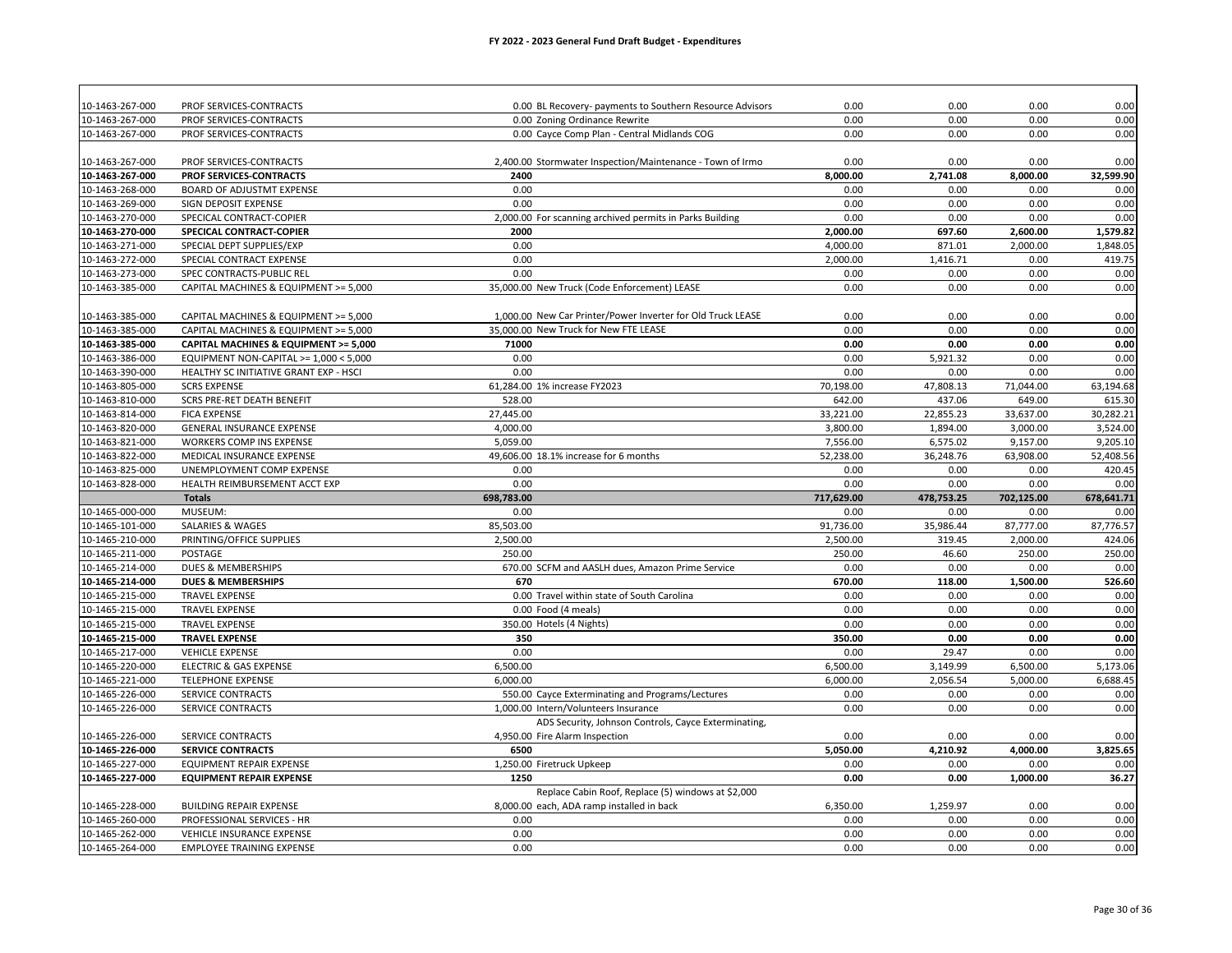| 10-1465-264-000 | <b>EMPLOYEE TRAINING EXPENSE</b>        | 250.00 SCFM                                               | 0.00               | 0.00       | 0.00       | 0.00               |
|-----------------|-----------------------------------------|-----------------------------------------------------------|--------------------|------------|------------|--------------------|
| 10-1465-264-000 | <b>EMPLOYEE TRAINING EXPENSE</b>        | 250                                                       | 250.00             | 25.00      | 0.00       | 0.00               |
| 10-1465-271-000 | SPECIAL DEPT SUPPLIES/EXP               | 350.00 Smokehouse Needs (New Meat, Replace Lights)        | 0.00               | 0.00       | 0.00       | 0.00               |
| 10-1465-271-000 | SPECIAL DEPT SUPPLIES/EXP               | 500.00 Scanner                                            | 0.00               | 0.00       | 0.00       | 0.00               |
|                 |                                         |                                                           |                    |            |            |                    |
|                 |                                         | Needs for Outdoor Programing, Collection supplies and     |                    |            |            |                    |
| 10-1465-271-000 | SPECIAL DEPT SUPPLIES/EXP               | 4,150.00 storage materials, and misc. operating expenses. | 0.00               | 0.00       | 0.00       | 0.00               |
| 10-1465-271-000 | SPECIAL DEPT SUPPLIES/EXP               | 5000                                                      | 4,850.00           | 915.53     | 2,000.00   | 8,250.57           |
| 10-1465-385-000 | CAPITAL MACHINES & EQUIPMENT >= 5,000   | 1,500.00 Laptop and Powerpoint Projector                  | 0.00               | 0.00       | 0.00       | 0.00               |
| 10-1465-385-000 | CAPITAL MACHINES & EQUIPMENT >= 5,000   | 1500                                                      | 0.00               | 0.00       | 0.00       | 0.00               |
| 10-1465-386-000 | EQUIPMENT NON-CAPITAL >= 1,000 < 5,000  | 0.00 Storage Shelving                                     | 0.00               | 0.00       | 0.00       | 0.00               |
| 10-1465-386-000 | EQUIPMENT NON-CAPITAL >= 1,000 < 5,000  | 0.00 Colonial Children's Fair                             | 0.00               | 0.00       | 0.00       | 0.00               |
| 10-1465-386-000 | EQUIPMENT NON-CAPITAL >= 1,000 < 5,000  | 0                                                         | 0.00               | 0.00       | 0.00       | 0.00               |
| 10-1465-805-000 | <b>SCRS EXPENSE</b>                     | 14,606.00 1% increase FY2023                              | 14,414.00          | 5,905.46   | 14,404.00  | 13,530.62          |
| 10-1465-810-000 | SCRS PRE-RET DEATH BENEFIT              | 126.00                                                    | 132.00             | 53.99      | 132.00     | 131.79             |
| 10-1465-814-000 | <b>FICA EXPENSE</b>                     | 6,541.00                                                  | 6,848.00           | 2,825.62   | 6,844.00   | 6,604.54           |
| 10-1465-820-000 | GENERAL INSURANCE EXPENSE               | 2,050.00                                                  | 2,050.00           | 1,021.00   | 2,000.00   | 1,921.00           |
| 10-1465-821-000 | WORKERS COMP INS EXPENSE                | 295.00                                                    | 354.00             | 241.84     | 1,388.00   | 415.91             |
| 10-1465-822-000 | MEDICAL INSURANCE EXPENSE               | 13,620.00 18.1% increase for 6 months                     | 6,338.00           | 4,703.60   | 6,554.00   | 6,330.30           |
| 10-1465-825-000 | UNEMPLOYMENT COMP EXPENSE               | 0.00                                                      | 0.00               | 0.00       | 0.00       | 0.00               |
| 10-1465-828-000 |                                         | 0.00                                                      | 0.00               | 0.00       | 0.00       | 0.00               |
|                 | HEALTH REIMBURSEMENT ACCT EXP           | 0.00                                                      |                    | 0.00       | 0.00       |                    |
| 10-1465-930-000 | <b>CAPITAL OUTLAY</b>                   | 161,511.00                                                | 0.00<br>154,642.00 | 62,869.42  | 141,349.00 | 0.00<br>141,885.39 |
|                 | <b>Totals</b>                           |                                                           |                    |            |            |                    |
| 10-1480-000-000 | NEED DESCRIPTION FOR DEPT:              | 0.00                                                      | 0.00               | 0.00       | 0.00       | 0.00               |
| 10-1480-221-000 | NATL AFF LIFE INS W/H EXP               | 0.00                                                      | 0.00               | 0.00       | 0.00       | 0.00               |
| 10-1480-222-000 | COBRA INSURANCE EXPENSE                 | 0.00                                                      | 0.00               | 0.00       | 0.00       | 0.00               |
| 10-1480-223-000 | MISC INSURANC W/H EXPENSE               | 0.00                                                      | 0.00               | 0.00       | 0.00       | 0.00               |
| 10-1480-224-000 | PAYROLL SAVINGS W/H EXP                 | 0.00                                                      | 0.00               | 0.00       | 0.00       | 0.00               |
| 10-1480-227-000 | MISC PAYROLL W/H EXPENSE                | 0.00                                                      | 0.00               | 0.00       | 0.00       | 0.00               |
| 10-1480-229-000 | BCBS LIFE INS W/H EXPENSE               | 0.00                                                      | 0.00               | 0.00       | 0.00       | 0.00               |
| 10-1480-250-000 | SCPORS W/H EXPENSE                      | 0.00                                                      | 0.00               | 0.00       | 0.00       | 0.00               |
| 10-1480-251-000 | DEFERRED COMP W/H EXPENSE               | 0.00                                                      | 0.00               | 0.00       | 0.00       | 0.00               |
| 10-1480-253-000 | CREDIT UNION W/H EXPENSE                | 0.00                                                      | 0.00               | 0.00       | 0.00       | 0.00               |
| 10-1480-254-000 | ALL SOUTH FCU W/H EXP                   | 0.00                                                      | 0.00               | 0.00       | 0.00       | 0.00               |
| 10-1480-255-000 | SC RET INSTALMNT PURCHASE               | 0.00                                                      | 0.00               | 0.00       | 0.00       | 0.00               |
| 10-1480-256-000 | <b>BB&amp;T PAYROLL W/H EXPENSE</b>     | 0.00                                                      | 0.00               | 0.00       | 0.00       | 0.00               |
| 10-1480-300-000 | MISC CLEARING                           | 0.00                                                      | 0.00               | 0.00       | 0.00       | 0.00               |
| 10-1480-801-000 | FICA W/H EXPENSE                        | 0.00                                                      | 0.00               | 0.00       | 0.00       | 0.00               |
| 10-1480-802-000 | FEDERAL TAX W/H EXPENSE                 | 0.00                                                      | 0.00               | 0.00       | 0.00       | 0.00               |
| 10-1480-810-000 | STATE TAX W/H EXPENSE                   | 0.00                                                      | 0.00               | 0.00       | 0.00       | 0.00               |
| 10-1480-811-000 | <b>SCRS W/H EXPENSE</b>                 | 0.00                                                      | 0.00               | 0.00       | 0.00       | 0.00               |
|                 | <b>Totals</b>                           | 0.00                                                      | 0.00               | 0.00       | 0.00       | 0.00               |
| 10-1720-000-000 | PARK/GROUND MAINTENANCE:                | 0.00                                                      | 0.00               | 0.00       | 0.00       | 0.00               |
| 10-1720-101-000 | <b>SALARIES &amp; WAGES</b>             | 489,046.00                                                | 487,410.00         | 344,097.84 | 460,595.00 | 435,731.38         |
| 10-1720-102-000 | OVERTIME                                | 1,500.00                                                  | 1,000.00           | 238.88     | 0.00       | 506.38             |
| 10-1720-210-000 | PRINTING & OFFICE SUPPLIES              | 500.00                                                    | 500.00             | 1,675.93   | 500.00     | 1,722.86           |
| 10-1720-211-000 | POSTAGE                                 | 140.00                                                    | 140.00             | 0.71       | 140.00     | 140.00             |
| 10-1720-214-000 | <b>MEMBERSHIP &amp; DUES</b>            | 750.00                                                    | 700.00             | 729.19     | 700.00     | 165.00             |
|                 |                                         | to attend the APWA Conference(James and Virgil) for       |                    |            |            |                    |
| 10-1720-215-000 | <b>TRAVEL EXPENSE</b>                   | 1,500.00 ISA conference (James)                           | 1,000.00           | 0.00       | 0.00       | 0.00               |
| 10-1720-217-000 | AUTO OPERATING EXPENSE                  | 26,000.00                                                 | 26,000.00          | 17,495.46  | 26,000.00  | 23,617.54          |
| 10-1720-220-000 | <b>ELECTRIC &amp; GAS EXPENSE</b>       | 23,000.00                                                 | 23,000.00          | 12,843.95  | 23,000.00  | 19,701.17          |
| 10-1720-221-000 | <b>TELEPHONE EXPENSE</b>                | 13,000.00                                                 | 13,000.00          | 6,262.64   | 13,000.00  | 8,250.47           |
| 10-1720-226-000 | SERVICE CONTRACTS - TREE MNT/REMOVE ETC | 4.000.00 TREE REMOVAL                                     | 0.00               | 0.00       | 0.00       | 0.00               |
| 10-1720-226-000 | SERVICE CONTRACTS - TREE MNT/REMOVE ETC | 10,890.00 monthly payment for ADS security                | 0.00               | 0.00       | 0.00       | 0.00               |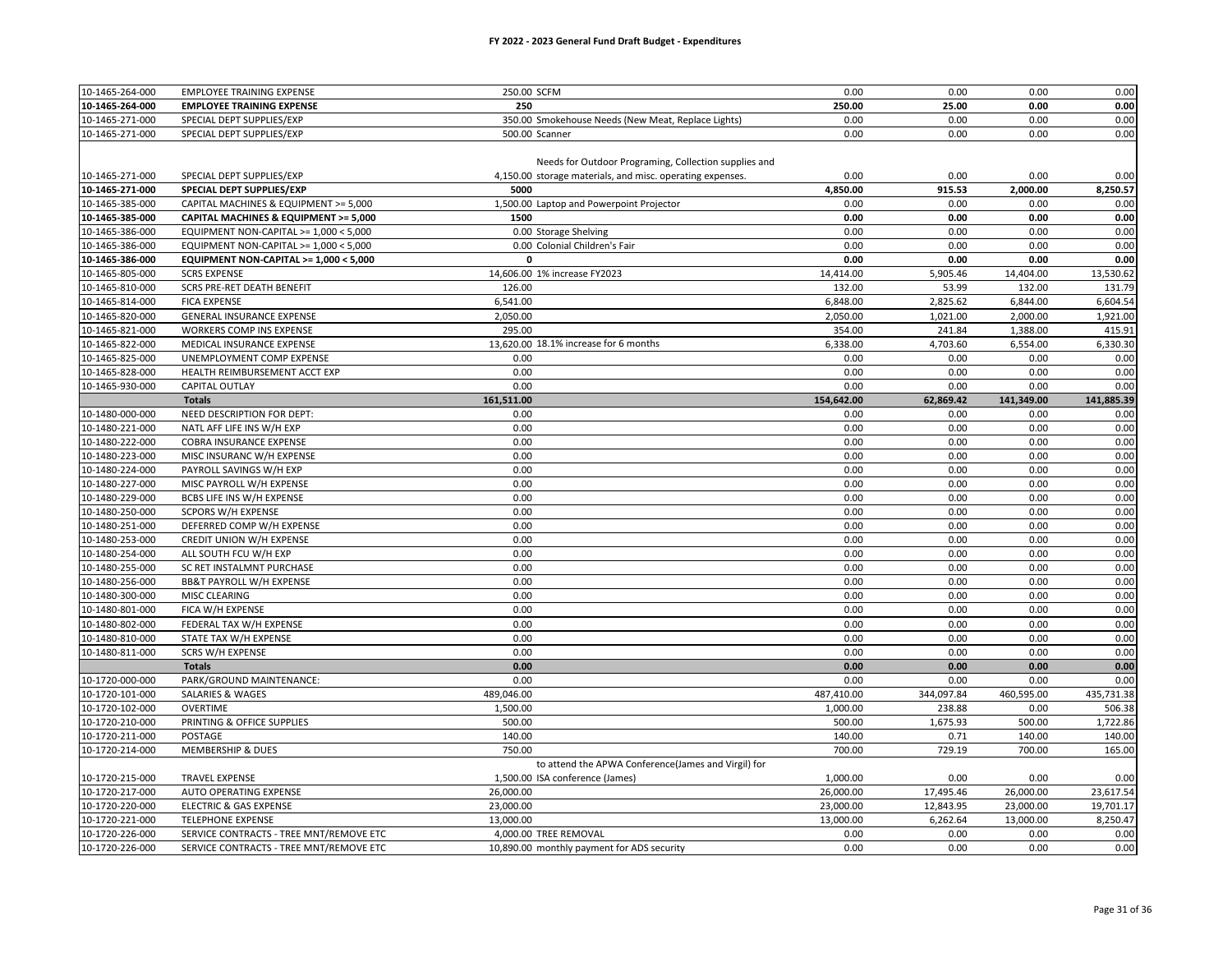| 10-1720-226-000                    | SERVICE CONTRACTS - TREE MNT/REMOVE ETC | 14890                                                              | 14,890.00          | 7,131.51           | 1,576.00           | 10,814.66          |
|------------------------------------|-----------------------------------------|--------------------------------------------------------------------|--------------------|--------------------|--------------------|--------------------|
| 10-1720-227-000                    | EQUIPMENT REPAIR EXPENSE                | 10,000.00                                                          | 8,000.00           | 10,822.78          | 4,000.00           | 8,988.08           |
| 10-1720-228-000                    | <b>BUILDING REPAIR EXPENSE</b>          | 10,000.00                                                          | 1,500.00           | 11,742.67          | 0.00               | 531.46             |
| 10-1720-228-001                    | <b>BUILDING IMPROVEMENTS - CAPITAL</b>  | 3,000.00 6 air assisted toilets for riverwalk                      | 0.00               | 0.00               | 0.00               | 0.00               |
| 10-1720-228-001                    | <b>BUILDING IMPROVEMENTS - CAPITAL</b>  | 3000 funds needed to replace toilets in restrooms                  | 0.00               | 0.00               | 0.00               | 0.00               |
| 10-1720-231-000                    | HAND TOOLS & SUPPLIES                   | 3.500.00 for replacement of tools for crews                        | 0.00               | 0.00               | 0.00               | 0.00               |
| 10-1720-231-000                    | <b>HAND TOOLS &amp; SUPPLIES</b>        | 3500 to replace tool kits for crews.                               | 1,500.00           | 3,152.31           | 1,500.00           | 1,496.34           |
| 10-1720-238-000                    | <b>SAFETY SUPPLIES</b>                  | 4,000.00                                                           | 4,000.00           | 1,411.53           | 4,000.00           | 3,548.14           |
| 10-1720-241-000                    | UNIFORM EXPENSE                         | 14,500.00                                                          | 14,500.00          | 8,691.66           | 14,500.00          | 9,539.18           |
| 10-1720-244-000                    | JANITORAL SUPPLIES                      | 4,000.00 increase due to added restroom at boat landing            | 0.00               | 0.00               | 0.00               | 0.00               |
|                                    |                                         | increase needed of additional restroom at Boat                     |                    |                    |                    |                    |
| 10-1720-244-000                    | <b>JANITORAL SUPPLIES</b>               | 4000 Landing                                                       | 3,000.00           | 2,503.13           | 3,000.00           | 2,663.22           |
| 10-1720-248-000                    | CHEMICAL EXPENSE                        | 1,500.00                                                           | 1,500.00           | 806.39             | 1,500.00           | 1,095.57           |
| 10-1720-249-000                    | MEDICAL, DR, PHYSICAL EXP               | 850.00                                                             | 850.00             | 360.00             | 850.00             | 655.00             |
| 10-1720-254-000                    | SIGNS & SIGN SUPPLIES                   | 2,500.00                                                           | 1,000.00           | 468.84             | 1,000.00           | 973.53             |
| 10-1720-260-000                    | PROFESSIONAL SERVICES - HR              | 0.00                                                               | 0.00               | 0.00               | 0.00               | 0.00               |
| 10-1720-261-000                    | ADVERTISING                             | 0.00                                                               | 0.00               | 0.00               | 0.00               | 0.00               |
| 10-1720-262-000                    | VEHICLE INSURANCE EXPENSE               | 16,000.00                                                          | 16,000.00          | 7,945.00           | 13,280.00          | 14,622.00          |
|                                    |                                         |                                                                    |                    |                    |                    |                    |
| 10-1720-264-000                    | <b>EMPLOYEE TRAINING EXPENSE</b>        | 1,680.00 to attend chainsaw class, isa events and Tree SC classes. | 1,680.00           | 0.00               | 0.00               | 0.00               |
| 10-1720-267-000                    | <b>CONTRACT LABOR EXPENSE</b>           | 0.00                                                               | 0.00               | 0.00               | 0.00               | 0.00               |
| 10-1720-271-000                    | SPECIAL DEPT SUPPLIES/EXP               | 7,000.00                                                           | 6,500.00           | 6,835.94           | 6,500.00           | 6,878.22           |
| 10-1720-272-000                    | BEAUTIFICATION BD PROJECT               | 0.00                                                               | 0.00               | 0.00               | 0.00               | 0.00               |
| 10-1720-385-000                    | CAPITAL MACHINES & EQUIPMENT >= 5,000   | 8X8 Argo Aurora 850 SX Responer Red                                | 0.00               | 0.00               | 0.00               | 0.00               |
| 10-1720-385-000                    | CAPITAL MACHINES & EQUIPMENT >= 5,000   | 0.00 forks                                                         | 0.00               | 0.00               | 0.00               | 0.00               |
| 10-1720-385-000                    | CAPITAL MACHINES & EQUIPMENT >= 5,000   | 0.00 skid loader grabber bucket.                                   | 0.00               | 0.00               | 0.00               | 0.00               |
| 10-1720-385-000                    | CAPITAL MACHINES & EQUIPMENT >= 5,000   | 0.00 skid loader to pay out of H-Tax                               | 0.00               | 0.00               | 0.00               | 0.00               |
| 10-1720-385-000                    | CAPITAL MACHINES & EQUIPMENT >= 5,000   | 0.00 Toro proforce turbine blower                                  | 0.00               | 0.00               | 0.00               | 0.00               |
|                                    |                                         |                                                                    |                    |                    |                    |                    |
| 10-1720-385-000                    | CAPITAL MACHINES & EQUIPMENT >= 5,000   | 0 funds for Argo amphibious vehicle for Riverwalk Park.            | 47,790.00          | 0.00               | 0.00               | 0.00               |
| 10-1720-385-930                    | CAPITAL OUTLAY - OTHER FINANCING USES   | 0.00                                                               | 0.00               | 0.00               | 0.00               | 0.00               |
| 10-1720-386-000                    | EQUIPMENT NON-CAPITAL >= 1,000 < 5,000  | 1.000.00 Fork for skid loader                                      | 0.00               | 0.00               | 0.00               | 0.00               |
| 10-1720-386-000                    | EQUIPMENT NON-CAPITAL >= 1,000 < 5,000  | 0.00 Trailer for Aerial Lift                                       | 0.00               | 0.00               | 0.00               | 0.00               |
| 10-1720-386-000                    | EQUIPMENT NON-CAPITAL >= 1,000 < 5,000  | 0.00 72" sweeper attachment for skid loader                        | 0.00               | 0.00               | 0.00               | 0.00               |
| 10-1720-386-000                    | EQUIPMENT NON-CAPITAL >= 1,000 < 5,000  | 0.00 Art Lot Lighting                                              | 0.00               | 0.00               | 0.00               | 0.00               |
| 10-1720-386-000                    | EQUIPMENT NON-CAPITAL >= 1,000 < 5,000  | 1000 forks for skid loader                                         | 11,500.00          | 0.00               | 0.00               | 0.00               |
|                                    |                                         |                                                                    |                    |                    |                    |                    |
| 10-1720-391-000                    | RIVERWALK PARK/ALL PARKS                | 0.00 Concrete Pad for christmas tree at City Hall grounds          | 0.00               | 0.00               | 0.00               | 0.00               |
| 10-1720-391-000                    | RIVERWALK PARK/ALL PARKS                | 0.00 Concrete pad for share ride bike                              | 0.00               | 0.00               | 0.00               | 0.00               |
| 10-1720-391-000                    | RIVERWALK PARK/ALL PARKS                | 7,000.00 supplies needed for Parks for the year                    | 0.00               | 0.00               | 0.00               | 0.00               |
| 10-1720-391-000                    | <b>RIVERWALK PARK/ALL PARKS</b>         | 7000                                                               | 6,000.00           | 5,537.49           | 6,000.00           | 6,447.50           |
| 10-1720-805-000                    | <b>SCRS EXPENSE</b>                     | 83,989.00 1% increase FY2023                                       | 76,873.00          | 55,937.37          | 75,584.00          | 67,253.57          |
| 10-1720-810-000                    | SCRS PRE-RET DEATH BENEFIT              | 724.00                                                             | 703.00             | 511.18             | 710.00             | 654.97             |
| 10-1720-814-000                    | <b>FICA EXPENSE</b>                     | 37,527.00                                                          | 36,438.00          | 28,717.06          | 35,909.00          | 32,278.21          |
| 10-1720-820-000                    | <b>GENERAL INSURANCE EXPENSE</b>        | 12,200.00                                                          | 12,200.00          | 6,097.00           | 9,900.00           | 10,896.00          |
| 10-1720-821-000                    | WORKERS COMP INS EXPENSE                | 16,998.00                                                          | 19,012.00          | 19,565.59          | 15,027.00          | 18,784.23          |
| 10-1720-822-000                    | MEDICAL INSURANCE EXPENSE               | 119,735.00 18.1% increase for 6 months                             | 110,868.00         | 72,074.22          | 90,123.00          | 91,927.44          |
| 10-1720-825-000                    | UNEMPLOYMENT COMP EXPENSE               | 0.00                                                               | 0.00               | 0.00               | 750.00             | 0.00               |
| 10-1720-828-000                    | HEALTH REIMBURSEMENT ACCT EXP           | 0.00                                                               | 0.00               | 0.00               | 0.00               | 0.00               |
| 10-1720-930-000                    | CAPITAL OUTLAY                          | 0.00                                                               | 0.00               | 0.00               | 0.00               | 0.00               |
|                                    | <b>Totals</b>                           | 928,029.00                                                         | 949,054.00         | 633,656.27         | 809,644.00         | 779,882.12         |
| 10-1750-000-000                    | AUTOMOTIVE GARAGE:                      | 0.00                                                               | 0.00               | 0.00               | 0.00               | 0.00               |
| 10-1750-101-000<br>10-1750-102-000 | SALARIES & WAGES                        | 249,316.00<br>0.00                                                 | 264,915.00<br>0.00 | 176,893.56<br>0.00 | 251,675.00<br>0.00 | 249,099.26<br>0.00 |
| 10-1750-210-000                    | OVERTIME<br>PRINTING/OFFICE SUPPLIES    | 750.00                                                             | 500.00             | 628.97             | 500.00             | 550.71             |
|                                    |                                         |                                                                    |                    |                    |                    |                    |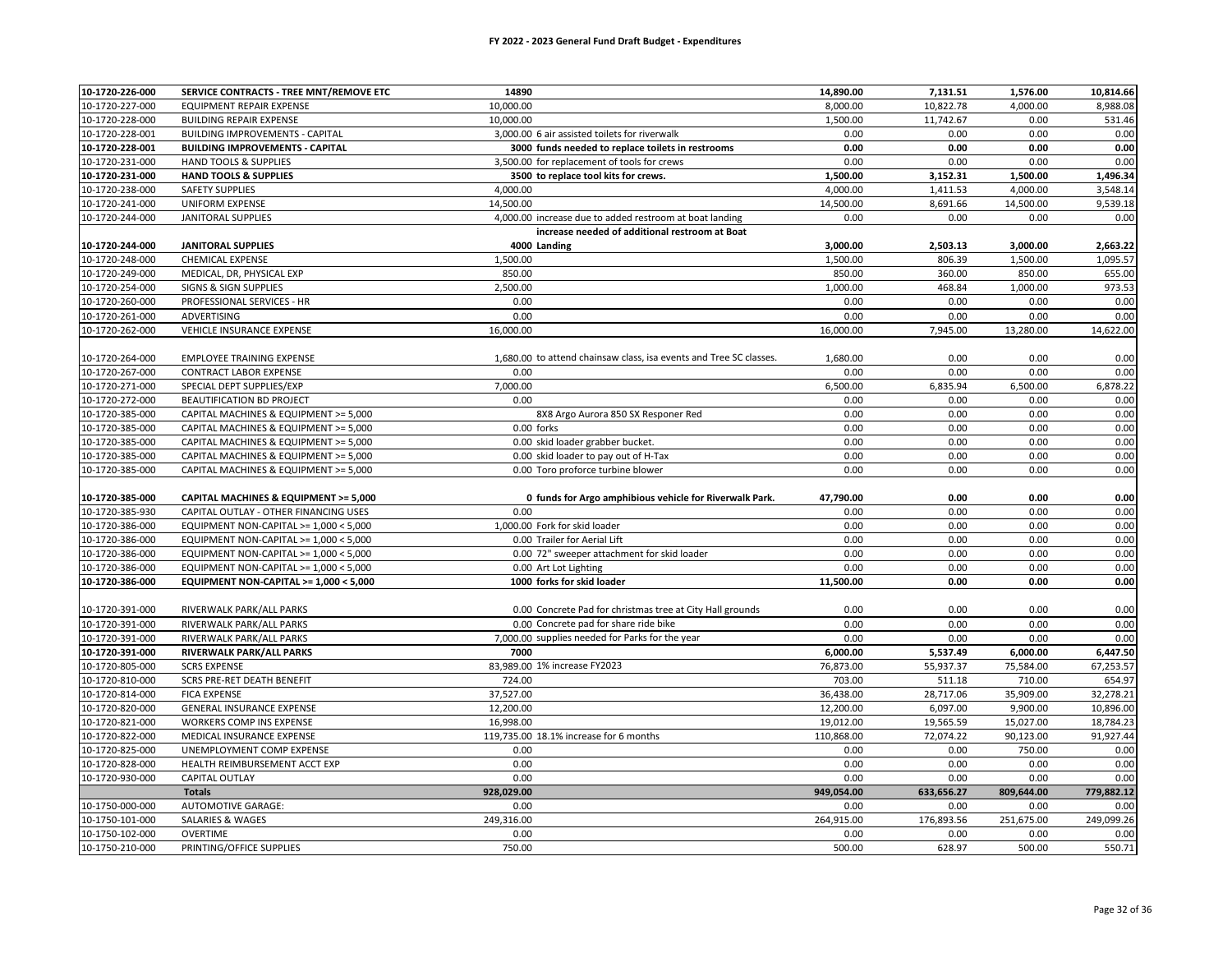| 10-1750-211-000 | POSTAGE EXPENSE                        | 0.00                                     | 0.00       | 2.16       | 0.00       | 0.00       |
|-----------------|----------------------------------------|------------------------------------------|------------|------------|------------|------------|
| 10-1750-215-000 | <b>TRAVEL EXPENSE</b>                  | 500.00                                   | 0.00       | 199.00     | 0.00       | 0.00       |
| 10-1750-217-000 | AUTO OPERATING EXPENSE                 | 5,500.00                                 | 5,000.00   | 4,402.46   | 5,000.00   | 4,349.17   |
| 10-1750-220-000 | <b>ELECTRIC &amp; GAS EXPENSE</b>      | 5,800.00                                 | 5,800.00   | 4,941.03   | 5,500.00   | 6,431.19   |
| 10-1750-221-000 | <b>TELEPHONE EXPENSE</b>               | 2,365.00                                 | 2,365.00   | 1,516.33   | 1,353.48   | 1,977.93   |
| 10-1750-226-000 | SERVICE CONTRACTS                      | 7,500.00                                 | 7,500.00   | 4,229.40   | 4,756.00   | 6,259.54   |
| 10-1750-227-000 | EQUIPMENT REPAIR EXPENSE               | 7,000.00                                 | 5,500.00   | 5,184.68   | 4,000.00   | 4,562.90   |
| 10-1750-228-000 | <b>BUILDING REPAIR EXPENSE</b>         | 0.00 A/C FOR GARAGE                      | 0.00       | 0.00       | 0.00       | 0.00       |
| 10-1750-228-000 | <b>BUILDING REPAIR EXPENSE</b>         | 0.00 BUILDING UP KEEP                    | 0.00       | 0.00       | 0.00       | 0.00       |
| 10-1750-228-000 | <b>BUILDING REPAIR EXPENSE</b>         | 22,000.00 CANOPY FOR TIRE BUILDING       | 0.00       | 0.00       | 0.00       | 0.00       |
| 10-1750-228-000 | <b>BUILDING REPAIR EXPENSE</b>         | 22000                                    | 22,000.00  | 171.88     | 0.00       | 3,023.78   |
| 10-1750-231-000 | HAND TOOLS & SUPPLIES                  | 11,500.00                                | 11,500.00  | 9,201.60   | 11,500.00  | 11,452.64  |
| 10-1750-233-000 | <b>PAINT SUPPLIES</b>                  | 0.00                                     | 0.00       | 0.00       | 0.00       | 0.00       |
| 10-1750-236-000 | <b>ELECTRIC/LIGHT SUPPLIES</b>         | 0.00                                     | 0.00       | 0.00       | 0.00       | 0.00       |
| 10-1750-238-000 | <b>SAFETY SUPPLIES</b>                 | 3,000.00                                 | 2,000.00   | 1,037.42   | 1,250.00   | 1,539.06   |
| 10-1750-241-000 | UNIFORM EXPENSE                        | 3,800.00                                 | 3,500.00   | 2,680.00   | 3,000.00   | 3,881.19   |
| 10-1750-244-000 | <b>JANITORAL SUPPLIES</b>              | 0.00                                     | 0.00       | 0.00       | 0.00       | 0.00       |
| 10-1750-255-000 | SOFTWARE/LICENSES EXPENSE              | 3,000.00                                 | 3,000.00   | 854.93     | 0.00       | 0.00       |
| 10-1750-260-000 | PROFESSIONAL SERVICES - HR             | 0.00                                     | 0.00       | 0.00       | 0.00       | 0.00       |
| 10-1750-262-000 | VEHICLE INSURANCE EXPENSE              | 1,900.00                                 | 1,800.00   | 883.00     | 1,470.00   | 1,625.00   |
| 10-1750-264-000 | <b>EMPLOYEE TRAINING</b>               | 1,500.00                                 | 1,000.00   | 0.00       | 0.00       | 0.00       |
| 10-1750-271-000 | SPECIAL DEPT SUPPLIES/EXP              | 10,000.00                                | 6,500.00   | 7,634.29   | 7,500.00   | 9,619.36   |
| 10-1750-279-000 | OTHER OPERATING EXPENSE                | 0.00                                     | 0.00       | 0.00       | 0.00       | 0.00       |
| 10-1750-385-000 | CAPITAL MACHINES & EQUIPMENT >= 5,000  | 0.00                                     | 0.00       | 0.00       | 0.00       | 0.00       |
| 10-1750-386-000 | EQUIPMENT NON-CAPITAL >= 1,000 < 5,000 | 3,500.00 BACK UP GENERATOR FOR FUEL PUMP | 0.00       | 0.00       | 0.00       | 0.00       |
| 10-1750-386-000 | EQUIPMENT NON-CAPITAL >= 1,000 < 5,000 | 0.00 upgrade diagnostic                  | 0.00       | 0.00       | 0.00       | 0.00       |
| 10-1750-386-000 | EQUIPMENT NON-CAPITAL >= 1,000 < 5,000 | 3500                                     | 3,500.00   | 0.00       | 3,500.00   | 2,983.93   |
| 10-1750-805-000 | <b>SCRS EXPENSE</b>                    | 42,590.00 1% increase FY2023             | 41,578.00  | 28,598.14  | 41,807.00  | 38,386.10  |
| 10-1750-810-000 | SCRS PRE-RET DEATH BENEFIT             | 367.00                                   | 380.00     | 261.40     | 392.51     | 373.74     |
| 10-1750-814-000 | <b>FICA EXPENSE</b>                    | 19,073.00                                | 19,754.00  | 14,099.91  | 20,018.17  | 18,557.99  |
| 10-1750-820-000 | <b>GENERAL INSURANCE EXPENSE</b>       | 3,500.00                                 | 3,400.00   | 1,684.00   | 3,000.00   | 3,139.00   |
| 10-1750-821-000 | WORKERS COMP INS EXPENSE               | 13,395.00                                | 15,946.00  | 13,942.96  | 14,604.00  | 15,696.91  |
| 10-1750-822-000 | MEDICAL INSURANCE EXPENSE              | 39,302.00 18.1% increase for 6 months    | 36,502.00  | 25,540.94  | 75,561.00  | 36,455.78  |
| 10-1750-825-000 | UNEMPLOYMENT COMP EXPENSE              | 0.00                                     | 0.00       | 0.00       | 0.00       | 0.00       |
| 10-1750-828-000 | HEALTH REIMBURSEMENT ACCT EXP          | 0.00                                     | 0.00       | 0.00       | 0.00       | 0.00       |
| 10-1750-993-000 | <b>OVERHEAD ALLOCATION - UTILITY</b>   | 0.00                                     | 0.00       | 0.00       | 0.00       | 0.00       |
|                 | <b>Totals</b>                          | 457,158.00                               | 463,940.00 | 304,588.06 | 456,387.16 | 419,965.18 |
| 10-1800-000-000 | NON-DEPARTMENTAL:                      | 0.00                                     | 0.00       | 0.00       | 0.00       | 0.00       |
| 10-1800-501-000 | PALMETTO PRIDE GRANT EXPENSE           | 0.00                                     | 0.00       | 4,918.54   | 0.00       | 0.00       |
| 10-1800-515-000 | NON GOVT GRANT EXPENSE                 | 0.00                                     | 0.00       | 0.00       | 0.00       | 0.00       |
| 10-1800-805-000 | <b>SCRS EXPENSE</b>                    | 0.00                                     | 0.00       | 0.00       | 0.00       | 0.00       |
| 10-1800-810-000 | SCRS PRE-RET DEATH BENEFT              | 0.00                                     | 0.00       | 0.00       | 0.00       | 0.00       |
| 10-1800-811-000 | <b>SC PORS EXPENSE</b>                 | 0.00                                     | 0.00       | 0.00       | 0.00       | 0.00       |
| 10-1800-812-000 | SC PORS PRE-RET DEATH BEN              | 0.00                                     | 0.00       | 0.00       | 0.00       | 0.00       |
| 10-1800-813-000 | SC PORS ACIDENT DEATH BEN              | 0.00                                     | 0.00       | 0.00       | 0.00       | 0.00       |
| 10-1800-814-000 | <b>FICA EXPENSE</b>                    | 0.00                                     | 0.00       | 0.00       | 0.00       | 0.00       |
| 10-1800-820-000 | <b>GENERAL INSURANCE EXPENSE</b>       | 0.00                                     | 0.00       | 0.00       | 0.00       | 0.00       |
| 10-1800-821-000 | WORKERS COMP INS EXPENSE               | 0.00                                     | 0.00       | 0.00       | 0.00       | 0.00       |
| 10-1800-822-000 | RETIREE INSURANCE EXPENSE              | 77,000.00                                | 77,000.00  | 51,732.12  | 55,675.00  | 81,028.16  |
| 10-1800-823-000 | <b>BONDS &amp; SECURITIES EXP</b>      | 0.00                                     | 0.00       | 0.00       | 0.00       | 0.00       |
| 10-1800-825-000 | UNEMPLOYMENT COMPENSATION EXPENSE      | 0.00                                     | 0.00       | 0.00       | 0.00       | 0.00       |
| 10-1800-826-000 | SELF FUNDED INSURANCE EXP              | 0.00                                     | 0.00       | 0.00       | 0.00       | 0.00       |
| 10-1800-828-000 | HEALTH REIMBURSEMENT ACCOUNT EXPENSE   | 0.00                                     | 0.00       | 0.00       | 0.00       | 0.00       |
| 10-1800-830-000 | GASB 45-OPEB EXPENSE                   | 0.00                                     | 0.00       | 0.00       | 0.00       | 0.00       |
| 10-1800-867-000 | <b>BONUS POOL</b>                      | 0.00                                     | 0.00       | 0.00       | 0.00       | 0.00       |
|                 |                                        |                                          |            |            |            |            |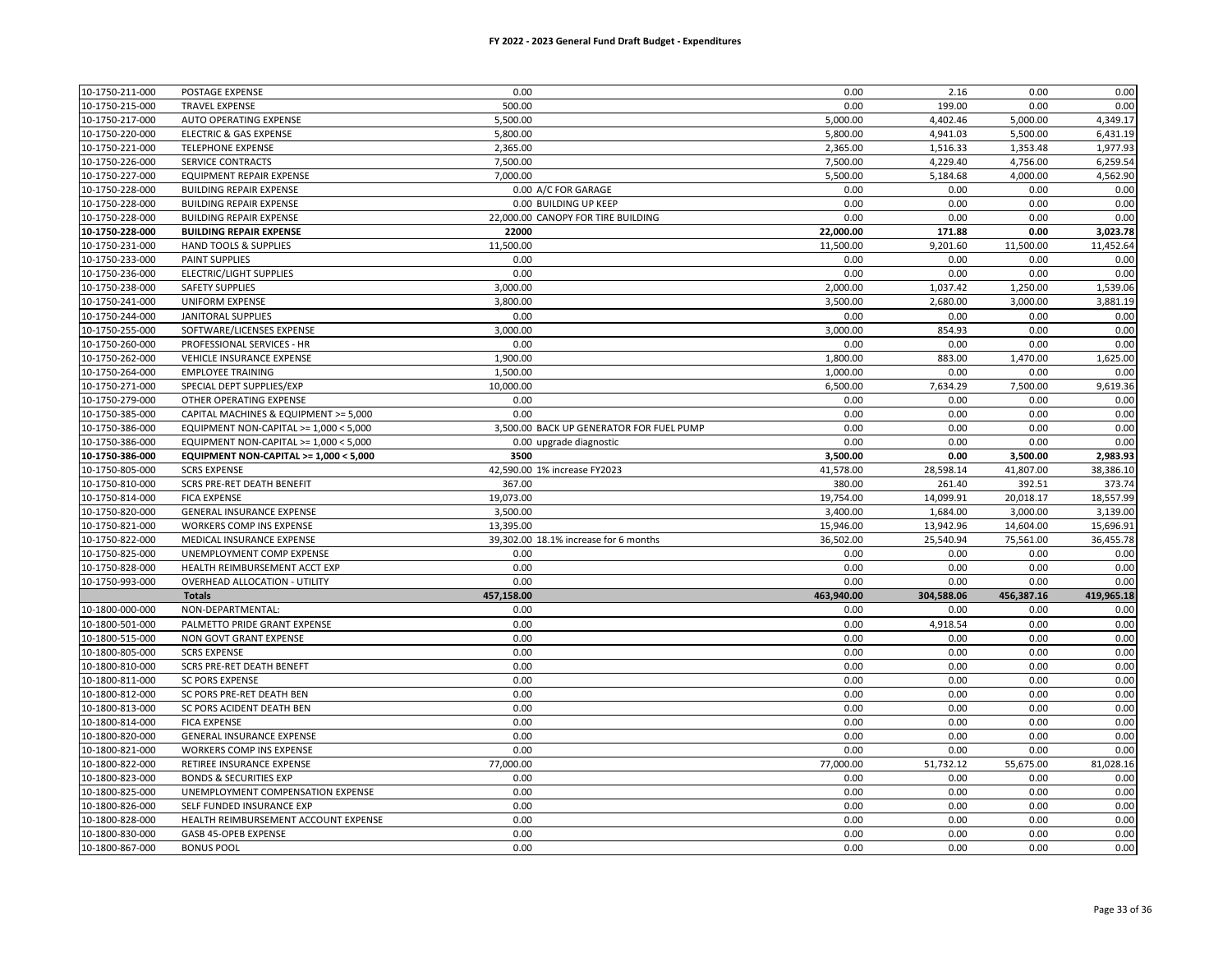| 10-1800-877-000 | CASH FLOW RESERVE EXPENSE                | 0.00                                               | 0.00          | 0.00          | 0.00          | 0.00          |
|-----------------|------------------------------------------|----------------------------------------------------|---------------|---------------|---------------|---------------|
| 10-1800-878-000 | SAN EQUIP CAPITAL RESERVE                | 0.00                                               | 0.00          | 0.00          | 0.00          | 0.00          |
| 10-1800-880-000 | INTEREST ON DEBT EXPENSE                 | 15.403.00 Additional \$7,282 for 2022 New Lease    | 12,100.00     | 9,239.50      | 11,800.00     | 13,616.44     |
| 10-1800-890-000 | GF NOTE & LEASE PMTS-PRIN                | 443.006.00 Additional \$109,973 for 2022 New Lease | 329,080.00    | 235,235.34    | 351,600.00    | 330,584.81    |
| 10-1800-899-000 | PAYING AGENT FEE EXPENSE                 | 0.00                                               | 0.00          | 0.00          | 0.00          | 0.00          |
| 10-1800-900-000 | TRANS TO CAPITAL-PARK EXP                | 0.00                                               | 0.00          | 0.00          | 0.00          | 0.00          |
| 10-1800-915-000 | OTHER FINANCING USES                     | 0.00                                               | 429,034.00    | 423,905.45    | 0.00          | 251,595.00    |
| 10-1800-920-000 | ALLOCATION FOR PRIOR YEAR UNRESERVED FUN | 0.00                                               | 0.00          | 0.00          | 0.00          | 0.00          |
| 10-1800-930-000 | NONDEPARTMENTAL CAPITAL OUTLAY           | 0.00                                               | 0.00          | 0.00          | 0.00          | 0.00          |
| 10-1800-950-000 | <b>BAD DEBT EXPENSE</b>                  | 0.00                                               | 0.00          | 0.00          | 0.00          | 0.00          |
| 10-1800-993-000 | <b>OVERHEAD ALLOCATION - UTILITY</b>     | 0.00                                               | 0.00          | 0.00          | 0.00          | 0.00          |
| 10-1800-999-000 | PRIOR YEAR EXPENSE                       | 0.00                                               | 0.00          | 0.00          | 0.00          | 0.00          |
|                 | <b>Totals</b>                            | 535,409.00                                         | 847,214.00    | 725,030.95    | 419,075.00    | 676,824.41    |
| 10-1801-993-000 | OVERHEAD ALLOCATION - UTILITY DEBT SERVI | 0.00                                               | 0.00          | 0.00          | 0.00          | 0.00          |
|                 | <b>Totals</b>                            | 0.00                                               | 0.00          | 0.00          | 0.00          | 0.00          |
| 10-1896-100-000 | LEXINGTON COUNTY ANIMAL SHELTER          | 0.00                                               | 0.00          | 0.00          | 0.00          | 0.00          |
| 10-1896-105-000 | SIGNAL INSTALLATION AT I-77 & 12TH STREE | 0.00                                               | 0.00          | 0.00          | 0.00          | 0.00          |
| 10-1896-110-000 | SOFTWARE IMPLEMENTATION                  | 0.00                                               | 0.00          | 0.00          | 0.00          | 0.00          |
| 10-1896-115-000 | RIVERLAND AND BURNETTE PARK PROJECTS     | 0.00                                               | 0.00          | 0.00          | 0.00          | 0.00          |
| 10-1896-120-000 | CITY OF CAYCE CENTENNIAL                 | 0.00                                               | 0.00          | 0.00          | 0.00          | 0.00          |
| 10-1896-125-000 | CONGAREE BLUEGRASS EXPENSES              | 0.00                                               | 0.00          | 0.00          | 0.00          | 0.00          |
| 10-1896-130-000 | HISTORY/SCE&G PARK PROJECT               | 0.00                                               | 0.00          | 0.00          | 0.00          | 0.00          |
| 10-1896-131-000 | <b>FACADE GRANT PROJECT</b>              | 0.00                                               | 0.00          | 0.00          | 0.00          | 10,517.71     |
| 10-1896-132-000 | AVENUES DRAINAGE IMPROVEMENTS - PHASE I  | 0.00                                               | 0.00          | 121,120.65    | 0.00          | 41,467.98     |
| 10-1896-133-000 | <b>CAYCE CITY HALL RENOVATIONS</b>       | 0.00                                               | 0.00          | 0.00          | 0.00          | 0.00          |
| 10-1896-134-000 | PARKS AND SANITATION BUILDING            | 0.00                                               | 0.00          | 0.00          | 0.00          | 0.00          |
| 10-1896-135-000 | BLOSSOM STREET LIGHTING PROJECT          | 0.00                                               | 0.00          | 0.00          | 0.00          | 0.00          |
| 10-1896-136-000 | KNOX ABBOT RD INTERSECTION PROJECT       | 0.00                                               | 0.00          | 0.00          | 0.00          | 0.00          |
| 10-1896-137-000 | CITY HALL LANDSCAPING                    | 0.00                                               | 0.00          | 0.00          | 0.00          | 0.00          |
| 10-1896-138-000 | PS ELECTRICAL UPGRADES                   | 0.00                                               | 0.00          | 0.00          | 0.00          | 0.00          |
| 10-1896-139-000 | JULIUS FELDER SIDEWALK IMPROVEMENT PRICT | 0.00                                               | 0.00          | 0.00          | 0.00          | 0.00          |
| 10-1896-140-000 | BICYCLE AND PEDESTRIAN PLAN              | 0.00                                               | 0.00          | 0.00          | 0.00          | 0.00          |
| 10-1896-141-000 | RIVERWALK FLOOD REPAIRS                  | 0.00                                               | 0.00          | 0.00          | 0.00          | 0.00          |
| 10-1896-142-000 | DEMOLITION PROGRAM                       | 0.00                                               | 0.00          | 0.00          | 0.00          | 0.00          |
| 10-1896-143-000 | KNOX ABBOT STREETSCAPE PHASE 1           | 0.00                                               | 0.00          | 0.00          | 0.00          | 0.00          |
| 10-1896-144-000 | RIA AXTELL STORM GRANT                   | 0.00                                               | 0.00          | 0.00          | 0.00          | 47,698.37     |
| 10-1896-145-000 | RIVER DISTRICT SIGNAGE                   | 0.00                                               | 0.00          | 0.00          | 0.00          | 0.00          |
|                 | <b>Totals</b>                            | 0.00                                               | 0.00          | 121,120.65    | 0.00          | 99,684.06     |
|                 | <b>Grand Totals</b>                      | 16.493.978.29                                      | 15,326,977.00 | 10,976,664.66 | 13,769,942.54 | 13,945,432.78 |

General Fund Revenues: 15,642,300.00

Excess / (Deficiency) (851,678.29)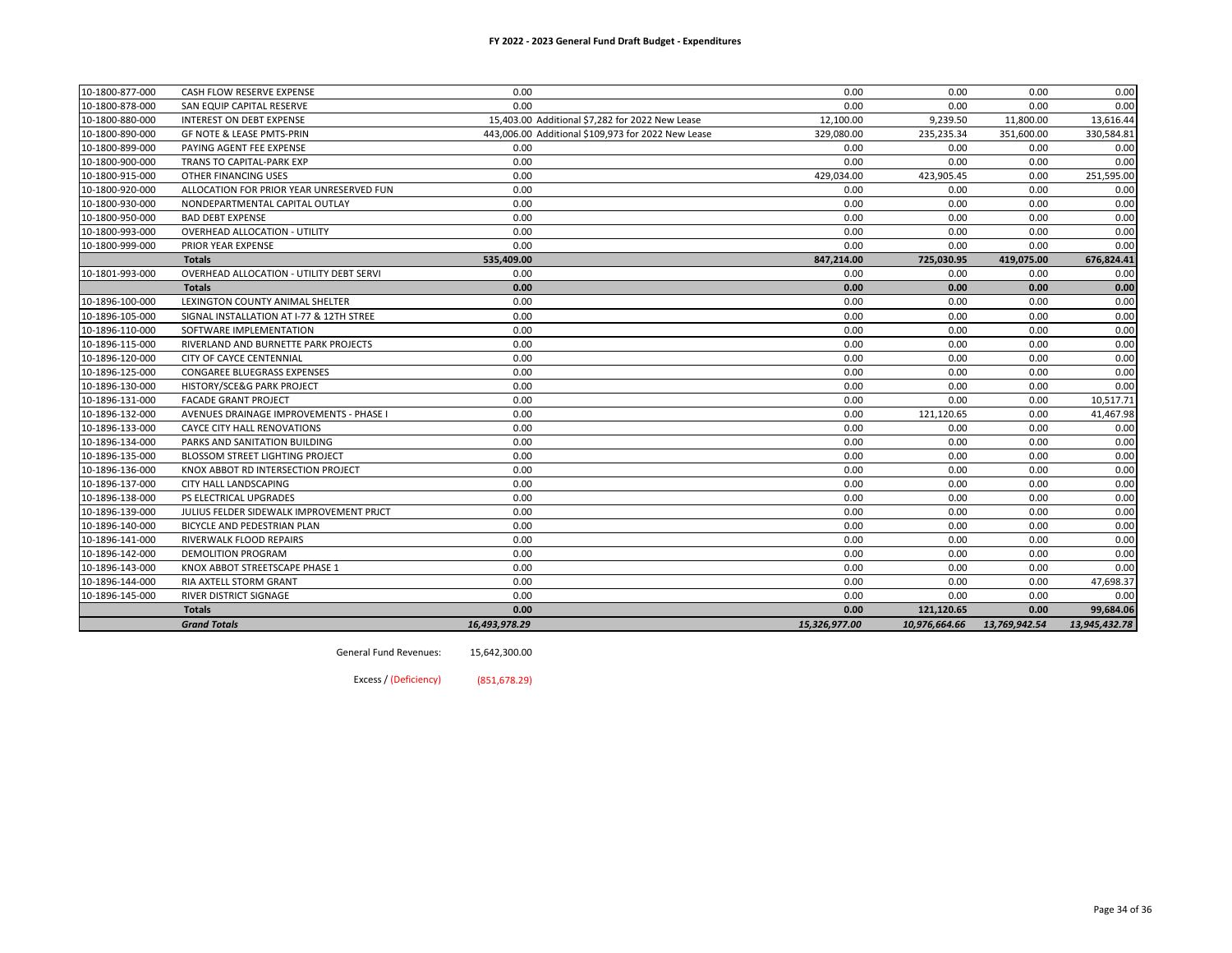| <b>Account Number</b> | <b>Account Description</b>                  | Anticipated  | <b>Note</b> | <b>2022 Antic</b> | 2022 Actual  | <b>2021 Antic</b> | 2021 Actual  |
|-----------------------|---------------------------------------------|--------------|-------------|-------------------|--------------|-------------------|--------------|
| 10-1001-100-000       | <b>CURRENT PROPERTY TAXES</b>               | 2,760,000.00 |             | 2,601,200.00      | 2,704,163.60 | 2,705,000.00      | 2,778,232.51 |
| 10-1001-101-000       | <b>CURRENT PROPERTY TAXES - HOMESTEAD</b>   | 120,000.00   |             | 120,000.00        | 0.00         | 0.00              | 117,649.79   |
| 10-1001-102-000       | <b>CURRENT PROPERTY TAXES - MANUFACTURE</b> | 60,000.00    |             | 60,000.00         | 0.00         | 0.00              | 101,328.76   |
| 10-1001-105-000       | PROPERTY TAX REVENUE-RICHLAND COUNTY        | 110,000.00   |             | 110,000.00        | 108,196.32   | 110,000.00        | 118,746.39   |
| 10-1001-110-000       | PENALTIES-CURRENT TAXES                     | 4,000.00     |             | 4,000.00          | 13.53        | 4,000.00          | 5,127.89     |
| 10-1001-200-000       | PRIOR YEAR PROPERTY TAXES                   | 30,000.00    |             | 50,000.00         | 17,278.48    | 60,000.00         | 3,771.48     |
| 10-1001-220-000       | PENALTIES-PRIOR YEAR TAX                    | 10,000.00    |             | 10,000.00         | 7,251.63     | 10,000.00         | 13,338.12    |
| 10-1001-400-000       | OTHER PERSONAL PROP TAX                     | 250,000.00   |             | 200,000.00        | 191,279.53   | 200,000.00        | 301,769.92   |
| 10-1001-500-000       | FEE IN LIEU OF TAXES (FILOT)                | 800,000.00   |             | 800,000.00        | 0.00         | 800,000.00        | 732,636.43   |
| 10-1001-600-000       | TRANSFER IN - HOSPITALITY TAX               | 900,000.00   |             | 894,195.00        | 0.00         | 672,000.00        | 672,000.00   |
| 10-1001-650-000       | <b>LOCAL OPTIONS SALES TAX</b>              | 25,000.00    |             | 15,000.00         | 29,212.41    | 15,000.00         | 19,268.45    |
| 10-1001-700-000       | COUNTY MUNICIPAL REVENUE FUND               | 40,000.00    |             | 30,000.00         | 30,527.86    | 16,500.00         | 46,139.57    |
| 10-1002-200-000       | <b>BUSINESS LICENSES</b>                    | 2,240,000.00 |             | 2,240,000.00      | 498,322.76   | 1,400,000.00      | 1,870,292.71 |
| 10-1002-200-001       | <b>BUSINESS LICENSES - FRANCHISE FEE</b>    | 2,700,000.00 |             | 2,660,448.00      | 118,589.98   | 2,646,892.00      | 2,683,281.67 |
| 10-1002-210-000       | <b>BUSINESS LICENSE-PRIOR YR</b>            | 10,000.00    |             | 30,000.00         | 11,803.41    | 5,000.00          | 45,308.77    |
| 10-1002-211-000       | PENALTIES-BUSINES LICENSE                   | 21,000.00    |             | 21,000.00         | 5,574.12     | 17,000.00         | 47,915.35    |
| 10-1002-300-000       | RENTAL REGISTRATION FEE                     | 5,000.00     |             | 5,000.00          | 1,600.00     | 3,000.00          | 8,122.01     |
| 10-1002-500-000       | <b>BUILDING PERMIT FEES</b>                 | 80,000.00    |             | 80,000.00         | 49,152.86    | 80,000.00         | 84,388.20    |
| 10-1002-501-000       | <b>INSPECTION FEES</b>                      | 12,000.00    |             | 12,000.00         | 2,000.00     | 12,000.00         | 12,000.00    |
| 10-1002-502-000       | ZONING PLAN REVIEW FEES                     | 1,200.00     |             | 800.00            | 1,215.00     | 800.00            | 450.00       |
| 10-1002-503-000       | ZONING REQUESTS & APPEALS                   | 350.00       |             | 350.00            | 0.00         | 750.00            | 20.00        |
| 10-1002-510-000       | ELECTRICAL PERMIT FEES                      | 12,000.00    |             | 12,000.00         | 9,733.00     | 15,000.00         | 12,473.03    |
| 10-1002-520-000       | PLUMBING PERMIT FEES                        | 5,000.00     |             | 5,000.00          | 3,775.00     | 7,000.00          | 15,288.44    |
| 10-1002-530-000       | <b>GAS PERMIT FEES</b>                      | 1,000.00     |             | 1,000.00          | 120.00       | 1,000.00          | 989.41       |
| 10-1002-535-000       | <b>GARAGE SALE PERMIT FEES</b>              | 700.00       |             | 250.00            | 435.00       | 700.00            | 545.00       |
| 10-1002-540-000       | MISCELLANEOUS PERMIT FEES                   | 2,400.00     |             | 1,800.00          | 1,756.00     | 2,400.00          | 2,476.00     |
| 10-1002-541-000       | FIRE MARSHALL REVENUE                       | 200.00       |             | 200.00            | 0.00         | 8,000.00          | 300.00       |
| 10-1003-100-000       | <b>CRIMINAL FINES</b>                       | 20,000.00    |             | 20,000.00         | 12,727.53    | 30,000.00         | 7,313.81     |
| 10-1003-200-000       | <b>TRAFFIC FINES</b>                        | 140,000.00   |             | 100,000.00        | 118,495.55   | 150,000.00        | 98,047.07    |
| 10-1003-210-000       | <b>PARKING FINES</b>                        | 0.00         |             | 100.00            | 0.00         | 200.00            | 0.00         |
| 10-1003-250-000       | 911 REVENUE ACCOUNT                         | 70,000.00    |             | 109,600.00        | 18,809.95    | 70,000.00         | 60,632.24    |
| 10-1003-300-000       | VICTIM'S ASSISTANCE FUND REVENUE            | 15,000.00    |             | 15,000.00         | 12,649.88    | 20,000.00         | 17,334.77    |
| 10-1004-100-000       | <b>INTEREST EARNED</b>                      | 5,000.00     |             | 5,000.00          | 213.58       | 2,000.00          | 422.33       |
| 10-1005-000-000       | LOCAL GOVT FUND REVENUE                     | 307,600.00   |             | 297,000.00        | 153,013.98   | 290,000.00        | 373,467.60   |
| 10-1005-800-000       | <b>MERCHANTS INVENTORY TAX</b>              | 71,500.00    |             | 71,500.00         | 53,674.68    | 72,000.00         | 71,566.24    |
| 10-1006-100-000       | <b>HYDRANT CHARGE FEES</b>                  | 236,000.00   |             | 220,000.00        | 157,899.86   | 200,000.00        | 244,108.56   |
| 10-1006-110-000       | SPECIAL FIRE PROTECT FEES                   | 0.00         |             | 0.00              | 0.00         | 0.00              | 0.00         |
| 10-1006-115-000       | FIRE MARSHALL FEES                          | 0.00         |             | 0.00              | 0.00         | 0.00              | 0.00         |
| 10-1006-120-000       | ANIMAL CONTROL CONTRACT & FEES              | 0.00         |             | 0.00              | 0.00         | 0.00              | 0.00         |
| 10-1006-200-000       | SPEC GOV TRANSFER SRO OFFICERS LEX DIST     | 380,000.00   |             | 500,000.00        | 176,217.36   | 410,238.38        | 330,899.16   |
| 10-1006-300-000       | LRADAC/AET/SPECIAL EVENTS                   | 75,000.00    |             | 42,000.00         | 88,325.63    | 84,275.00         | 66,023.75    |
| 10-1006-750-000       | COMMERCIAL SANITATION & TIPPING FEES        | 0.00         |             | 0.00              | 0.00         | 0.00              | 0.00         |
| 10-1006-760-000       | <b>DUPLICATION SERVICE FEES</b>             | 7,000.00     |             | 6,000.00          | 3,981.00     | 5,000.00          | 6,886.00     |
| 10-1006-780-000       | <b>RESIDENTIAL SANITATON FEE</b>            | 750,000.00   |             | 750,000.00        | 478,287.73   | 740,000.00        | 775,703.38   |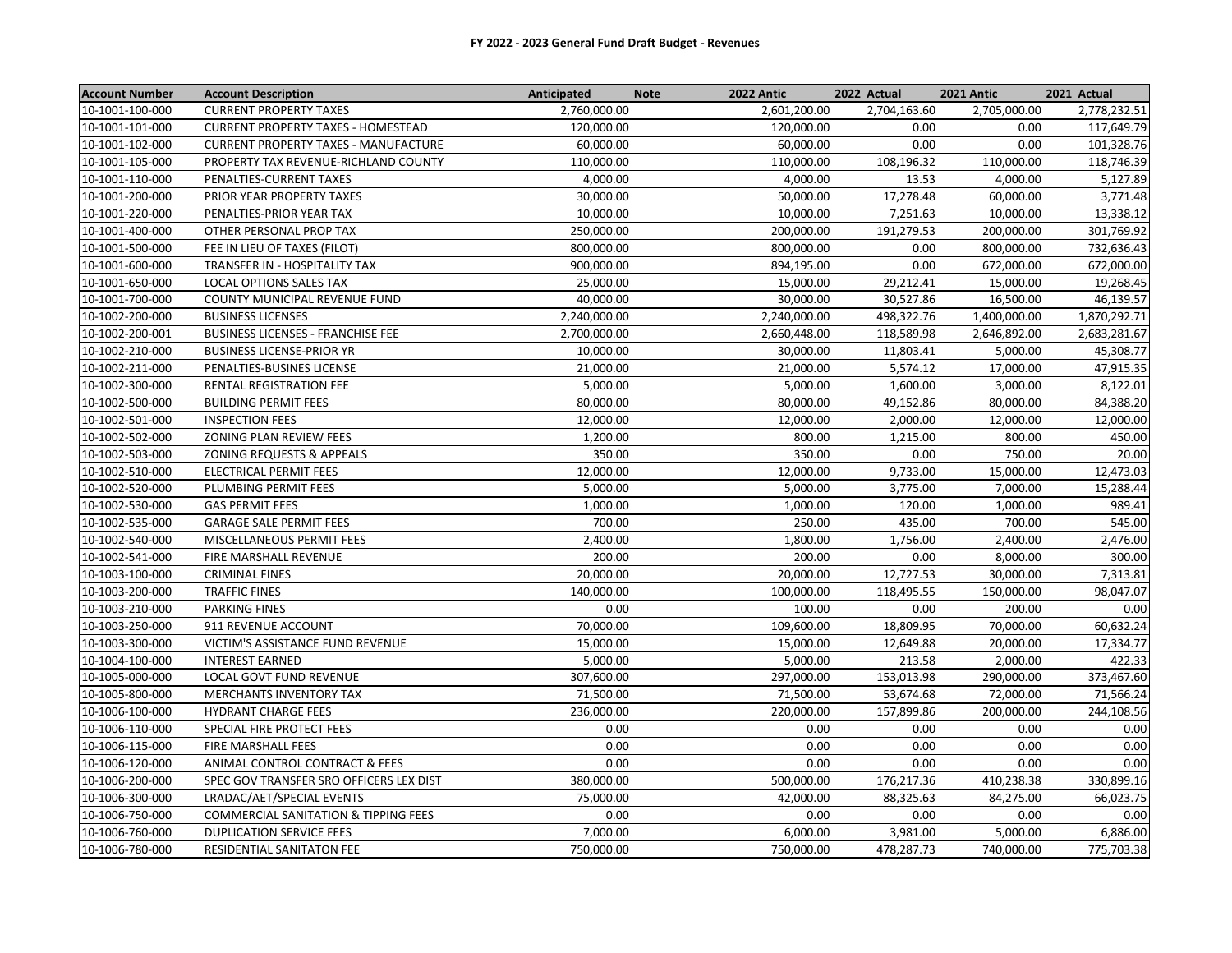| <b>Totals:</b>  |                                               | 15,642,300.00        | 15,326,977.00 | 6,833,742.79 | 13,769,995.38 | 15,285,891.81 |
|-----------------|-----------------------------------------------|----------------------|---------------|--------------|---------------|---------------|
| 10-1008-515-000 | <b>NON GOVT GRANT REVENUE</b>                 | 0.00                 | 0.00          | 0.00         | 0.00          | 0.00          |
| 10-1008-510-000 | SCMIT & SCMIRF GRANT REVENUE                  | 0.00                 | 10,000.00     | 0.00         | 30,000.00     | 2,000.00      |
| 10-1008-505-000 | <b>DOJ GRANT REVENUE</b>                      | 0.00                 | 0.00          | 0.00         | 0.00          | 0.00          |
| 10-1008-501-000 | STATE PARKS GRANT - SIGNAGE                   | 0.00                 | 0.00          | 0.00         | 0.00          | 0.00          |
| 10-1008-500-000 | <b>STATE PARKS GRANT</b>                      | 0.00                 | 0.00          | 0.00         | 0.00          | 0.00          |
| 10-1008-496-002 | DUI ENFORCEMENT GRANT                         | 0.00                 | 0.00          | 0.00         | 11,000.00     | 42,253.00     |
| 10-1008-496-001 | <b>TRAFFIC ENFORCEMENT GRANT</b>              | 0.00                 | 0.00          | 0.00         | 30,000.00     | 100,983.00    |
| 10-1008-496-000 | <b>FEDERAL GRANT REVENUE</b>                  | 0.00                 | 0.00          | 0.00         | 0.00          | 0.00          |
| 10-1008-495-000 | FEMA GRANT REVENUE                            | 0.00                 | 0.00          | 9,591.65     | 0.00          | 0.00          |
| 10-1008-490-000 | <b>STATE GRANT REVENUE</b>                    | 250,000.00           | 150,000.00    | 17,832.00    | 0.00          | 110,530.64    |
| 10-1008-480-000 | PALMETTO PRIDE GRANT REVENUE                  | 0.00                 | 0.00          | 0.00         | 0.00          | 5,650.00      |
| 10-1008-470-000 | <b>RECYCLING GRANT REVENUE</b>                | 0.00                 | 0.00          | 0.00         | 0.00          | 0.00          |
| 10-1008-468-002 | <b>GRANT REV-FEDERAL-TRAFFIC SAFETY GRANT</b> | 0.00                 | 0.00          | 0.00         | 0.00          | 0.00          |
| 10-1008-468-001 | <b>GRANT REV-FEDERAL-DUI SAFETY GRANT</b>     | 0.00                 | 0.00          | 0.00         | 0.00          | 0.00          |
| 10-1008-468-000 | DEPT OF PUBLIC SAFETY GRANT REVENUE           | 30,000.00            | 0.00          | 77,478.31    | 0.00          | 60,011.28     |
| 10-1008-392-000 | TRANSFER IN - LOCAL ACCOM TAX REVENUE         | 195,000.00           | 172,000.00    | 0.00         | 209,600.00    | 178,079.20    |
| 10-1008-391-000 | <b>TRANSFER IN FROM RESERVES</b>              | 0.00                 | 0.00          | 0.00         | 0.00          | 0.00          |
| 10-1008-390-000 | TRANSFER IN-ACCOMMODATIONS TAX REVENUE        | 40,000.00            | 41,000.00     | 0.00         | 42,000.00     | 29,257.73     |
| 10-1008-380-000 | OTHER FINANCING SOURCES                       | 603,550.00 NEW LEASE | 429,034.00    | 0.00         | 0.00          | 251,595.00    |
| 10-1008-375-000 | <b>RECYCLING REVENUE</b>                      | 1.000.00             | 1,000.00      | 155.25       | 3,000.00      | 88.00         |
| 10-1008-370-000 | <b>ENCUMBRANCE REV PRIOR YR</b>               | 0.00                 | 0.00          | 0.00         | 0.00          | 0.00          |
| 10-1008-363-000 | <b>ADMISSIONS &amp; RENTS</b>                 | 800.00               | 500.00        | 1,662.33     | 800.00        | 770.10        |
| 10-1008-310-000 | DONATED REVENUE-EQUIPMENT                     | 0.00                 | 0.00          | 0.00         | 0.00          | 0.00          |
| 10-1008-305-000 | SALE OF PERSONAL PROPERTY                     | 0.00                 | 178,000.00    | 23,247.90    | 360,000.00    | 472,353.17    |
| 10-1008-301-000 | RESALE-PLASTIC REFUSE BAG                     | 5,000.00             | 5,000.00      | 3,387.00     | 5,000.00      | 4,707.00      |
| 10-1008-300-000 | <b>MISCELLANEOUS REVENUES</b>                 | 140.000.00           | 140.000.00    | 59,091.13    | 112,840.00    | 181,348.88    |
| 10-1008-100-000 | <b>O&amp;M ACTUAL INDIRECT COST</b>           | 2,100,000.00         | 2,100,000.00  | 1,575,000.00 | 2,100,000.00  | 2,100,000.00  |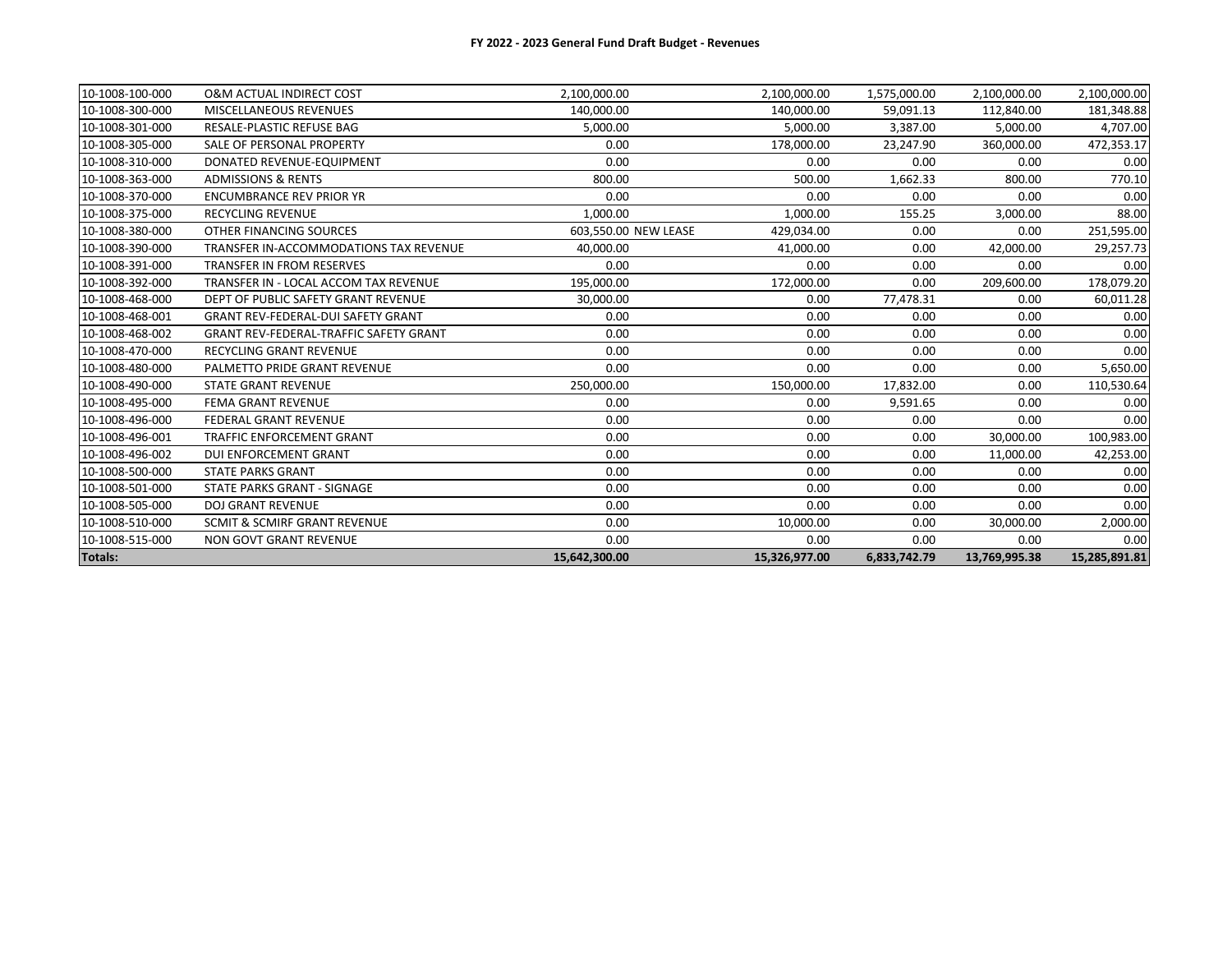# **City of Cayce Capital Equipment Schedule Utilities Budget FY22-23**

|                                         | <b>FY23 Request</b> |
|-----------------------------------------|---------------------|
| O & M Fund                              |                     |
| 1909 Billing                            |                     |
| <b>Rate Study</b>                       | \$65,000            |
|                                         |                     |
| <b>Total 1909 Utilities - Billing</b>   | \$65,000            |
|                                         |                     |
| 1910 Utilities - Administration         |                     |
| Plotter                                 | \$18,000            |
| Total 1910 Utilities - Admin            | \$18,000            |
|                                         |                     |
| 1911 Water Treatment Plant              |                     |
| <b>Operator Trainee</b>                 | \$45,000            |
| <b>Total 1911- Water Plant</b>          | \$45,000            |
|                                         |                     |
| <b>1912 Water Distribution</b>          |                     |
| <b>Street Sweeper</b>                   | \$27,000            |
|                                         |                     |
|                                         |                     |
| <b>Total 1912-Water Distribution</b>    | \$27,000            |
|                                         |                     |
| 1916 Wastewater Plant                   |                     |
| Sampler                                 | \$6,500             |
| Safety Railing                          | \$20,100            |
| Gantry                                  | \$16,000            |
| Controls                                | \$15,000            |
| <b>MBT</b>                              | \$146,800           |
| <b>Truck</b>                            | \$32,000            |
| <b>New Electrician</b>                  | \$52,500            |
| <b>FOG Inspector</b>                    | \$49,875            |
| <b>Total 1916-Wastewater Plant</b>      | \$338,775           |
|                                         |                     |
| 1917 Wastewater Collection              |                     |
|                                         |                     |
| <b>Total 1917-Wastewater Collection</b> | \$0                 |
| 1920 Septage & Grease                   |                     |
| Replacement Belt Press Control Panel    | \$150,000           |
| Modification of Transfer Pump           | \$150,000           |
|                                         |                     |
|                                         |                     |
| Total 1920-Septage & Grease             | \$300,000           |
|                                         |                     |
| <b>Total O&amp;M Fund</b>               | \$793,775           |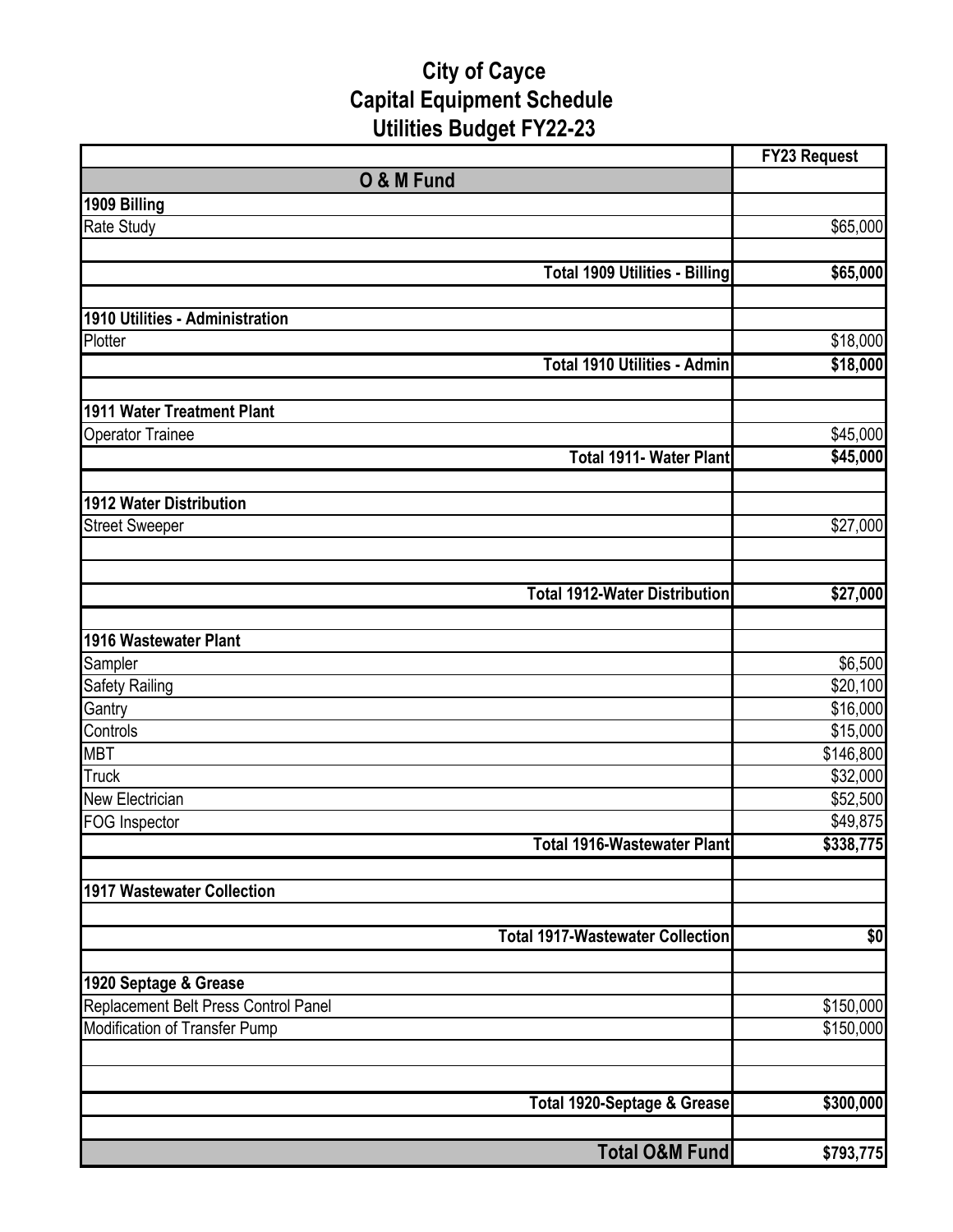## **FY23 General Fund Capital Equipment Personnel Requests FY 2022- FY2023**

# **City of Cayce Capital Equipment Schedule General Fund Budget FY22-23**

| <b>General Fund</b>                                    | <b>FY23 Request</b>                           |
|--------------------------------------------------------|-----------------------------------------------|
| <b>1121 Recorders Court</b>                            |                                               |
| <b>Criminal Justice Software</b>                       | \$10,000                                      |
| <b>Total 1121 Court</b>                                | \$10,000                                      |
|                                                        |                                               |
| 1216 Public Safety Dispatch                            |                                               |
| Replacement 911 Recorder                               | \$<br>15,000                                  |
| Total 1150 Court \$                                    | 15,000                                        |
|                                                        |                                               |
| 1211 Police Investigations                             |                                               |
| (1) Drone                                              | \$<br>7,000                                   |
| (2) Investigator Replacement Vehicles                  | \$<br>100,000                                 |
| <b>Total 1211 Investigations</b>                       | \$<br>107,000                                 |
|                                                        |                                               |
| 1212 Police Traffic                                    |                                               |
| (5) In-Car Computers                                   | \$<br>19,750                                  |
| (5) Patrol Vehicles (Replacements)                     | \$<br>250,000                                 |
| (13) Radios (Replacements)                             | $\overline{\mathbb{S}}$<br>62,800             |
| Total 1212 PS Traffic                                  | $\overline{\mathbf{s}}$<br>332,550            |
|                                                        |                                               |
| 1213 Public Safety Fire                                |                                               |
| Replacement Bunker Gear                                | \$<br>15,000                                  |
| Replacement Swift Water Rescue Gear                    | \$<br>7,000                                   |
| Automatic Vehicle Locator Equipment for three Vehicles | $\overline{\mathcal{S}}$<br>9,500             |
| (2) Replacement Vehicles                               | \$<br>80,000                                  |
| <b>Replacement Gear Lockers</b>                        | $\overline{\mathcal{S}}$<br>8,000             |
| Total 1213 PS Fire                                     | \$<br>119,500                                 |
|                                                        |                                               |
| 1214 Parks                                             |                                               |
| (1) Replacement Truck                                  | \$50,000                                      |
| <b>Total 1214 Parks</b>                                | \$50,000                                      |
| <b>1337 Sanitation</b>                                 |                                               |
| (500) Replacement Roll Carts                           | \$                                            |
| <b>Total 1337 Sanitation</b>                           | 33,000<br>$\boldsymbol{\mathsf{s}}$<br>33,000 |
|                                                        |                                               |
| 1720 Planning and Development                          |                                               |
| (1) Replacement Vehicle for Code Enforcement           | \$<br>35,000                                  |
| <b>Total 1720 P&amp;D</b>                              | $\overline{\mathbf{s}}$<br>35,000             |
|                                                        |                                               |
| 1110 Adminstration                                     |                                               |
| Office Furniture                                       | \$<br>6,000                                   |
| Total 1110 Admin   \$                                  | 6,000                                         |
|                                                        |                                               |
| 1750 Garage                                            |                                               |
| Canopy for Tire Building                               | \$<br>22,000                                  |
| <b>Total 1750 Garage</b>                               | \$<br>22,000                                  |
|                                                        |                                               |
| <b>TOTAL</b>                                           | 730,050<br>$\boldsymbol{\hat{s}}$             |
|                                                        |                                               |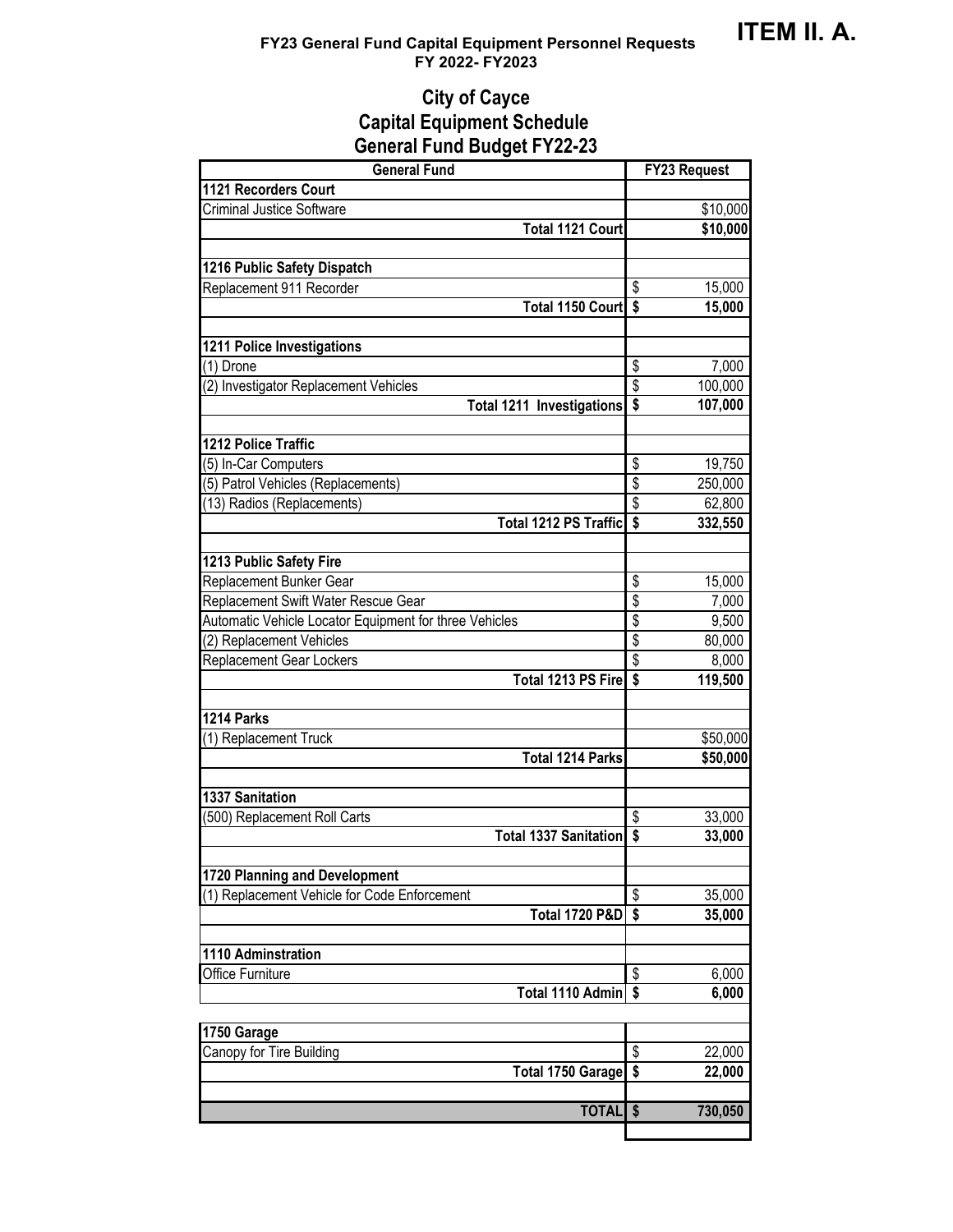# **ITEM II. A.**

# **City of Cayce ARPA Spending Plan**

# **"Two Tranches; Three Phases"**

### **Description**

On March 11, 2021, U.S. Congress approved the \$1.9 trillion funding under the American Rescue Plan Act (ARPA). Included in this Act is \$350 billion In Coronavirus State and Local Fiscal Recover Funds (SLFRF) delivered to state, local, and Tribal governments across the country to support their response to and recovery from the COVID-19 public health emergency.

The City of Cayce was awarded \$6,974,296.03 in SLFRF, to be received in two equal tranches. The first tranche of \$3,487,148.02 was received by the City on October 22, 2021 and the second traunch is expected in October 2022.

Eligible uses of this funding include:

- Replacing lost public sector revenue
- Providing premium pay for essential workers
- Investing in water, sewer, and broadband infrastructure
- Responding to the far-reaching public health and negative economic impacts of the pandemic

### **Total Allocated - \$6,974,296.03**

Tranche 1 = \$3,487,148.02 (received in October 2021)

Tranche 2 = \$3,487,148.01 (will receive between October and December 2022)

### **Phase 1 - \$624,000.00**

City Council approved, in November 2021, premium pay for our employees. This pay was provided, per the guidelines of the ARPA Interim Rule, to recognize the extraordinary efforts of our employees that provide essential services to our citizens, as well as the sacrifices they made during the pandemic to ensure continuity of operations.

### **Phase 2 - \$1,162,175.00**

Phase 2, was approved by Council on March 24, 2022, and supported items staff has diligently identified as urgent and advantageous to acquire quickly. These items will make the City safer, cleaner and operate more transparently and efficiently.

The following items were approved:

- Minimum Salary Adjustments \$17,175
- New Software for the Police Department \$365,000
- Axon for Police Department (taser and camera software and equipment project) \$215,000
- Sanitation Truck \$230,000
- Streetsweeper/Stormwater Culvert Vacuum \$260,000
- Audio/Visual Upgrades for Council Chambers and Court \$75,000